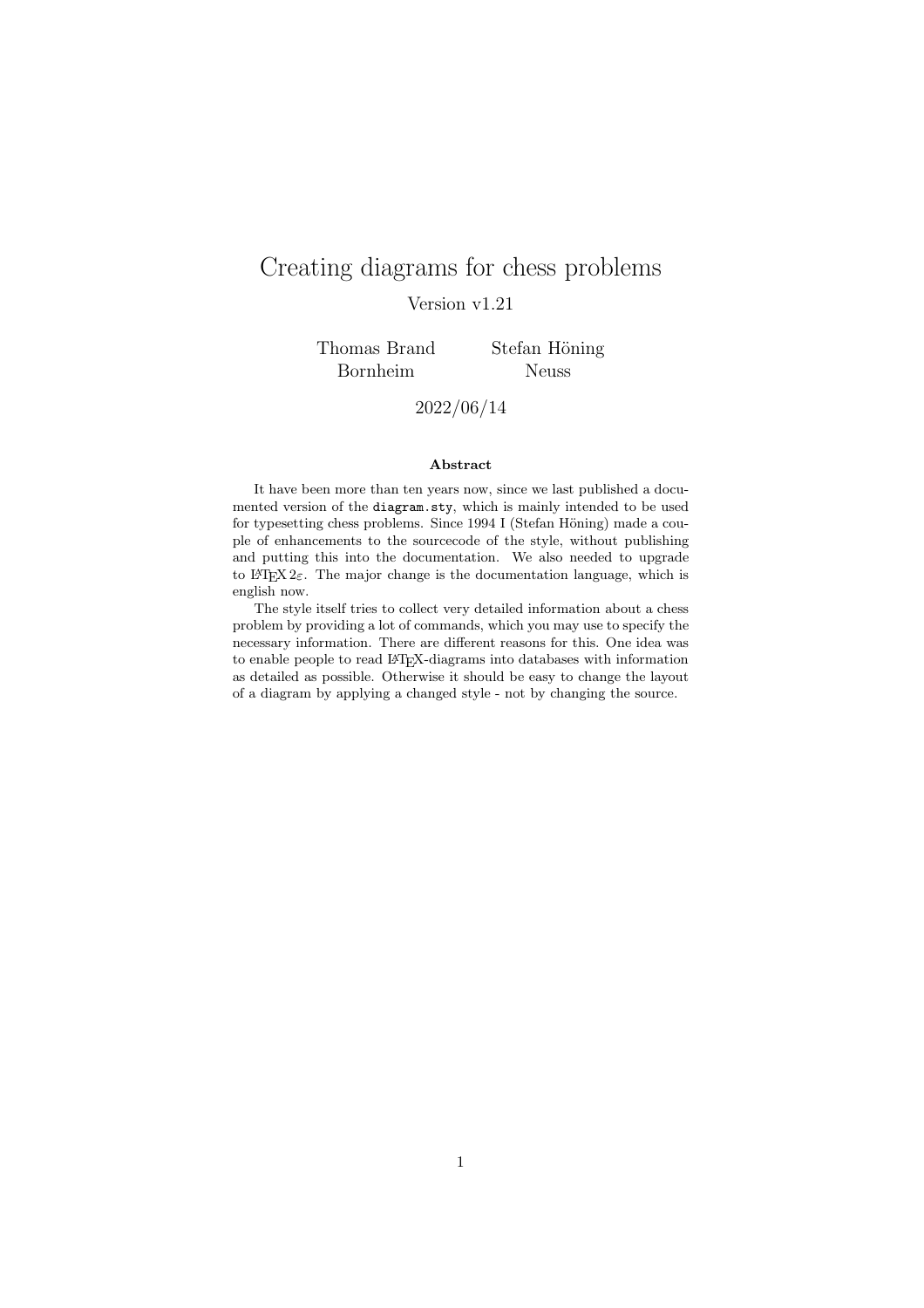# Contents

| $\mathbf 1$ |               |       | <b>Creating diagrams</b>                                                                            | $\bf{3}$       |
|-------------|---------------|-------|-----------------------------------------------------------------------------------------------------|----------------|
|             | 1.1           |       |                                                                                                     | 3              |
|             | $1.2^{\circ}$ |       |                                                                                                     | $\overline{4}$ |
|             |               | 1.2.1 | Collecting the problem information $\ldots \ldots \ldots \ldots$                                    | $\overline{4}$ |
|             |               | 1.2.2 | Modifying the layout of the diagram (and the solution).                                             | $\overline{7}$ |
|             |               | 1.2.3 |                                                                                                     | 8              |
|             | 1.3           |       |                                                                                                     | $8\,$          |
|             |               | 1.3.1 |                                                                                                     | $\,8\,$        |
|             |               | 1.3.2 | Stereo- and Space-Chess-Diagrams                                                                    | 9              |
|             |               | 1.3.3 | Cylindric boards / suppressing frames $\dots \dots \dots$                                           | 11             |
|             | $1.4\,$       |       | Change the coloring of the fields<br>$\hfill\ldots\ldots\ldots\ldots\ldots\ldots\ldots\ldots\ldots$ | 11             |
|             |               | 1.4.1 |                                                                                                     | 12             |
|             |               | 1.4.2 | Changes within the board                                                                            | 12             |
|             | $1.5\,$       |       |                                                                                                     | 13             |
|             |               | 1.5.1 | Chess pieces within normal text                                                                     | 13             |
|             |               | 1.5.2 |                                                                                                     | 14             |
|             |               | 1.5.3 |                                                                                                     | 14             |
|             |               | 1.5.4 |                                                                                                     | 14             |
|             |               | 1.5.5 | Other useful stuff                                                                                  | 15             |
| $\bf{2}$    |               |       | The documentation driver                                                                            | 15             |
| 3           |               |       | The implementation of the style                                                                     | 16             |
|             |               |       | 4 The implementation of cpdparse.sty                                                                | 61             |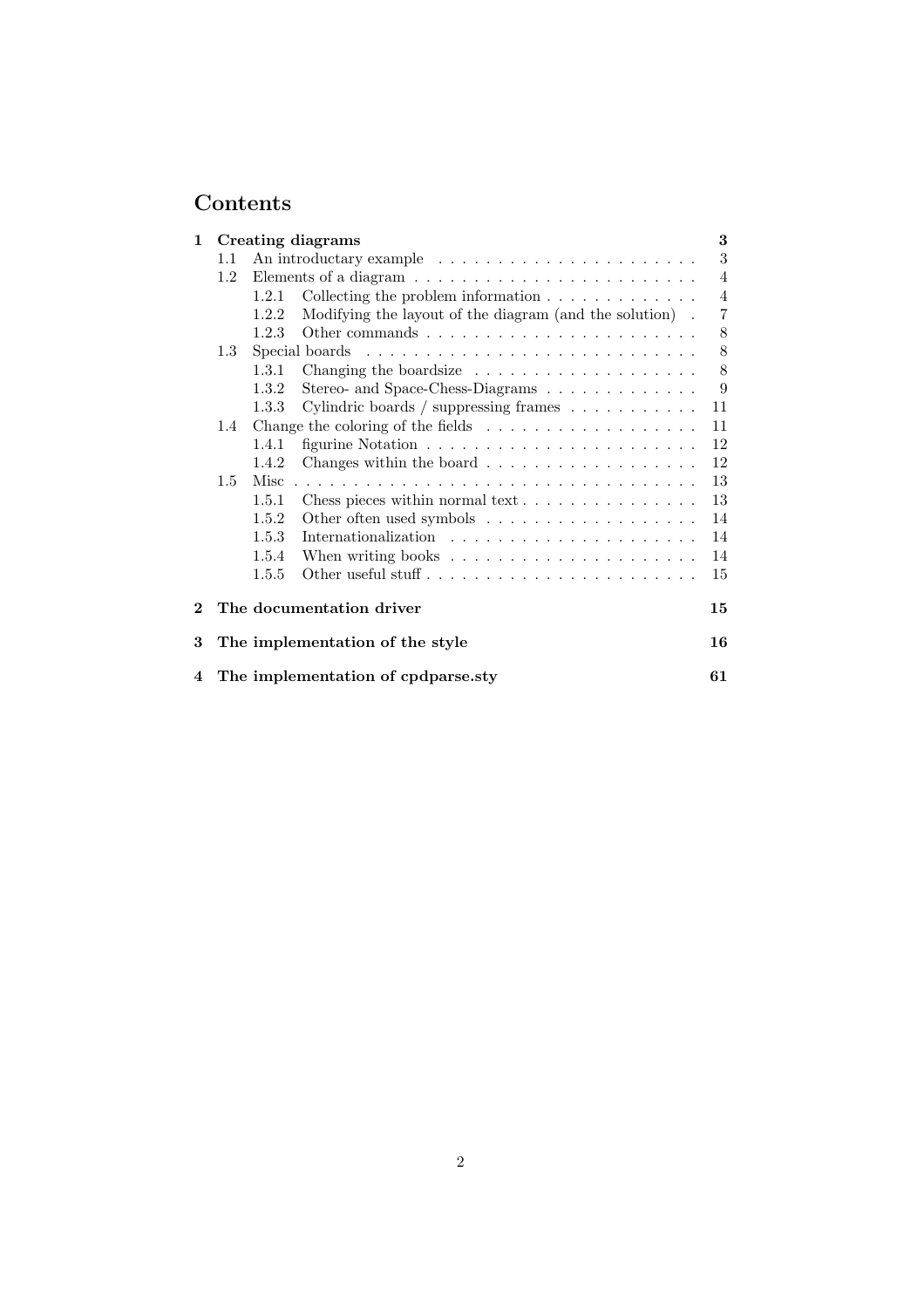# 1 Creating diagrams

#### 1.1 An introductary example

Let us first take a look at a simple example which should only show what you have to type into your LAT<sub>EX</sub>-code to get nice looking diagrams.



#### 1) Thomas Brand:

1.Ta3 Kc2!, 2.Tf3 e×f3, 3.e3 f4, 4.e2 f5, 5.e1T f6, 6.Th1! (Te7?) f7, 7.Th7 f8D#

#### 2) Thomas Brand:

1.Ka8 Sg1, 2.h3 Ka5, 3.h2 Kb6, 4.h×g1L+ Kc7, 5.La7 Lc6#

To use the package you have to make it available to  $\frac{FT}{X}$  using  $\text{separkage}\diam\}$ inside the preamble of your document.

Then you may use the diagram environment to create the diagrams. For the above example I had to type the following:

```
\begin{diagram}
  \author{Brand, Thomas}
  \source{Problemkiste} \year{1992}
  \dedic{Elmar Bartel gew.}
  \pieces[2+3]{wKd1, wBe2, sKh8, sBe4, sTa4}
  \stip{h\#7}
  \sol{1.Ta3 Kc2!, 2.Tf3 e\x f3, 3.e3 f4, 4.e2 f5, 5.e1T f6,
       6.Th1! (Te7?) f7, 7.Th7 f8D\#}
 \end{diagram}
\gamma\hfill
%
 \begin{diagram}
  \setboolean{legend}{true}
  \author{Brand, Thomas}
  \source{Problemkiste} \year{1992}
  \pieces[3+2]{wKa4, wLb5, wSh3, sKb7, sBh4}
  \stip{h\#5}
  \sol{1.Ka8 Sg1, 2.h3 Ka5, 3.h2 Kb6, 4.h\x g1L+ Kc7, 5.La7 Lc6\#}
 \end{diagram}
```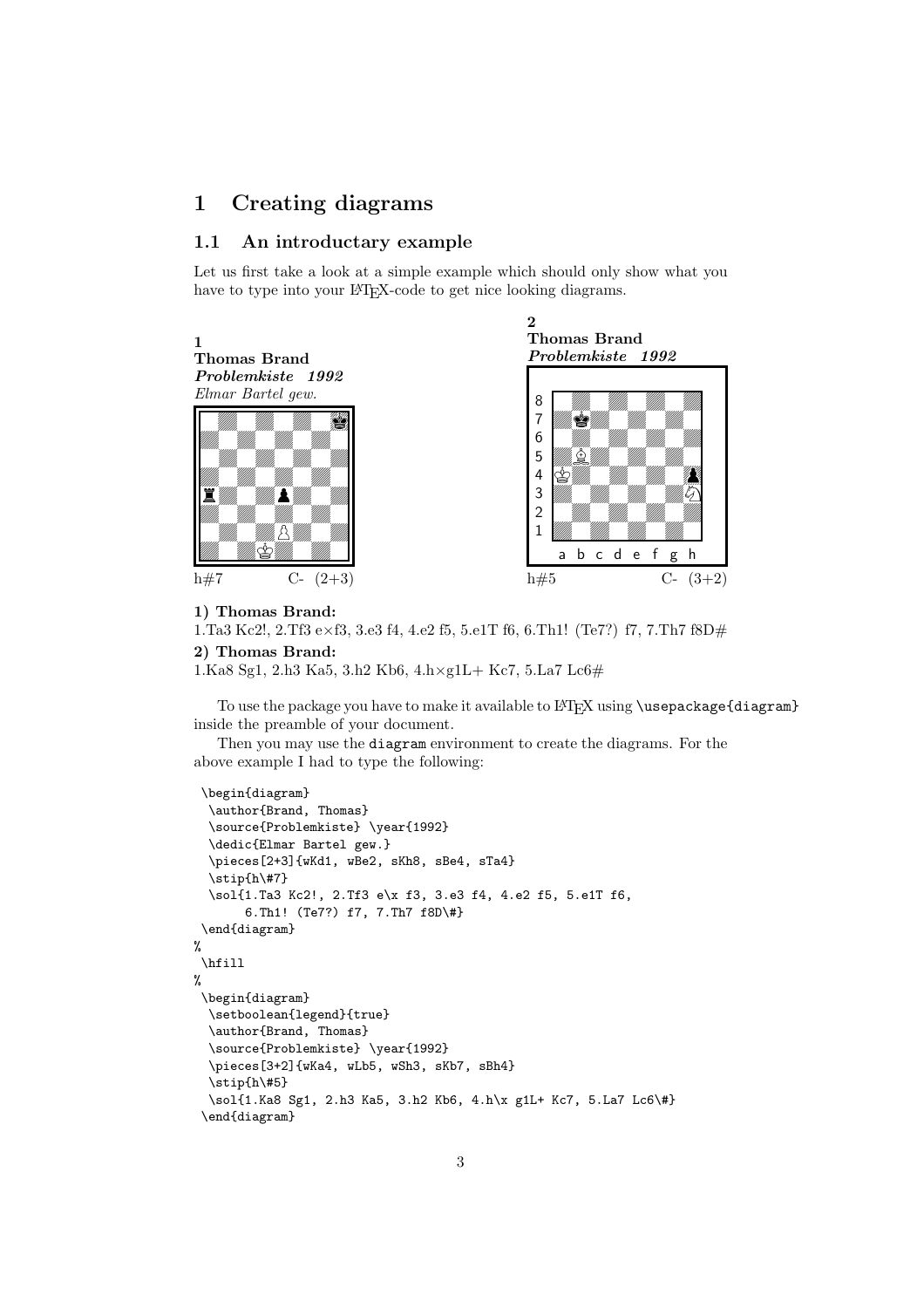\putsol

diagram Any information which belongs to a problem should be put between \begin{diagram} and \end{diagram}. The above examples contains information for authors, source, year of publication, stipulation, solution and (in diagram 1) a *dedication*.

This information is shown around a chessboard except the solution, which is collected and put into the output using the \putsol command.

### 1.2 Elements of a diagram

This section describes the elements which may be used inside a diagram environment. For most of these elements there is no sense using them between \begin{diagram} and \end{diagram}. Some of them will not work outside of the environment (like  $-$ ). In case you use these switches anywhere outside you will specify the information for all problems in your surrounding environment (which may be the complete document).

#### 1.2.1 Collecting the problem information

The following information is typically given with a problem:

| \author                   | • With the <b>\author</b> tag you specify one author or a list of authors. If<br>you specify more than one author, you must separate them with "; ".<br>Normally an author is given as "sirname, given name". You may change<br>the way, how the name is interpreted by IAT <sub>F</sub> X using \normalnames and<br>\reversednames. This \author command does only overwrite the default<br>behaviour when used inside a diagram environment.                                                                                                                                                                                                                                                                                                                                                                                                                                                                                                                     |
|---------------------------|--------------------------------------------------------------------------------------------------------------------------------------------------------------------------------------------------------------------------------------------------------------------------------------------------------------------------------------------------------------------------------------------------------------------------------------------------------------------------------------------------------------------------------------------------------------------------------------------------------------------------------------------------------------------------------------------------------------------------------------------------------------------------------------------------------------------------------------------------------------------------------------------------------------------------------------------------------------------|
| $\ln$<br>\Prof<br>\ProfDr | • Within the Authors command you should use the commands $\Dr$ , $\Pr$ of<br>and <b>\ProfDr</b> to specify these academic titles. So one may switch off the<br>display of these titles — like it is generally done inside <i>Die Schwalbe</i> .                                                                                                                                                                                                                                                                                                                                                                                                                                                                                                                                                                                                                                                                                                                    |
| \pieces                   | • With \pieces you specify the position to be displayed on the board. For<br>each kind of piece you may specify a list of fields. Different lists of fields<br>are separated by ", ". So the general syntax for specifying the position of<br>a specific piece is:<br>[color][piece]{rotation of piece}[list of squares];<br>e.g. wTa1h1 should be clear, nKa4 is a neutral king on a4<br>w s n may be used to specify the color of the piece.<br><b>KDTLSBCEX</b> may be used to specify the piece. A C is used for<br>an imitator, $E$ for an equihopper and $X$ for a rotated equihopper. You<br>may not use an optional rotation with $C$ , $E$ and $X$ .<br><b>R</b> U L may be used to specify an optional rotation: right, upside-down,<br>left. So you may use sDUc7 for a grashopper on $c7$ — displayed as an<br>upsidedown queen.<br>The characters used to specify color, piece and rotation may be changed<br>using the <b>\DefinePieces</b> command. |
|                           | You may also optionally specify the number of pieces in your diagram,<br>which then will be used to control your input automatically.                                                                                                                                                                                                                                                                                                                                                                                                                                                                                                                                                                                                                                                                                                                                                                                                                              |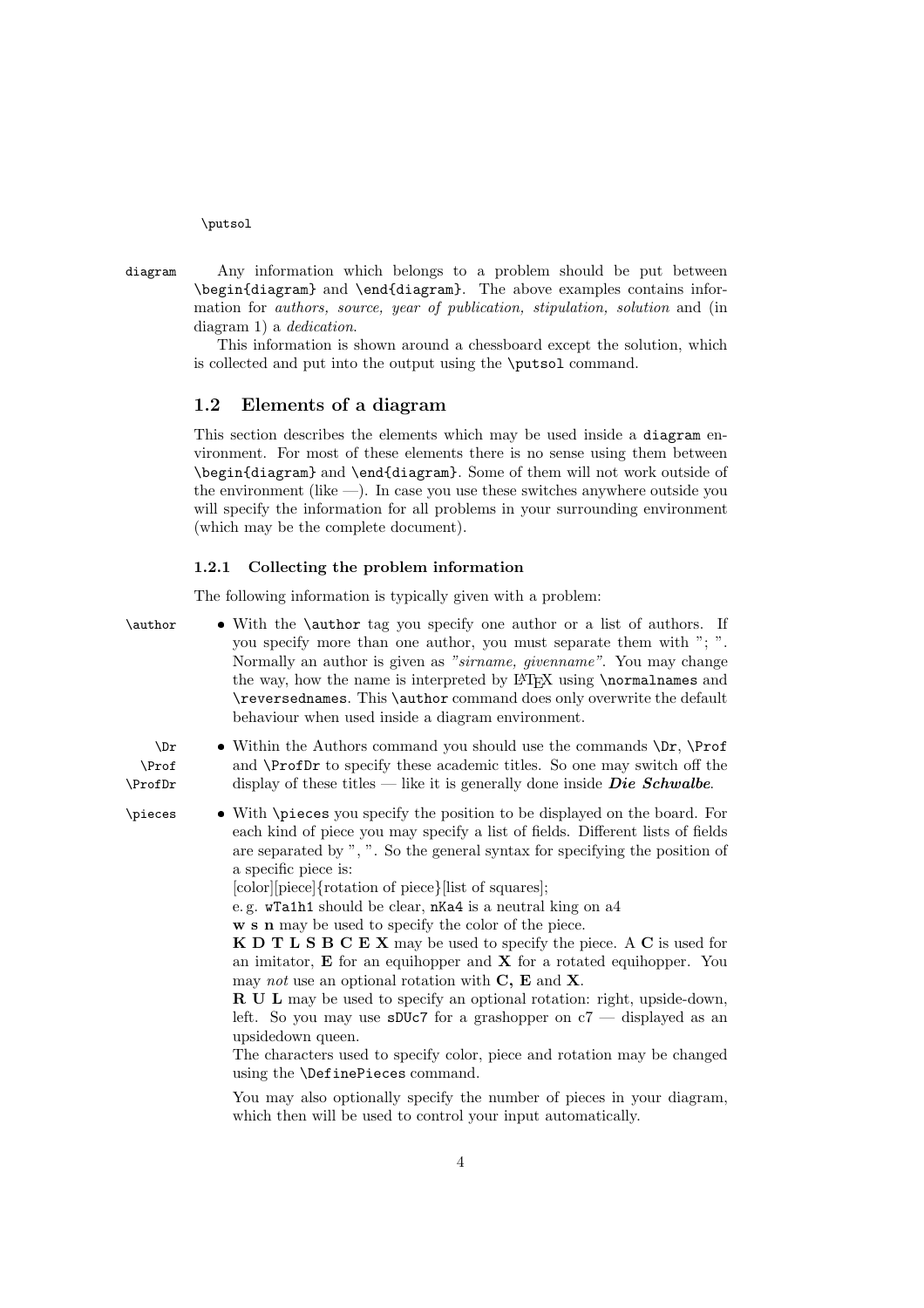|                                    | There is also support for an imitator, which is typically displayed as a<br>black filled circle. So sCf4 will produce the symbol of an imitator. This<br>is shown in diagram 3.                                                                                                                                                       |
|------------------------------------|---------------------------------------------------------------------------------------------------------------------------------------------------------------------------------------------------------------------------------------------------------------------------------------------------------------------------------------|
| $\$ {en}                           | • As an alternative notation it is possible to enter the position in Forsyth-<br>Edwards-Notation. This is possible for $8 \times 8$ boards only.                                                                                                                                                                                     |
|                                    | As an example: The position in diagram 2 was created via<br>\fen{8/1k6/8/1B6/K6p/7N/8/8}.                                                                                                                                                                                                                                             |
|                                    | As with the \pieces command, you may provide the number of white and<br>black pieces as an optional parameter.                                                                                                                                                                                                                        |
| \stipulation<br>\stip              | $\bullet$ is used to specify the stipulation of the problem, e.g. \stipulation{\#2}<br>may be used to specify a <i>mate in two</i> . There is also an abbreviation $\setminus$ stip<br>for this macro.                                                                                                                                |
| \city                              | • may be used to specify the city and country, where the author or the<br>authors live. I use this inside the original section of <b>Die Schwalbe</b> . You<br>should separate multiple cities (for multiple authors) with "; ". There is<br>also a boolean switch showcity, which contols, whether this information<br>is displayed. |
| \specialdiagnum                    | • May be used to suppress the default diagram numbering (which uses a<br>counter) and instead directly providing a diagram "number" which may<br>be an arbritary text. This may also be used to suppress displaying a<br>diagram number by providing an empty argument {}.                                                            |
| \sourcenr                          | • May be used to specify the number which was used for the problem inside<br>an originals section.                                                                                                                                                                                                                                    |
| \source                            | • May be used to specify the book or magazine where the problem was<br>issued first.                                                                                                                                                                                                                                                  |
| \issue                             | • May be used to specify e.g. the issue of a magazine where the problem<br>was issued.                                                                                                                                                                                                                                                |
| \pages                             | • May be used to specify the page (or pages) where the problem was issued.                                                                                                                                                                                                                                                            |
| \day<br>\month<br>\months<br>\year | • May be used to specify the different parts of the date of publication of<br>the problem. (E.g. for problems issued in the german magazine $Die$<br>Schwalbe you will typically only specify the \month and the \year. For<br>problems issued in <i>feenschach</i> you may specify a period of months like<br>$\mathsf{7-10}.$       |
| \tournament                        | • May be used to specify an award and a tournament for the problem.                                                                                                                                                                                                                                                                   |
| \award<br>\dedication<br>\dedic    | • May be used to specify a dedication which was given by the author of the<br>problem.                                                                                                                                                                                                                                                |
| \condition<br>\cond                | • May be used to specify the fairy conditions of a problem. Different con-<br>ditions should be separated with "; ".                                                                                                                                                                                                                  |
| \twins                             | • May be used to specify the different twins of a problem. Different twins<br>should be separated with "; ".                                                                                                                                                                                                                          |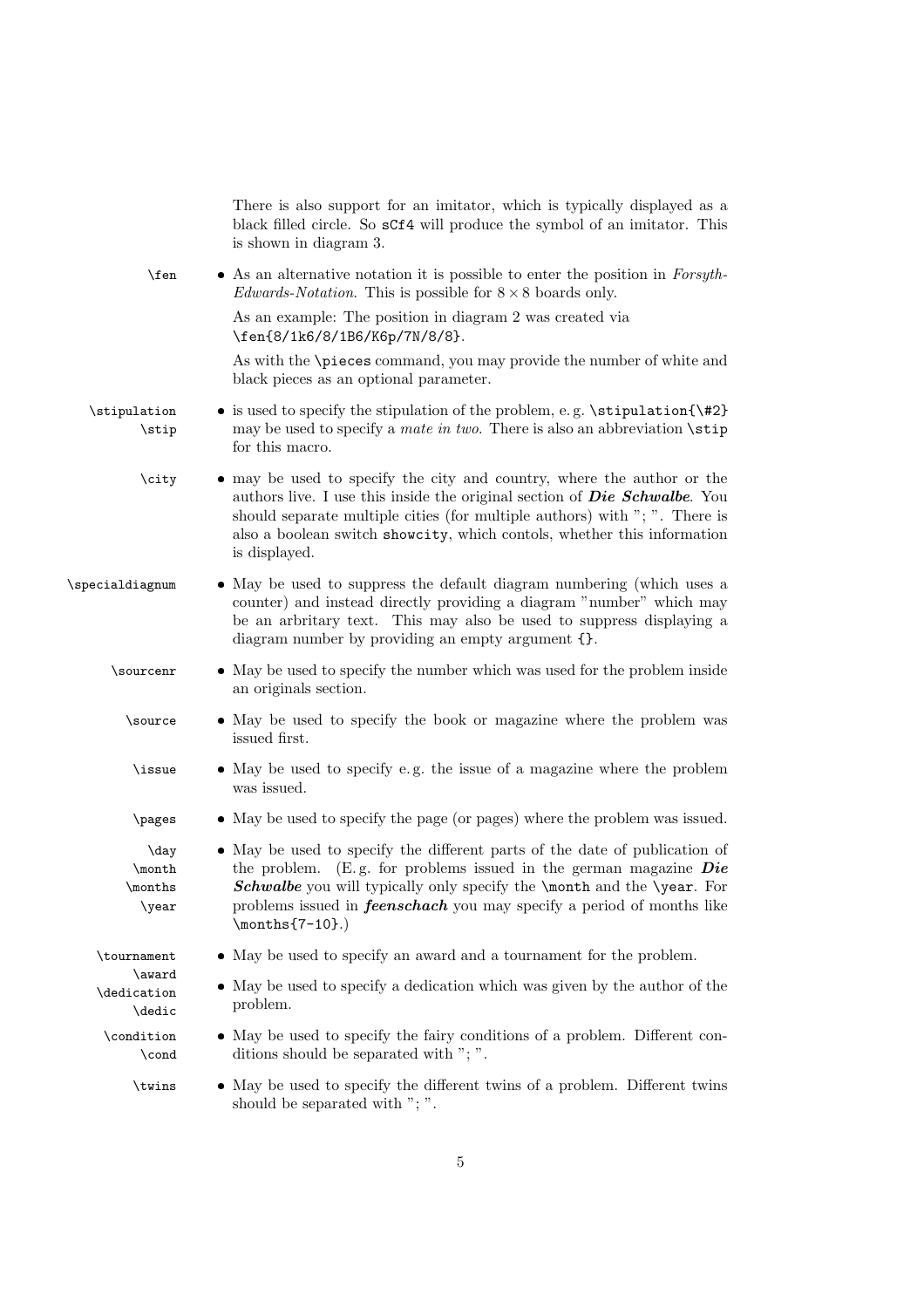| \remark<br>$\$ {rem} | • May be used to specify remarks to the problem. I typically use this to<br>explain fairy pieces on the board. You may also use the abbreviation \rem.                                                                                                                                                                                                                                                           |
|----------------------|------------------------------------------------------------------------------------------------------------------------------------------------------------------------------------------------------------------------------------------------------------------------------------------------------------------------------------------------------------------------------------------------------------------|
| \piecedefs           | • May be used to explain rotated pieces. An example:<br>\piecedefs{{ws}{TL}{Turm-L\"aufer-J\"ager}; {wn}{SU}{Nachtreiter}}<br>will create<br><sup>1</sup> ■ Turm-Läufer-Jäger<br>$\mathbb{Q} \mathbb{V} = \mathbf{N}$ achtreiter<br>under the diagram.                                                                                                                                                           |
| \solution<br>\sol    | • \solution may be used to specify the solution of the problem. Normally<br>this information is not used while displaying the board but it is only<br>collected and may be put into your text using \putsol. There is also an<br>abbreviation \sol.                                                                                                                                                              |
| \judgement           | • May be used to describe the judgement given for a problem, e.g. when<br>you are working on an award or when you are selecting problems for a<br>"best of " book.                                                                                                                                                                                                                                               |
| \comment             | • May be used to specify some comment on the problem (e.g. the authors<br>original comment.)                                                                                                                                                                                                                                                                                                                     |
| \themes              | • May be used to specify themes displayed in the problem. Different themes<br>should be separated with ", ". When creating a theme index, the themes<br>will automatically be used to create the register.                                                                                                                                                                                                       |
| \genre               | • May be used to specify genre of the problem. Different genres should be<br>separated with ", ". The values are intended to using LATEX import within<br>the PDB.                                                                                                                                                                                                                                               |
|                      | When providing an empty argument to commands \award, \after, \dedic,<br>\correction and \version only a warning is issued to the logfile. In previous<br>versions of diagram.sty using empty arguments with the mentioned commands<br>produced empty lines above the diagram.<br>There are some commands which not only collect information but normally<br>direct result in a change of the diagram. These are: |
| \verticalcylinder    | • does not display the outer vertical lines to symbolize a vertical cylindric<br>board.                                                                                                                                                                                                                                                                                                                          |
| \horizontalcylinder  | $\bullet$ does not display the outer horizontal lines to symbolize a horizontalcylin-<br>dric board.                                                                                                                                                                                                                                                                                                             |
| \noframe             | • does completely suppress the outer frame e.g. to symbolize a torus board.                                                                                                                                                                                                                                                                                                                                      |
| \noinnerframe        | • sometimes you need to suppress the inner frame instead of the outer frame<br>which is achieved by using <b>\noinnerframe</b> . You may not use this together<br>with \noframe.                                                                                                                                                                                                                                 |
| \gridchess           | • displays lines to seperates field sections for grid chess.                                                                                                                                                                                                                                                                                                                                                     |
|                      |                                                                                                                                                                                                                                                                                                                                                                                                                  |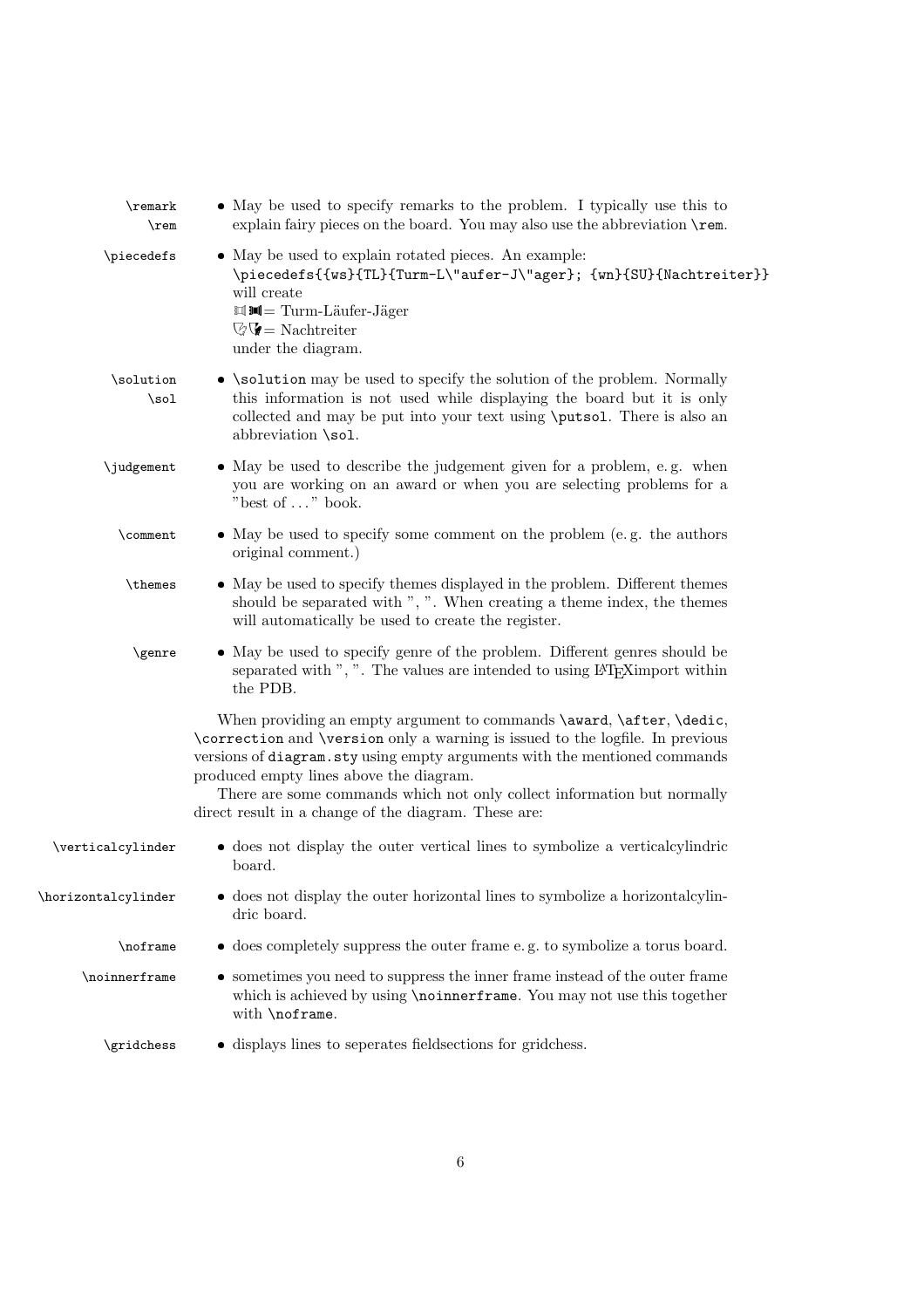## 1.2.2 Modifying the layout of the diagram (and the solution)

There are a couple of switches which control the layout of the diagrams. These are typically used more generally, so you may specify these switches outside the diagram environment or use them in your own style, which depends on cpd.sty.

There are some switches which control the layout of the information which is displayed above a diagram:

| \diagleft                      | • displayes the information left aligned                                                                                                                                                                                                                                                                                                                                                               |
|--------------------------------|--------------------------------------------------------------------------------------------------------------------------------------------------------------------------------------------------------------------------------------------------------------------------------------------------------------------------------------------------------------------------------------------------------|
| \diagcenter                    | • displayes the information centered                                                                                                                                                                                                                                                                                                                                                                   |
| \diagright                     | • displayes the information right aligned                                                                                                                                                                                                                                                                                                                                                              |
| <i><u><b>Nidedias</b></u></i>  | • is like <i>\diagcenter</i> but the information shown above the diagram may<br>span the whole width of the page. So IATFX will not wrap long author<br>names.                                                                                                                                                                                                                                         |
| \dianamestyle<br>\solnamestyle | Using \dianamestyle (or \solnamestyle) you may specify how author-<br>names are written above the boards (or before the solutions). You may use<br>this only if you use <b>\reversednames</b> (which is the default). Otherwise it is not<br>possible to distuingish between firstname and sirname. You must specify one of<br>the following options as parameter to \dianamestyle (or \solnamestyle): |
|                                | <b>fullname</b> Writes the authorname as <i>firstname sirname</i> . This is the default.                                                                                                                                                                                                                                                                                                               |
|                                | sirname Writes the <i>sirname</i> only.                                                                                                                                                                                                                                                                                                                                                                |
|                                | short Writes an abbreviation of the <i>firstname</i> and the <i>sirname</i> . The abbrevi-<br>ation is calculated as follows:                                                                                                                                                                                                                                                                          |
|                                | • The first letter of the $first name$ will be used.<br>\author{Brand, Thomas} will be displayed as T. Brand                                                                                                                                                                                                                                                                                           |
|                                | • When there is a combined <i>firstname</i> separated with a hyphen, each<br>first letter will be used. (see below)<br>\author{Reich, Hans-Peter} will be displayed as H.-P. Reich                                                                                                                                                                                                                     |
|                                | • When specifying the author name, you may provide the abbreviation<br>for the firstname using the form <i>sirname</i> , <i>firstname</i> / <i>abbreviation</i> .<br>\author{Brand, Thomas/Th.} will be displayed as Th. Brand                                                                                                                                                                         |
|                                | noname displayes nothing                                                                                                                                                                                                                                                                                                                                                                               |
| \diagnumbering                 | The same way you may specify \pagenumbering you may specify the for-<br>mat the diagrams are numbered using \diagnumbering and \pagenumbering<br>you may specify arabic, Roman, roman, Alph or alph. The default used is<br>arabic. This command also switches the display for diagram numbers on.                                                                                                     |
| \setmonthstyle                 | You may also specify the way a month is displayed using \setmonthstyle.<br>There are some boolean switches, which control whether a specific informa-<br>tion is displayed. These are as follows:                                                                                                                                                                                                      |
| piececounter                   | • This is a LAT <sub>E</sub> X boolean, which is used to specify whether the number of<br>pieces is displayed below the board. So you may change its value using<br>\setboolean{piececounter}{true} or \setboolean{piececounter}{false}.                                                                                                                                                               |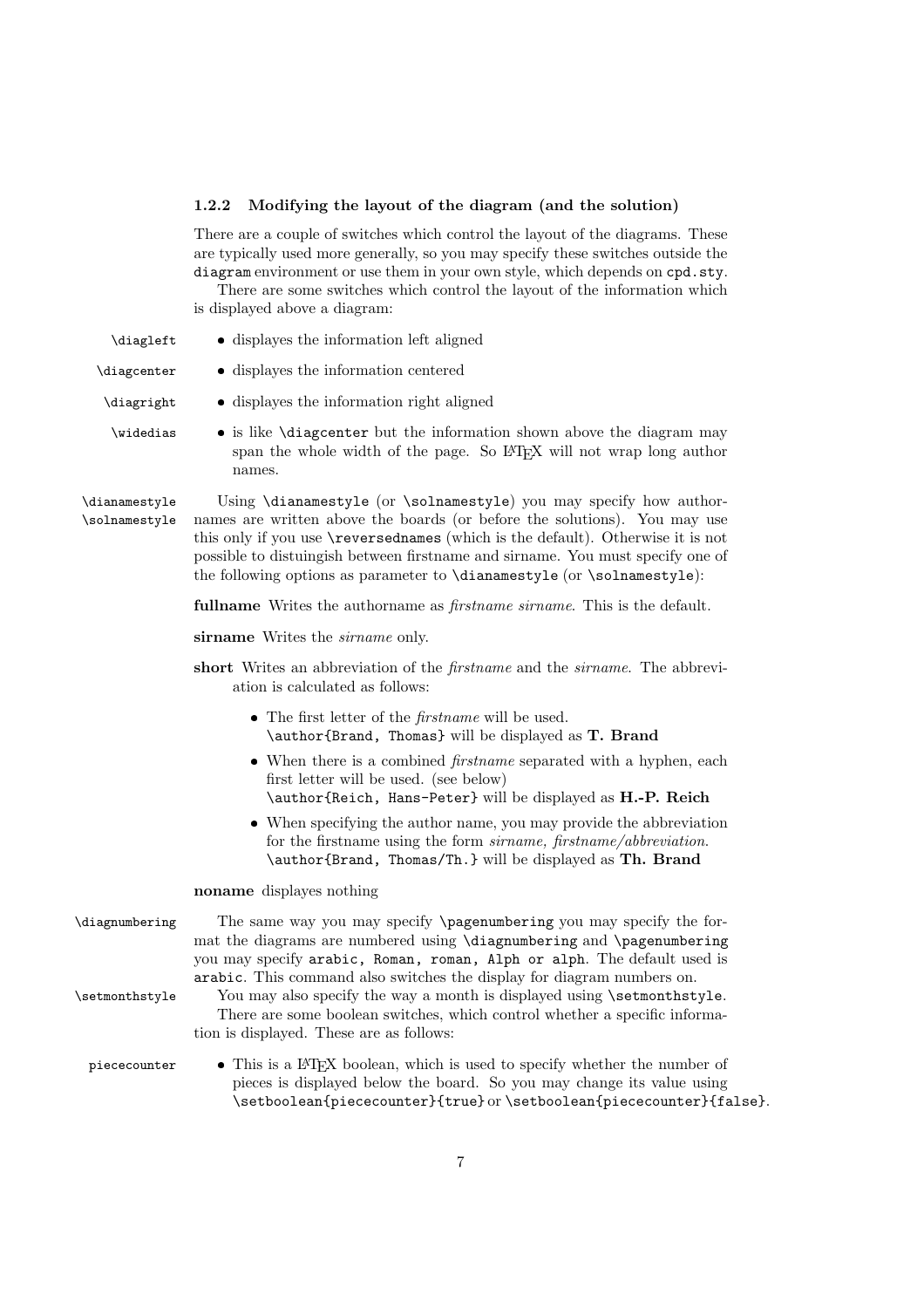| showcomputer<br>\nocomputer<br>\showcomputer | • There is a boolean value computer, which controls whether the infom-<br>ration about a computer proof is displayed or not. This value may be<br>changed using \setboolean{showcomputer}{true} or \setboolean{showcomputer}{false}<br>For backwards compatiblity we support the macros \nocomputer and<br>\showcomputer.                                                                                                                                                                                                                 |
|----------------------------------------------|-------------------------------------------------------------------------------------------------------------------------------------------------------------------------------------------------------------------------------------------------------------------------------------------------------------------------------------------------------------------------------------------------------------------------------------------------------------------------------------------------------------------------------------------|
| showcity                                     | • This is a boolean switch, which controls whether the informated gathered<br>using the \city command is displayed. The default of this value is false.                                                                                                                                                                                                                                                                                                                                                                                   |
| showacademictitle                            | • This is a boolean switch, which controls whether academic titles $\Delta r$ ,<br>$\Perof$ or $\PerofDr$ - typically used within the $\author$ command - are<br>displayed. The default is true.                                                                                                                                                                                                                                                                                                                                          |
| legend                                       | • This boolean controls whether a legend is displayed. The default value<br>of this value is false. When legends are displayed the distance between<br>inner and outer frame is automatically adjusted.                                                                                                                                                                                                                                                                                                                                   |
|                                              | \notcomputerproofedsymbol You may specify the text, which is used indicate, whether a problem is<br>\computerproofedsymbol proofed by a computer. To specifiy the symbol for a problem, which is proofed,<br>is created by \computerproofedsymbol. To specify the symbol for a problem,<br>which is not computer proofed, is created by \notcomputerproofedsymbol.<br>You may redefine these commands by standard LATEX means (\renewcommand).                                                                                            |
| \selectelchfont                              | You may specify which font is used for the chesspieces. There are two possible<br>fonts:                                                                                                                                                                                                                                                                                                                                                                                                                                                  |
|                                              | <b>pk</b> for the font which was originally used in the german magazine <b>Problemk-</b><br>$\emph{iste}$ @ @ $\Box$ @ $\Diamond$ A & @ @ $\Box$ @ @ A $\blacktriangle$                                                                                                                                                                                                                                                                                                                                                                   |
|                                              | fs for the font which was first used (and was created for) the magazine feen-<br>$\;$ schach $\;$ string the set of $\;$ set of $\;$ set of $\;$ set of $\;$ set of $\;$ set of $\;$ set of $\;$ set of $\;$                                                                                                                                                                                                                                                                                                                              |
| \diagramx<br>\diagramxi<br>\diagramxii       | In analogy to the defaults for fontsizes of a document you may specify sizes<br>of the fonts used in a diagram. The default will be set according to the fontsize<br>specified as the <i>documentclass</i> option.                                                                                                                                                                                                                                                                                                                        |
|                                              | Other commands<br>1.2.3                                                                                                                                                                                                                                                                                                                                                                                                                                                                                                                   |
| \label                                       | • This overrides the normal <b>\label</b> definition such that the diagram number<br>is displayed when using <b>\ref</b> instead of the page number.                                                                                                                                                                                                                                                                                                                                                                                      |
| \diagnum                                     | • This macro expects a number as a parameter. The number will be used<br>to (re-)initialize the diagram number counter. With this command the<br>output of diagram numbers also is switched on. It must be used outside<br>the diagram environment. As an optional parameter you may specify<br>something, which will be used as prefix before the automatically updated<br>diagram numbers. E.g. the command $\dagger$ $T-\dagger$ $4$ will produce the<br>following diagram numbers for the following diagrams: $T-4$ , $T-5$ , $T-6$ , |

# 1.3 Special boards

# 1.3.1 Changing the boardsize

diagram<sup>[]</sup> Instead of using a boardsize of  $8 \times 8$  some fairy problems need smaller or larger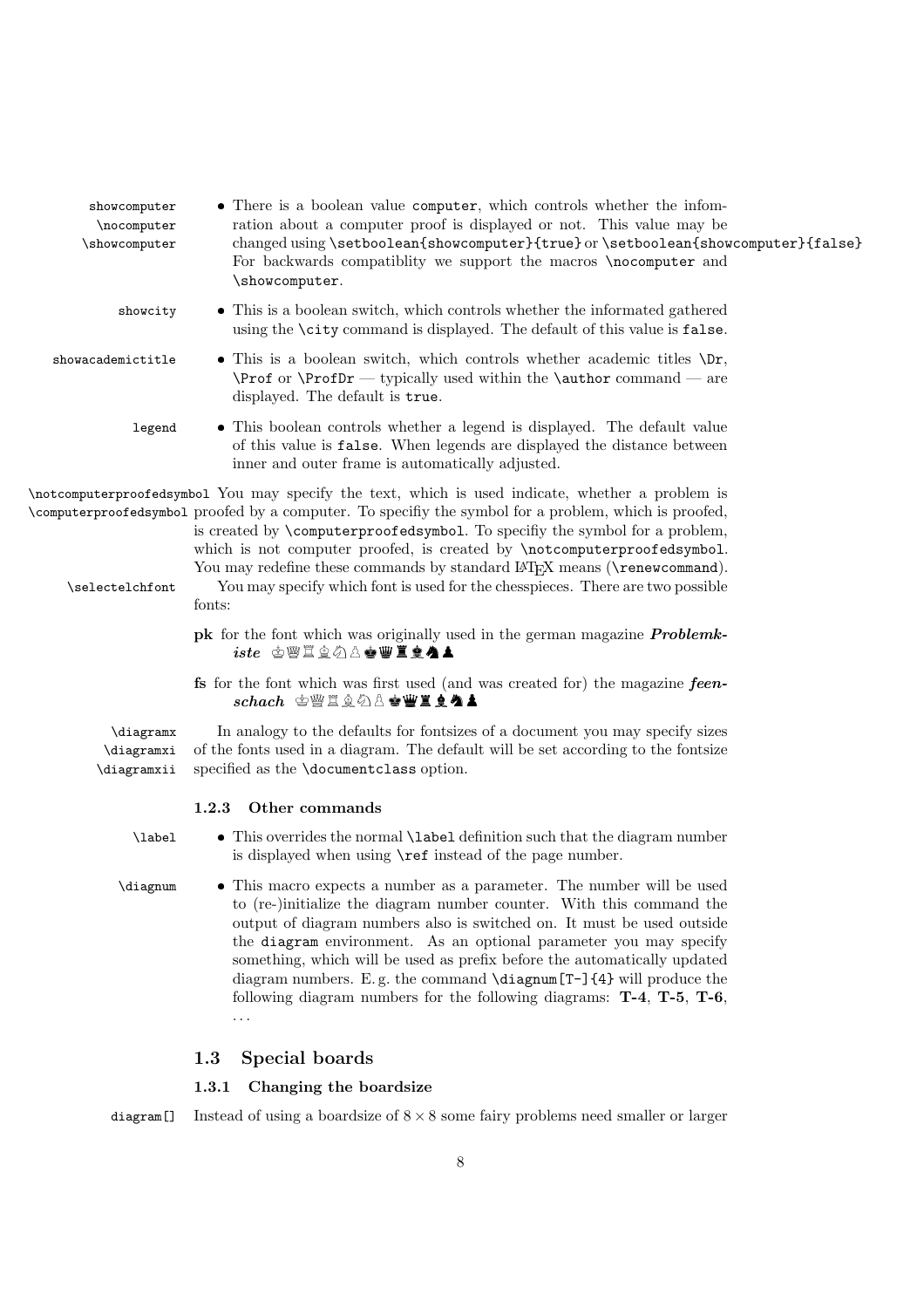boards. This can be achieved by specifying the rows and columns as an optional parameter to the \begin{diagram} environment. You first have to specify the columns and then the rows as the following examples shows.



is created by

\begin{diagram}[17x11] \label{bigdia} \pieces{wKUi{11}, sKRj9, sCc5b4} \end{diagram}

As you can see in the example, pieces are set using the \pieces macro. When using boards with more than  $8$  lines you have to continue with charachters  $\mathbf{i}, \mathbf{j}$ ,  ${\bf k},\,\dots\,$  In a board with more than 9 rows you have to specify the rows in curly braces { } as shown in the example.

#### 1.3.2 Stereo- and Space-Chess-Diagrams

stereodiagram Other boards which are used from time to time are stereochess or spacechess spacediagram[] boards (although there are quite few people which really have such boards!). To create these boards you just have to use either the stereodiagram or spacediagram environment instead of the normal diagram environment. Here is an example: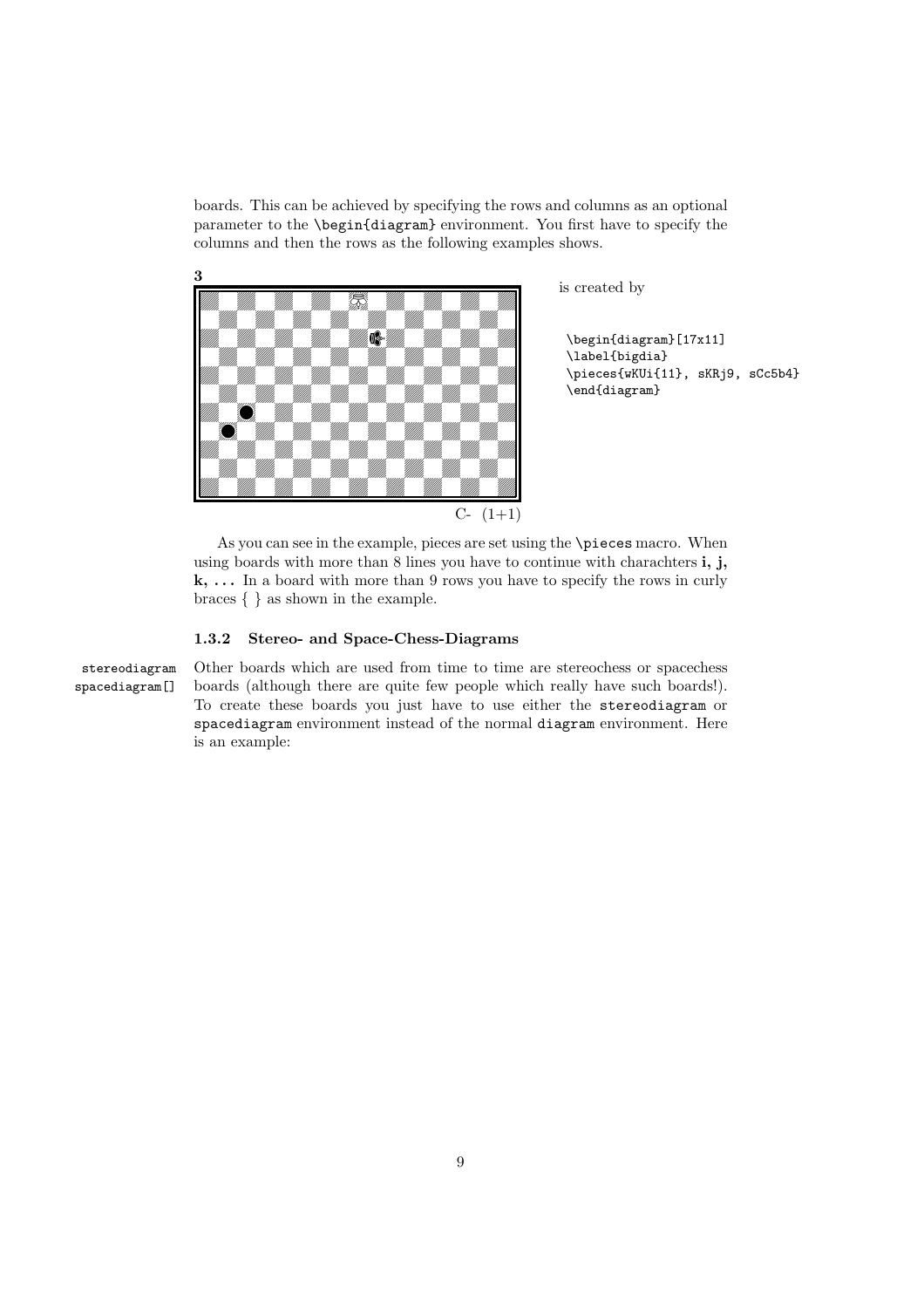

These diagrams have been produced by the following code:

```
\begin{stereodiagram}
\author{Jensch, Gerhard W.}
\sourcenr{3104.}
\source{feenschach}
\year{1980}
\award{Preis}
\pieces{wKf3, wTf6d5A, wLe3, wSf4A, sKe5, sTc4D, sLc4C, sSc6, sBb6c4A}
\stip{\#9}
\end{stereodiagram}
\hbox{\bf{hfil}}\begin{spacediagram}
\author{Dawson, T. R.}
\sourcenr{6595}.
```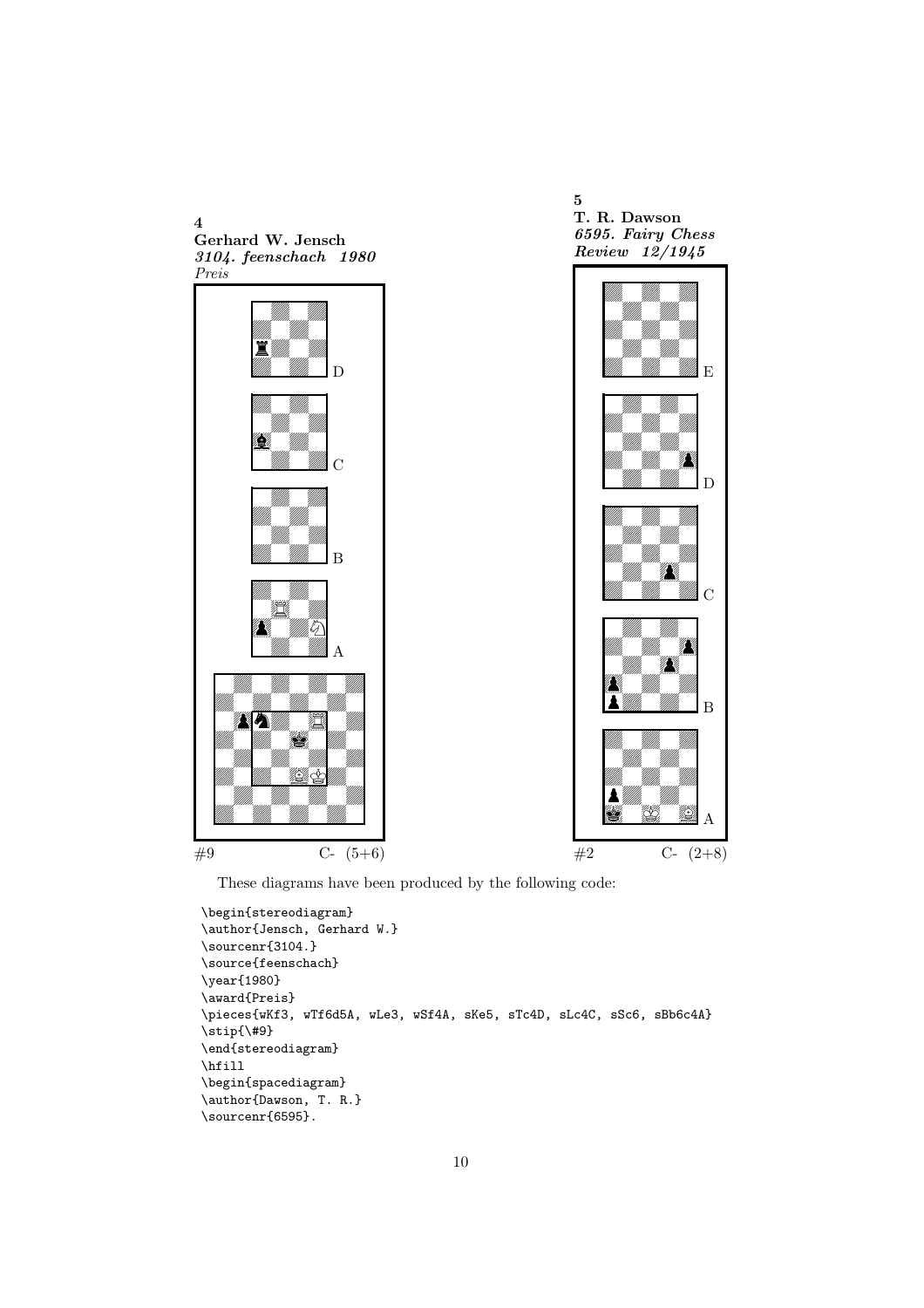```
\source{Fairy Chess Review}
\month{12}
\year{1945}
\pieces{wKc1A, wLe1A, sKa1A, sBa2Aa1Ba2Bd3Be4Bd2Ce2D}
\stip{\#2}
\end{spacediagram}
```
The main change is within the notation of the pieces, but people knowing space- or stereo-chess problems see that the notation is just one would expect. \spacelayout Sometimes one would like show the different planes of a space diagram from left to right. This may be switched using the \spacelayout command, which takes one parameter:

vertical for planes organized bottom up

horizontal for planes organized left to right

Is produced by



\begin{spacediagram}[4x2x3] \spacelayout{horizontal} \end{spacediagram}

#### 1.3.3 Cylindric boards / suppressing frames

\verticalcylinder \noframe \noinnerframe

\horizontalcylinder To stylize a cylindric board one typically does not show parts of the frame. When using **\verticalcylinder** the horizontal lines of the outer frame will not be drawn. \horizontalcylinder suppresses the drawing of the vertical lines of the outer frame. Using \noframe completely supresses the outer frame. \noinnerframe suppresses the innerframe. In case of stereo- or space-chessdiagrams \verticalcylinder, \horizontalcylinder and \noframe suppresses the inner frame.

### 1.4 Change the coloring of the fields

\allwhite The allwhite boolean can be used to have all white squares. Therefore dotted lines are produced to separate the squares. For convenience we provide a command allwhite which switches the value of the allwhite boolean to true.



This was produced by:

```
\begin{diagram}
\allwhite
\pieces{wKe1, wDd1, wTa1h1, wLf1c1, wSb1g1, %
    sKe8, sDd8, sTa8h8, sLf8c8, sSb8g8}
\end{diagram}
```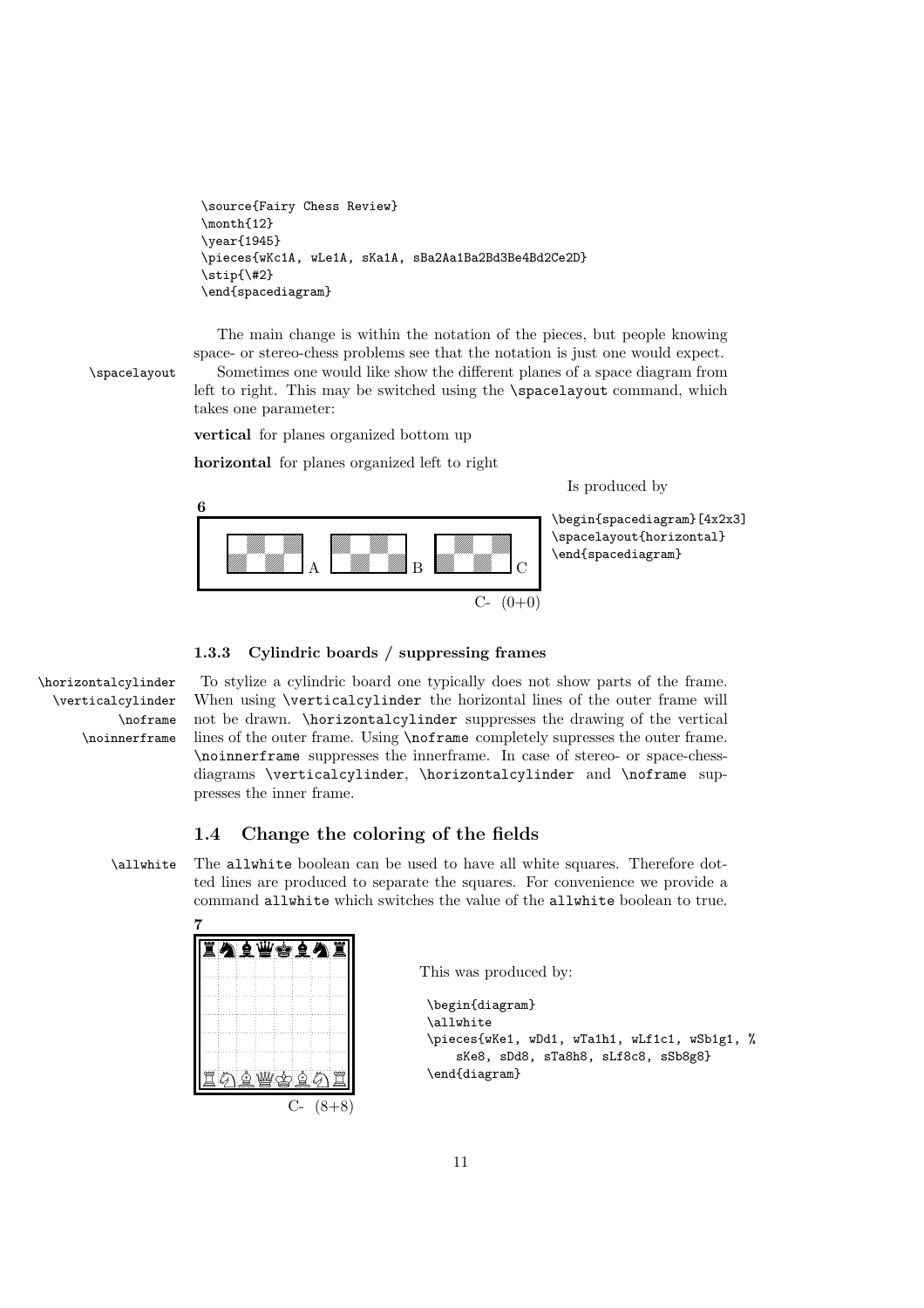\switchcolors The boolean switchcolors may be used to switch the coloring of white and black fields. For convenience we provide a command switchcolors which switches the value of the switchcolors boolean to true.



#### 1.4.1 figurine Notation

figurine Instead of using the diagram, stereodiagram or spacediagram environment one may use the figurine environment. This suppresses the diagram output and produces a figurine notation inside the current text.

#### 1.4.2 Changes within the board

| \nofields   | You may remove single fields by using the <b>\nofields</b> or <b>\nosquares</b> command.                       |
|-------------|----------------------------------------------------------------------------------------------------------------|
| \nosquares  | Using this command does make sense for empty black fields only. This command                                   |
|             | expects a list of squares separated by "', "'. You may also use this command                                   |
|             | within a stereo- or space-diagram. In this case you must specify the fields the                                |
|             | same way you do it inside the \pieces command.                                                                 |
| \fieldframe | You may specify single fields, which should be surrounded by a frame. This                                     |
|             | is possible using the <b>\fieldframe</b> command. You must specify the list of fields                          |
|             | which should have frames the same way you specify fields within the \nofields                                  |
|             | command.                                                                                                       |
| \gridlines  | A more general form of lines within diagrams is possible by using the                                          |
|             | \gridlines command. You may specify a list of horizontal or vertical lines                                     |
|             | within the diagram. Different lines should be separated by ",". A single line                                  |
|             | must be specified as:                                                                                          |
|             | $[plane](v \text{ or } h)(x\text{-coordinate})(y\text{-coordinate})(length in squares)$                        |
|             | You must specify a plane in case of stereo- or space-chess only. For a vertical                                |
|             | line starting at the lower left corner of " $c2$ " ending at the upper left corner of                          |
|             | " $c8$ "' the command to use is: \gridlines{v217}. Concerning the coordinates                                  |
|             | and length specifications you should pay attention to put values greater 9 in                                  |
|             | curly braces $\{\}$ .                                                                                          |
| \fieldtext  | Sometimes you need to show text on some squares. This is done using the                                        |
|             | $\text{Fieldtext}$ command. The syntax for a single text is: $\text{Text}(x\text{-coordinate})(y\text{-}x)$    |
|             | coordinate)                                                                                                    |
|             | Now an example how to use $\sigma \in \mathbb{R}$ and $\sigma$ is and $\sigma$ is alleged to Normal sequences. |

Now an example how to use \gridlines, \nofields and \fieldtext to create some "'Letter-Board"' with text inside.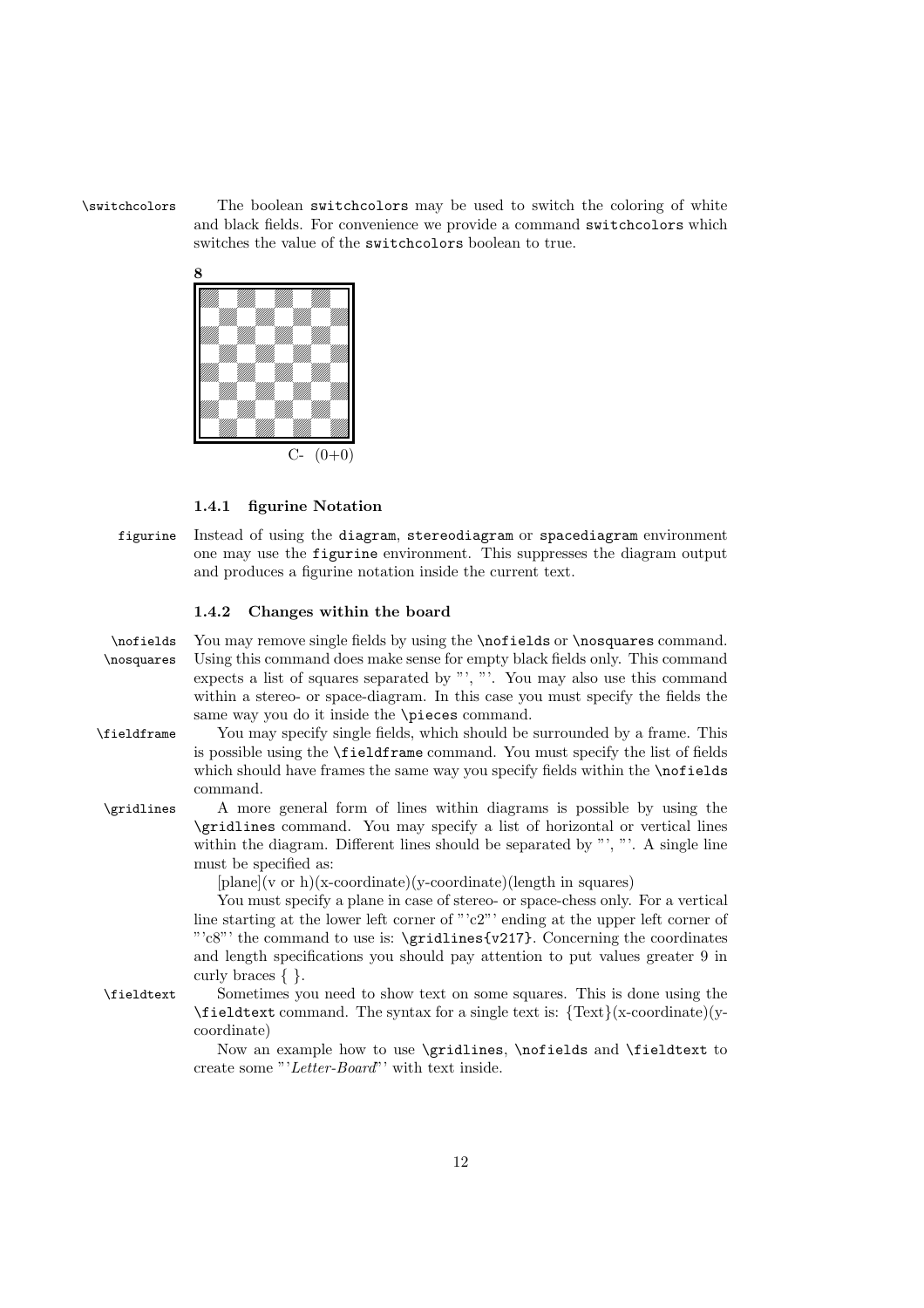

#### 1.5 Misc

#### 1.5.1 Chess pieces within normal text

Sometimes you may need symbols of chess pieces within your normal text, e. g. to show the Viele-Väter-Stellung  $\mathcal{L} \otimes \mathcal{L}$ ,  $\mathcal{L}$  b6,  $\mathcal{L} \otimes \mathcal{L}$  a7. This is possible by {\wK}c8, {\wB}b6, {\sK}a8, {\sB}a7. Additionally you may use some of these symbols:

- \swL  $\quad \cong$  a white bishop on a black square
- \ssL a black bishop on a black square
- $\text{WNT}$   $\qquad$  a white nightrider
- $\sqrt{n}$  a neutral nightrider
- $\sqrt{s}Nr$  a black nightrider
- $\wedge$ wGh  $\overline{\mathbb{R}}$  a white grashopper
- $\infty$  a neutral grashopper
- $\setminus$ sGh  $\bar{m}$  a black grashopper
- $\Im$ Imi  $\bullet$  an imitator, you may also use the Circle notation:
- $\forall$ wC  $\circ$  a white circle
- $\operatorname{C}$  **C** a neutral circle
- \sC  $\bullet$  a black circle
- $\forall$ **E**  $\mathbb{M}$  a white equihopper
- $\setminus$ sE  $\blacksquare$  a black equihopper
- $\n\mathbb{R}$   $\mathbb{H}$  a neutral equihopper
- $\forall$ wX  $\Xi$  a white rotated equihopper
- $\succeq$   $\mathbf{\bar{x}}$  a black rotated equihopper
- $\nabla$  **E** a neutral rotated equihopper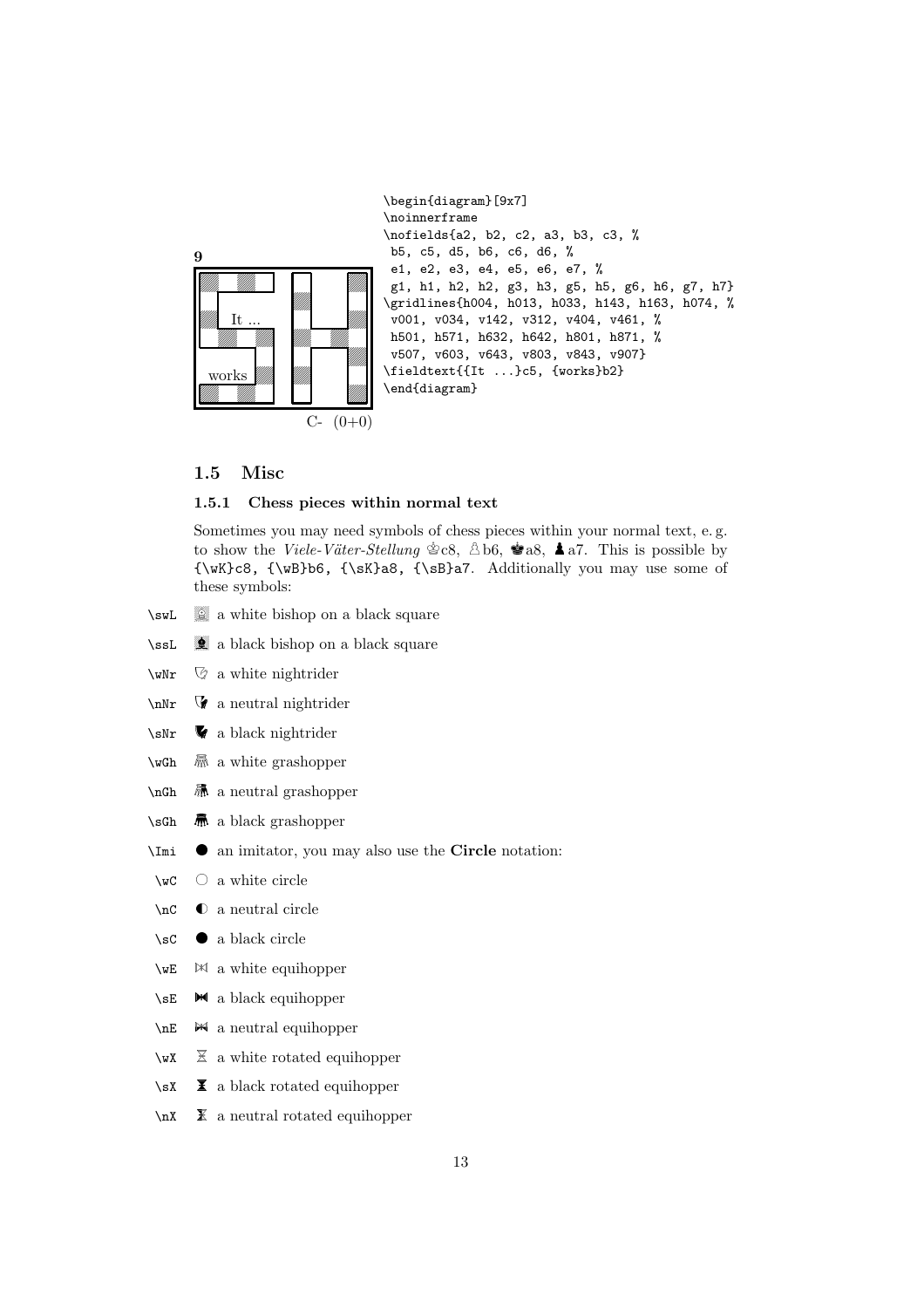#### 1.5.2 Other often used symbols

The style also defines commands for other symbols, which are often used within the declaration of twins or when writing a solution:

\set \* setplay

- $\ra$   $\rightarrow$  a left to right arrow
- $\lambda$ **ra**  $\leftrightarrow$  a double ended arrow
- \OO 0-0 king side castling
- $\sqrt{000}$  0-0-0 queen side castling
	- $\chi \times$  for "'takes"'
- $\langle \rangle$  any ∼ for any move (you may not simply use a ∼ within your text because TFX handles this as a protected space)

#### 1.5.3 Internationalization

- \DefinePieces This part is relevant for people who do not like the german notation for pieces and therefore want to change this within their sources. Using the german notation, you specify the color of a piece as  $w$ , s or n, the type of a piece as  $K$ , D, T, L, S, B and a possible rotation of a piece as L, R or U. To use another notation you may use the \DefinePieces command which takes 3 parameters.
	- 1. the letters used to specify the colors of the pieces using the order white, black, neutral
	- 2. the letters used to specify the type of a piece using the order king, queen, rook, bishop, knight, pawn. You may not use the characters  $C$ ,  $E$  and  $X$ , because these are used for Circle, Equihopper and rotated Equihopper.
	- 3. the letters used to specify an optional rotation using the order left-turned, right-turned, upside-down. You must use capital letters for this.

When using a \DefinePieces command, the commands are changed to its next usage (or to the end of the document). The command not only changes the pieces you may use within the \pieces command but also defines commands to be used within normal text, as the following example shows: \DefinePieces{wbn}{KQRBNP}{LRU} \wDU\bKR\bwB creates  $\mathbb{R} \mathbb{C}$ 

#### 1.5.4 When writing books

- \develop To simplify your writings you may use the macro \develop. This will create the following additional information during developement:
	- when you use \label in your diagrams the label will be shown at the left upper corner of the diagram.
	- The given label will also be shown inside the solution and also in any register entry.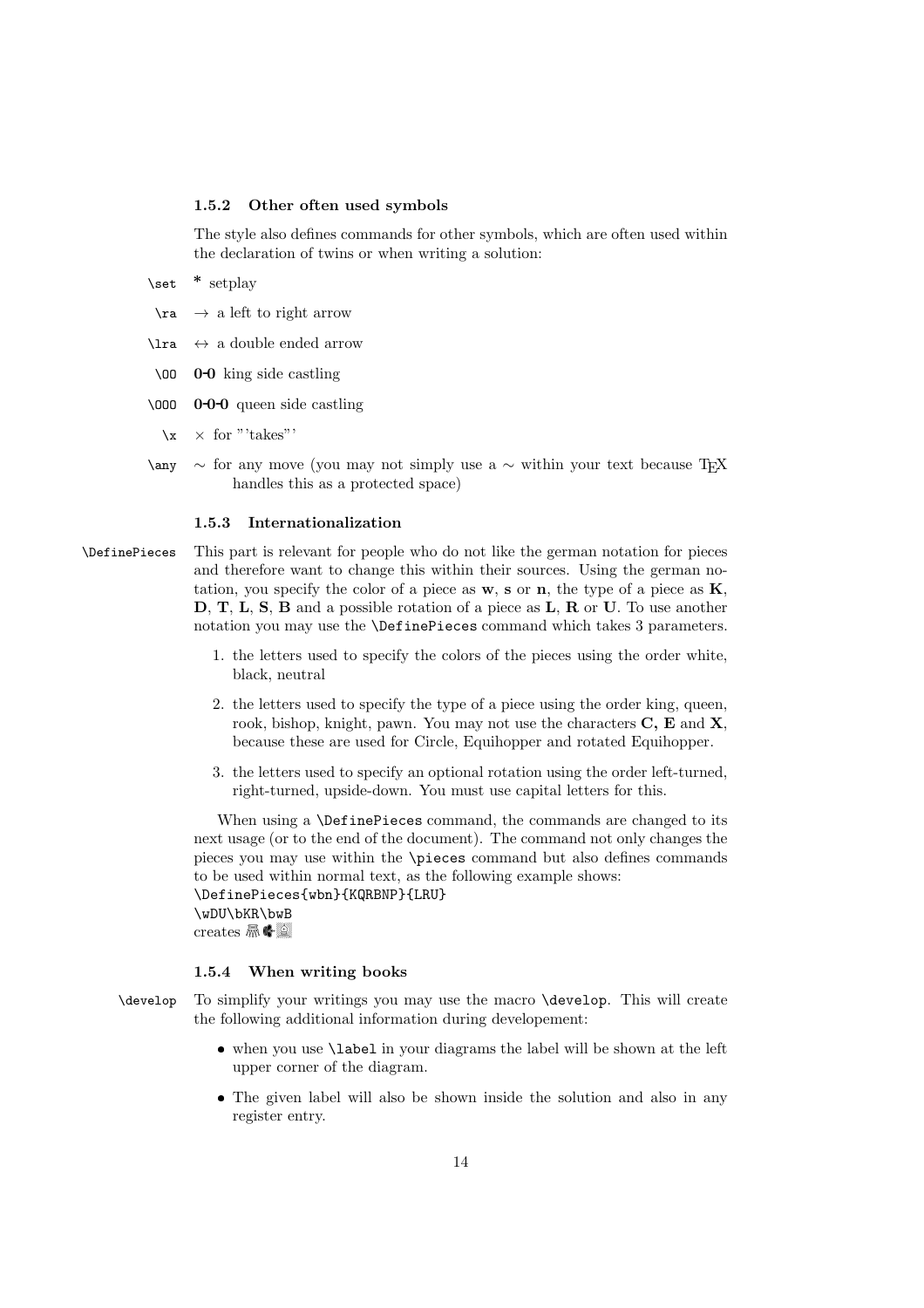$\bullet$  when you have specified a \judgement this information will be put into the solution.

Most books on chessproblems contain registers for authors, sometimes also on themes and sources. As you already collect all these information very detailed within the diagram environment the generation of registers is very simple.

\makeaindex To create a registers of authors you need to put the \makeaindex command \authorindex inside the preamble of your document. This instructs latex to write an intermediate file containing information about authors and the numbers of the diagrams.<sup>1</sup> After a first LATEX run on your document, you need to convert the intermediate file. This may be done with the makeindex program, which will typically called like

#### makeindex -o <filename>.and <filename>.adx

The resulting register may be put into your document using the **\authorindex** command.

\makesindex Like an index for authors you may also create indices for sources and/or themes. For an source register you need to put \makesindex into your document preamble; for a theme register the command is \maketindex. The conversion commands for the intermediate files are

> makeindex -o <filename>.snd <filename>.sdx for the source register and makeindex -o <filename>.tnd <filename>.tdx

for the theme register.

The source register is inserted into the text using \sourceindex and the theme register using \themeindex.

#### 1.5.5 Other useful stuff

\solpar In some environments — like window — the use of \par leads to unwanted effects. Therefore we use the command \solpar inside the definition of \@dia@solution, which is used to display a single solution when using \putsol. You may use \renewcommand{\solpar} to provide another definition of \solpar in such situations.

## 2 The documentation driver

The following code will generate the documentation. Since it is the first piece of code in the file, the documentation can be obtained by simply processing the file with  $\text{LATEX } 2\varepsilon$ .

```
1 (*driver)
```
- 2 *\documentclass[a4paper]{article}*
- 3 *\usepackage{doc}*
- 4 *\usepackage{diagram}*
- 5 *\EnableCrossrefs*
- 6 *\CodelineIndex*
- 7 *\RecordChanges*
- 8 *\begin{document}*
- 9 *\DocInput{diagram.dtx}*

\sourceindex \maketindex

\themeindex

<sup>&</sup>lt;sup>1</sup>Normally registers contain page numbers but with chess problems normally people refer to the diagram numbers.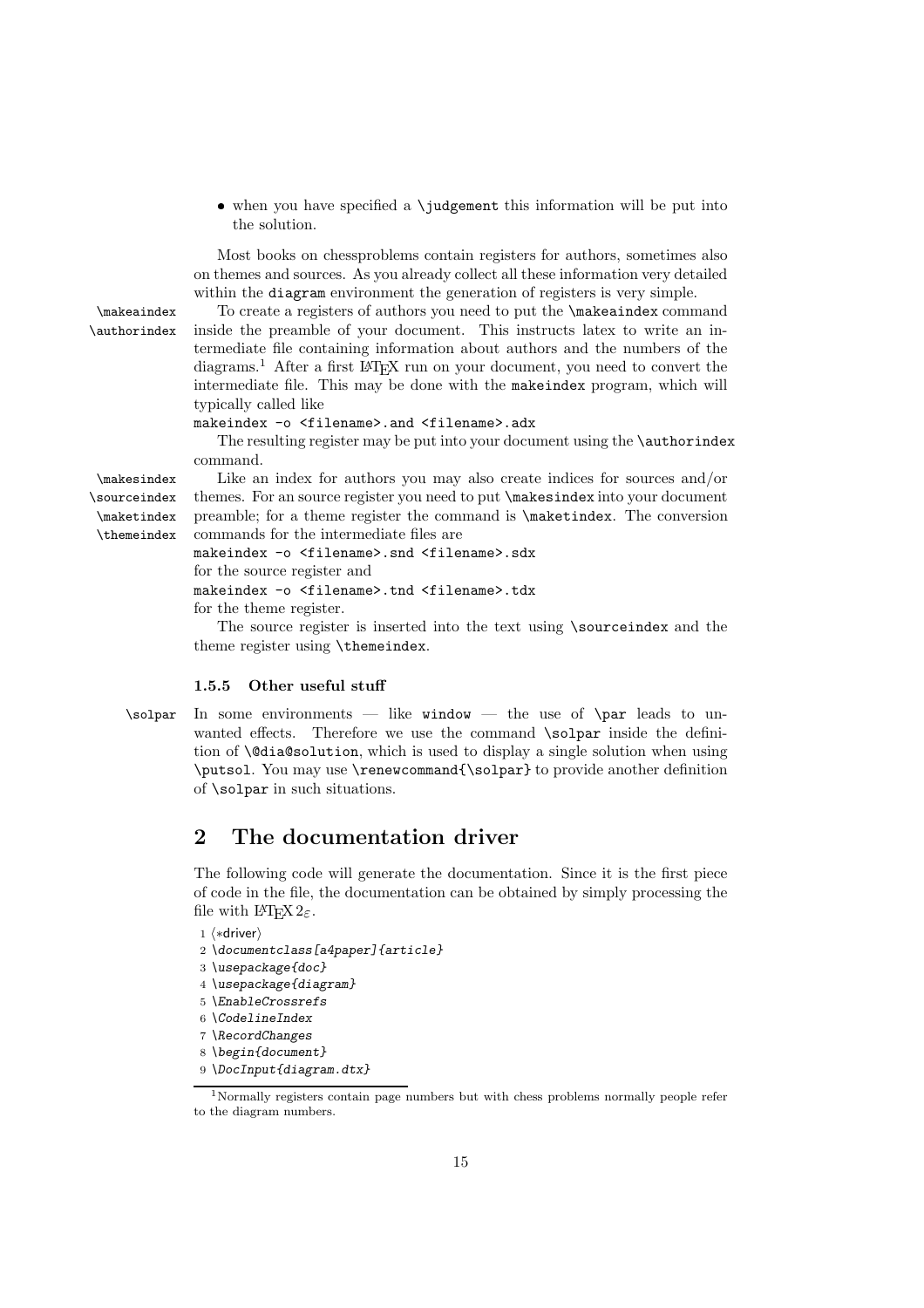*\end{document}*

11  $\langle$ /driver $\rangle$ 

# 3 The implementation of the style

Specifies the preamble of our style file.

12  $\langle *style \rangle$ 

*\ProvidesPackage{diagram}[2022/06/19]*

\DefaultDiagramSize The \DefaultDiagramSize may be used in code to switch to the default diagram size. As this depends on the documents default font size we use the same option and execute  $10pt$  as default.

```
14 \newcommand*{\DefaultDiagramSize}{}
15 \DeclareOption{10pt}{\renewcommand*{\DefaultDiagramSize}{\diagramx}}
16 \DeclareOption{11pt}{\renewcommand*{\DefaultDiagramSize}{\diagramxi}}
17 \DeclareOption{12pt}{\renewcommand*{\DefaultDiagramSize}{\diagramxii}}
18 \ExecuteOptions{10pt}
19 \ProcessOptions
20 \AtBeginDocument{\DefaultDiagramSize}
21 \RequirePackage{ifthen}
22 \RequirePackage{calc}
23 \RequirePackage{pstricks}
   Now we declare some constants to unify its usage within the style file.
24 \chardef\f@ur=4
25 \chardef\@ight=8
26 \newcount\elchfont
27
28 \chardef\@pkelch=0
29 \chardef\@fselch=1
30
31 \newcount\dia@type
32
33 \newboolean{@textproblem}
34 \setboolean{@textproblem}{false}
35 \def\textproblem{\setboolean{@textproblem}{true}\let\@dia@stipulation=\relax}
36
37 \newboolean{@solafterdiagram}
38 \setboolean{@solafterdiagram}{false}
39 \def\solafterdiagram{\setboolean{@solafterdiagram}{true}\ignorespaces}
40
41 \newif\if@vframe\@vframetrue
42 \newif\if@hframe\@hframetrue
43 \newif\if@leaveOuter\@leaveOutertrue
44
45 \newif\if@shortform
46
47 \newif\ifspace@vertical
48 \def\spacehorizontal{\space@verticalfalse}
49
50 % \newif\ifdi@no
51 \newboolean{@cpd@numbering@global}
```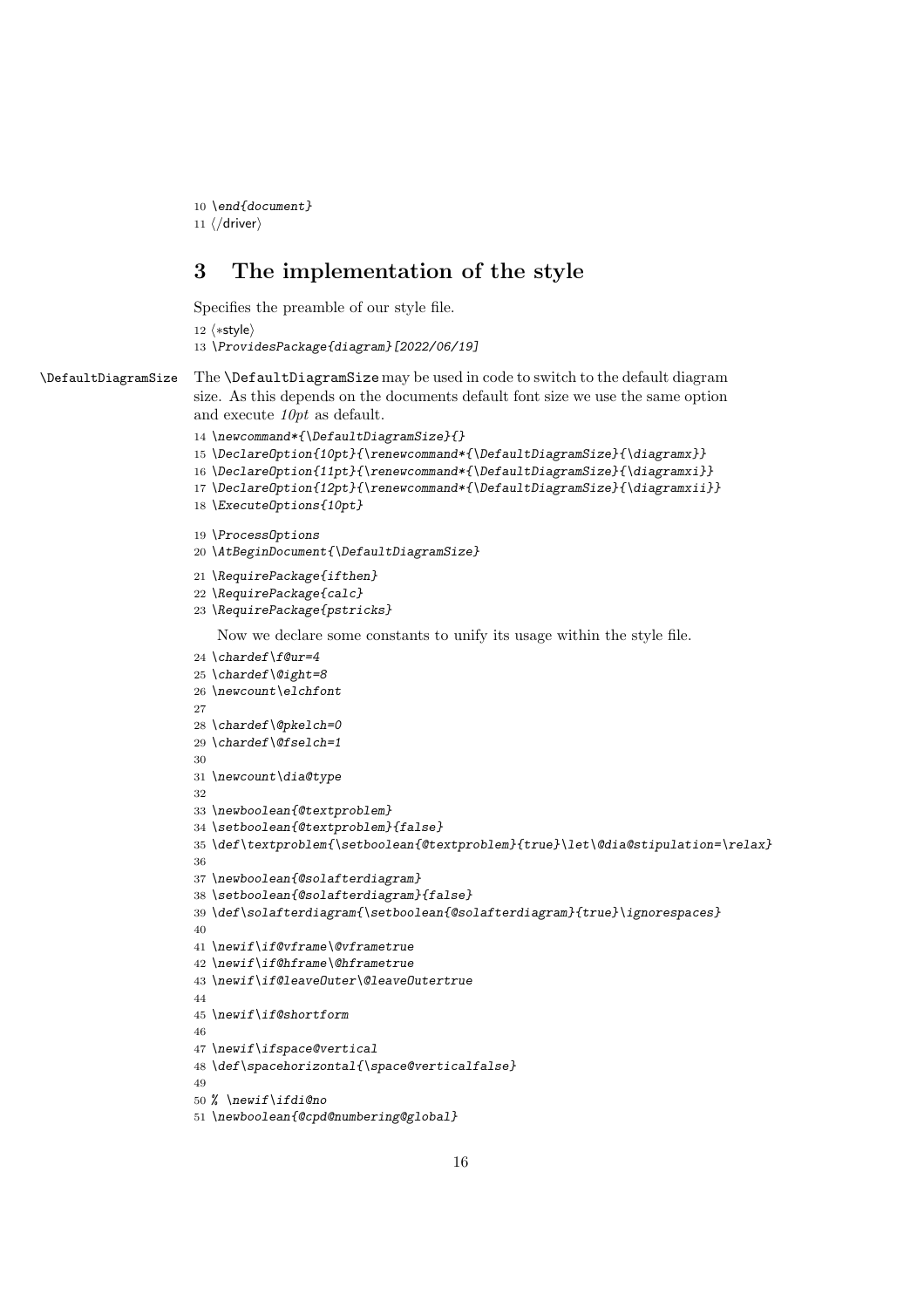```
61
 62 \newcount\w@cnt
 63 \newcount\b@cnt
 64 \newcount\n@cnt
 65 \newboolean{showcity}
 66 \setboolean{showcity}{false}
 67 \newboolean{showacademictitle}
 68 \setboolean{showacademictitle}{true}
 69 \newboolean{legend}
 70 \setboolean{legend}{false}
 71
 72 \newcount\@blackfield
73 \newboolean{allwhite}
 74 \setboolean{allwhite}{false}
 75 \newcommand{\allwhite}{\setboolean{allwhite}{true}}
 76 \newcounter{field@border}
 77 \newcount\@whitefield
 78 \newboolean{switchcolors}
 79 \setboolean{switchcolors}{false}
 80 \newcommand{\switchcolors}{\setboolean{switchcolors}{true}}
    We have counters for each color to count the pieces on the board.
 81 \newboolean{cpd@checkPieceCounts}
 82 \newcounter{cpd@defWhitePieces}
 83 \newcounter{cpd@defBlackPieces}
 84 \newcounter{cpd@defNeutralPieces}
 85
 86 \newcounter{cpd@whitePieces}
 87 \newcounter{cpd@blackPieces}
 88 \newcounter{cpd@neutralPieces}
 89
 90 \newcounter{cpd@row}
91 \newcounter{cpd@line}
92
 93 \newcommand{\cpd@stepcounterWhite}{\stepcounter{cpd@whitePieces}}
 94 \newcommand{\cpd@stepcounterBlack}{\stepcounter{cpd@blackPieces}}
 95 \newcommand{\cpd@stepcounterNeutral}{\stepcounter{cpd@neutralPieces}}
 96 \global\let\cpd@stepcounterPieces\relax
97
98 \newcount\help@a
99 \newcount\help@b
100
101 \newbox\dia@box
102 \newbox\@cnt@box
103 \newdimen\@cnt@wd
104 \newbox\@stip@box
```
*\newboolean{@cpd@numbering@local}*

*\renewcommand{\theboard@nr}{\thediag}*

*\newcounter{board@nr}*

*\newboolean{piececounter}*

*\newcount\current@plane*

*% \newif\iffigcnt*

 *\newcount\r@w \newcount\lin@ \newcount\pl@ne*

```
17
```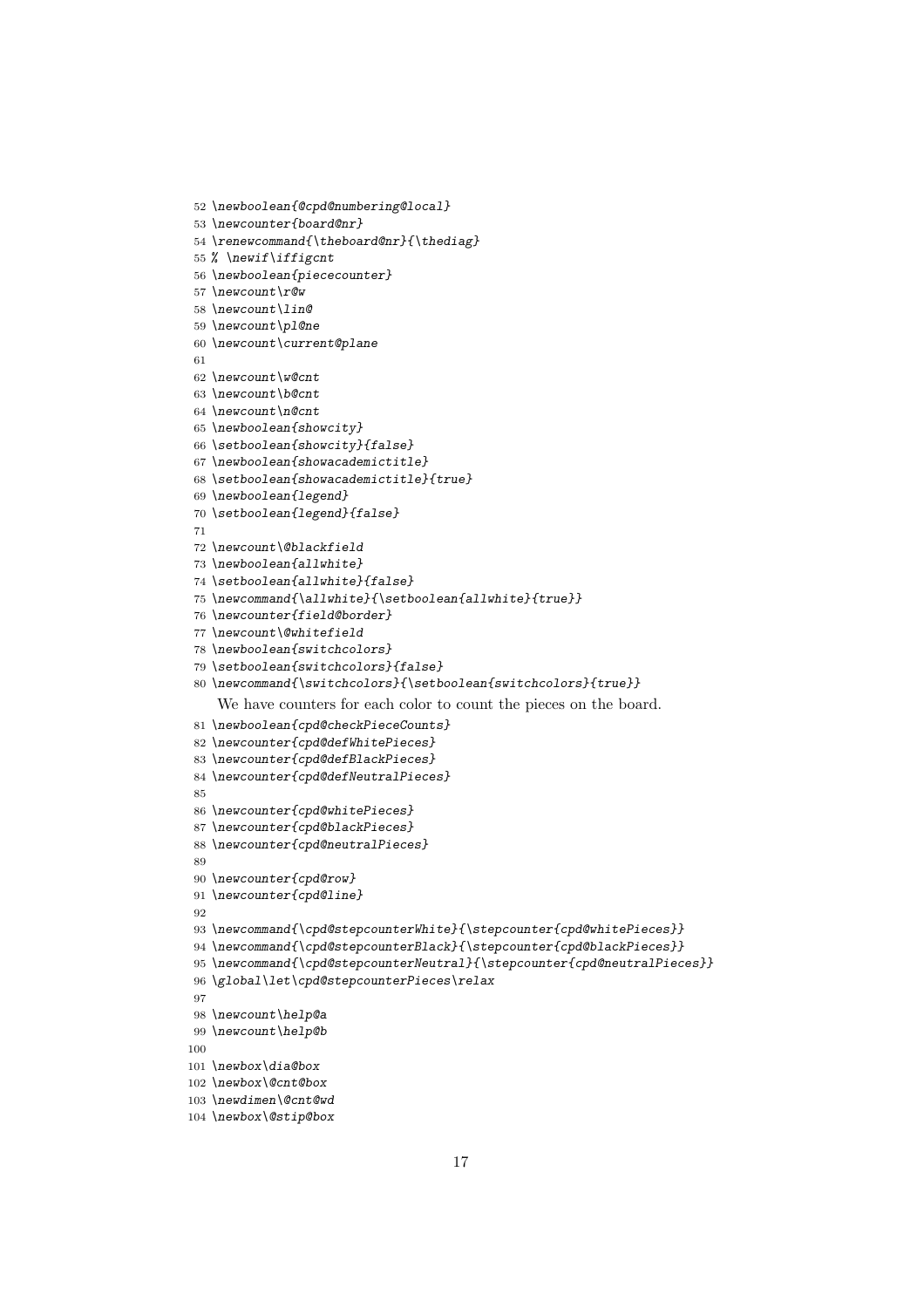```
105
106 \newdimen\topdist\topdist\z@
107 \newbox\@test@box
108 \newdimen\@test@dimen
109 \newif\if@left
110
111 \newcount\brd@ff
112
113 \newdimen\dia@lineskip
114
115 \newdimen\board@width
116 \newdimen\bd@width
117 \newdimen\head@width
118 \newdimen\sq@width
119
120 \newdimen\grid@width
121 \newdimen\inner@frame
122 \newdimen\outer@frame
123 \newdimen\space@frame
124 \newdimen\v@frame@dist
125 \newdimen\h@frame@dist
126 \newdimen\space@frame@dist
127 \newdimen\v@space@dist
128 \newdimen\h@space@dist
129
130 \newbox\sq@box
```
*\newbox\plane@box*

We need a lot of token registers to register the information from within the diagram environment. These token registers are defined here. Initially each token register is defined to contain \relax, which serves as an end-marker when parsing lists.

```
132 \newtoks\typis@tk\typis@tk={\relax}
133 \newtoks\label@tk\label@tk={\relax}
134 \newtoks\sol@tk\sol@tk={\relax}
135 \newtoks\number@tk\number@tk={\relax}
136 \newtoks\aut@tk\aut@tk={\relax}
137 \newtoks\city@tk\city@tk={\relax}
138 \newtoks\sourcenr@tk\sourcenr@tk={\relax}
139 \newtoks\source@tk\source@tk={\relax}
140 \newtoks\day@tk\day@tk={\relax}
141 \newcount\from@month\from@month=\z@
142 \newcount\to@month\to@month=\z@
143 \newtoks\year@tk\year@tk={\relax}
144 \newtoks\issue@tk\issue@tk={\relax}
145 \newtoks\pages@tk\pages@tk={\relax}
146 \newtoks\tournament@tk\tournament@tk={\relax}
147 \newtoks\award@tk\award@tk={\relax}
148 \newtoks\after@tk\after@tk={\relax}
149 \newtoks\version@tk\version@tk={\relax}
150 \newtoks\correction@tk\correction@tk={\relax}
151 \newtoks\dedic@tk\dedic@tk={\relax}
152 \newtoks\fidealbum@tk\fidealbum@tk={\relax}
153 \newtoks\theme@tk\theme@tk={\relax}
```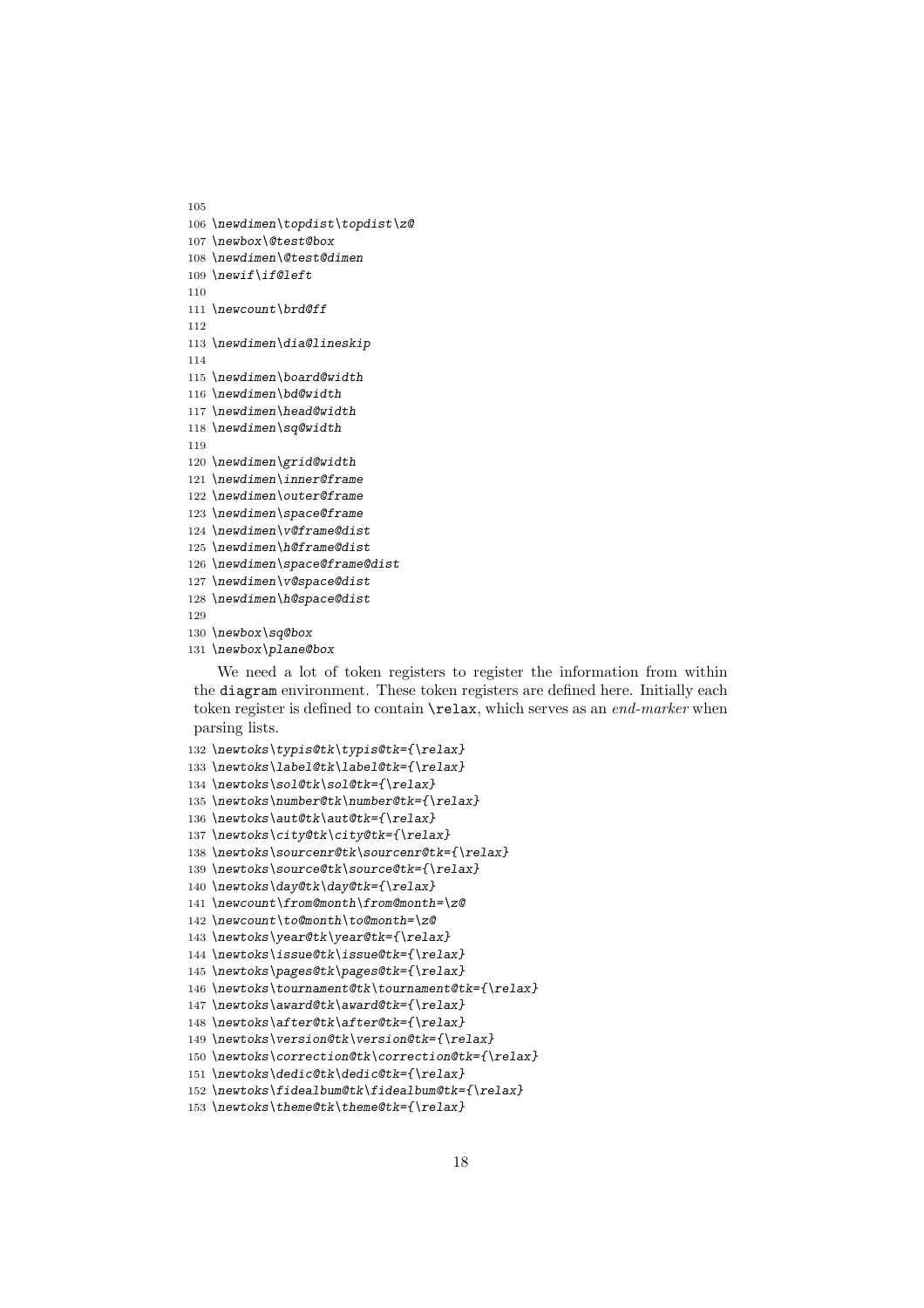```
154 \newtoks\twins@tk\twins@tk={\relax}
```

```
155 \newtoks\judgement@tk\judgement@tk={\relax}
```

```
156 \newtoks\comment@tk\comment@tk={\relax}
```
*\newtoks\computer@tk\computer@tk={-}*

```
158 \newtoks\nofields@tk\nofields@tk={\relax}
```
*\newtoks\fieldframe@tk\fieldframe@tk={\relax}*

*\newtoks\gridlines@tk\gridlines@tk={\relax}*

- *\newtoks\pieces@tk\pieces@tk={\relax}*
- *\newtoks\fen@tk\fen@tk={\relax}*
- *\newtoks\fieldtext@tk\fieldtext@tk={\relax}*

```
164 \newtoks\text@tk\text@tk={\relax}
```

```
165 \newtoks\stipulation@tk\stipulation@tk={\relax}
```
- *\newtoks\condition@tk\condition@tk={\relax}*
- *\newtoks\remark@tk\remark@tk={\relax}*
- *\newtoks\piecedefs@tk\piecedefs@tk={\relax}*

To remember, which information has been specified, we define T<sub>E</sub>X-booleans for each command.

 *\newif\if@label\@labelfalse \newif\if@number\@numberfalse \newif\if@special\@specialfalse \newif\ifauth@r\auth@rfalse \newif\if@city\@cityfalse \newif\if@sourcenr\@sourcenrfalse \newif\if@source\@sourcefalse \newif\if@date\@datefalse \newif\if@day\@dayfalse \newif\if@year\@yearfalse \newif\if@issue\@issuefalse \newif\if@pages\@pagesfalse \newif\if@tournament\@tournamentfalse \newif\if@award\@awardfalse \newif\if@after\@afterfalse \newif\if@version\@versionfalse \newif\if@correction\@correctionfalse \newif\if@dedication\@dedicationfalse \newif\if@fidealbum\@fidealbumfalse \newif\if@twins\@twinsfalse \newif\if@theme\@themefalse \newif\if@computer\@computerfalse \newif\if@judgement\@judgementfalse \newif\if@comment\@commentfalse \newif\if@pieces\@piecesfalse \newboolean{@cpd@fen}\setboolean{@cpd@fen}{false}% \newif\if@fieldtext\@fieldtextfalse \newif\if@nofields\@nofieldsfalse \newif\if@gridlines\@gridlinesfalse \newif\if@fieldframe\@fieldframefalse \newif\if@stdgrid\@stdgridfalse \newboolean{showcomputer}\setboolean{showcomputer}{true}% \newcommand\*{\computerproofedsymbol}{C+} \newcommand\*{\notcomputerproofedsymbol}{C-} % \newif\if@show@computer\@show@computertrue*

```
204 \newif\if@stipulation\@stipulationfalse
```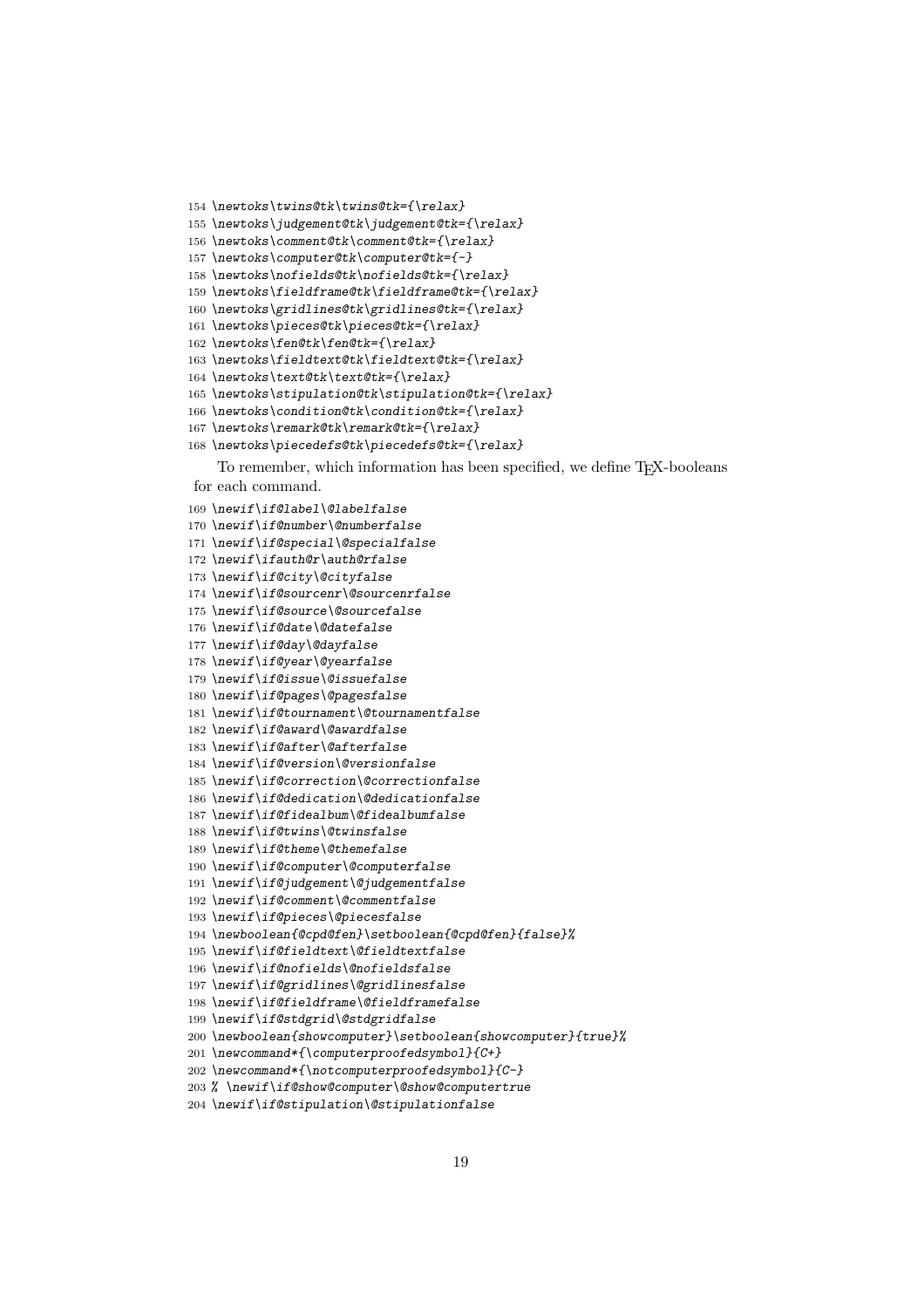```
205 \newif\if@condition\@conditionfalse
```

```
206 \newif\if@remark\@remarkfalse
```

```
207 \newif\if@piecedefs\@piecedefsfalse
```
- *\newif\if@typis\@typisfalse*
- *\newif\if@widedias\@widediasfalse*
- *\newif\ifx@twins\x@twinsfalse*
- *\newif\ifx@cond\x@condfalse*
- *\newif\ifimitator\imitatorfalse*
- *\newif\ifnormal@names\normal@namesfalse*
- *\newif\ifs@lu*
- *\newif\if@develop\@developfalse*
- *\newif\if@notfirst*
- *\newif\if@first*

```
218 \newwrite\s@lfd
```
- *\let\below@newline=\relax*
- *% These are used by the "old" board creating mechanism*
- *\newcount\@lines*
- *\newcount\@rows*
- *\newcount\lines@max*
- *\newcount\rows@max*
- *\newcount\planes@max*

The following counters are used when creating the diagram itself.

```
226 \newcounter{cpd@rowsmax}
```
- *\newcounter{cpd@linesmax}*
- *\newcounter{cpd@current@row}*
- *\newcounter{cpd@current@line}*
- *\newcounter{cpd@maxsquare}*
- *\newcounter{cpd@helper}*
- *\newcounter{cpd@current@square@index}*
- *\newcounter{cpd@current@square@value}*

Some boolean T<sub>E</sub>X-switches used whithin stereo- or spacechess diagrams.

```
234 \newif\if@stereo\@stereofalse
```

```
235 \newif\if@space\@spacefalse
```
These boolean switches are used to control the output of registers.

```
236 \newif\if@aindex\@aindexfalse
```
- *\newif\if@sindex\@sindexfalse*
- *\newif\if@tindex\@tindexfalse*

```
239 \newif\ifds@label
```
\cpd@begindiagram@hook We define hooks to be executed in \begin{diagram} and \end{diagram}.

```
\cpd@enddiagram@hook
240 \newcommand{\cpd@begindiagram@hook}{}
                     241 \newcommand{\cpd@enddiagram@hook}{}
```

```
\diagram
Defines the code executed in \begin{diagram}. In case no optional size is given,
\@diagram
a normal 8×8 board is generated.
         242 \def\diagram{%
         243 \begingroup%
         244 \@ifnextchar [{\@diagram}{\@diagram[\@ight x\@ight]}%
```
*}*

```
247 \def\@cpd@initsize#1#2{%
```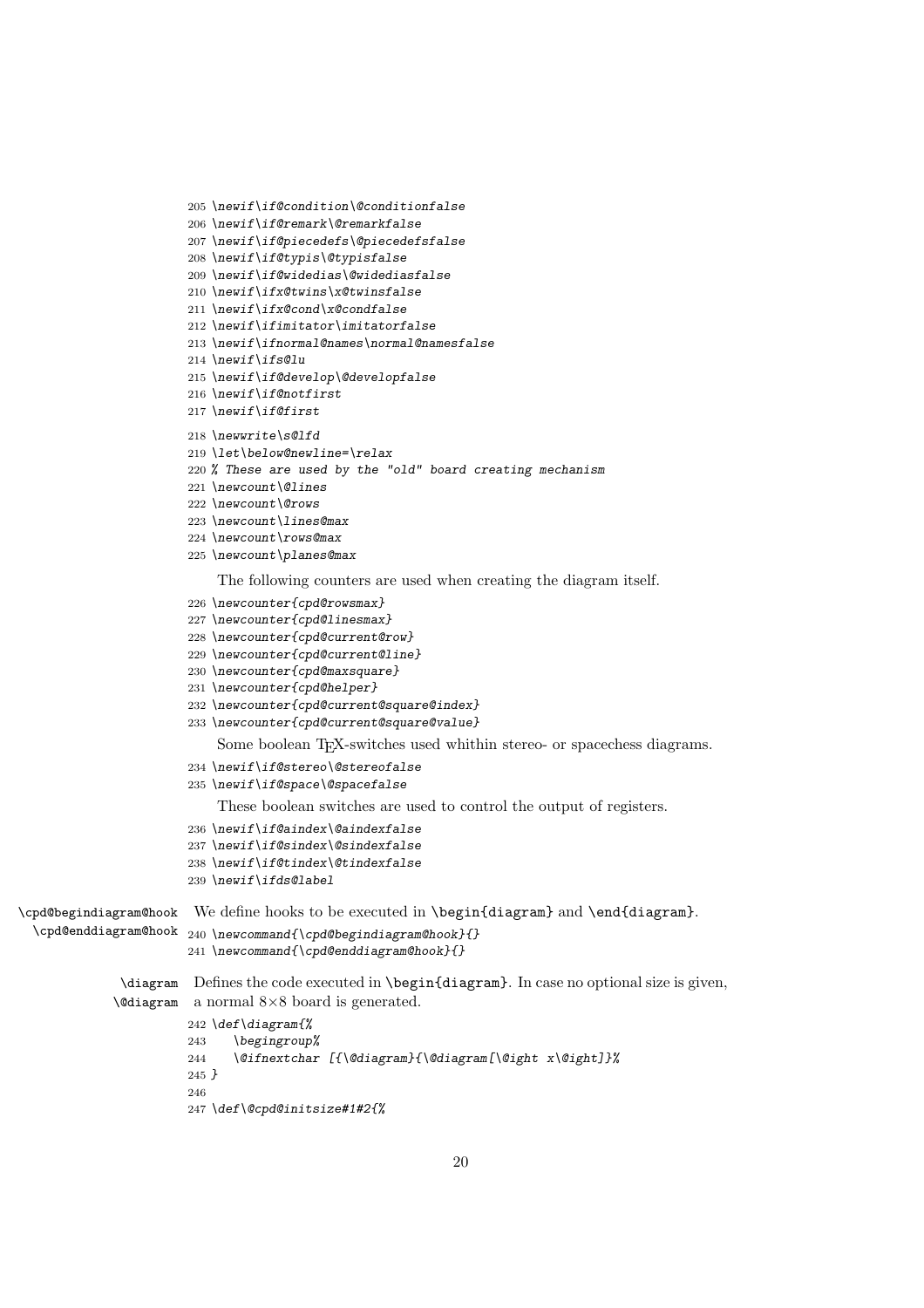```
248 \setcounter{cpd@linesmax}{#1}%
249 \setcounter{cpd@rowsmax}{#2}%
250 \setcounter{cpd@maxsquare}{\value{cpd@rowsmax}*\value{cpd@linesmax}}%
251 }
252
253 \def\@diagram[#1x#2]{%
254 \lines@max=#1%
255 \rows@max=#2%
256 \@cpd@initsize{#1}{#2}%
257 \pl@ne=\z@%
258 \current@plane=\z@%
259 \let\put@sqs=\put@sqs@normal%
260 \let\read@plane=\read@plane@normal%
261 \@start@diagram%
262 }
263 \def\stereodiagram{%
264 \begingroup%
265 \inner@frame=0.6pt%
266 \@stereotrue%
267 \@cpd@initsize{8}{8}%
268 \let\put@sqs=\put@sqs@stereo%
269 \let\read@plane=\read@plane@stereo%
270 \@start@diagram%
271 }
272 \def\spacediagram{%
273 \begingroup%
274 \inner@frame=0.6pt%
275 \@spacetrue%
276 \@ifnextchar [{\@spacediagram}{\@spacediagram[5x5x5]}%
277 }
278
279 \def\@spacediagram[#1x#2x#3]{%
280 \lines@max=#1%
281 \rows@max=#2%
282 \planes@max=#3%
283 \@cpd@initsize{#1}{#2}%
284 \let\put@sqs=\put@sqs@space%
285 \let\read@plane=\read@plane@space%
286 \@start@diagram%
287 }
288 \def\@start@diagram{%
289 \init@vars%
290 \let\author=\ds@author%
291 \let\day=\ds@day%
292 \let\month=\ds@month%
293 \let\year=\ds@year%
294 \let\label=\ds@label%
295 \cpd@begindiagram@hook%
296 \ignorespaces%
297 }
298
299 \def\showtypis#1{%
300 \@typistrue%
```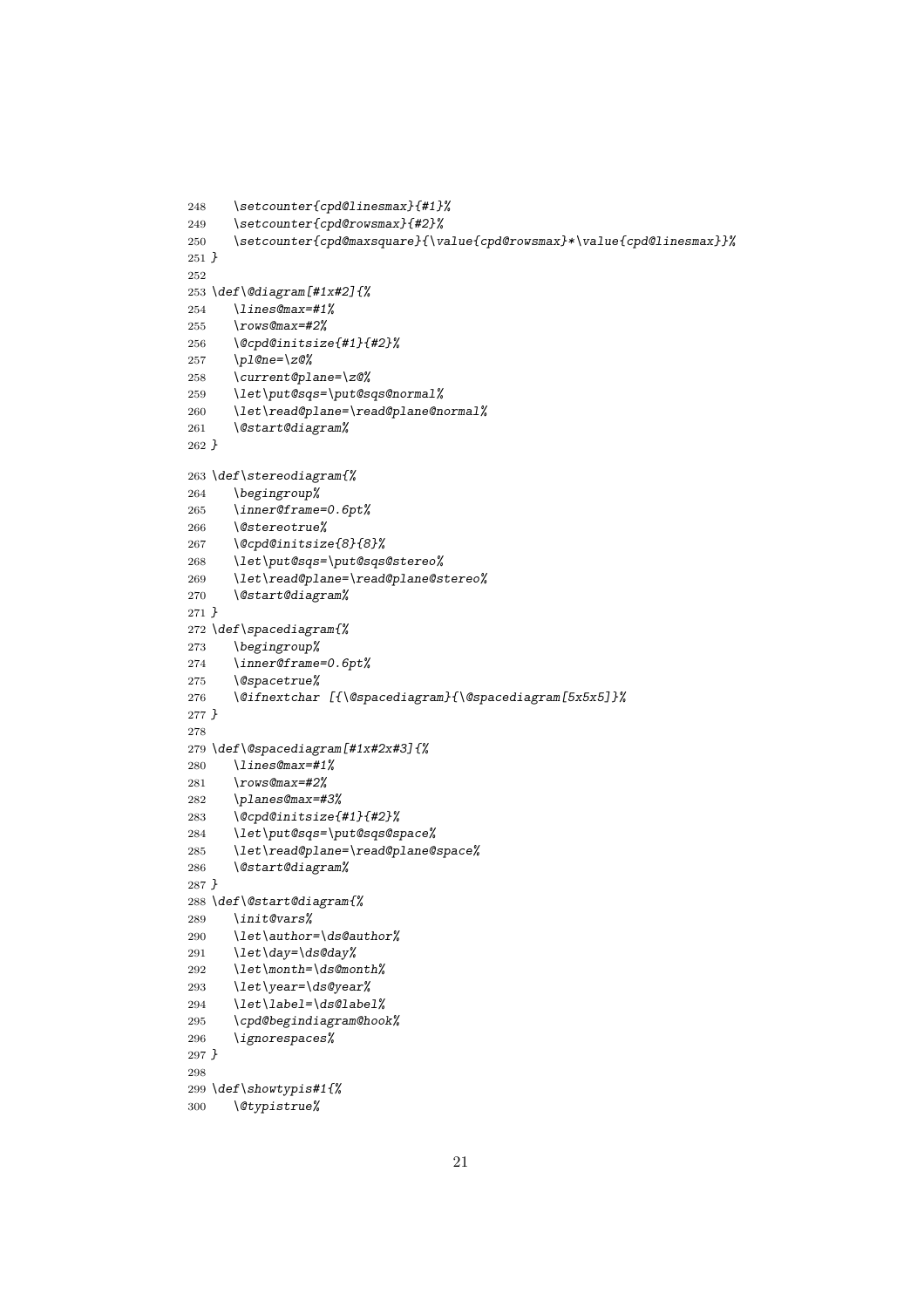```
301 \typis@tk={#1}%
302 \ignorespaces%
303 }
304
305 \def\enddiagram{%
306 \let\author=\orig@author%
307 \let\day=\orig@day%
308 \let\month=\orig@month%
309 \let\year=\orig@year%
310 \let\label=\orig@label%
311 \if@number%
312 \else%
313 \refstepcounter{board@nr}% so \label and \ref work properly
314 \fi%
315 %
316 % Now \label@tk should be set, if wanted, so
317 % we can generate the index entries
318 %
319 \@aindex%
320 \@sindex%
321 \@tindex%
322 %
323 % Now \@currentlabel will be set right, so we can use
324 % the original label
325 \if@label%
326 \expandafter\@set@label\the\label@tk;%
327 \fi%
328 %
329 % Now we know, if we have frames so we can setup our dimensions
330 %
331 \global\sq@width=\fontdimen\tw@\chessfont%
332 \if@stereo%
333 \bd@width=\@ight\sq@width%
334 \board@width=\@ight\sq@width%
335 \ifdim\h@frame@dist<\sq@width%
336 \h@frame@dist=\sq@width%
337 \fi%
338 % We do already skip with \v@space@dist
339 % So we use the additional skip \space@frame@dist here
340 \v@frame@dist=\space@frame@dist%
341 \ifdim\space@frame>\outer@frame%
342 \outer@frame=\space@frame%
343 \fi%
344 \advance\bd@width\tw@\inner@frame%
345 \advance\board@width\tw@\inner@frame%
346 \advance\board@width\tw@\h@frame@dist%
347 \advance\board@width\tw@\outer@frame%
348 \else\if@space%
349 \ifdim\h@frame@dist<1.5\sq@width%
350 \h@frame@dist=1.5\sq@width%
351 \fi%
352 % We do already skip with \v@space@dist
353 % So we use the additional skip \space@frame@dist here
354 \v@frame@dist=\space@frame@dist%
```

```
22
```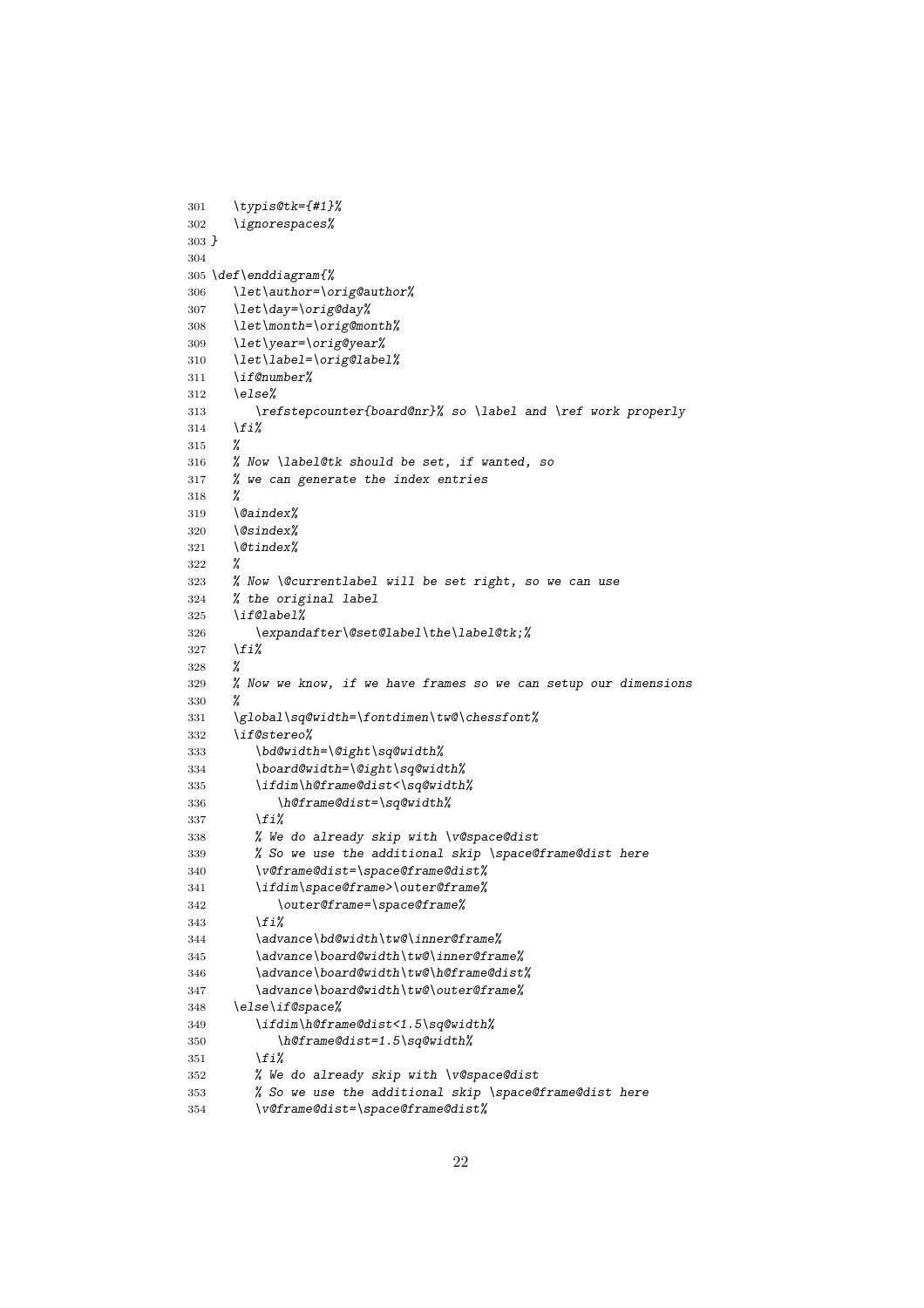```
355 \ifdim\space@frame>\outer@frame%
356 \outer@frame=\space@frame%
357 \fi%
358 \ifspace@vertical%
359 \bd@width=\lines@max\sq@width%
360 \board@width\bd@width%
361 \advance\bd@width\tw@\inner@frame%
362 \advance\board@width\tw@\inner@frame%
363 \advance\board@width\tw@\h@frame@dist%
364 \advance\board@width\tw@\outer@frame%
365 \else%
366 \bd@width=\lines@max\sq@width%
367 \advance\bd@width\tw@\inner@frame%
368 \ifdim\h@space@dist<1.5\sq@width%
369 \h@space@dist=1.5\sq@width%
370 \fi%
371 %\h@space@dist=0.7\sq@width%
372 % Now we can compute the width of the complete board
373 \board@width\bd@width%
374 \advance\board@width\h@space@dist%
375 \multiply\board@width\planes@max%
376 \advance\board@width\h@space@dist%
377 \advance\board@width\tw@\outer@frame%
378 \fi%
379 \else%
380 \ifthenelse{\boolean{legend}}{\v@frame@dist=1.5em\h@frame@dist=1.5em}{}%
381 \bd@width=\lines@max\sq@width%
382 \ifnum\lines@max>\@ight%
383 % Make the board wider
384 \board@width=\lines@max\sq@width%
385 \else%
386 % Make a normal width
387 \board@width=\@ight\sq@width%
388 \fi%
389 \advance\bd@width\tw@\inner@frame%
390 \advance\board@width\tw@\inner@frame%
391 \advance\board@width\tw@\h@frame@dist%
392 \advance\board@width\tw@\outer@frame%
393 \fi\fi%
394 \if@widedias%
395 \head@width=\textwidth%
396 \else%
397 \head@width=\board@width%
398 \fi%
399 %
400 % Now we should build the diagram itself
401 %
402 \ifthenelse{\boolean{@textproblem}}{%
403 % Put the stipulation into the \sq@box
404 \setbox\sq@box=\hbox{\vbox to \board@width{\hsize\board@width%
405 \stipfont%
406 \raggedright%
407 \sloppy%
408 \the\stipulation@tk%
```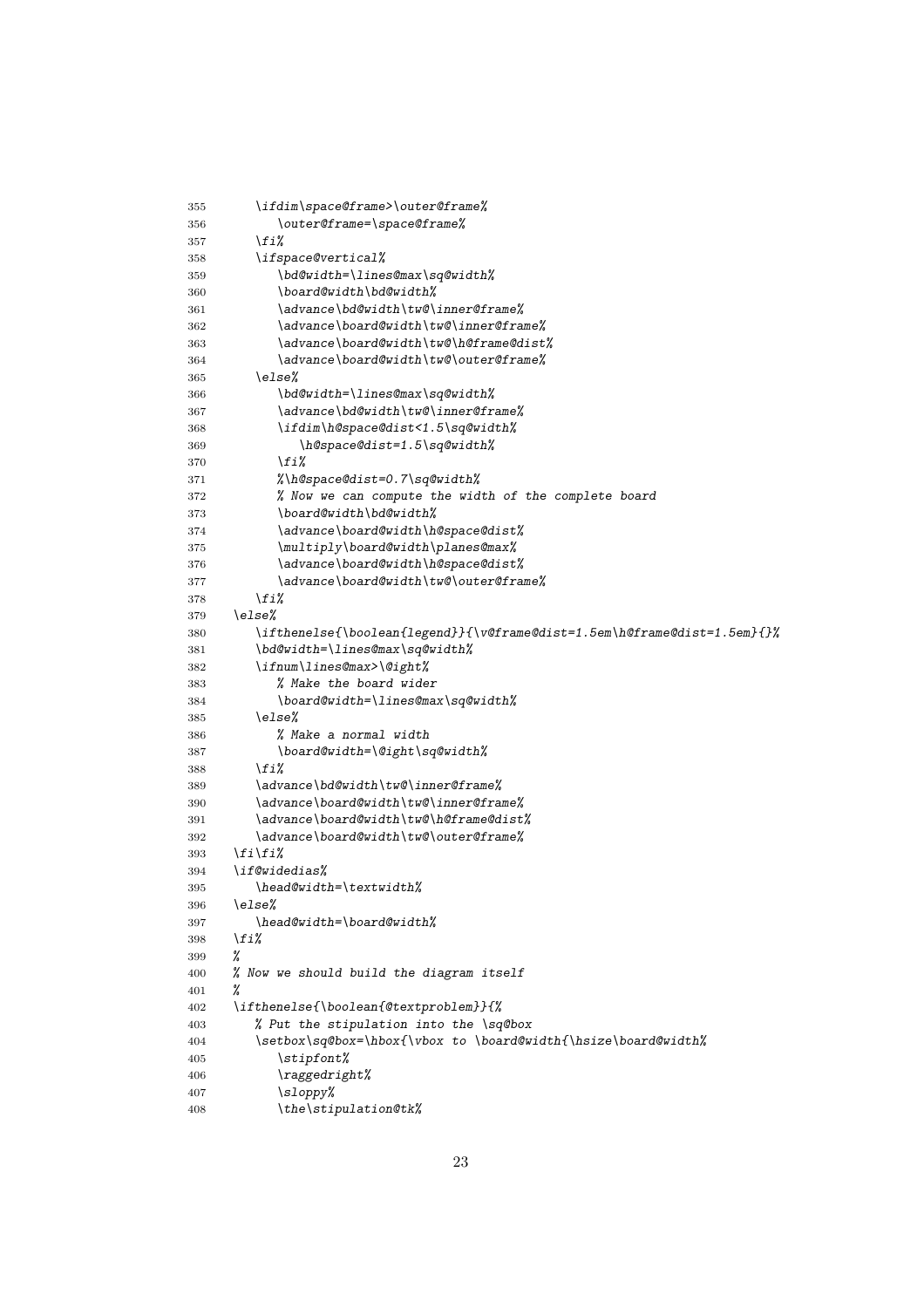| 409        | $\forall$ il                                                                   |
|------------|--------------------------------------------------------------------------------|
| 410        | }}%                                                                            |
| 411        | $H^{\prime\prime}$                                                             |
| 412        | \put@sqs% This builds up the \sq@box                                           |
| 413        | % Check, if the given number of pieces is reached                              |
| 414        | \ifthenelse{\boolean{cpd@checkPieceCounts}}{%                                  |
| 415        | \ifthenelse{\value{cpd@defWhitePieces}=\value{cpd@whitePieces}}{}%             |
| 416        | {\errmessage{Wrong number of white pieces}}%                                   |
| 417        | $\verb \ifthenelse{\\value{c}pd@defBlackPieces}=\\value{c}pd@blackPieces}{\}/$ |
| 418        | {\errmessage{Wrong number of black pieces}}%                                   |
| 419        | $\label{thm:main}$                                                             |
| 420        | {\errmessage{Wrong number of neutral pieces}}%                                 |
| 421        | H                                                                              |
| 422        | }%                                                                             |
| 423        | ℅                                                                              |
| 424        | \global\setbox\dia@box=\hbox{\vbox{%                                           |
| 425        | \parindent\z0%                                                                 |
| 426        | \parskip\z@%                                                                   |
| 427        | \baselineskip11\p@\advance\baselineskip\dia@lineskip%                          |
| 428        | \hsize\head@width%                                                             |
| 429        | \centering%                                                                    |
| 430        | % diagram header                                                               |
| 431        | \vskip\topdist%                                                                |
| 432        | \vbox{\hsize\board@width\hbox{%                                                |
| 433        | \if@develop\if@label%                                                          |
| 434        | \noindent\raggedright\llap{\labelfont\the\label@tk\ }%                         |
| 435        | $\langle f_i \rangle$                                                          |
| 436        | $\forall$ box $\{$                                                             |
| 437        | \he@dpos\dia@above%                                                            |
| 438        | }%                                                                             |
| 439        | HZ                                                                             |
| 440        | \vskip\tw@\p@%                                                                 |
| 441        | % diagram itself                                                               |
| 442        | \vtop{\hsize\board@width%<br>\hbox to \head@width{\hss\vbox{%                  |
| 443        | \hsize\board@width%                                                            |
| 444        | \ifthenelse{\boolean{@textproblem}}{%                                          |
| 445<br>446 | \box\sq@box%                                                                   |
| 447        | }{%                                                                            |
| 448        | \outer@henbox{\box\sq@box}%                                                    |
| 449        | }%                                                                             |
| 450        | $}$ \hss}%                                                                     |
| 451        | % diagram trailer                                                              |
| 452        | \hbox to \head@width{\hss\vtop{%                                               |
| 453        | \hsize\board@width%                                                            |
| 454        | \parskip\z@%                                                                   |
| 455        | \raggedright%                                                                  |
| 456        | \put@count%                                                                    |
| 457        | \dia@below%                                                                    |
| 458        | $}$ \hss}%                                                                     |
| 459        | 3%                                                                             |
| 460        | }}% End of \dia@box                                                            |
| 461        | \do@dia@job%                                                                   |
| 462        | \cpd@enddiagram@hook%                                                          |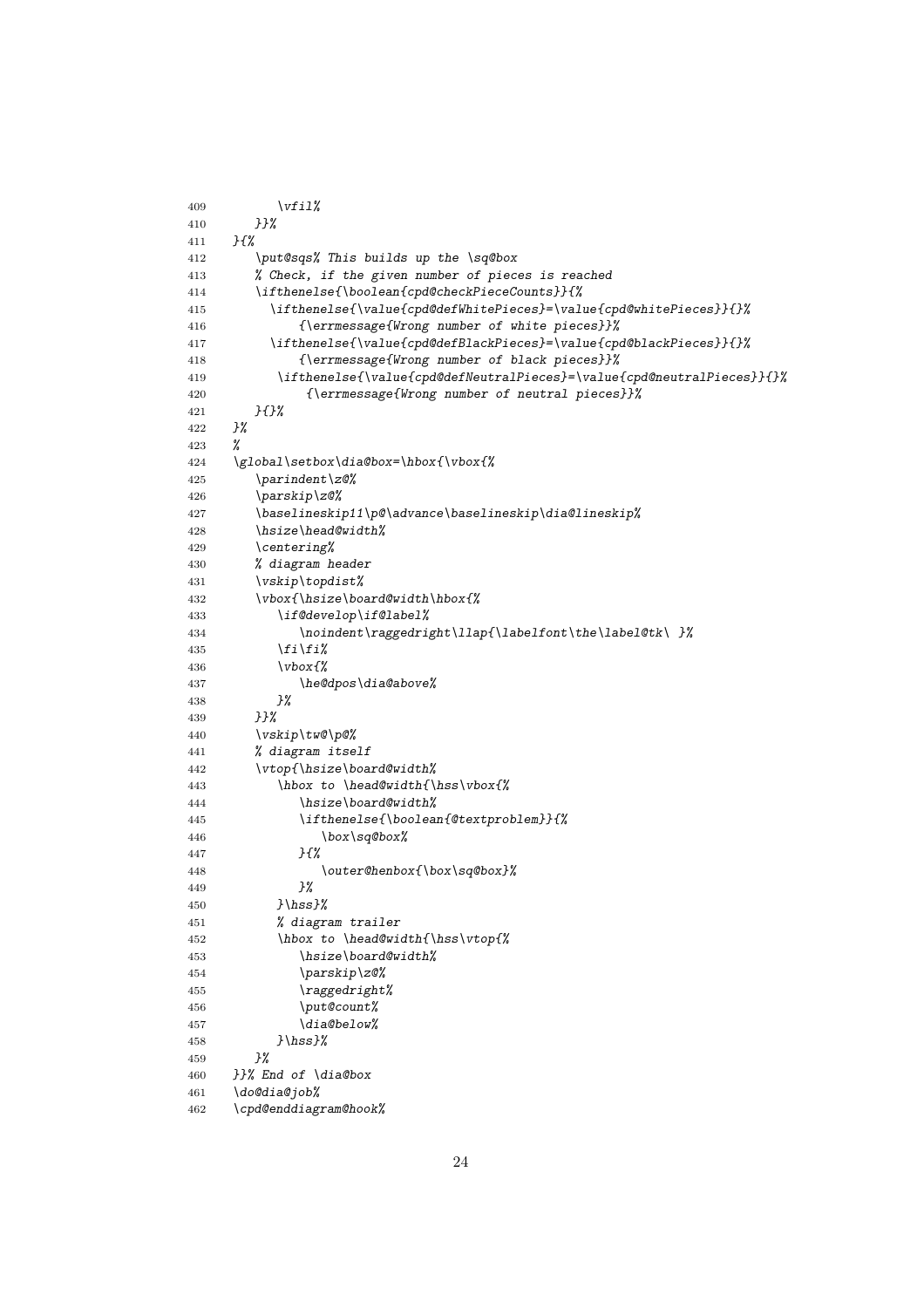```
463 \endgroup%
464 }
465
466 \def\do@put@count{%
467 \ \ (\arabic{cpd@whitePieces}+\arabic{cpd@blackPieces}%
468 \ifthenelse{\value{cpd@neutralPieces}>0}{+\arabic{cpd@neutralPieces}}{})%
469 }
470
471 \def\put@count{%
472 % First we build the box with the figure count
473 \ifthenelse{\boolean{showcomputer}\OR\boolean{piececounter}}{%
474 \global\setbox\@cnt@box=\hbox{%
475 \stipfont%
476 \ifthenelse{\boolean{showcomputer}}{%
477 \ \ \if@computer\computerproofedsymbol\else\notcomputerproofedsymbol\fi%
478 }{}%
479 \ifthenelse{\boolean{piececounter}}{%
480 \do@put@count%
481 }{}%
482 }%
483 \@cnt@wd=\wd\@cnt@box%
484 \hangindent-\@cnt@wd%
485 \hangafter\m@ne%
486 \noindent%
487 \hbox to \z@{%
488 \hbox to \board@width{\hfil\unhbox\@cnt@box}\hskip -\board@width%
489 }%
490 }{}%
491 }
492
493 \let\endstereodiagram=\enddiagram
494 \let\endspacediagram=\enddiagram
495 \def\figurine{%
496 \begingroup%
497 \init@vars%
498 \let\author=\ds@author%
499 \let\day=\ds@day%
500 \let\month=\ds@month%
501 \let\year=\ds@year%
502 \let\label=\ds@label%
503 \cpd@begindiagram@hook%
504 }
505
506 \def\endfigurine{%
507 \let\author=\orig@author%
508 \let\day=\orig@day%
509 \let\month=\orig@month%
510 \let\year=\orig@year%
511 \let\label=\orig@label%
512 \if@number%
513 \else%
514 \refstepcounter{board@nr}% so \label and \ref work properly
515 \fi%
516 %
```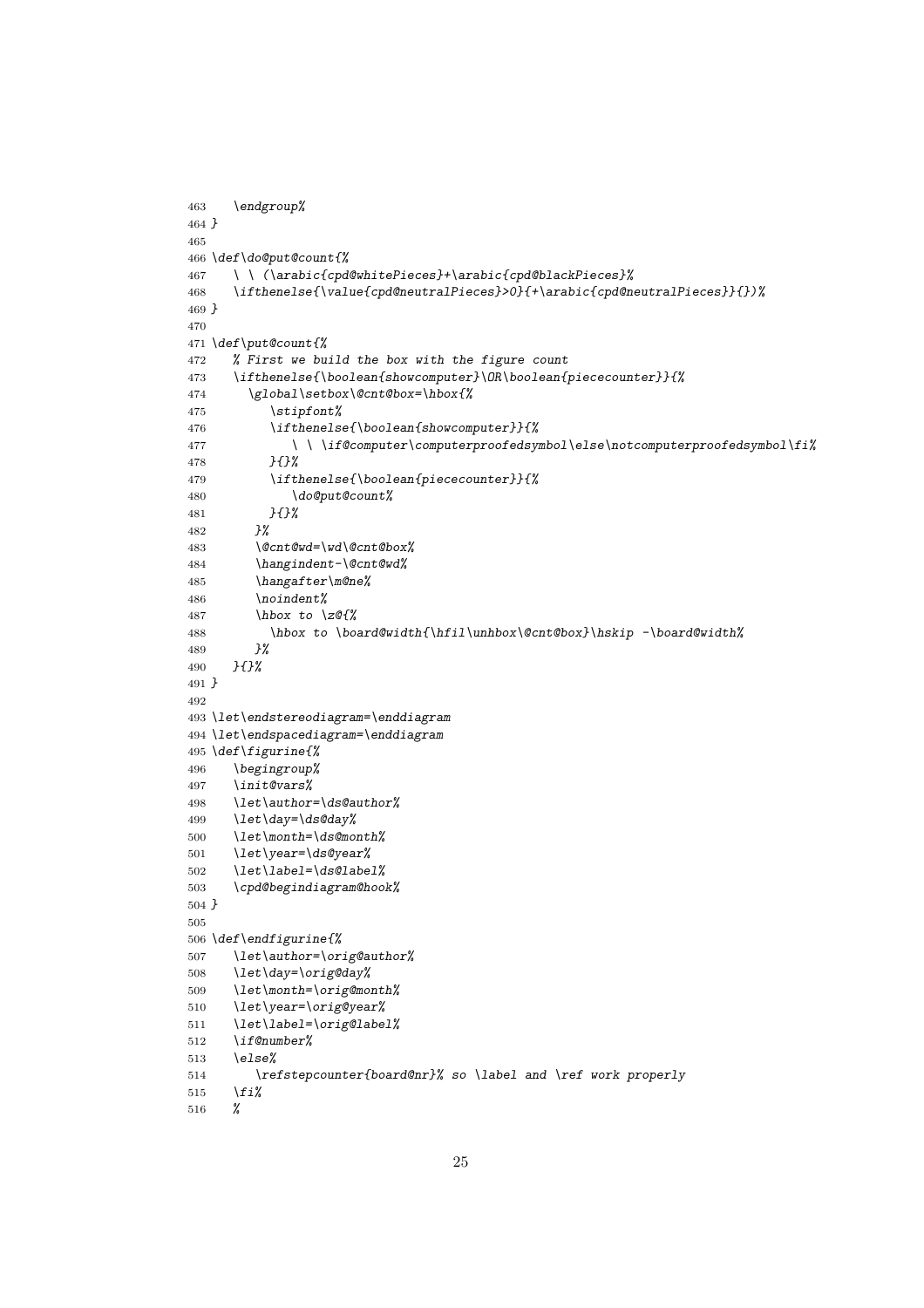```
517 % Now \label@tk should be set, if wanted, so
518 % we can generate the index entries
519 %
520 \@aindex%
521 \@sindex%
522 \@tindex%
523 %
524 % Now \@currentlabel will be set right, so we can use
525 % the original label
526 %
527 \if@label%
528 \expandafter\@set@label\the\label@tk;%
529 \fi%
530 %
531 \@show@figurine%
532 \cpd@enddiagram@hook%
533 \endgroup%
534 }
535 %
536 \gdef\selectelchfont#1{%
537 \global\elchfont\csname @#1elch\endcsname\defaultelchfont%
538 }
```
Here we define commands to change fonts used for text above and below the diagram. You may redefine to adjust the fonts to your needs.

#### \authorfont

```
\cityfont
539 \newcommand*{\authorfont}{\bfseries}
   \sourcefont
540 \newcommand*{\cityfont}{\slshape}
    \awardfont
541 \newcommand*{\sourcefont}{\bfseries\itshape}
    \dedicfont
542 \newcommand*{\awardfont}{\itshape}
     \stipfont
543 \newcommand*{\dedicfont}{\itshape}
      \remfont
544 \newcommand*{\stipfont}{\rmfamily}
    \labelfont
545 \newcommand*{\remfont}{\rmfamily}
\cpd@boardfont
   \legendfont
               546 \newcommand*{\labelfont}{\rmfamily}
               547 \newcommand*{\cpd@boardfont}{\rmfamily}
               548 \newcommand*{\legendfont}{\sffamily}
```
We have three different default sizes for diagrams. The following commands switch fontsizes used for the chessfonts to typeset the diagrams.

```
\diagramx
 \diagramxi
549 \newcommand*{\diagramx}{
\diagramxii 550
                 550 \ifcase\elchfont\relax%
           551 \font\chessfont=pkelch12
           552 \font\chtextfont=pkelch10
           553 \else%
           554 \font\chessfont=fselch12
           555 \font\chtextfont=fselch10
           556 \fi%
           557 \dia@lineskip\z@
           558 \dia@type\z@
           559 }
           560
           561 \newcommand*{\diagramxi}{
```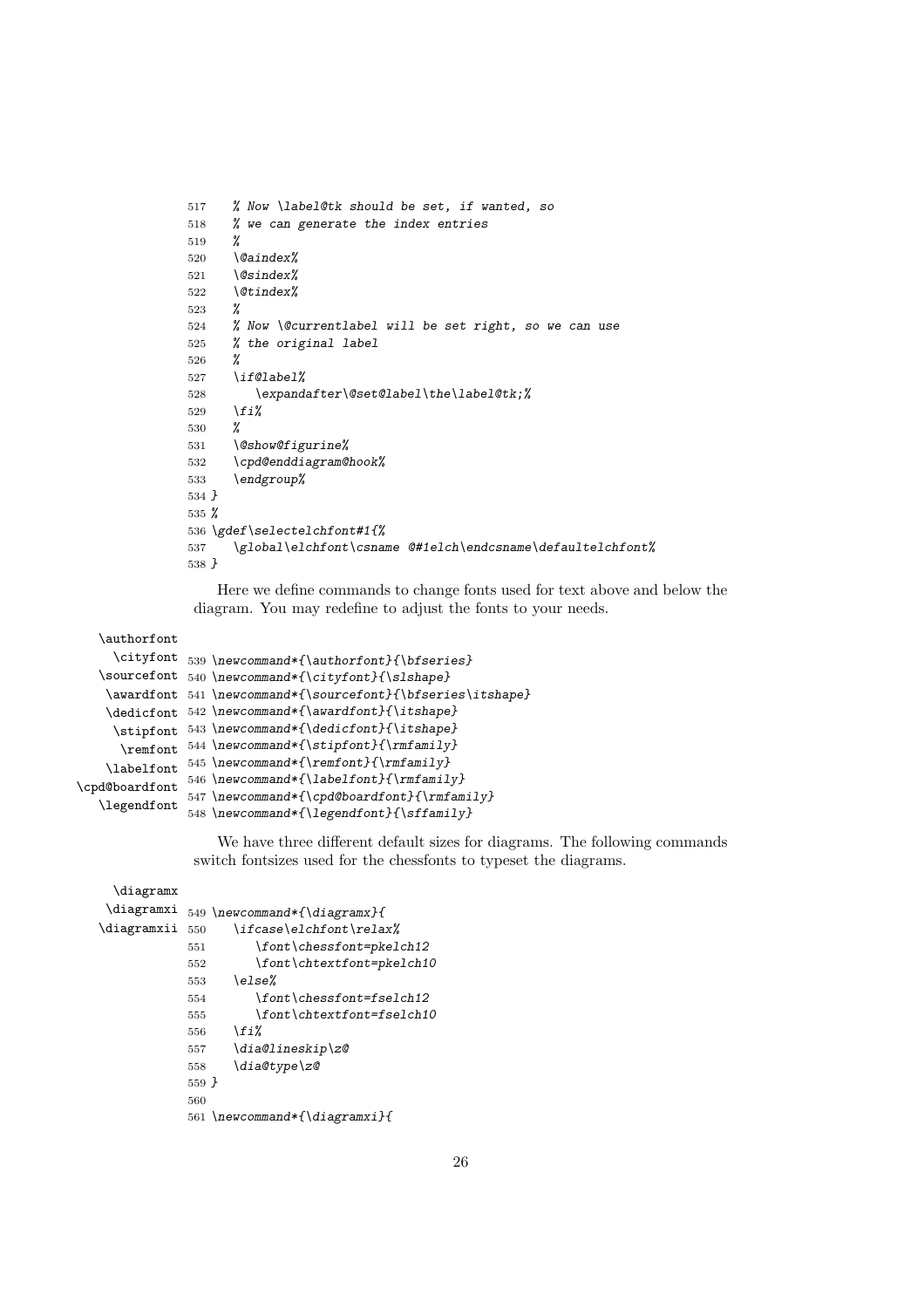```
562 \ifcase\elchfont\relax%
563 \font\chessfont=pkelch14
564 \font\chtextfont=pkelch11
565 \else%
566 \font\chessfont=fselch14
567 \font\chtextfont=fselch11
568 \fi%
569 \dia@lineskip\@ne\p@
570 \dia@type\@ne
571 }
572
573 \newcommand*{\diagramxii}{
574 \ifcase\elchfont\relax%
575 \font\chessfont=pkelch16
576 \font\chtextfont=pkelch12
577 \else%
578 \font\chessfont=fselch16
579 \font\chtextfont=fselch12
580 \fi%
581 \dia@lineskip\tw@\p@
582 \dia@type\tw@
583 }
```
\defaultelchfont \defaultelchfont is used to define the fontsize used to typeset the diagrams depending on the documentsize.

```
584 \def\defaultelchfont{%
585 \ifcase\@ptsize\relax%
586 \diagramx\or%
587 \diagramxi\or%
588 \diagramxii%
589 \fi%
590 }
591 \def\dianamestyle#1{\def\@dianame{\csname @#1\endcsname}}
592 \def\solnamestyle#1{\def\@solname{\csname @#1\endcsname}}
593 \newcommand*{\diagnum}[2][]{%
594 \renewcommand*{\@dianumber@prefix}{#1}%
595 \setcounter{board@nr}{#2}%
596 \addtocounter{board@nr}{\m@ne}}
```
\ra Now we define a couple of abbreviations and special symbols often used when \lra setting problem chess documents.

```
\rla
597 \def\ra{\mbox{$\rightarrow$}}
      \x
598 \def\lra{\mbox{$\leftrightarrow$}}
    \set
599 \let\rla=\lra
     \OO
600 \newcommand{\x}{\mbox{\ifmmode\times\else$\times$\fi}}
    \OOO
601 \def\set{\kern -.05em\raise .1ex\hbox{*}}
    \any
602 \def\@O{0\raise.25ex\hbox{-}\kern -.1em\relax}
\further
603 \def\OO{\@O0}
         604 \def\OOO{\@O\@O0}
         605 \def\any{\ifmmode\sim\else$\sim$\fi}
         606 \def\further{\ifmmode\Rightarrow\else$\Rightarrow$\fi\ \ignorespaces}
         607 \def\spacelayout#1{\csname space@#1\endcsname}
```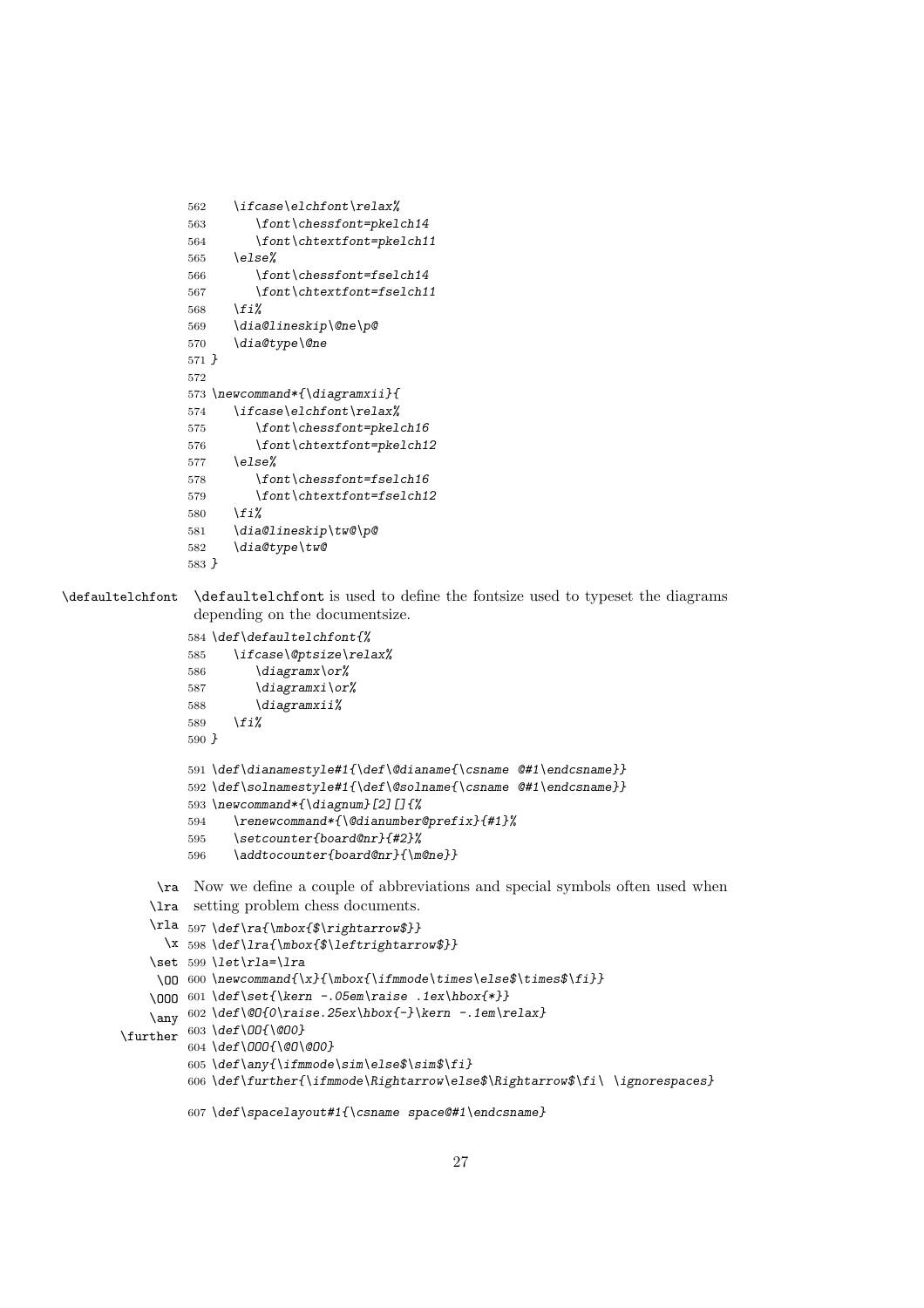```
608 \def\nodiagnumbering{%
                 609 % \global\di@nofalse
                 610 \setboolean{@cpd@numbering@global}{false}
                 611 }
                 612 \newcommand*{\@dianumber@prefix}{}
                 613 \def\diagnumbering#1{%
                 614 \setboolean{@cpd@numbering@global}{true}%
                 615 % \global\di@notrue%
                 616 \diagnum{\@ne}%
                 617 \gdef\thediag{\@dianumber@prefix\csname @#1\endcsname\c@board@nr}%
                 618 }
      \diagcenter
The macros \diagcenter, \diagleft and \diagright simply define the macro
       \diagleft
\he@dpos to the corresponding paragraph alignment.
       \diagright
619 \def\diagcenter{\def\he@dpos{\centering}}
                 620 \def\diagleft{\def\he@dpos{\raggedright}}
                 621 \def\diagright{\def\he@dpos{\raggedleft}}
  \setmonthstyle The implementation of \setmonthstyle does \diagnumbering define a com-
                  mand which uses the given parameter as a part of the command name.
                 622 \def\setmonthstyle#1{\def\write@month{\csname @#1\endcsname}}
                 623 \def\specialdiagnum#1{%
                 624 \ifthenelse{\equal{}{#1}}{%
                 625 % We disable displaying the diagram number
                 626 \setboolean{@cpd@numbering@local}{false}%
                 627 }{%
                 628 \setboolean{@cpd@numbering@local}{true}%
                 629 \@specialtrue%
                 630 \number@tk={#1}\@numbertrue%
                 631 \def\thediag{#1}\def\@currentlabel{#1}%
                 632 \ignorespaces%
                 633 }
                 634 }
       \ds@label The macros \ds@label and \ds@author are defined internally and are made
       \ds@author
public within \begin{diagram}. This is because the macros \label and
                  \author are normal LATEX-macros and I want to avoid to redefine these globally.
                 635 \def\ds@label{%
                 636 \@ifstar{\ds@labelfalse\ds@xlabel}{\ds@labeltrue\ds@xlabel}%
                 637 }
                 638 \def\ds@author#1{%
                 639 \aut@tk={#1}\auth@rtrue%
                 640 \ignorespaces%
                 641 }
\ds@academictitle
             \Dr
642 \def\ds@academictitle#1{\ifthenelse{\boolean{showacademictitle}}{#1~}{}\ignorespaces}
           \Prof
643 \newcommand{\Dr}{\ds@academictitle{Dr.}}
         \ProfDr
644 \newcommand{\Prof}{\ds@academictitle{Prof.}}
                 645 \newcommand{\ProfDr}{\ds@academictitle{Prof.\,Dr.}}
                 646 \def\city#1{%
                 647 \city@tk={#1}\@citytrue%
```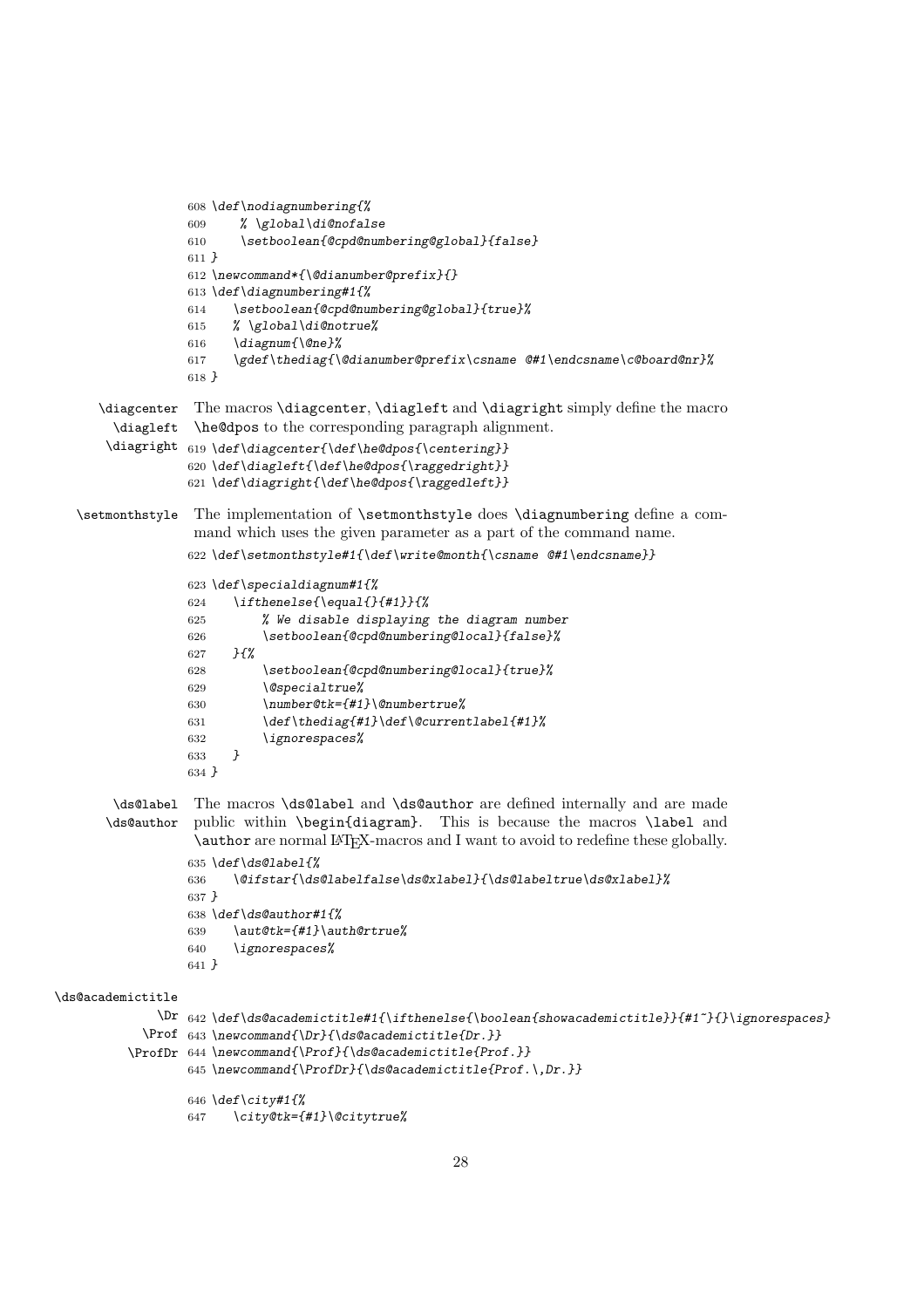```
648 \ignorespaces%
649 }
650 \def\sourcenr#1{%
651 \sourcenr@tk={#1}\@sourcenrtrue%
652 \ignorespaces%
653 }
654 \def\source#1{%
655 \source@tk={#1}\@sourcetrue%
656 \ignorespaces%
657 }
658 \def\ds@day#1{%
659 \day@tk={#1}\@daytrue\@datetrue%
660 \ignorespaces%
661 }
662 \def\ds@month#1{%
663 \from@month=#1\@datetrue%
664 \ignorespaces%
665 }
666 \def\months#1{%
667 \@months#1;%
668 \ignorespaces%
669 }
670 \def\ds@year#1{%
671 \year@tk={#1}\@yeartrue\@datetrue%
672 \ignorespaces%
673 }
674 \def\issue#1{%
675 \issue@tk={#1}\@issuetrue%
676 \ignorespaces%
677 }
678 \def\pages#1{%
679 \pages@tk={#1}\@pagestrue%
680 \ignorespaces%
681 }
682 \def\tournament#1{%
683 \tournament@tk={#1}\@tournamenttrue%
684 \ignorespaces%
685 }
686 \def\award#1{%
687 \ifthenelse{\equal{}{#1}}{%
688 \message{^^JWARNING: ignoring empty 'award' argument.^^J}%
689 }{%
690 \award@tk={#1}\@awardtrue%
691 \ignorespaces%
692 }%
693 }
694 \def\version#1{%
695 \ifthenelse{\equal{}{#1}}{%
696 \message{^^JWARNING: ignoring empty 'version' argument.^^J}%
697 }{%
698 \version@tk={#1}\@versiontrue%
699 \ignorespaces%
700 }%
701 }
```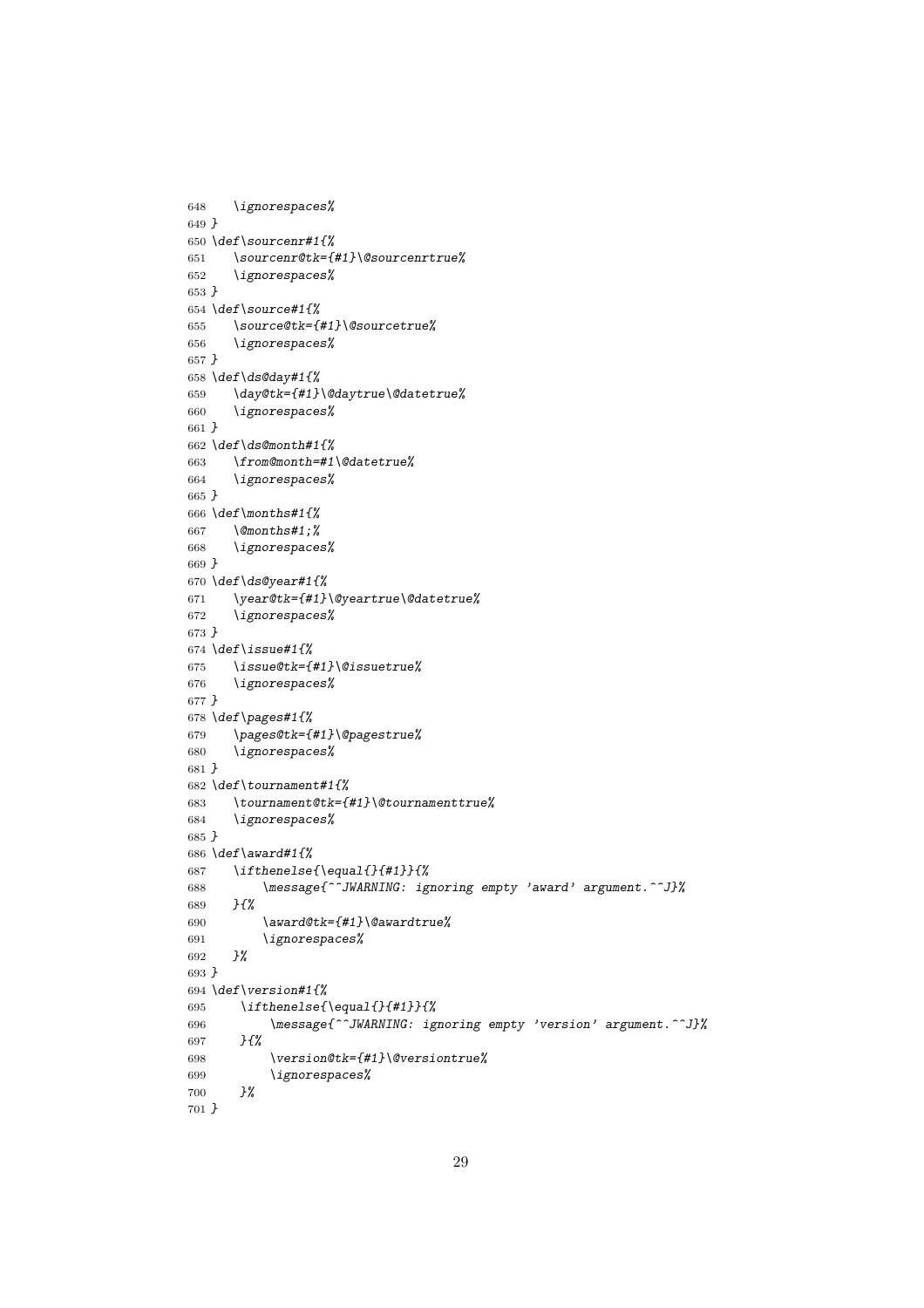```
702 \def\after#1{%
703 \ifthenelse{\equal{}{#1}}{%
704 \message{^^JWARNING: ignoring empty 'after' argument.^^J}%
705 }{%
706 \after@tk={#1}\@aftertrue%
707 \ignorespaces%
708 }%
709 }
710 \def\correction#1{%
711 \ifthenelse{\equal{}{#1}}{%
712 \message{^^JWARNING: ignoring empty 'correction' argument.^^J}%
713 }{%
714 \correction@tk={#1}\@correctiontrue%
715 \ignorespaces%
716 }%
717 }
718 \def\dedication#1{%
719 \ifthenelse{\equal{}{#1}}{%
720 \message{^^JWARNING: ignoring empty 'correction' argument.^^J}%
721 }{%
722 \dedic@tk={#1}\@dedicationtrue%
723 \ignorespaces%
724 }%
725 }
726 \def\fidealbum#1{%
727 \fidealbum@tk={#1}\@fidealbumtrue%
728 \ignorespaces%
729 }
730 \def\pieces{%
731 \@ifnextchar[%
732 {\x@pieces}%
733 {\@pieces}%
734 }
735 \def\x@pieces[#1]{%
736 % We should parse the given piececounts
737 \setboolean{cpd@checkPieceCounts}{true}%
738 \@parseWhiteAndBlackCount#1+\e@list
739 \@pieces%
740 }
741 \def\@parseWhiteAndBlackCount#1+#2+{%
742 \setcounter{cpd@defWhitePieces}{#1}%
743 \setcounter{cpd@defBlackPieces}{#2}%
744 \futurelet\n@xt\cpd@checkNeutral%
745 }
746 \let\cpd@nextproc=\relax%
747 \def\cpd@checkNeutral{%
748 \if\n@xt\relax%
749 \let\cpd@nextproc=\relax%
750 \else%
751 \let\cpd@nextproc=\@parseNeutralCount%
752 \fi%
753 \cpd@nextproc%
754 }
755 \def\@parseNeutralCount#1+{%
```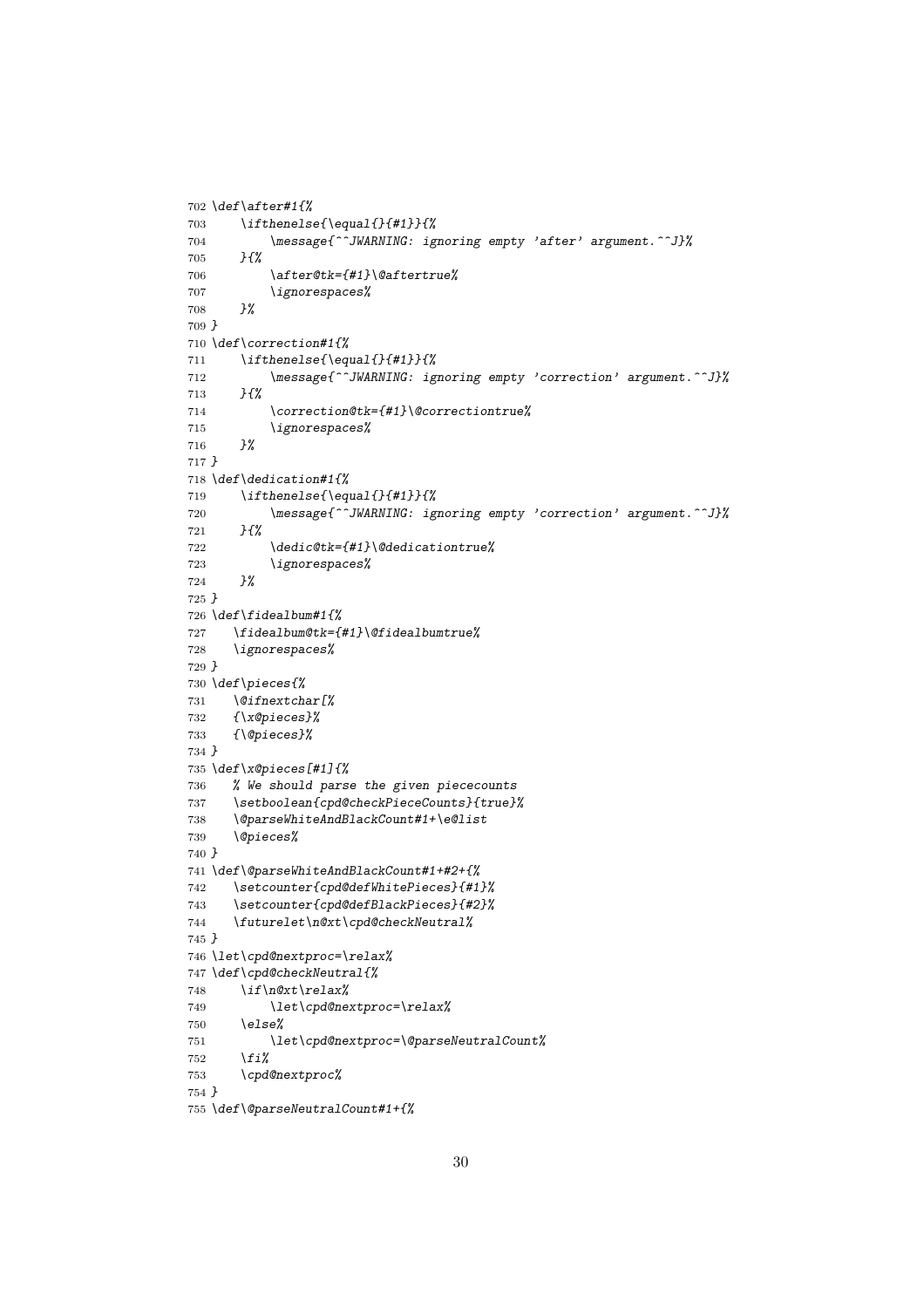```
756 \setcounter{cpd@defNeutralPieces}{#1}%
757 }
758 \def\@pieces#1{%
759 \pieces@tk={#1}\@piecestrue%
760 \ignorespaces%
761 }
762 \newcommand{\fen}[2][]{%
763 \ifthenelse{\equal{#1}{}}%
764 {}% Do nothing
765 {%
766 \setboolean{cpd@checkPieceCounts}{true}%
767 \@parseWhiteAndBlackCount#1+\e@list
768 }%
769 \fen@tk={#2}\setboolean{@cpd@fen}{true}%
770 \ignorespaces%
771 }
772 \def\fieldtext#1{%
773 \fieldtext@tk={#1}\@fieldtexttrue%
774 \ignorespaces%
775 }
776 \def\nofields#1{%
777 \nofields@tk={#1}\@nofieldstrue%
778 \ignorespaces%
779 }
780 \let\nosquares\nofields
781 \def\gridlines#1{%
782 \gridlines@tk={#1}\@gridlinestrue%
783 \ignorespaces%
784 }
785 \def\fieldframe#1{%
786 \fieldframe@tk={#1}\@fieldframetrue%
787 \ignorespaces%
788 }
789 \def\stipulation#1{%
790 \stipulation@tk={#1}\@stipulationtrue%
791 \ignorespaces%
792 }
793 \def\condition{%
794 \@ifstar{\x@condtrue\@condition}{\@condition}%
795 }
796 \def\@condition#1{%
797 \condition@tk={#1}\@conditiontrue%
798 \ignorespaces%
799 }
800 \def\twins{%
801 \@ifstar{\x@twinstrue\@twins}{\@twins}%
802 }
803 \def\@twins#1{%
804 \twins@tk={#1}\@twinstrue%
805 \ignorespaces%
806 }
807 \def\remark#1{%
808 \remark@tk={#1}\@remarktrue%
809 \ignorespaces%
```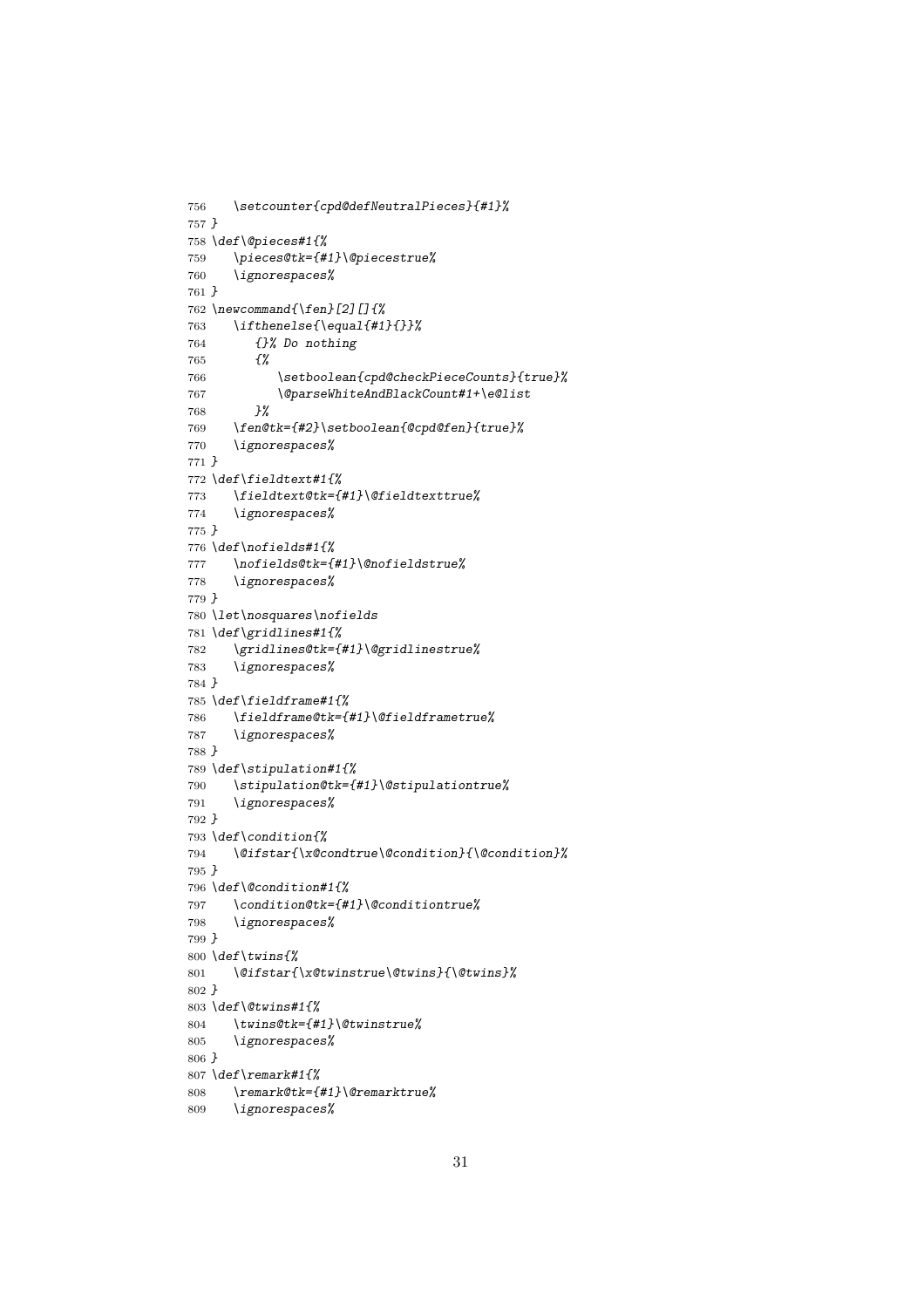```
810 }
811 \def\piecedefs#1{%
812 \piecedefs@tk={#1}\@piecedefstrue%
813 \ignorespaces%
814 }
815 % \def\@piecedef#1{\csname#1\x@piecedef\endcsname\l@@klist}
816 % \newcommand{\piecedef}[3][ws]{%
817 % \def\x@piecedef{#2}%
818 % \let\@action=\@piecedef%
819 % \hbox{\l@@klist#1\e@list%
820 % \ = #3}%
821 % }
822 \def\Co#1{%
823 \ifx#1+\@computertrue\computer@tk={+}\fi%
824 \ignorespaces%
825 }
826 \long\def\solution#1{%
827 \sol@tk={#1}\global\s@lutrue%
828 \ignorespaces%
829 }
830 \def\themes#1{%
831 \theme@tk={#1}\@themetrue%
832 \ignorespaces%
833 }
834 \def\genre#1{%
835 \relax% Currently not used within diagram.sty
836 }
837 \long\def\comment#1{%
838 \comment@tk={#1}\@commenttrue%
839 \ignorespaces%
840 }
841 \long\def\judgement#1{%
842 \judgement@tk={#1}\@judgementtrue%
843 \ignorespaces%
844 }
845 \def\noframe{%
846 \@vframefalse\@hframefalse%
847 \ignorespaces%
848 }
849 \def\noinnerframe{%
850 \@leaveOuterfalse\@vframefalse\@hframefalse%
851 \ignorespaces%
852 }
853 \def\verticalcylinder{%
854 \@vframefalse%
855 \ignorespaces%
856 }
857 \def\horizontalcylinder{%
858 \@hframefalse%
859 \ignorespaces%
860 }
861 \def\stdgrid{%
862 \@stdgridtrue%
863 \ignorespaces%
```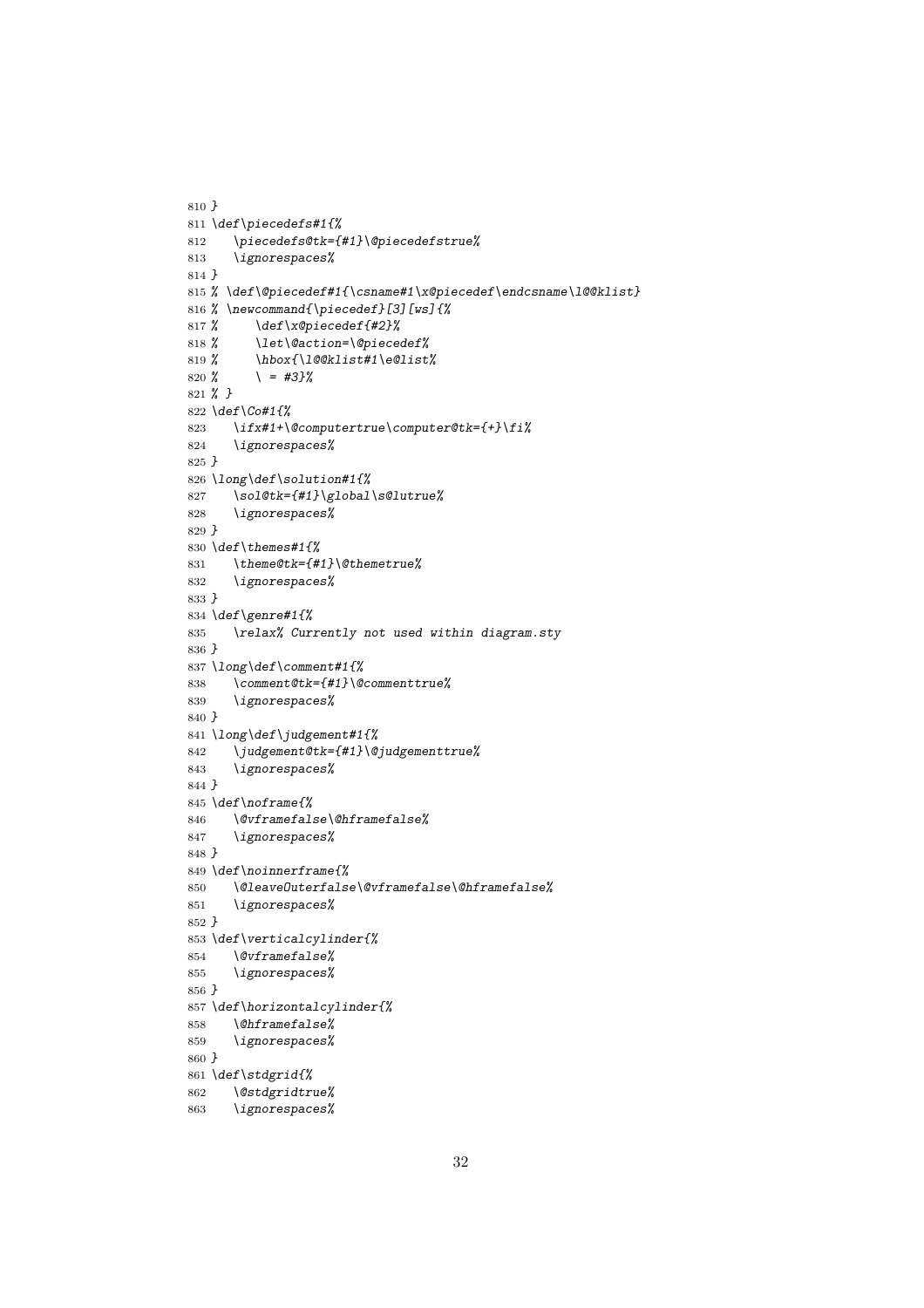*}*

```
\gridchess
Here we define some abbreviations and synonyms for other macros.
    \magic
865 \let\gridchess=\stdgrid
    \tourn
866 \let\magic=\fieldframe
    \dedic
867 \let\tourn=\tournament
     \stip
868 \let\dedic=\dedication
     \cond
869 \let\stip=\stipulation
      \rem
870 \let\cond=\condition
      \sol
871 \let\rem=\remark
          872 \let\sol=\solution
          873 \def\develop{%
          874 \@developtrue%
          875 \ignorespaces%
          876 }
          877 \def\showcomputer{%
          878 \setboolean{showcomputer}{true}%
          879 \ignorespaces%
          880 }
          881 \def\nocomputer{%
          882 \setboolean{showcomputer}{false}%
          883 \ignorespaces%
          884 }
          885 \def\putsol{\immediate\closeout\s@lfd\input\jobname.sol\cl@arsol}
          886 \def\widedias{\@widediastrue\diagcenter}
          887 \def\nowidedias{\@widediasfalse}
           888 \def\normalnames{\normal@namestrue}
          889 \def\reversednames{\normal@namesfalse}
          890 \def\makeaindex{%
          891 \@dia@index%
          892 \newindex[thediag]{author}{adx}{and}{Autorenverzeichnis}%
          893 \@aindextrue\reversednames%
          894 }
          895
          896 \def\makesindex{%
          897 \@dia@index%
           898 \newindex[thediag]{source}{sdx}{snd}{Quellenregister}%
           899 \@sindextrue%
          900 }
          901
          902 \def\maketindex{%
          903 \@dia@index%
          904 \newindex[thediag]{theme}{tdx}{tnd}{Themenregister}%
          905 \@tindextrue%
          906 }
          907
          908 \def\authorindex{{\let\@idxitem\@aidxitem\printindex[author]}}
          909 \def\sourceindex{\printindex[source]}
          910 \def\themeindex{\printindex[theme]}
          911 \def\DefinePieces#1#2#3{%
          912 \@setPieceColor#1\@setPieceSpec#2\@setPieceRotation#3%
          913 \loop@rotation%
          914 \expandafter\xdef\csname\ds@black\ds@white\ds@bishop\endcsname{%
```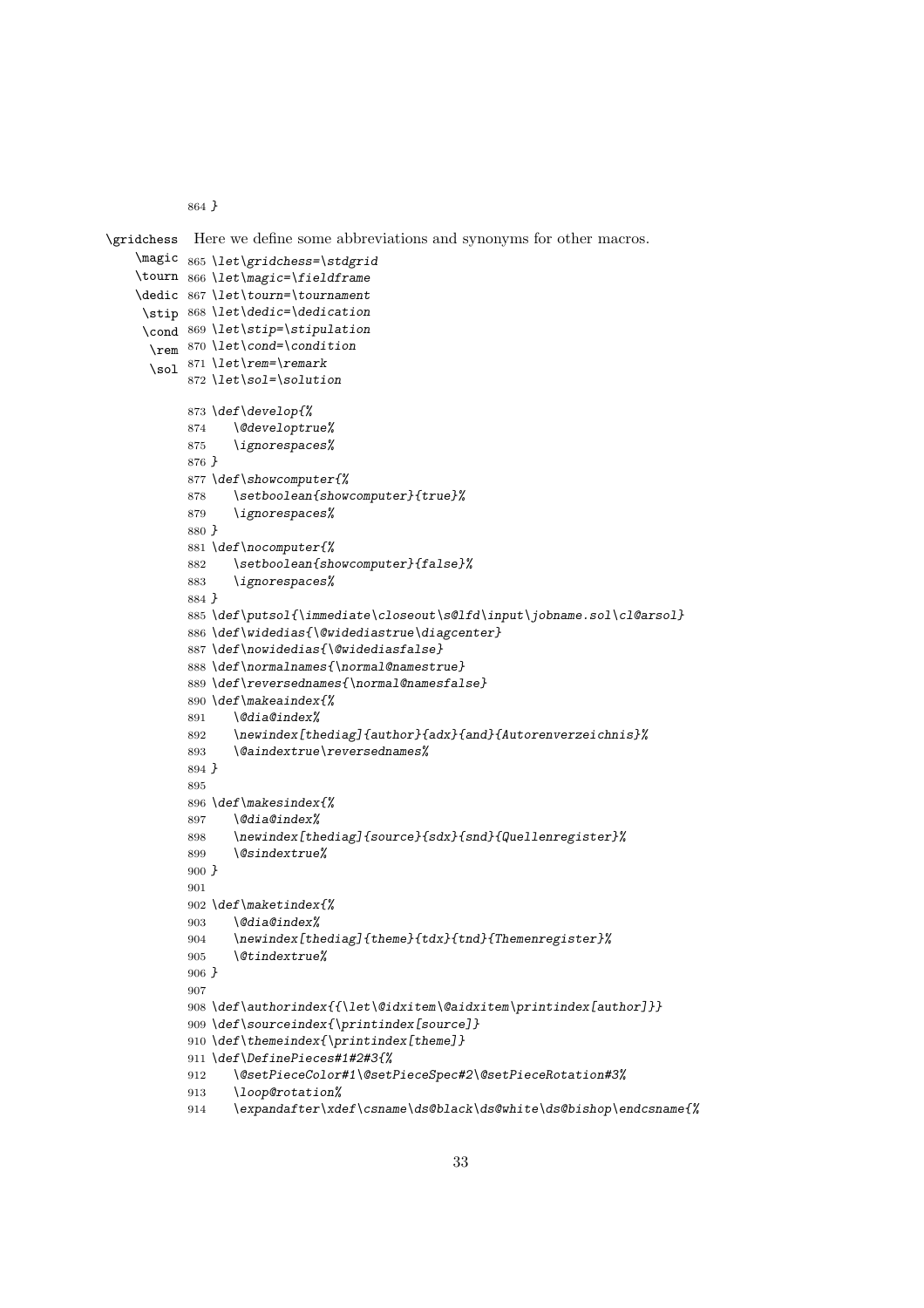```
915 \noexpand\ch@fig{20}%
916 }%
917 \expandafter\xdef\csname\ds@black\ds@black\ds@bishop\endcsname{%
918 \noexpand\ch@fig{32}%
919 }%
920 \expandafter\xdef\csname\ds@white F\endcsname{{\chessfont\ }}
921 \expandafter\xdef\csname\ds@black F\endcsname{{\chessfont\char144}}
922 \expandafter\xdef\csname\ds@white Nr\endcsname{%
923 \noexpand\ch@fig{109}%
924 }%
925 \expandafter\xdef\csname\ds@neutral Nr\endcsname{%
926 \noexpand\ch@fig{115}%
927 }%
928 \expandafter\xdef\csname\ds@black Nr\endcsname{%
929 \noexpand\ch@fig{121}%
930 }%
931 \expandafter\xdef\csname\ds@white Gh\endcsname{%
932 \noexpand\ch@fig{112}%
933 }%
934 \expandafter\xdef\csname\ds@neutral Gh\endcsname{%
935 \noexpand\ch@fig{118}%
936 }%
937 \expandafter\xdef\csname\ds@black Gh\endcsname{%
938 \noexpand\ch@fig{124}%
939 }%
940 \expandafter\xdef\csname\ds@white C\endcsname{%
941 \noexpand\ch@fig{145}%
942 }%
943 \expandafter\xdef\csname\ds@neutral C\endcsname{%
944 \noexpand\ch@fig{151}%
945 }%
946 \expandafter\xdef\csname\ds@black C\endcsname{%
947 \noexpand\ch@fig{157}%
948 }%
949 }
950 \def\Imi{\ch@fig{157}}
951 \def\wE{\ch@fig{216}}
952 \def\nE{\ch@fig{222}}
953 \def\sE{\ch@fig{228}}
954 \def\wX{\ch@fig{180}}
955 \def\nX{\ch@fig{186}}
956 \def\sX{\ch@fig{192}}
957
```
\dia@above The content of the box above a diagram is controlled by the macro \dia@above. It just delegates the information to a couple of other macros, which then generate the displayed information above the diagram.

```
958 \newboolean{above@newline}
959 \newcommand{\above@newline}{\ifthenelse{\boolean{above@newline}}{\linebreak}{\setboolean{above@newlin
960 \def\dia@above{%
961 \setboolean{above@newline}{false}%
962 \@dia@number%
963 \@dia@authors%
```

```
964 \@dia@city%
```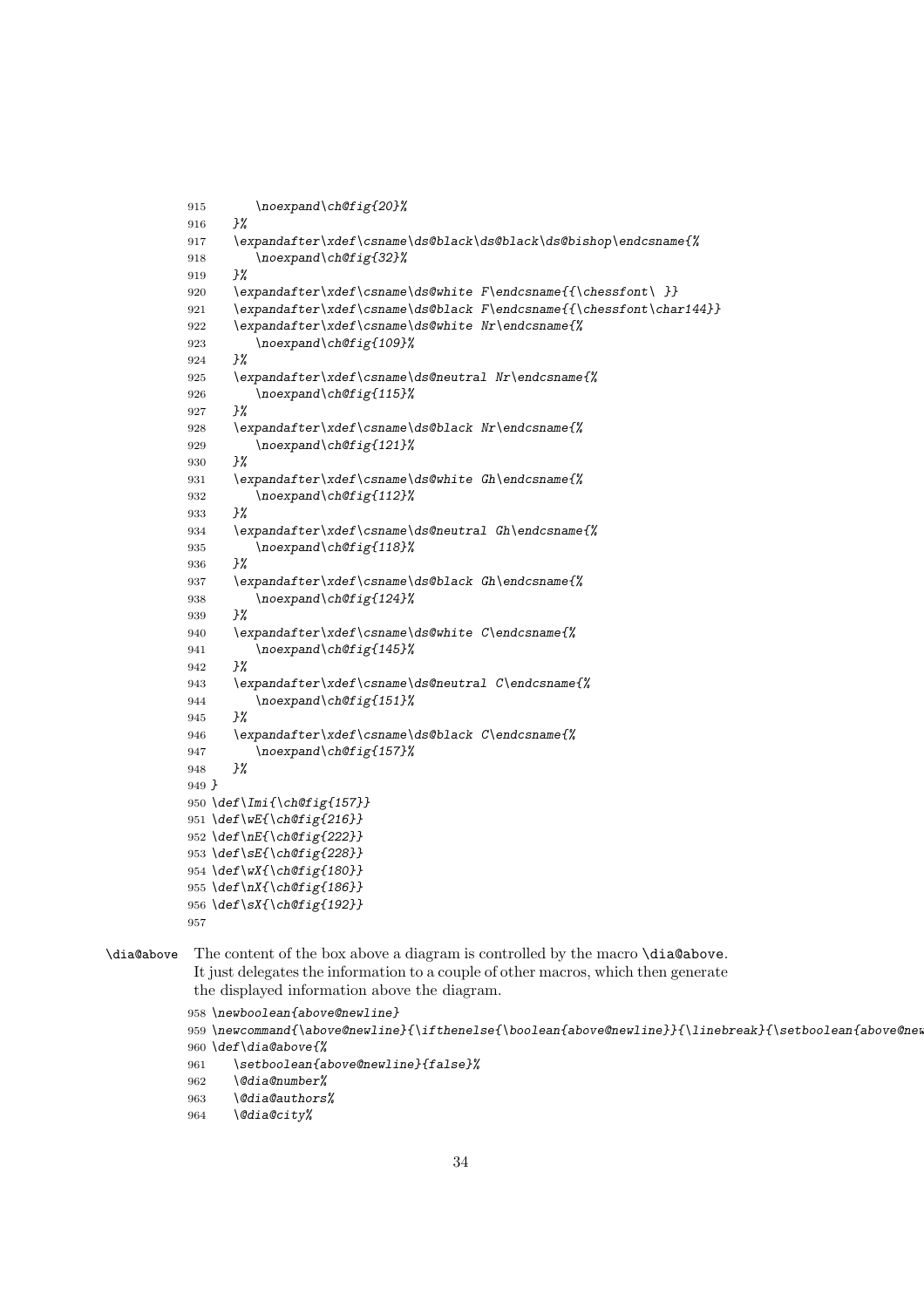```
965 \@dia@after%
966 \@dia@version%
967 \@dia@source%
968 \@dia@correction%
969 \@dia@tournament%
970 \@dia@award%
971 \@dia@dedic%
972 \@dia@fidealbum%
973 }
```
\dia@below As before, the macro \dia@below creates the displayed information below the chessboard - forwarding to a couple of other macros.

```
974 \def\dia@below{%
975 \bgroup%
976 \if@stipulation%
977 \@dia@stipulation%
978 \fi%
979 \ifx@cond\else%
980 \@dia@condition%
981 \fi%
982 \ifx@twins\else%
983 \@dia@twins%
984 \fi%
985 \@dia@piecedefs%
986 \@dia@remark%
987 \ifthenelse{\boolean{@solafterdiagram}}{%
988 \below@newline%
989 \the\sol@tk%
990 }{}%
991 \noindent\hbox{}\newline\hbox{}%
992 \egroup%
993 }
```
\@dia@number The \@dia@number macro simply creates the diagram number in a single paragraph.

```
994 \def\@dia@number{%
995 %\ifdi@no\above@newline{\authorfont\thediag}\fi%
996 \ifthenelse{\boolean{@cpd@numbering@local}}{%
997 \above@newline{\authorfont\thediag}%
998 }{}%
999 }
```
\@dia@authors This macro is used to create the list of authors specified within the \author macro inside the diagram environment. Depending on the TEX-boolean normal@names we either simply display the registered author or parse the list of authors by using the generic \@parseTokenList macro.

```
1000 \def\@dia@authors{%
1001 \ifauth@r%
1002 \ifnormal@names%
1003 \above@newline
1004 {\authorfont\the\aut@tk}%
1005 \else%
1006 \let\@action=\@dia@writename% Parse the list of authors
```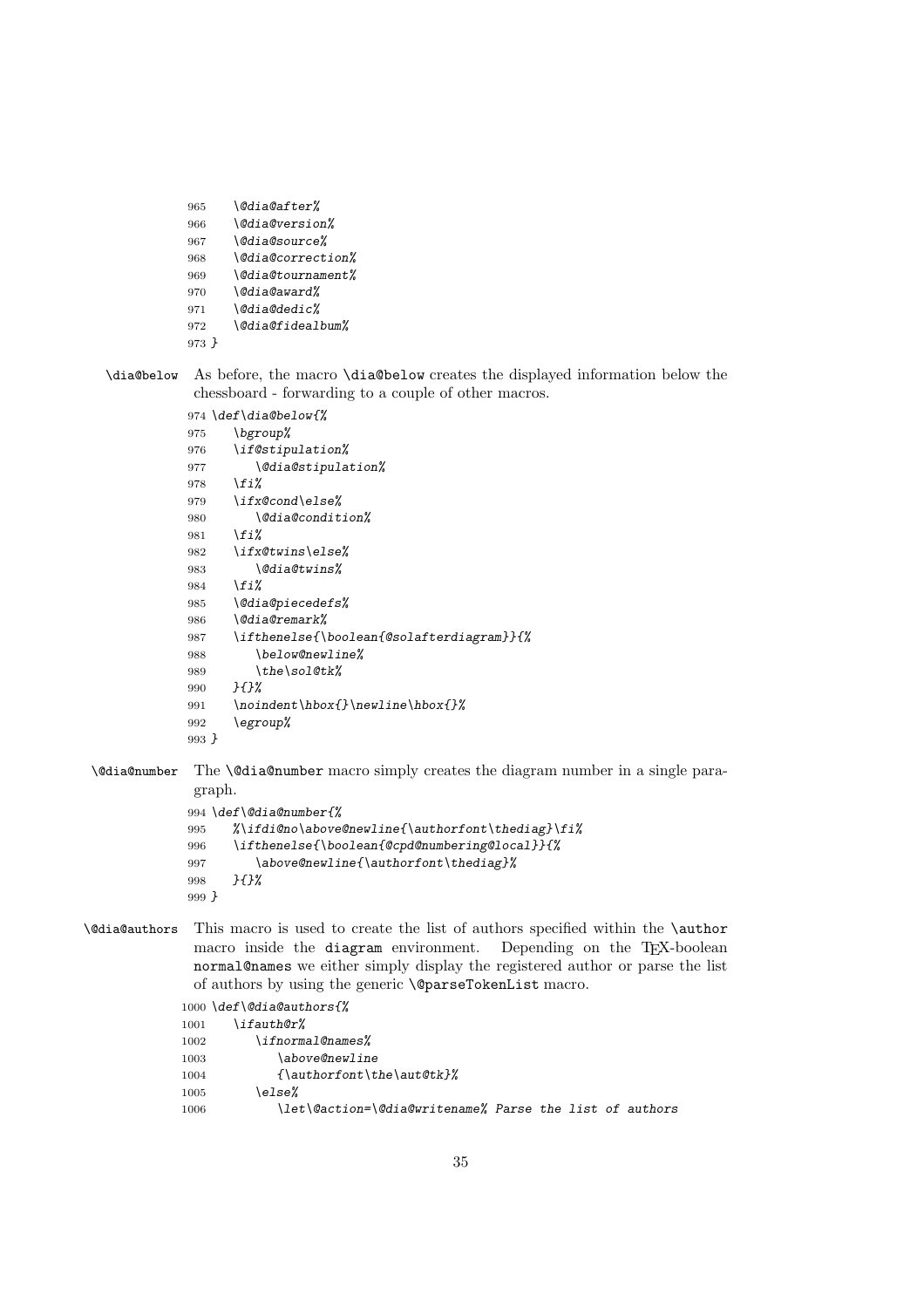```
1007 \@parseTokenlist\aut@tk;
1008 \fi%
1009 \fi%
1010 }
1011 \def\@show@city#1;{\if@notfirst\ \slash\ \else\@notfirsttrue\fi#1}
1012
1013 \def\p@rsecity#1; {\@show@city#1;\l@@klist}
1014
1015 \def\@dia@city{%
1016 \ifthenelse{\boolean{showcity}}{%
1017 \if@city%
1018 \above@newline%
1019 \bgroup%
1020 \cityfont\@notfirstfalse%
1021 \let\@action=\p@rsecity\@parseTokenlist\city@tk;%
1022 \egroup%
1023 \fi%
1024 }{}%
1025 }
1026
1027 \def\@dia@after{%
1028 \if@after%
1029 \bgroup%
1030 \above@newline%
1031 \dedicfont\the\after@tk%
1032 \egroup%
1033 \fi%
1034 }
1035
1036 \def\@dia@version{%
1037 \if@version%
1038 \above@newline%
1039 \bgroup%
1040 \dedicfont\the\version@tk%
1041 \egroup%
1042 \fi%
1043 }
1044
1045 \def\@dia@date{%
1046 \ifnum\from@month>\z@%
1047 \if@day%
1048 \the\day@tk.\write@month\from@month%
1049 \else%
1050 \write@month\from@month%
1051 \fi%
1052 \ifnum\to@month>\z@--\write@month\to@month\fi%
1053 \if@day.\else/\fi%
1054 \fi%
1055 \if@year\the\year@tk\fi%
1056 }
1057
1058 \def\@dia@source{%
1059 \if@source%
```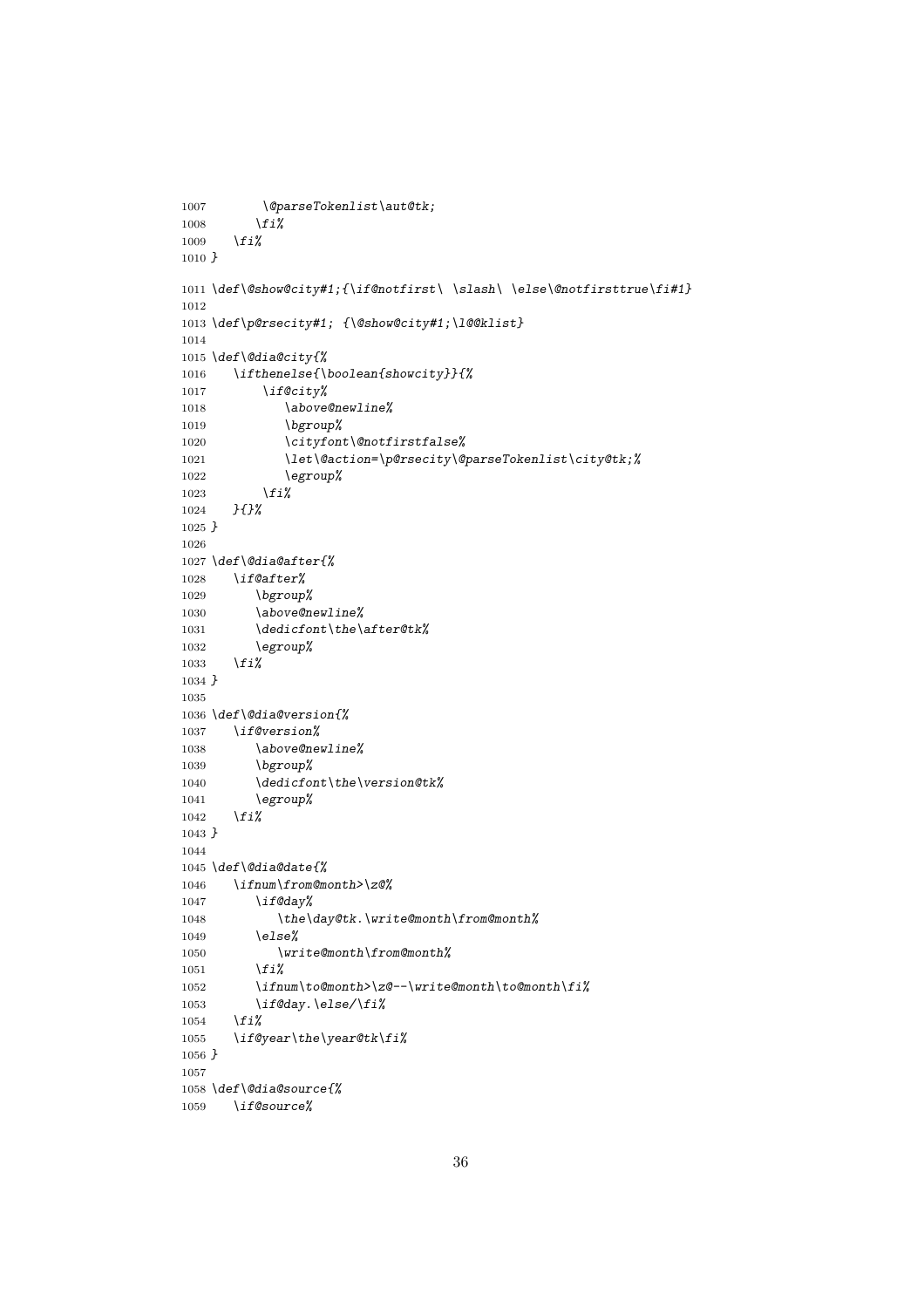```
1060 \above@newline%
1061 \bgroup%
1062 \sourcefont%
1063 \if@sourcenr\the\sourcenr@tk\ \fi
1064 \the\source@tk%
1065 \if@date\ \ \fi\@dia@date%
1066 \if@issue\ \ \the\issue@tk\fi%
1067 \if@pages ,\ \the\pages@tk\fi%
1068 \egroup%
1069 \else%
1070 \if@tournament\else\if@date%
1071 \above@newline%
1072 \bgroup%
1073 \sourcefont%
1074 \@dia@date%
1075 \egroup%
1076 \fi\fi%
1077 \fi%
1078 }
1079
1080 \def\@dia@correction{%
1081 \if@correction%
1082 \above@newline%
1083 \bgroup%
1084 \dedicfont\the\correction@tk%
1085 \egroup%
1086 \fi%
1087 }
1088
1089 \def\@dia@tournament{%
1090 \if@tournament
1091 \above@newline%
1092 \bgroup%
1093 \awardfont%
1094 \the\tournament@tk
1095 \if@source\else\if@date%
1096 \ \ \ @dia@date%
1097 \fi\fi%
1098 \egroup%
1099 \fi%
1100 }
1101
1102 \def\@dia@award{%
1103 \if@award%
1104 \above@newline%
1105 \bgroup%
1106 \awardfont\the\award@tk%
1107 \egroup%
1108 \fi%
1109 }
1110
1111 \def\@dia@dedic{%
1112 \if@dedication%
1113 \above@newline%
```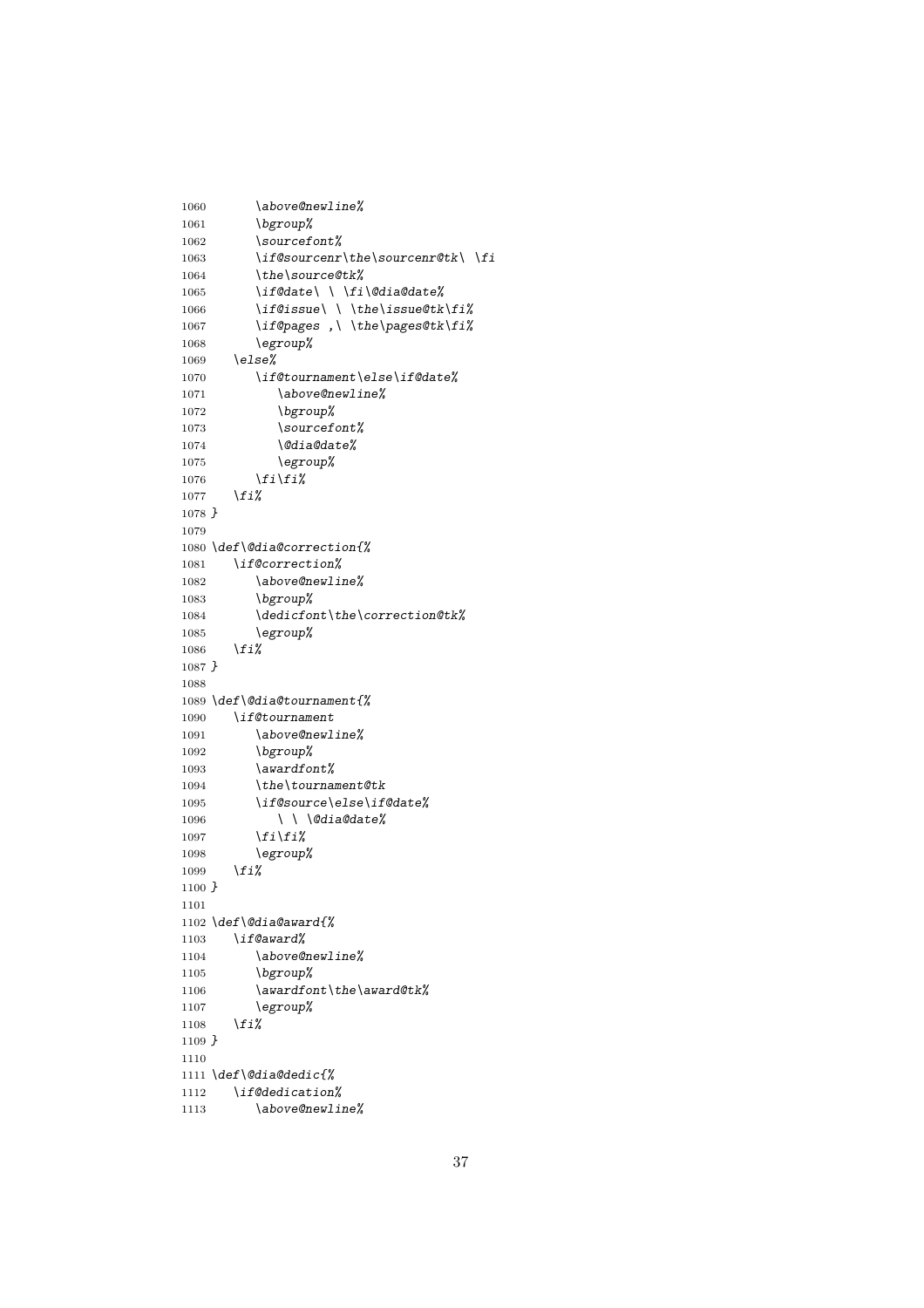```
1114 \bgroup%
1115 \dedicfont\the\dedic@tk%
1116 \egroup%
1117 \fi%
1118 }
1119
1120 \def\@show@album#1/#2;{#1 FIDE-Album #2}
1121
1122 \def\@dia@fidealbum{%
1123 \if@fidealbum%
1124 \above@newline%
1125 {\expandafter\@show@album\the\fidealbum@tk;}%
1126 \fi%
1127 }
1128
1129 \def\@twinskip{\ \ }
1130
1131 \def\@dia@stipulation{%
1132 \if@stipulation%
1133 \bgroup%
1134 \stipfont%
1135 \the\stipulation@tk%
1136 \ifx@twins%
1137 \let\below@newline\@twinskip%
1138 \@dia@twins%
1139 \else\ifx@cond%
1140 \let\below@newline\@twinskip%
1141 \@dia@condition%
1142 \fi\fi%
1143 \egroup%
1144 \let\below@newline\newline%
1145 \else%
1146 \x@twinsfalse%
1147 \x@condfalse%
1148 \let\below@newline\relax%
1149 \fi%
1150 }
1151
1152 \def\x@write@twin#1; {%
1153 \hskip1em#1%
1154 \@lefttrue\let\below@newline\newline%
1155 \let\@action\write@twins%
1156 \l@@klist%
1157 }
1158
1159 \def\write@twins#1; {%
1160 \setbox\@test@box=\hbox{#1\if@left~~\fi}%
1161 \ifdim\wd\@test@box>4\sq@width%
1162 \below@newline%
1163 \@lefttrue%
1164 #1%
1165 \else%
1166 \if@left%
1167 \below@newline%
```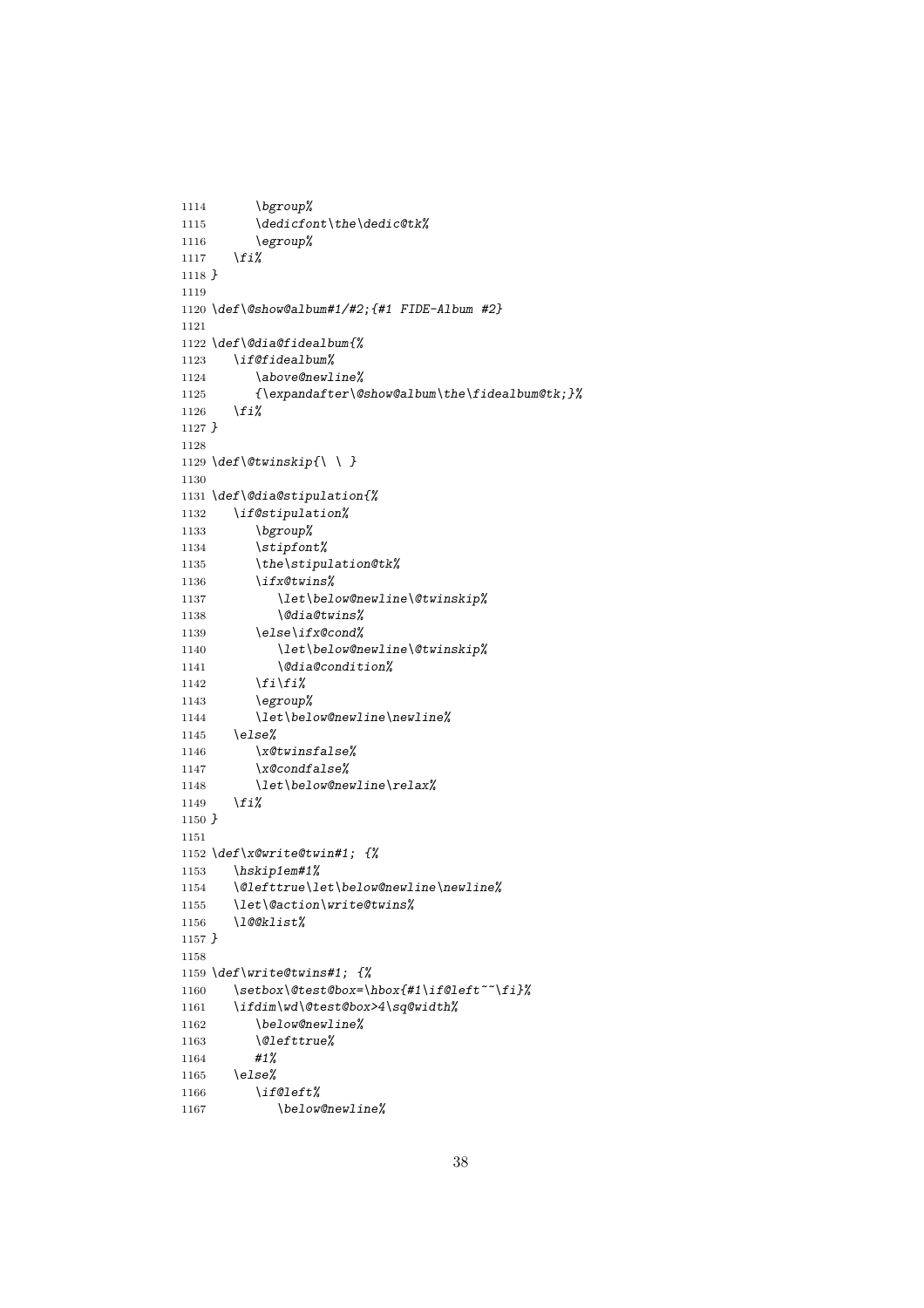```
1168 \fi%
1169 \noindent\hbox to 4\sq@width{#1\hfil}%
1170 \if@left%
1171 \@leftfalse%
1172 \else%
1173 \@lefttrue%
1174 \fi%
1175 \fi%
1176 \let\below@newline\newline%
1177 \l@@klist%
1178 }
1179
1180 \def\@dia@twins{%
1181 \if@twins%
1182 \bgroup%
1183 \@lefttrue%
1184 \remfont%
1185 \ifx@twins%
1186 \let\@action=\x@write@twin%
1187 \else%
1188 \let\@action=\write@twins%
1189 \fi%
1190 \@parseTokenlist\twins@tk;%
1191 \egroup%
1192 \let\below@newline\newline%
1193 \fi%
1194 }
1195
1196 \def\@dia@condition{%
1197 \if@condition%
1198 \bgroup%
1199 \@lefttrue%
1200 \remfont%
1201 \ifx@cond%
1202 \let\@action=\x@write@twin%
1203 \else%
1204 \let\@action=\write@twins%
1205 \fi%
1206 \@parseTokenlist\condition@tk;%
1207 \egroup%
1208 \let\below@newline\newline%
1209 \fi%
1210 }
1211
1212 \def\check@piecedef{%
1213 \ifx\next@piecedef\relax%
1214 \let\col@action=\relax%
1215 \else%
1216 \let\col@action=\@@piecedef%
1217 \fi%
1218 \col@action%
1219 }
1220 \def\@@piecedef#1{\csname#1\x@piecedef\endcsname\parse@piecedef}
1221
```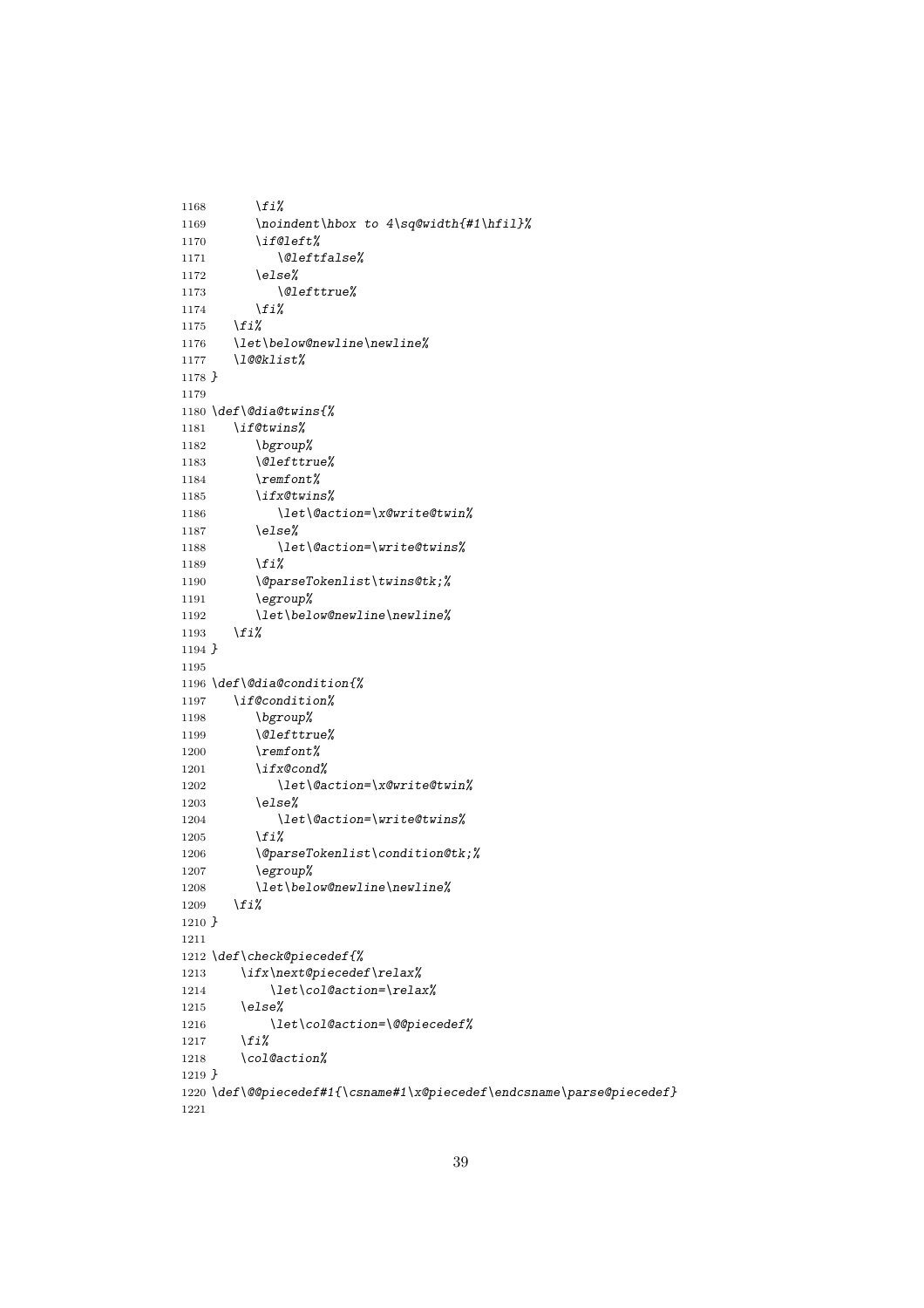```
1222 \def\parse@piecedef{\futurelet\next@piecedef\check@piecedef}
1223
1224 \def\@piecedef#1#2#3{%
1225 \def\x@piecedef{#2}%
1226 \below@newline%
1227 \hbox{%
1228 \parse@piecedef#1\relax%
1229 \ = #3}%
1230 }
1231
1232 \def\write@piecedefs#1; {%
1233 \@piecedef#1%
1234 \l@@klist%
1235 }
1236
1237 \def\@dia@piecedefs{%
1238 \if@piecedefs%
1239 \bgroup%
1240 \@lefttrue%
1241 \let\below@newline\newline%
1242 \remfont\let\@action=\write@piecedefs%
1243 \@parseTokenlist\piecedefs@tk;%
1244 \egroup%
1245 \fi%
1246 }
1247
1248 \def\@dia@remark{%
1249 \if@remark%
1250 \bgroup%
1251 \@lefttrue%
1252 \remfont\let\@action=\write@twins%
1253 \@parseTokenlist\remark@tk;%
1254 \egroup%
1255 \let\below@newline\newline%
1256 \fi%
1257 }
1258
1259 \def\parse@params#1{%
1260 \ifcase\help@a\relax
1261 \label@tk={#1}\ifx\relax#1\else\@labeltrue\fi\or%
1262 \number@tk={#1}\ifx\relax#1\else\@numbertrue\fi\or%
1263 \aut@tk={#1}\ifx\relax#1\else\auth@rtrue\fi\or%
1264 \city@tk={#1}\ifx\relax#1\else\@citytrue\fi\or%
1265 \sourcenr@tk={#1}\ifx\relax#1\else\@sourcenrtrue\fi\or%
1266 \source@tk={#1}\ifx\relax#1\else\@sourcetrue\fi\or%
1267 \day@tk={#1}\ifx\relax#1\else\@daytrue\fi\or%
1268 \from@month=#1\or%
1269 \to@month=#1\or%
1270 \year@tk={#1}\ifx\relax#1\else\@yeartrue\fi\or%
1271 \issue@tk={#1}\ifx\relax#1\else\@issuetrue\fi\or%
1272 \pages@tk={#1}\ifx\relax#1\else\@pagestrue\fi\or%
1273 \tournament@tk={#1}\ifx\relax#1\else\@tournamenttrue\fi\or%
1274 \award@tk={#1}\ifx\relax#1\else\@awardtrue\fi\or%
1275 \after@tk={#1}\ifx\relax#1\else\@aftertrue\fi\or%
```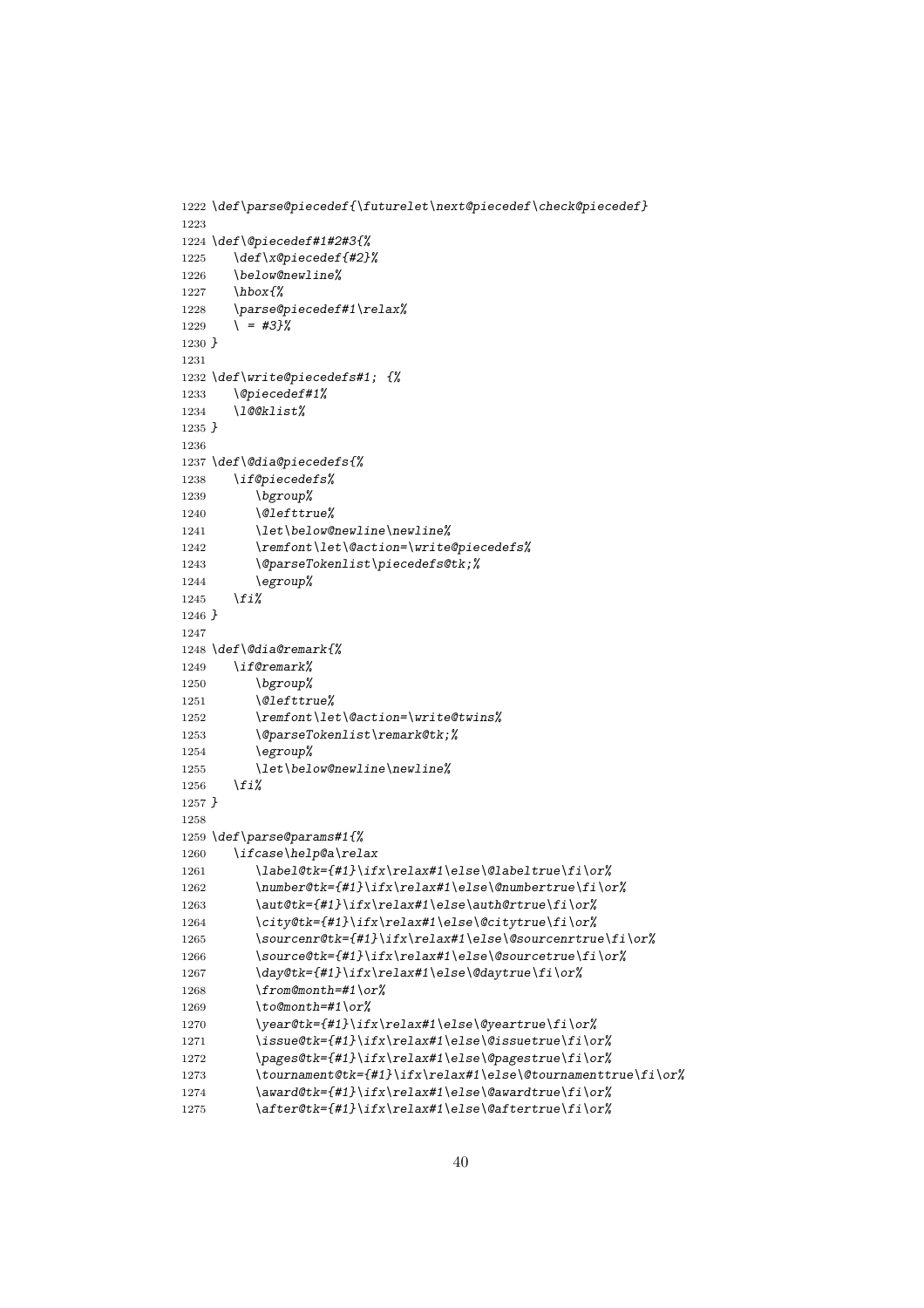```
1276 \version@tk={#1}\ifx\relax#1\else\@versiontrue\fi\or%
1277 \correction@tk={#1}\ifx\relax#1\else\@correctiontrue\fi\or%
1278 \dedic@tk={#1}\ifx\relax#1\else\@dedicationtrue\fi\or%
1279 \theme@tk={#1}\ifx\relax#1\else\@themetrue\fi\or%
1280 \twins@tk={#1}\ifx\relax#1\else\@twinstrue\fi\or%
1281 \computer@tk={#1}\or%
1282 \comment@tk={#1}\ifx\relax#1\else\@commenttrue\fi\or%
1283 \judgement@tk={#1}\ifx\relax#1\else\@judgementtrue\fi\or%
1284 \sol@tk={#1}%
1285 \fi%
1286 \advance\help@a \@ne%
1287 \l@@klist%
1288 }
1289
1290 \def\split@param#1{%
1291 \@labelfalse\@numberfalse\auth@rfalse\@cityfalse%
1292 \@sourcenrfalse\@sourcefalse\@dayfalse\@yearfalse%
1293 \@issuefalse\@pagesfalse\@tournamentfalse\@awardfalse%
1294 \@afterfalse\@versionfalse\@correctionfalse\@dedicationfalse%
1295 \@themefalse\@twinsfalse\@commentfalse\@judgementfalse%
1296 \help@a=\z@%
1297 \let\@action=\parse@params\l@@klist#1\e@list%
1298 }
1299 \newcommand{\solpar}{\par}
1300 \def\@dia@solution{%
1301 \bgroup%
1302 \parindent\z@%
1303 \parskip\tw@\p@%
1304 {\bfseries%
1305 \noindent\if@label\showlabel{\the\label@tk}\fi%
1306 \the\number@tk) %
1307 \ifauth@r%
1308 \ifnormal@names%
1309 \the\aut@tk%
1310 \else%
1311 {\@notfirstfalse% We are the first one
1312 \def\name@sep{, }%
1313 \let\@action=\@sol@writename%
1314 \@parseTokenlist\aut@tk;}:%
1315 \fi%
1316 \newline%
1317 \fi%<br>1318 }%
1318 }%
1319 \if@develop\if@judgement\the\judgement@tk\solpar\fi\fi%
1320 \the\sol@tk\solpar%
1321 \if@comment\the\comment@tk\solpar\fi%
1322 \egroup%
1323 }
1324 \grid@width=0.6\p@
1325 \inner@frame=0.6\p@
1326 \outer@frame=1.2\p@
1327 \space@frame=\outer@frame
1328 \v@frame@dist=\tw@\p@%
```

```
1329 \h@frame@dist=\tw@\p@%
```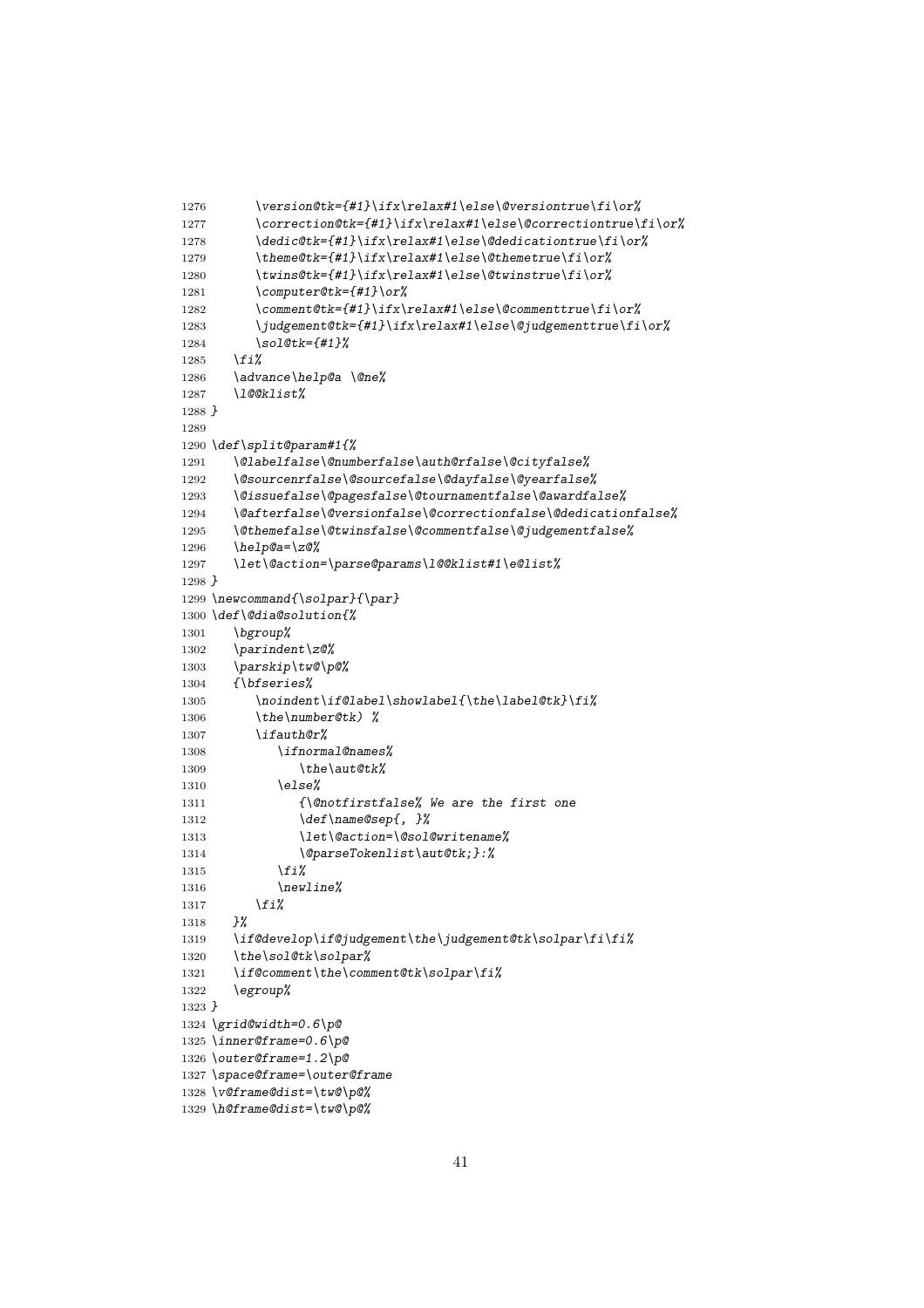```
1330 \space@frame@dist=\z@
1331 \v@space@dist=1em
1332 \def\@show@figurine{%
1333 \noindent%
1334 \@figurine@number%
1335 \@figurine@author%
1336 \@figurine@city%
1337 \@figurine@after%
1338 \@figurine@correction%
1339 \@figurine@version%
1340 \@figurine@source%
1341 \@figurine@tournament%
1342 \@figurine@award%
1343 \@figurine@dedic%
1344 \@figurine@pieces%
1345 \@figurine@stip%
1346 \@figurine@twins%
1347 \@figurine@conditions%
1348 \@figurine@remarks%
1349 \@figurine@computer%
1350 }
1351 \def\@figurine@number{{\authorfont\thediag)}}
1352
1353 \def\p@rseauthor@figurine#1,#2; {%
1354 \if@notfirst, \else\@notfirsttrue\fi#2 #1%
1355 \l@@klist%
1356 }
1357
1358 \def\@figurine@author{%
1359 {\ifauth@r%
1360 \authorfont\@notfirstfalse%
1361 \let\@action=\p@rseauthor@figurine%
1362 \@parseTokenlist\aut@tk;%
1363 \ \ %
1364 \fi}%
1365 }
1366
1367 \def\@figurine@city{%
1368 {\if@city%
1369 \cityfont\@notfirstfalse%
1370 \let\@action=\p@rsecity\@parseTokenlist\city@tk;%
1371 \ \ \ %
1372 \fi}%
1373 }
1374
1375 \def\@figurine@after{\if@after{\dedicfont\ \ \the\after@tk}\fi}
1376
1377 \def\@figurine@correction{%
1378 \if@correction{\dedicfont\ \ \the\correction@tk}\fi%
1379 }
1380
1381 \def\@figurine@version{%
1382 \if@version{\dedicfont\ \ \the\version@tk}\fi%
1383 }
```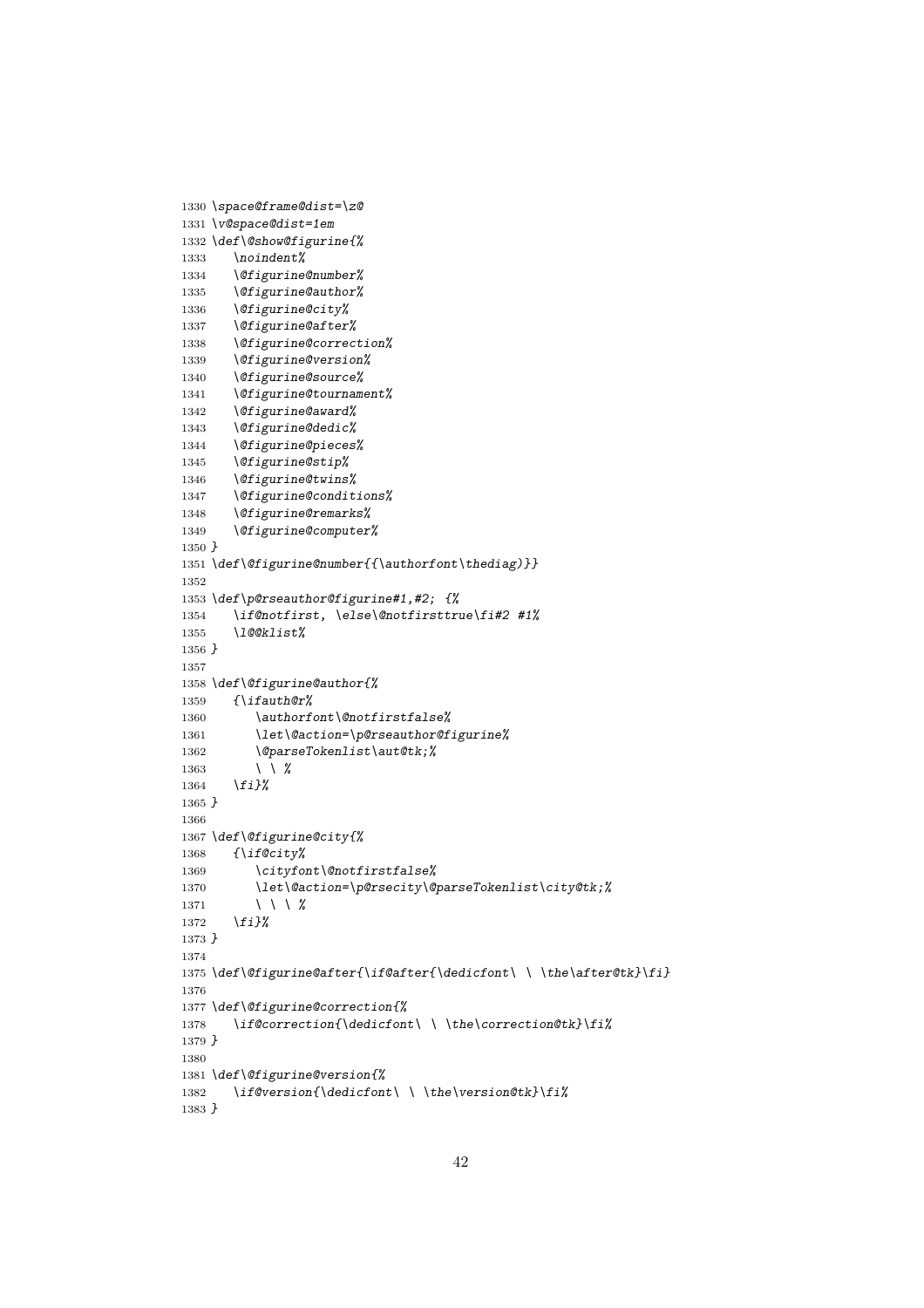```
1384
1385 \def\@figurine@source{%
1386 {\if@source%
1387 \sourcefont%
1388 \if@sourcenr\the\sourcenr@tk\ \fi%
1389 \the\source@tk%
1390 \if@date\ \ \fi\@dia@date%
1391 \if@issue , \the\issue@tk\fi%
1392 \if@pages , \the\pages@tk\fi%
1393 \fi}%
1394 }
1395
1396 \def\@figurine@tournament{%
1397 \if@tournament{\awardfont\ \ \the\tournament@tk}\fi%
1398 }
1399
1400 \def\@figurine@award{%
1401 \if@award{\awardfont\ \ \the\award@tk}\fi%
1402 }
1403
1404 \def\@figurine@dedic{%
1405 \if@dedication{\awardfont\ \ \the\dedic@tk}\fi%
1406 }
1407 \def\show@squares#1\e@list{\ch@fig{\the\help@a}#1, }
1408
1409 \def\@figurine@pieces{%
1410 {\if@pieces%
1411 \let\@action=\p@rsepieces%
1412 \let\piece@job\show@squares%
1413 \@parseTokenlist\pieces@tk,%
1414 \fi}%
1415 }
1416 \def\@figurine@stip{%
1417 \if@stipulation{\stipfont\ \ \the\stipulation@tk}\fi%
1418 }
1419
1420 \def\@figurine@conditions{%
1421 \if@condition{\remfont\ \ \the\condition@tk}\fi%
1422 }
1423
1424 \def\@figurine@twins{%
1425 \if@twins{\remfont\ \ \the\twins@tk}\fi%
1426 }
1427
1428 \def\@figurine@computer{%
1429 \ifthenelse{\boolean{showcomputer}}{%
1430 \if@computer\ \computerproofedsymbol\fi%
1431 }{}%
1432 }
1433
1434 \def\@figurine@remarks{%
1435 \if@remark{\stipfont\ \ \the\remark@tk}\fi%
1436 }
1437 \def\do@dia@job{\@write@sol\ifvmode\noindent\fi\unhbox\dia@box}
```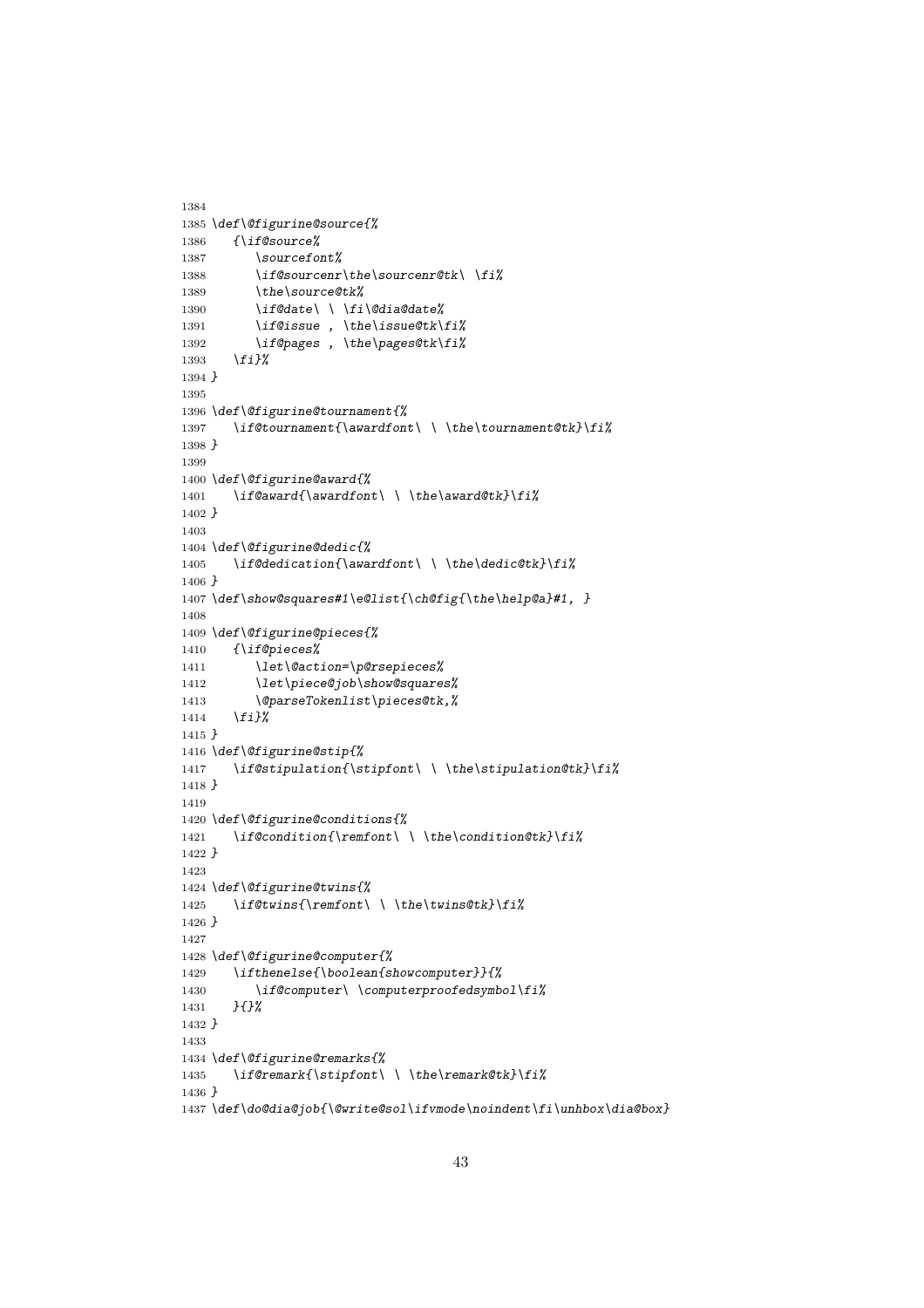```
1438 \def\solhead#1{{\split@param{#1}\@dia@solution}}
1439 \def\@write@sol{%
1440 \ifs@lu%
1441 \immediate\write\s@lfd{%
1442 \noexpand\solhead{%
1443 {\the\label@tk}%
1444 {\thediag}%
1445 {\the\aut@tk}%
1446 {\the\city@tk}%
1447 {\the\sourcenr@tk}%
1448 {\the\source@tk}%
1449 {\the\day@tk}%
1450 {\the\from@month}%
1451 {\the\to@month}%
1452 {\the\year@tk}%
1453 {\the\issue@tk}%
1454 {\the\pages@tk}%
1455 {\the\tournament@tk}%
1456 {\the\award@tk}%
1457 {\the\after@tk}%
1458 {\the\version@tk}%
1459 {\the\correction@tk}%
1460 {\the\dedic@tk}%
1461 {\the\theme@tk}%
1462 {\the\twins@tk}%
1463 {\the\computer@tk}%
1464 {\the\comment@tk}%
1465 {\the\judgement@tk}%
1466 {\the\sol@tk}%
1467 } %end of \solhead
1468 }%
1469 \fi
1470 }
1471 \def\@months#1-#2;{\from@month=#1\to@month=#2\@datetrue}
1472 \def\@dia@writename#1; {\above@newline{\authorfont\@dianame#1; }\l@@klist}
1473 \def\@sol@writename#1; {\sep@names\@solname#1; \l@@klist}
1474 \def\name@sep{,\ }
1475 \def\sep@names{\if@notfirst\name@sep\else\@notfirsttrue\fi}
1476 \def\@checkshort#1/#2#3;{%
1477 \@shortformtrue%
1478 \ifx#2\e@list\relax%
1479 \@shortformfalse%
1480 \fi%
1481 }
1482 \def\short@christian#1#2-{%
1483 \if@notfirst -\else\@notfirsttrue\fi%
1484 #1.%
1485 \l@@klist%
1486 }
1487
1488 \def\@write@christian#1/#2;{#1}
1489
1490 \def\write@christian#1;{%
1491 \@checkshort#1/\e@list;%
```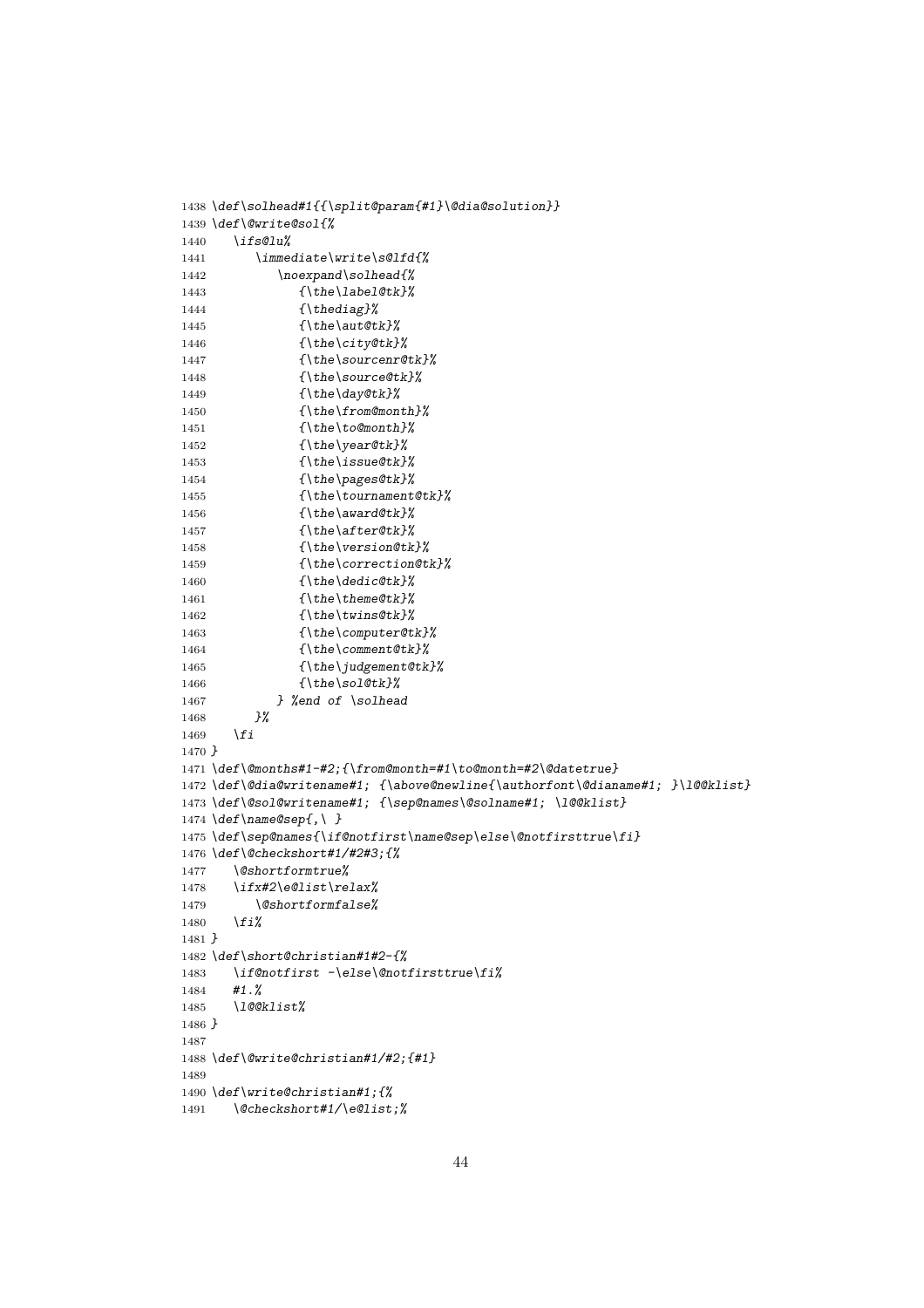```
1492 \if@shortform\@write@christian#1;\else#1\fi%
1493 }
1494
1495 \def\@write@short#1/#2;{#2}
1496
1497 \def\write@short#1;{%
1498 \@checkshort#1/\e@list;%
1499 \if@shortform%
1500 \@write@short#1;%
1501 \else%
1502 {\@notfirstfalse\let\@action\short@christian\l@@klist#1-\e@list}%
1503 \fi%
1504 }
1505 \def\@fullname#1, #2; {\write@christian#2; #1}
1506 \def\@sirname#1, #2; {#1}
1507 \def\@short#1, #2; {\write@short#2;\ #1}
1508 \def\@noname#1, #2; {}
1509 \def\@normalname#1; {#1}
1510 \def\space@vertical{\space@verticaltrue}
1511 \def\space@horizontal{\space@verticalfalse}
1512 \def\cl@arsol{\immediate\openout\s@lfd=\jobname.sol\relax}
1513 \def\getc@lor#1{%
1514 \if#1\ds@white%
1515 \help@a\z@\global%
1516 \let\cpd@stepcounterPieces\cpd@stepcounterWhite%
1517 \else\if#1\ds@neutral%
1518 \help@a=6\global%
1519 \let\cpd@stepcounterPieces\cpd@stepcounterNeutral%
1520 \else\if#1\ds@black%
1521 \help@a=12\global%
1522 \let\cpd@stepcounterPieces\cpd@stepcounterBlack%
1523 \else\errmessage{invalid color!}%
1524 \fi\fi\fi%
1525 \getpi@ce%
1526 }
1527
1528 \def\get@text#1{\text@tk={#1}\read@square}
1529
1530 \def\getpi@ce#1{\if#1B\relax\else
1531 \if#1\ds@knight\advance\help@a\@ne%
1532 \else\if#1\ds@bishop\advance\help@a\tw@%
1533 \else\if#1\ds@rook\advance\help@a\thr@@%
1534 \else\if#1\ds@queen\advance\help@a\f@ur%
1535 \else\if#1\ds@king\advance\help@a 5%
1536 \else\if#1C%
1537 % An imitator should not count for any color.
1538 \let\cpd@stepcounterPieces\relax
1539 \advance\help@a 145%
1540 \else\if#1E% Equihopper
1541 \advance\help@a 216%
1542 \else\if#1X% Equihopper senkrecht
1543 \advance\help@a 180%
1544 \else%
1545 \errmessage{invalid piece!}%
```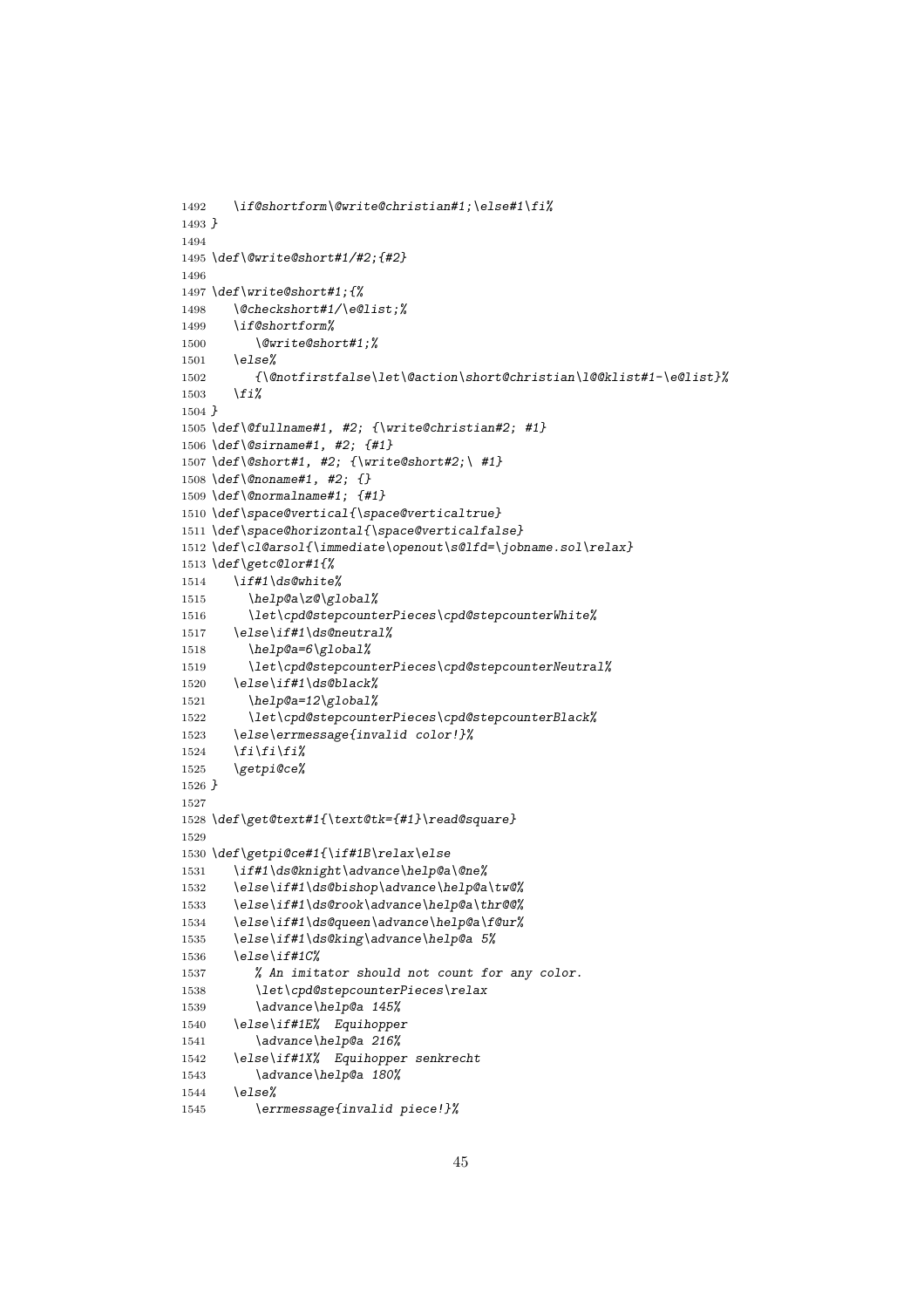```
1546 \overline{f_i\}f_i\}f_i\}f_i\}f_i\}f_i\}1547 \futurelet\r@tate\chkr@tate%
1548 }
1549
1550 \def\chkr@tate{%
1551 \if\r@tate \ds@rotation@upsidedown\advance\help@a 108\let\nextpr@c=\skipr@t\else%
1552 \if\r@tate \ds@rotation@left\advance\help@a 36\let\nextpr@c=\skipr@t\else%
1553 \if\r@tate \ds@rotation@right\advance\help@a 72\let\nextpr@c=\skipr@t\else%
1554 \let\nextpr@c\piece@job\fi\fi\fi\nextpr@c%
1555 }
1556 \def\skipr@t#1{\piece@job}
1557 \def\l@@k{\futurelet\whatsnext\parsefi@lds}
1558 \def\parsefi@lds{%
1559 \if\whatsnext\e@list%
1560 \let\nextpr@c\relax%
1561 \else
1562 \let\nextpr@c\read@square%
1563 \fi%
1564 \nextpr@c%
1565 }
1566
1567 \def\set@current@square@index#1#2{%
1568 \setcounter{cpd@current@square@index}{#1+\value{cpd@linesmax}*#2}%
1569 }
1570 \def\set@current@square@value#1{%
1571 \expandafter%
1572 \xdef\csname cpd@square@\roman{cpd@current@square@index}\endcsname{#1}%
1573 }
1574 \def\get@current@square@value{%
1575 \setcounter{cpd@current@square@value}%
1576 {\csname cpd@square@\roman{cpd@current@square@index}\endcsname}%
1577 }
1578 \def\set@piece{%
1579 \ifnum\pl@ne=\current@plane%
1580 \cpd@stepcounterPieces%
1581 \set@current@square@index\lin@\r@w%
1582 \get@current@square@value%
1583 \ifthenelse{\value{cpd@current@square@value}=\m@ne}
1584 {\set@current@square@value{\the\help@a}}%
1585 {\ifthenelse{\value{cpd@current@square@value}=144}%
1586 {\set@current@square@value{\the\help@a+18}}%
1587 {\errmessage{Trying to set a piece to an occupied square}}}%
1588 \fi%
1589 \l@@k%
1590 }
1591 \def\cpd@fen@setpiece{%
1592 \ifnum\pl@ne=\current@plane%
1593 \cpd@stepcounterPieces%
1594 \set@current@square@index{\value{cpd@line}}{\value{cpd@row}}%
1595 \get@current@square@value%
1596 \ifthenelse{\value{cpd@current@square@value}=\m@ne}
1597 {\set@current@square@value{\the\help@a}}%
1598 {\ifthenelse{\value{cpd@current@square@value}=144}%
1599 {\set@current@square@value{\the\help@a+18}}%
```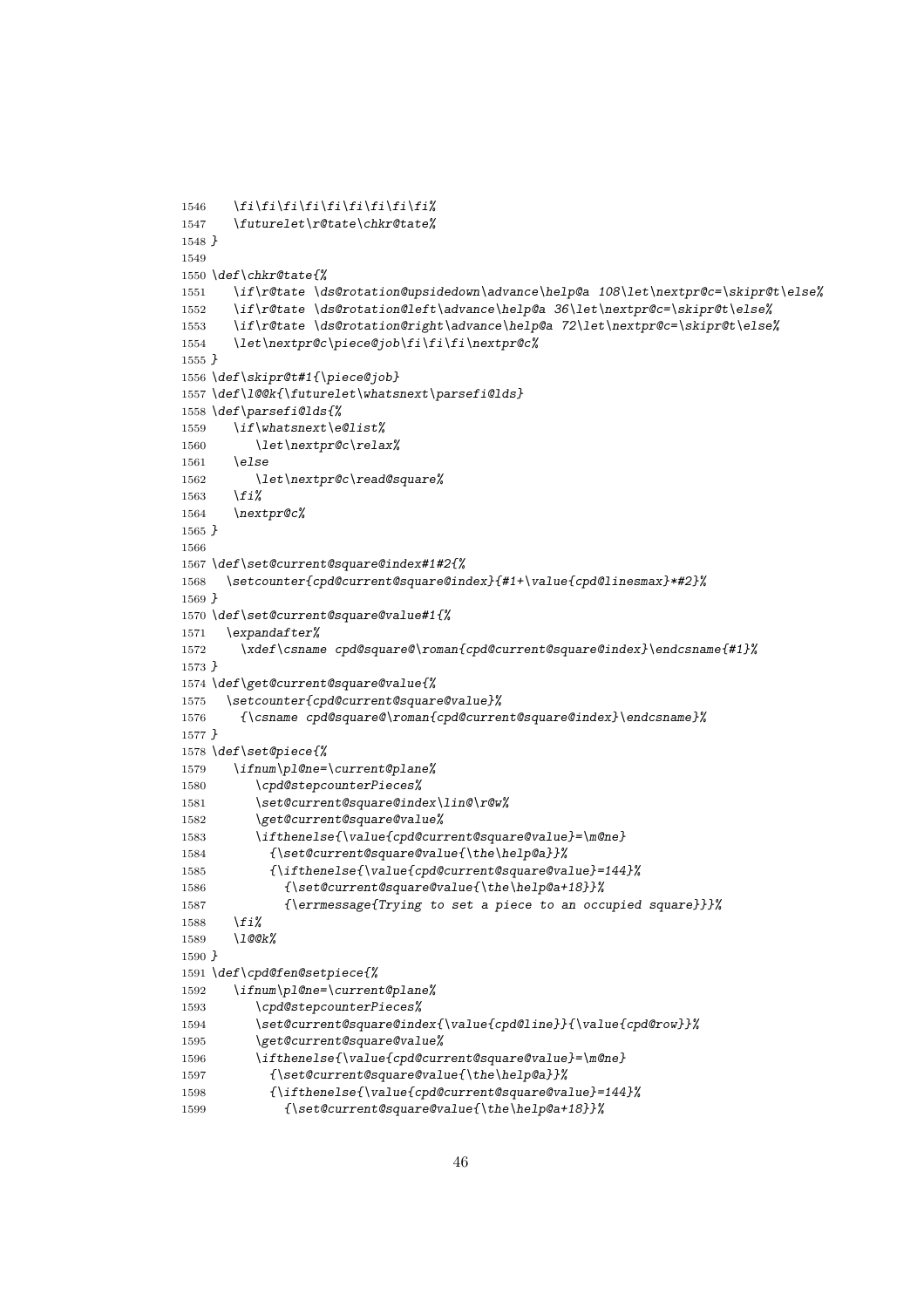```
1600 {\errmessage{Trying to set a piece to an occupied square}}}%
1601 \fi%
1602 }
1603 \def\set@nofield, {%
1604 \ifnum\pl@ne=\current@plane%
1605 \set@current@square@index\lin@\r@w%
1606 \get@current@square@value%
1607 \ifthenelse{\value{cpd@current@square@value}=\m@ne}%
1608 {}% This is an empty white square, nothing to do
1609 {\ifthenelse{\value{cpd@current@square@value}=144}%
1610 {\set@current@square@value{\m@ne}}%
1611 {\errmessage{Trying to set a piece to an occupied square}}}%
1612 \fi%
1613 \l@@klist%
1614 }
1615 \def\set@frame, {%
1616 \ifnum\pl@ne=\current@plane%
1617 \@vGrid{\the\lin@}{\the\r@w}\@ne%
1618 \@hGrid{\the\lin@}{\the\r@w}\@ne%
1619 \advance\lin@\@ne%
1620 \@vGrid{\the\lin@}{\the\r@w}\@ne%
1621 \advance\lin@\m@ne\advance\r@w\@ne%
1622 \@hGrid{\the\lin@}{\the\r@w}\@ne%
1623 \fi%
1624 \l@@klist%
1625 }
1626 \def\e@list{\relax}
1627 \def\l@@klist{\futurelet\nextlist\ch@cklst}
1628 \def\ch@cklst{%
1629 \ifx\nextlist\e@list%
1630 \let\nextpr@c=\relax%
1631 \else%
1632 \let\nextpr@c=\@action%
1633 \fi%
1634 \nextpr@c%
1635 }
1636 \def\@cpd@handle@fen#1{%
1637 \ifx#1/\relax%
1638 \ifthenelse{\value{cpd@line}=8}%
1639 {%
1640 \setcounter{cpd@line}{0}%
1641 \addtocounter{cpd@row}{\m@ne}%
1642 }%
1643 {%
1644 \errmessage{FEN: there is now row to end here}%
1645 }%
1646 \else\ifx#1K\relax%
1647 \let\cpd@stepcounterPieces\cpd@stepcounterWhite%
1648 \help@a=5%
1649 \cpd@fen@setpiece%
1650 \addtocounter{cpd@line}{\@ne}%
1651 \else\ifx#1Q\relax%
1652 \let\cpd@stepcounterPieces\cpd@stepcounterWhite%
1653 \help@a=4%
```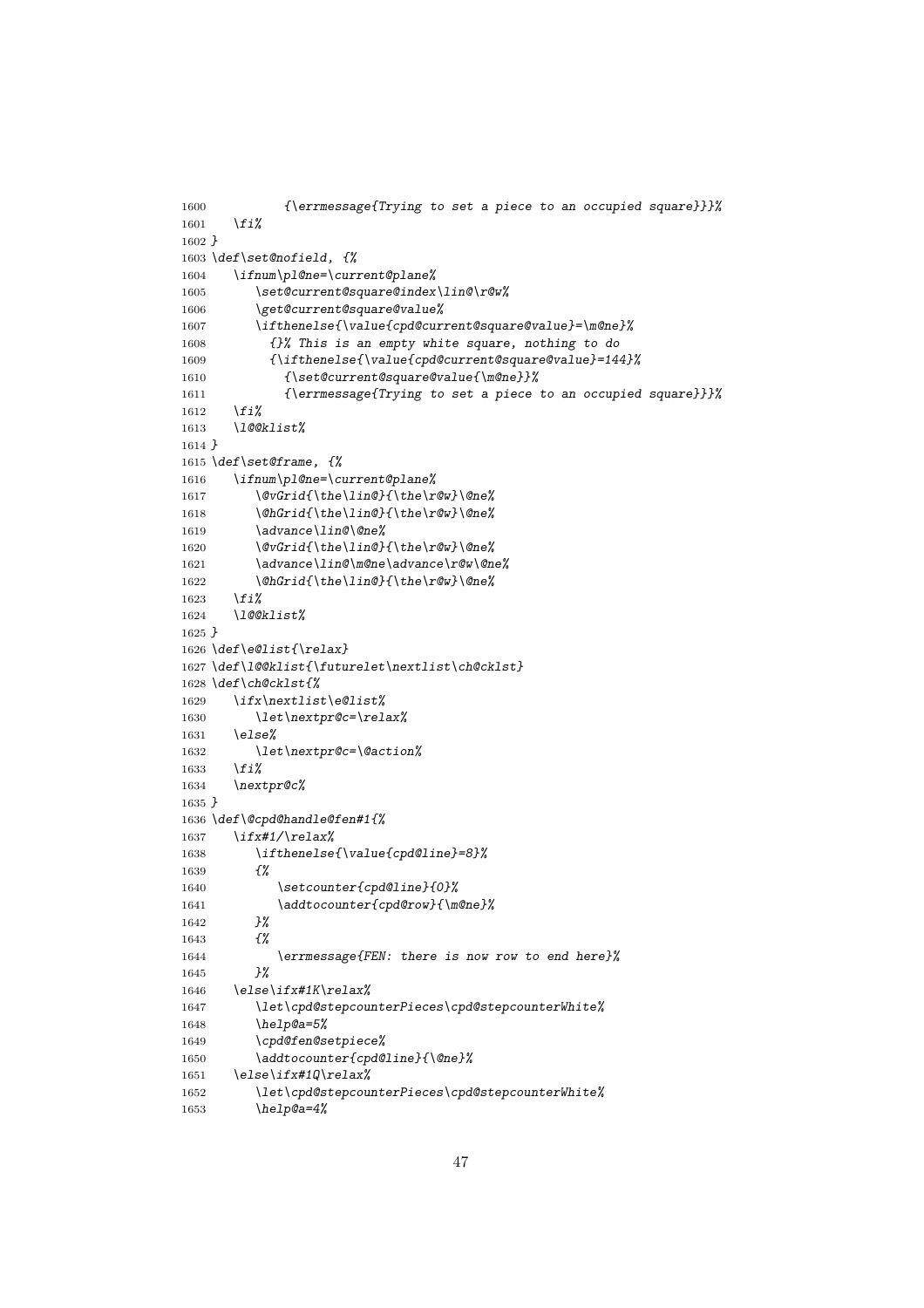| 1654 | \cpd@fen@setpiece%                                                                                                                                                                                                                                                                                                                                                                          |
|------|---------------------------------------------------------------------------------------------------------------------------------------------------------------------------------------------------------------------------------------------------------------------------------------------------------------------------------------------------------------------------------------------|
| 1655 | \addtocounter{cpd@line}{\@ne}%                                                                                                                                                                                                                                                                                                                                                              |
| 1656 | \else\ifx#1R\relax%                                                                                                                                                                                                                                                                                                                                                                         |
| 1657 | $\left\{ \right\}$ (red@stepcounterPieces)cpd@stepcounterWhite $\%$                                                                                                                                                                                                                                                                                                                         |
| 1658 | \help@a=3%                                                                                                                                                                                                                                                                                                                                                                                  |
| 1659 | \cpd@fen@setpiece%                                                                                                                                                                                                                                                                                                                                                                          |
|      | \addtocounter{cpd@line}{\@ne}%                                                                                                                                                                                                                                                                                                                                                              |
| 1660 | \else\ifx#1B\relax%                                                                                                                                                                                                                                                                                                                                                                         |
| 1661 | \let\cpd@stepcounterPieces\cpd@stepcounterWhite%                                                                                                                                                                                                                                                                                                                                            |
| 1662 | \help@a=2%                                                                                                                                                                                                                                                                                                                                                                                  |
| 1663 |                                                                                                                                                                                                                                                                                                                                                                                             |
| 1664 | \cpd@fen@setpiece%                                                                                                                                                                                                                                                                                                                                                                          |
| 1665 | \addtocounter{cpd@line}{\@ne}%<br>\else\ifx#1N\relax%                                                                                                                                                                                                                                                                                                                                       |
| 1666 |                                                                                                                                                                                                                                                                                                                                                                                             |
| 1667 | $\left\{ \right\}$ $\left\{ \right\}$ $\left\{ \right\}$ $\left\{ \right\}$ $\left\{ \right\}$ $\left\{ \right\}$ $\left\{ \right\}$ $\left\{ \right\}$ $\left\{ \right\}$ $\left\{ \right\}$ $\left\{ \right\}$ $\left\{ \right\}$ $\left\{ \right\}$ $\left\{ \right\}$ $\left\{ \right\}$ $\left\{ \right\}$ $\left\{ \right\}$ $\left\{ \right\}$ $\left\{ \right\}$ $\left\{ \right\}$ |
| 1668 | \help@a=1%                                                                                                                                                                                                                                                                                                                                                                                  |
| 1669 | \cpd@fen@setpiece%                                                                                                                                                                                                                                                                                                                                                                          |
| 1670 | \addtocounter{cpd@line}{\@ne}%                                                                                                                                                                                                                                                                                                                                                              |
| 1671 | \else\ifx#1P\relax%                                                                                                                                                                                                                                                                                                                                                                         |
| 1672 | \let\cpd@stepcounterPieces\cpd@stepcounterWhite%                                                                                                                                                                                                                                                                                                                                            |
| 1673 | \help@a=0%                                                                                                                                                                                                                                                                                                                                                                                  |
| 1674 | \cpd@fen@setpiece%                                                                                                                                                                                                                                                                                                                                                                          |
| 1675 | \addtocounter{cpd@line}{\@ne}%                                                                                                                                                                                                                                                                                                                                                              |
| 1676 | \else\ifx#1k\relax%                                                                                                                                                                                                                                                                                                                                                                         |
| 1677 | \let\cpd@stepcounterPieces\cpd@stepcounterBlack%                                                                                                                                                                                                                                                                                                                                            |
| 1678 | \help@a=17%                                                                                                                                                                                                                                                                                                                                                                                 |
| 1679 | \cpd@fen@setpiece%                                                                                                                                                                                                                                                                                                                                                                          |
| 1680 | \addtocounter{cpd@line}{\@ne}%                                                                                                                                                                                                                                                                                                                                                              |
| 1681 | \else\ifx#1q\relax%                                                                                                                                                                                                                                                                                                                                                                         |
| 1682 | \let\cpd@stepcounterPieces\cpd@stepcounterBlack%                                                                                                                                                                                                                                                                                                                                            |
| 1683 | \help@a=16%                                                                                                                                                                                                                                                                                                                                                                                 |
| 1684 | \cpd@fen@setpiece%                                                                                                                                                                                                                                                                                                                                                                          |
| 1685 | \addtocounter{cpd@line}{\@ne}%                                                                                                                                                                                                                                                                                                                                                              |
| 1686 | \else\ifx#1r\relax%                                                                                                                                                                                                                                                                                                                                                                         |
| 1687 | \let\cpd@stepcounterPieces\cpd@stepcounterBlack%                                                                                                                                                                                                                                                                                                                                            |
| 1688 | \help@a=15%                                                                                                                                                                                                                                                                                                                                                                                 |
| 1689 | \cpd@fen@setpiece%                                                                                                                                                                                                                                                                                                                                                                          |
| 1690 | \addtocounter{cpd@line}{\@ne}%                                                                                                                                                                                                                                                                                                                                                              |
| 1691 | \else\ifx#1b\relax%                                                                                                                                                                                                                                                                                                                                                                         |
| 1692 | \let\cpd@stepcounterPieces\cpd@stepcounterBlack%                                                                                                                                                                                                                                                                                                                                            |
| 1693 | \help@a=14%                                                                                                                                                                                                                                                                                                                                                                                 |
| 1694 | \cpd@fen@setpiece%                                                                                                                                                                                                                                                                                                                                                                          |
| 1695 | \addtocounter{cpd@line}{\@ne}%                                                                                                                                                                                                                                                                                                                                                              |
| 1696 | \else\ifx#1n\relax%                                                                                                                                                                                                                                                                                                                                                                         |
| 1697 | \let\cpd@stepcounterPieces\cpd@stepcounterBlack%                                                                                                                                                                                                                                                                                                                                            |
| 1698 | \help@a=13%                                                                                                                                                                                                                                                                                                                                                                                 |
| 1699 | \cpd@fen@setpiece%                                                                                                                                                                                                                                                                                                                                                                          |
| 1700 | \addtocounter{cpd@line}{\@ne}%                                                                                                                                                                                                                                                                                                                                                              |
| 1701 | \else\ifx#1p\relax%                                                                                                                                                                                                                                                                                                                                                                         |
| 1702 | \let\cpd@stepcounterPieces\cpd@stepcounterBlack%                                                                                                                                                                                                                                                                                                                                            |
| 1703 | \help@a=12%                                                                                                                                                                                                                                                                                                                                                                                 |
| 1704 | \cpd@fen@setpiece%                                                                                                                                                                                                                                                                                                                                                                          |
| 1705 | \addtocounter{cpd@line}{\@ne}%                                                                                                                                                                                                                                                                                                                                                              |
| 1706 | $\else$ lse $\ifx1#1\relax$                                                                                                                                                                                                                                                                                                                                                                 |
| 1707 | \addtocounter{cpd@line}{1}%                                                                                                                                                                                                                                                                                                                                                                 |
|      |                                                                                                                                                                                                                                                                                                                                                                                             |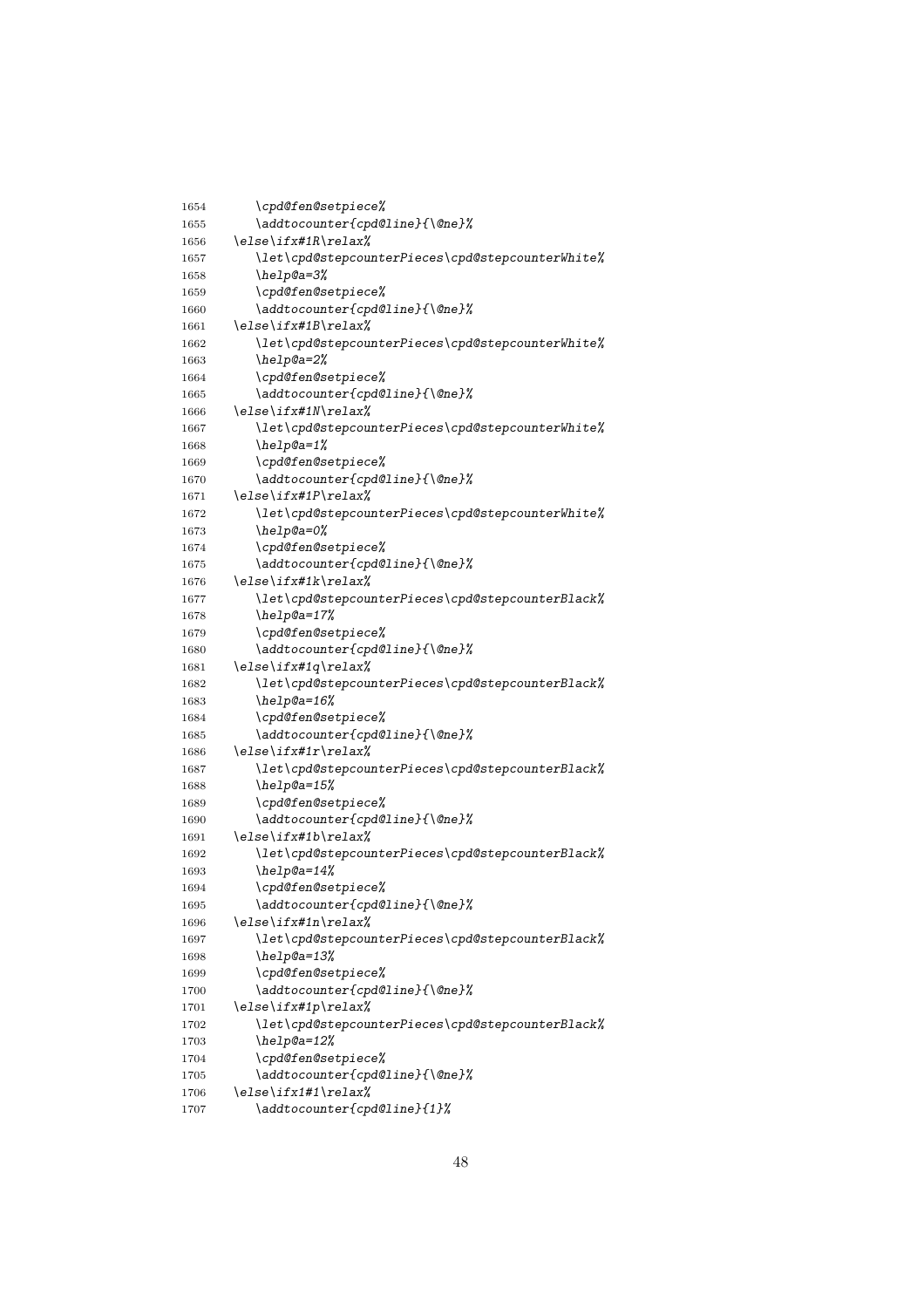```
1708 \else\ifx2#1\relax%
1709 \addtocounter{cpd@line}{2}%
1710 \else\ifx3#1\relax%
1711 \addtocounter{cpd@line}{3}%
1712 \else\ifx4#1\relax%
1713 \addtocounter{cpd@line}{4}%
1714 \else\ifx5#1\relax%
1715 \addtocounter{cpd@line}{5}%
1716 \else\ifx6#1\relax%
1717 \addtocounter{cpd@line}{6}%
1718 \else\ifx7#1\relax%
1719 \addtocounter{cpd@line}{7}%
1720 \else\ifx8#1\relax%
1721 \addtocounter{cpd@line}{8}%
1722 \fi\fi\fi\fi\fi\fi\fi\fi\fi\fi\fi\fi\fi\fi\fi\fi\fi\fi\fi\fi\fi
1723 }
1724 \def\@cpd@parse@fen#1{\@cpd@handle@fen#1\l@@klist}
1725 \def\p@rsepieces#1, {\getc@lor#1\e@list\l@@klist}
1726 \def\p@rsetext#1, {\get@text#1\e@list\l@@klist}
1727 \def\set@text{%
1728 \ifnum\pl@ne=\current@plane%
1729 \raise\r@w\sq@width\hbox to \z@{%
1730 \hskip\lin@\sq@width%
1731 \vbox to \sq@width{\vss%
1732 \hbox to \sq@width{%
1733 \hss%
1734 {\the\text@tk}%
1735 \hss%
1736 }\vss}%
1737 \hss%
1738 }%
1739 \fi%
1740 \l@@klist%
1741 }
1742 \def\p@rseauthor#1; {\sh@wauthor#1;\l@@klist}
1743 \def\read@square#1#2{%
1744 \lin@='#1\advance\lin@ by -'a\relax%
1745 \r@w=#2\advance\r@w by \m@ne%
1746 \read@plane%
1747 }
1748 \def\read@plane@normal{\plane@job}
1749
1750 \def\read@plane@stereo{\futurelet\plane@char\get@plane@stereo}
1751
1752 \def\get@plane@stereo{%
1753 \if\plane@char A%
1754 \pl@ne=\@ne\advance\r@w-\tw@\advance\lin@-\tw@%
1755 \let\@plane@job=\skip@plane%
1756 \else\if\plane@char B%
1757 \pl@ne=\tw@\advance\r@w-\tw@\advance\lin@-\tw@%
1758 \let\@plane@job=\skip@plane%
1759 \else\if\plane@char C%
1760 \pl@ne=\thr@@\advance\r@w-\tw@\advance\lin@-\tw@%
1761 \let\@plane@job=\skip@plane%
```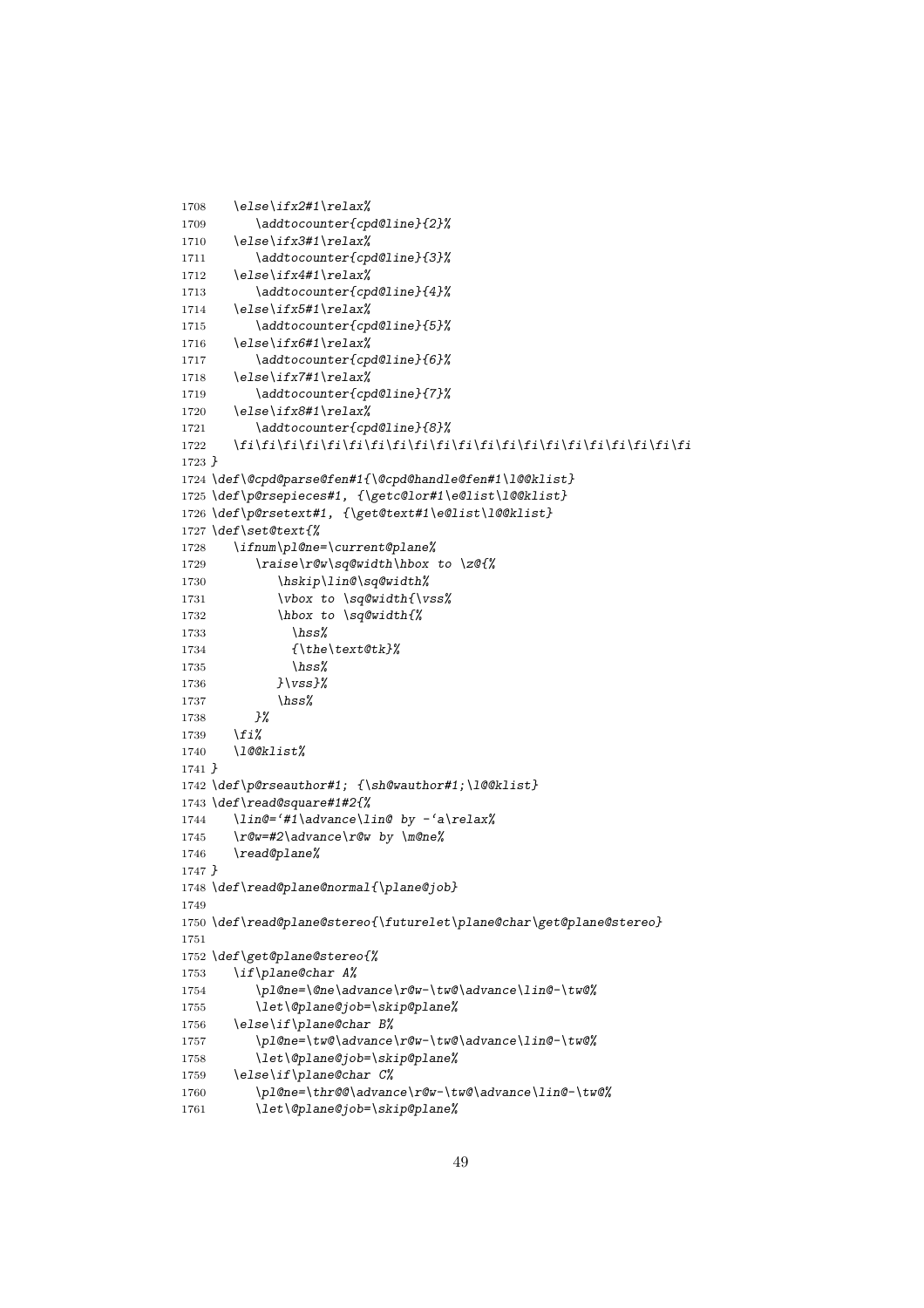```
1762 \else\if\plane@char D%
1763 \pl@ne=\f@ur\advance\r@w-\tw@\advance\lin@-\tw@%
1764 \let\@plane@job=\skip@plane%
1765 \else%
1766 \pl@ne=\z@\let\@plane@job=\plane@job%
1767 \fi\fi\fi\fi%
1768 \@plane@job%
1769 }
1770
1771 \def\skip@plane#1{\plane@job}
1772
1773 \def\read@plane@space#1{\pl@ne='#1\advance\pl@ne by -'A\relax\plane@job}
1774 \def\@vGrid#1#2#3{%
1775 \raise#2\sq@width\hbox to \z@{%
1776 \hskip#1\sq@width\hskip-.5\grid@width%
1777 \vrule height#3\sq@width width\grid@width\hss%
1778 }%
1779 }
1780
1781 \def\@hGrid#1#2#3{%
1782 \raise#2\sq@width\hbox to \z@{%
1783 \hskip#1\sq@width%
1784 \vrule width#3\sq@width height .5\grid@width depth%
1785 .5\grid@width\hss%
1786 }%
1787 }
1788 \def\@selGrid#1#2, {%
1789 \ifnum\pl@ne=\current@plane%
1790 \if#1h%
1791 \@hGrid#2%
1792 \else\if#1v%
1793 \@vGrid#2%
1794 \else%
1795 \errmessage{Wrong GridSelector #1}%
1796 \fi\fi%
1797 \fi%
1798 \l@@klist%
1799 }
1800 \def\@stdgrid{%
1801 \setbox\plane@box=\vbox{\hbox{%
1802 \help@a=\tw@%
1803 \loop%
1804 \ifnum\help@a<\lines@max%
1805 \@vGrid{\the\help@a}{0}{\the\rows@max}%
1806 \advance\help@a\tw@%
1807 \repeat%
1808 \help@a=\tw@%
1809 \loop%
1810 \ifnum\help@a<\rows@max%
1811 \@hGrid{0}{\the\help@a}{\the\lines@max}%
1812 \advance\help@a\tw@%
1813 \repeat%
1814 \box\plane@box
1815 }}%
```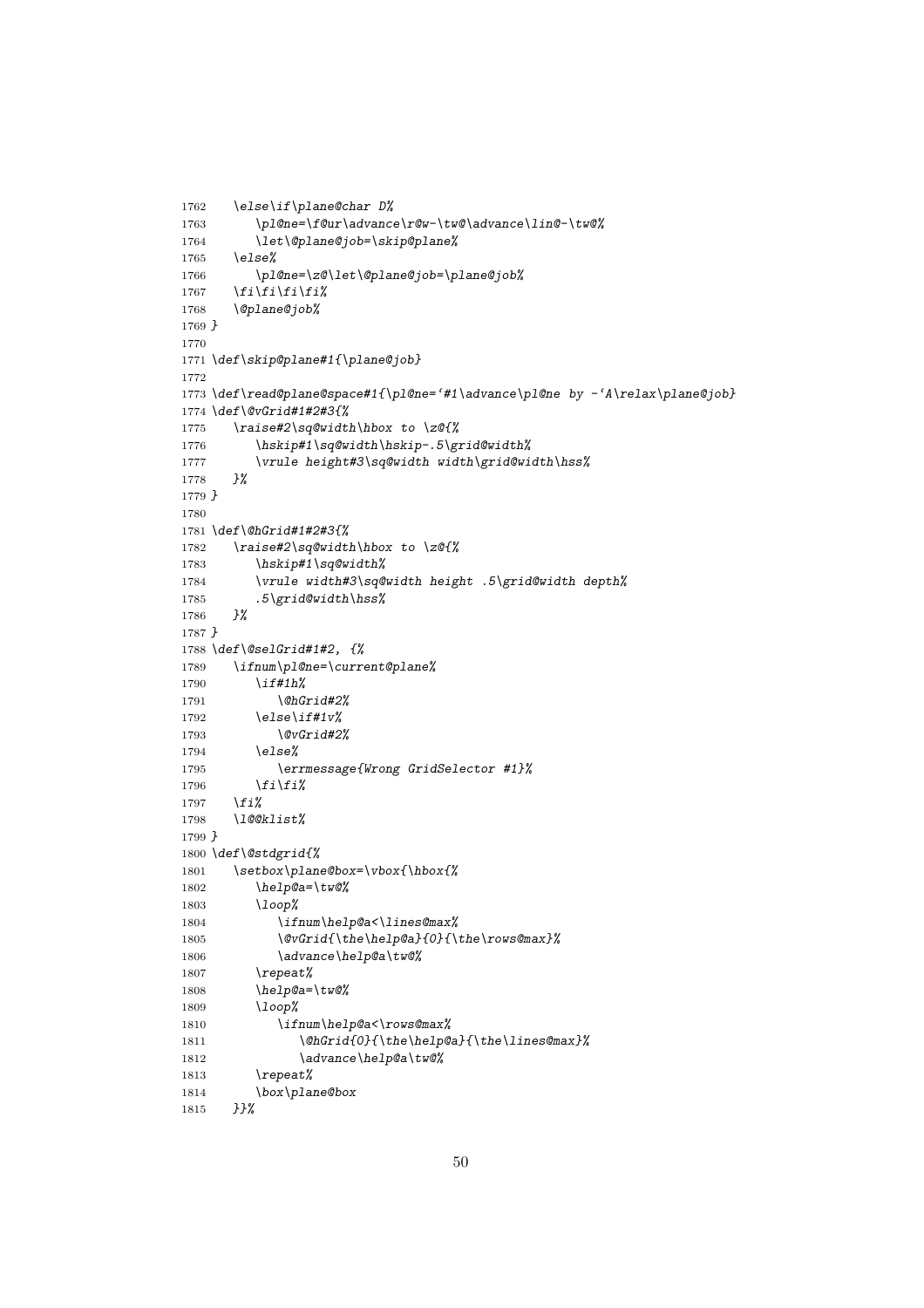```
1816 }
1817 \def\ds@xlabel#1{%
1818 \label@tk={#1}\@labeltrue%
1819 }
1820
1821 \def\@set@label#1;{\ifds@label\label{#1}\fi}
1822 \def\init@vars{%
1823 \global\s@lufalse
1824 \ifthenelse{\boolean{@cpd@numbering@global}}{%
1825 \setboolean{@cpd@numbering@local}{true}%
1826 }{%
1827 \setboolean{@cpd@numbering@local}{false}%
1828 }%
1829 \setboolean{cpd@checkPieceCounts}{false}%
1830 \setcounter{cpd@defWhitePieces}{\z@}%
1831 \setcounter{cpd@defBlackPieces}{\z@}%
1832 \setcounter{cpd@defNeutralPieces}{\z@}%
1833 \setcounter{cpd@whitePieces}{\z@}%
1834 \setcounter{cpd@blackPieces}{\z@}%
1835 \setcounter{cpd@neutralPieces}{\z@}%
1836 \lin@\z@
1837 }
1838
1839 \def\clear@board{%
1840 \ifthenelse{\boolean{allwhite}\and\boolean{switchcolors}}%
1841 {\errmessage{'allwhite' and 'switchcolors' do not make sense used together.}}%
1842 {\@whitefield=\m@ne\@blackfield=144}%
1843 \ifthenelse{\boolean{allwhite}}{\@blackfield=\m@ne}{}%
1844 \ifthenelse{\boolean{switchcolors}}{\@whitefield=144\@blackfield=\m@ne}{}%
1845 \setcounter{cpd@current@row}{0}%
1846 \whiledo{\value{cpd@current@row}<\value{cpd@rowsmax}}{%
1847 \setcounter{cpd@current@line}{0}%
1848 \whiledo{\value{cpd@current@line}<\value{cpd@linesmax}}{%
1849 \set@current@square@index{\value{cpd@current@line}}{\value{cpd@current@row}}%
1850 \setcounter{cpd@helper}{\the\current@plane+\value{cpd@current@line}+\value{cpd@current@row}}
1851 \ifthenelse{\isodd{\value{cpd@helper}}}%
1852 {\set@current@square@value{\@whitefield}}%
1853 {\set@current@square@value{\@blackfield}}%
1854 \addtocounter{cpd@current@line}{\@ne}%
1855 }%
1856 \addtocounter{cpd@current@row}{\@ne}%
1857 }%
1858 }
1859
1860 \def\put@row#1{%
1861 \lin@\z@%
1862 \help@b=#1%
1863 \advance\help@b\brd@ff%
1864 \hbox{%
1865 \ifthenelse{\boolean{legend}}{{%
1866 \advance\@rows'1%
1867 \llap{\raise .25\sq@width\hbox{\legendfont \char\@rows\ \ }}%
1868 }}{}%
1869 \if@stereo%
```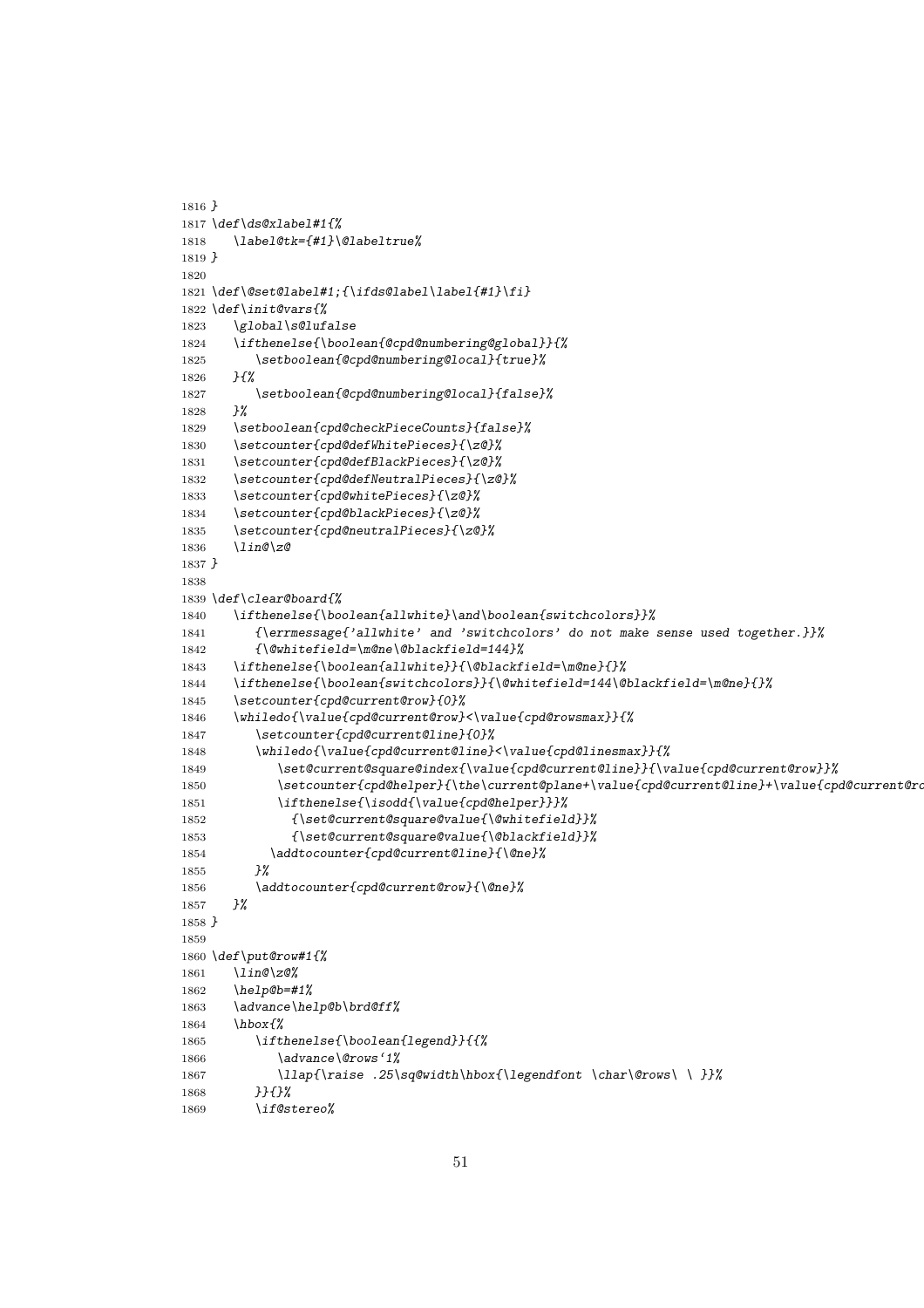```
1870 \ifnum\current@plane>\z@%
1871 \ifnum\@rows=12%
1872 \llap{\raise .5\sq@width\hbox{\cpd@boardfont c6\ }}%
1873 \fi%
1874 \fi%
1875 \fi%
1876 \hbox to \z@{\vbox to \sq@width{}}%
1877 \set@current@square@index{\lin@}{#1}%
1878 \loop%
1879 \get@current@square@value%
1880 \ifthenelse{\value{cpd@current@square@value}=\m@ne}%
1881 {\wF}%
1882 {\char\value{cpd@current@square@value}}%
1883 % \ifnum\count\help@b=\m@ne\wF%
1884 % \else\char\count\help@b\fi%
1885 \advance\lin@\@ne%
1886 \addtocounter{cpd@current@square@index}{1}%
1887 % \advance\help@b\@ne%
1888 \ifnum\lin@<\lines@max\repeat%
1889 }%
1890 }
1891 % \def\put@line#1{%
1892 % \lin@\z@%
1893 % \help@b=#1%
1894 % \advance\help@b\brd@ff%
1895 % \hbox{%
1896 % \if@stereo%
1897 % \ifnum\current@plane>\z@%
1898 % \ifnum\@rows=12%
1899 % \llap{\raise .5\sq@width\hbox{\cpd@boardfont c6\ }}%
1900 % \fi%
1901 % \fi%
1902 % \fi%
1903 % \hbox to \z@{\vbox to \sq@width{}}%
1904 % \loop%
1905 % \ifnum\count\help@b=\m@ne\wF%
1906 % \else\char\count\help@b\fi%
1907 % \advance\lin@\@ne\advance\help@b\@ne%
1908 % \ifnum\lin@<\lines@max\repeat%
1909 % }%
1910 % }
1911 \def\@parseTokenlist#1#2{\expandafter\l@@klist\the#1#2 \e@list}
1912 \def\@addToPlane#1{%
1913 \setbox\plane@box=\vbox{\hbox{%
1914 \@parseTokenlist#1,%
1915 \box\plane@box%
1916 }}%
1917 }
1918 \def\put@plane{%
1919 % We might want gridchess
1920 \if@stdgrid%
1921 \@stdgrid%
1922 \fi%
1923 % Let us first set the fieldframes
```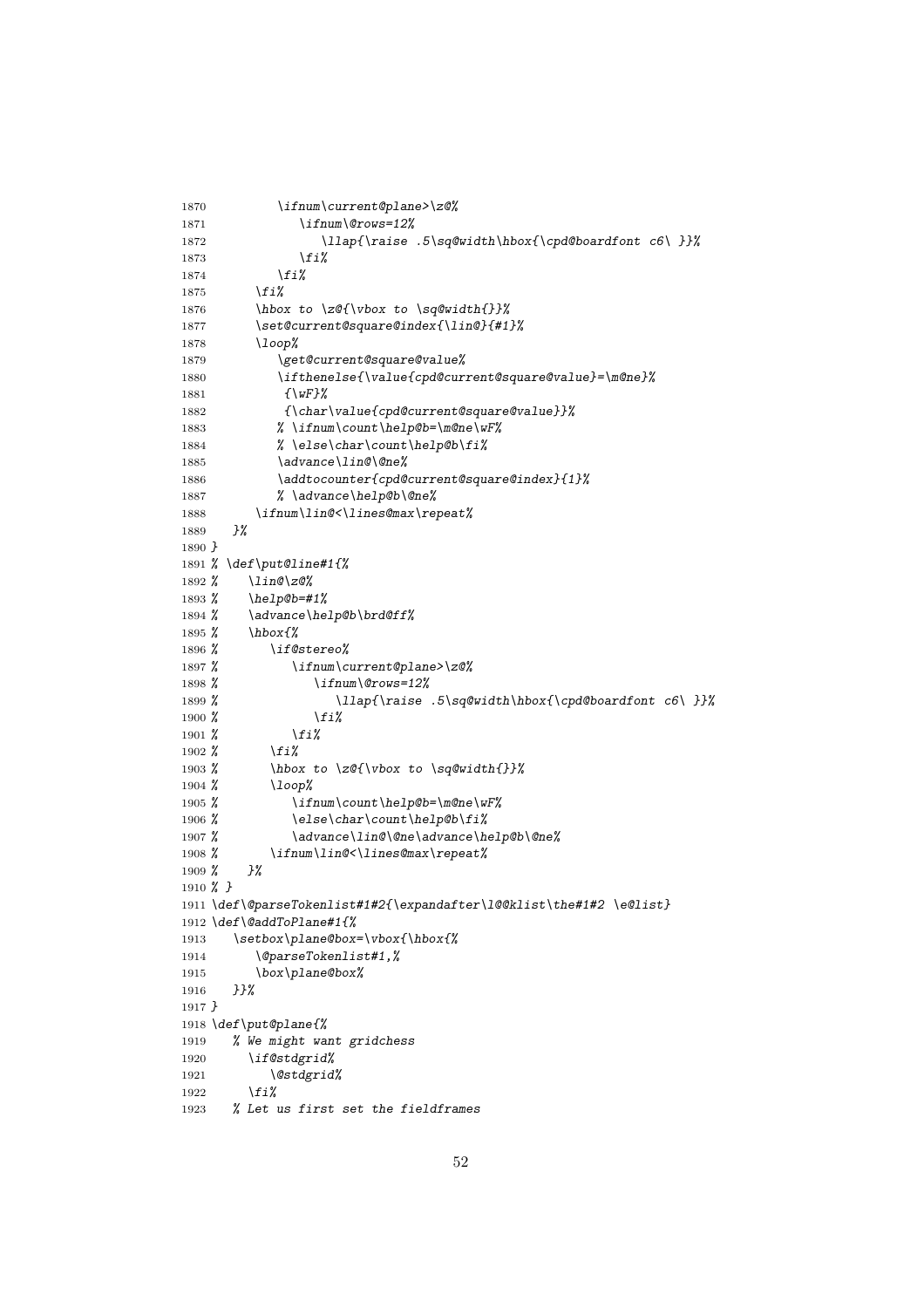```
1924 \if@fieldframe%
1925 \let\@action\read@square%
1926 \let\plane@job\set@frame%
1927 \@addToPlane\fieldframe@tk%
1928 \fi%
1929 % Now we set text to all squares which are given using \fieldtext
1930 \if@fieldtext%
1931 \let\@action\p@rsetext%
1932 \let\plane@job\set@text%
1933 \@addToPlane\fieldtext@tk%
1934 \fi%
1935 % Then we should add the gridlines
1936 \if@gridlines%
1937 \let\@action\read@plane%
1938 \let\plane@job\@selGrid%
1939 \@addToPlane\gridlines@tk%
1940 \else%
1941 \if@stereo%
1942 \stereo@center%
1943 \fi%
1944 \fi%
1945 % In an 'allwhite' diagram we display dotted lines
1946 \ifthenelse{\boolean{allwhite}}{%
1947 \setbox\plane@box=\vbox{\hbox{%
1948 \psset{unit=\sq@width,linewidth=.4pt,linestyle=dotted,dotsep=.125}%
1949 \setcounter{field@border}{1}%
1950 \whiledo{\value{field@border}<\lines@max}{%
1951 \psline(\value{field@border},0)(\value{field@border},\rows@max)%
1952 \addtocounter{field@border}{\@ne}%
1953 }%
1954 \setcounter{field@border}{1}%
1955 \whiledo{\value{field@border}<\rows@max}{%
1956 \psline(0,\value{field@border})(\lines@max,\value{field@border})%
1957 \addtocounter{field@border}{\@ne}%
1958 }%
1959 \box\plane@box%
1960 }}%
1961 }{}%
1962 % Now we should clear the board
1963 \clear@board%
1964 % Let us now parse the list of pieces
1965 \ifthenelse{\boolean{@cpd@fen}}{%
1966 \ifthenelse{\value{cpd@rowsmax}=8}{}{\errmessage{FEN is only allowed for 8x8 boards.}}
1967 \ifthenelse{\value{cpd@linesmax}=8}{}{\errmessage{FEN is only allowed for 8x8 boards.}}
1968 \setcounter{cpd@row}{7}%
1969 \setcounter{cpd@line}{0}%
1970 \let\@action\@cpd@parse@fen%
1971 \@parseTokenlist\fen@tk\e@list%
1972 }{}%
1973 \if@pieces%
1974 \let\@action\p@rsepieces%
1975 \let\piece@job\l@@k\let\plane@job\set@piece%
1976 \@parseTokenlist\pieces@tk,%
1977 \fi%
```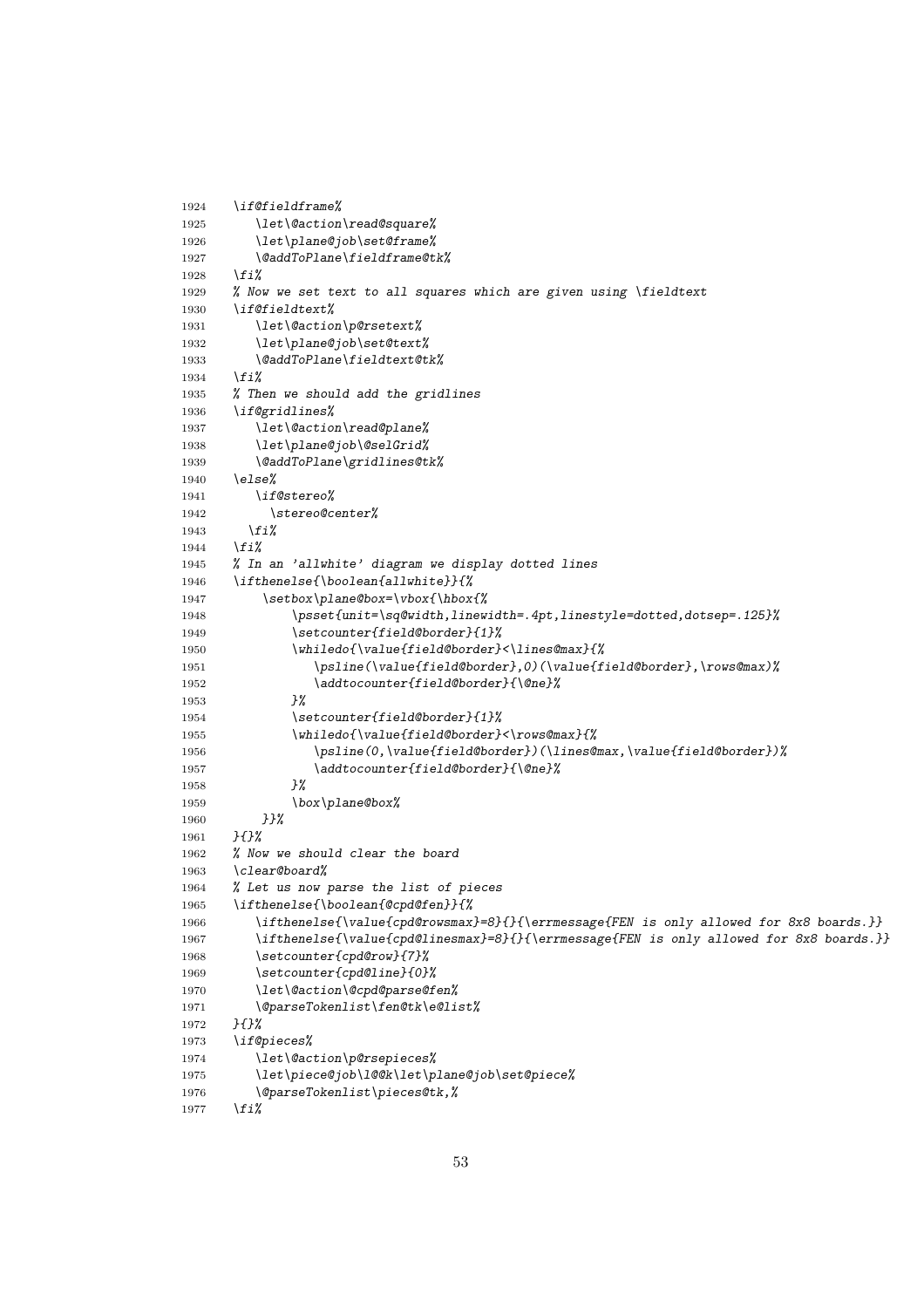```
1978 % Now we clear all fields, which are given using \nofields
1979 \if@nofields%
1980 \let\@action\read@square%
1981 \let\plane@job\set@nofield%
1982 \@parseTokenlist\nofields@tk,%
1983 \fi%
1984 % Now we can put the pieces to the board
1985 \global\setbox\plane@box=\hbox{%
1986 \vbox{\rlap{\box\plane@box}}%
1987 \vbox{%
1988 \chessfont%
1989 \baselineskip=\z@\lineskip=\z@%
1990 \@rows=\rows@max%
1991 % \multiply\@rows by \lines@max%
1992 \loop%
1993 \advance\@rows \m@ne%
1994 \put@row\@rows%
1995 \ifnum\@rows>\z@\repeat%
1996 }%
1997 % Put a legend if wanted
1998 \ifthenelse{\boolean{legend}}{%
1999 \vbox to \z@{%
2000 \vbox to \z@{\vss}%
2001 \llap{\hbox{\hspace*{\inner@frame}%
2002 \lin@\z@%
2003 \loop%
2004 \hbox to \sq@width{\hfill{\advance\lin@'a\legendfont\char\lin@}\hfill}%
2005 \advance\lin@\@ne%
2006 \ifnum\lin@<\lines@max\repeat%
2007 }}\vss}%
2008 }{}%
2009 }%
2010 }
2011 \def\put@sqs@normal{%
2012 \put@plane%
2013 \setbox\sq@box=\hbox{%
2014 \inner@henbox{\box\plane@box}%
2015 }%
2016 }
2017 \def\put@sqs@stereo{%
2018 \setbox\sq@box=\hbox{\hfil\vbox{%
2019 \current@plane=5%
2020 \vskip\v@space@dist%
2021 \loop%
2022 \advance\current@plane\m@ne%
2023 \ifnum\current@plane=\z@%
2024 \lines@max=\@ight%
2025 \rows@max=\@ight%
2026 \else%
2027 \lines@max=\f@ur%
2028 \rows@max=\f@ur%
2029 \fi%
2030 % Now we should clear the board
2031 \begingroup% We need this for inner loops!
```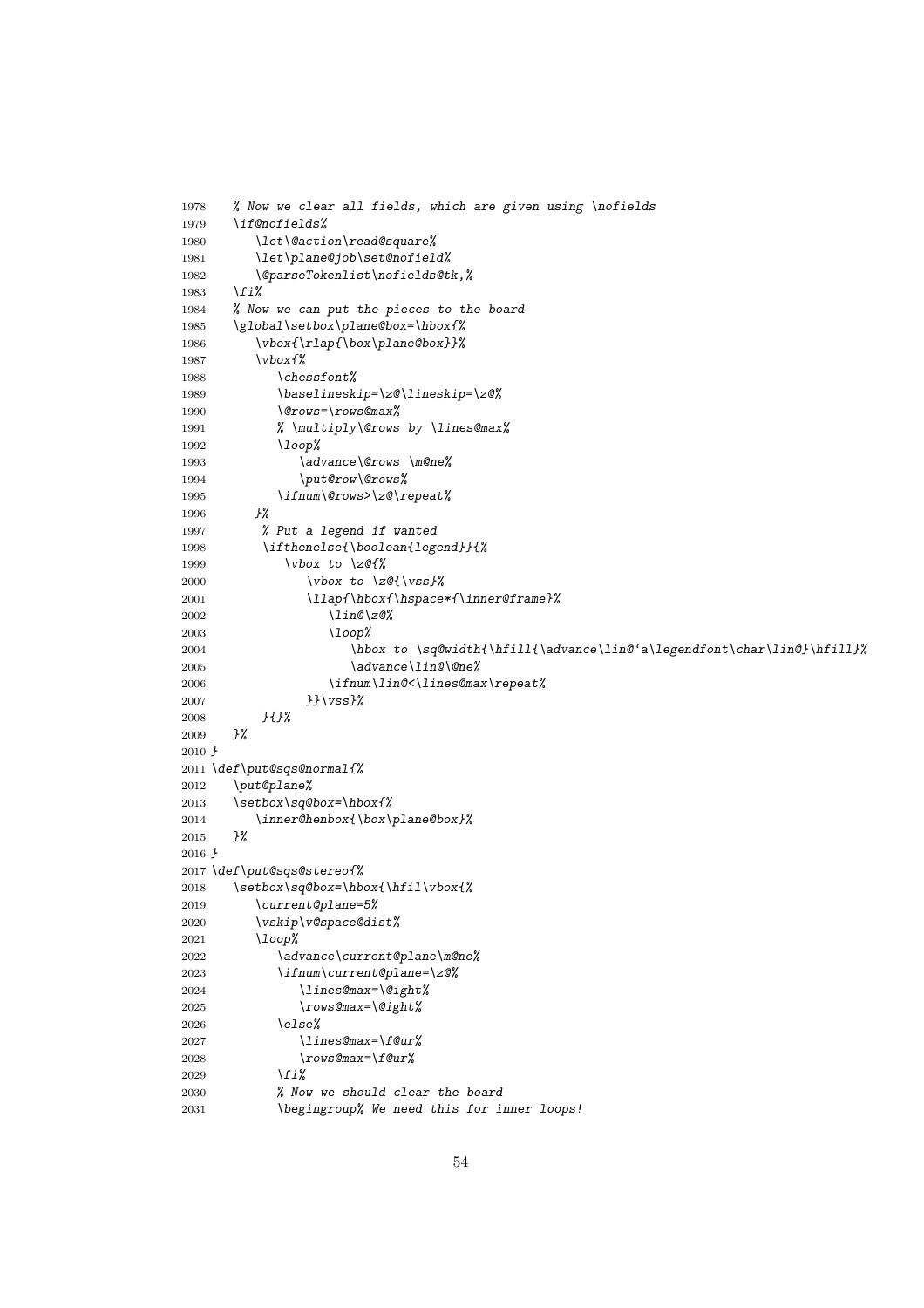```
2032 \clear@board%
2033 \put@plane%
2034 \endgroup%
2035 \hbox to \bd@width{%
2036 \hfil%
2037 \inner@henbox{\box\plane@box}%
2038 \ifcase\current@plane\or%
2039 \rlap{{\cpd@boardfont\ A}}\or%
2040 \rlap{{\cpd@boardfont\ B}}\or%
2041 \rlap{{\cpd@boardfont\ C}}\or%
2042 \rlap{{\cpd@boardfont\ D}}%
2043 \fi%
2044 \hfil%
2045 }%
2046 \vskip\v@space@dist%
2047 \ifnum\z@<\current@plane\repeat%
2048 }\hfil}%
2049 }
2050
2051 \def\stereo@center{%
2052 \ifnum\current@plane=\z@%
2053 \setbox\plane@box=\vbox{\hbox{%
2054 \@hGrid\tw@\tw@\f@ur\@hGrid\tw@ 6\f@ur%
2055 \@vGrid\tw@\tw@\f@ur\@vGrid6\tw@\f@ur%
2056 \box\plane@box%
2057 }}%
2058 \fi%
2059 }
2060 \def\put@sqs@space@vertical{%
2061 \setbox\sq@box=\hbox{\hfil\vbox{%
2062 \current@plane=\planes@max%
2063 \vskip\v@space@dist%
2064 \loop%
2065 \advance\current@plane\m@ne%
2066 % Now we should clear the board
2067 \begingroup% We use inner loops!
2068 \clear@board%
2069 \put@plane%
2070 \hbox to \bd@width{%
2071 \inner@henbox{\box\plane@box}%
2072 \advance\current@plane'A%
2073 \rlap{{\cpd@boardfont\ \char\current@plane}}%
2074 }%
2075 \endgroup%
2076 \vskip\v@space@dist%
2077 \ifnum\z@<\current@plane\repeat%
2078 }\hfil}%
2079 }
2080
2081 \def\put@sqs@space@horizontal{%
2082 \setbox\sq@box=\hbox{%
2083 \current@plane=\z@%
2084 \hskip\h@space@dist%
2085 \loop%
```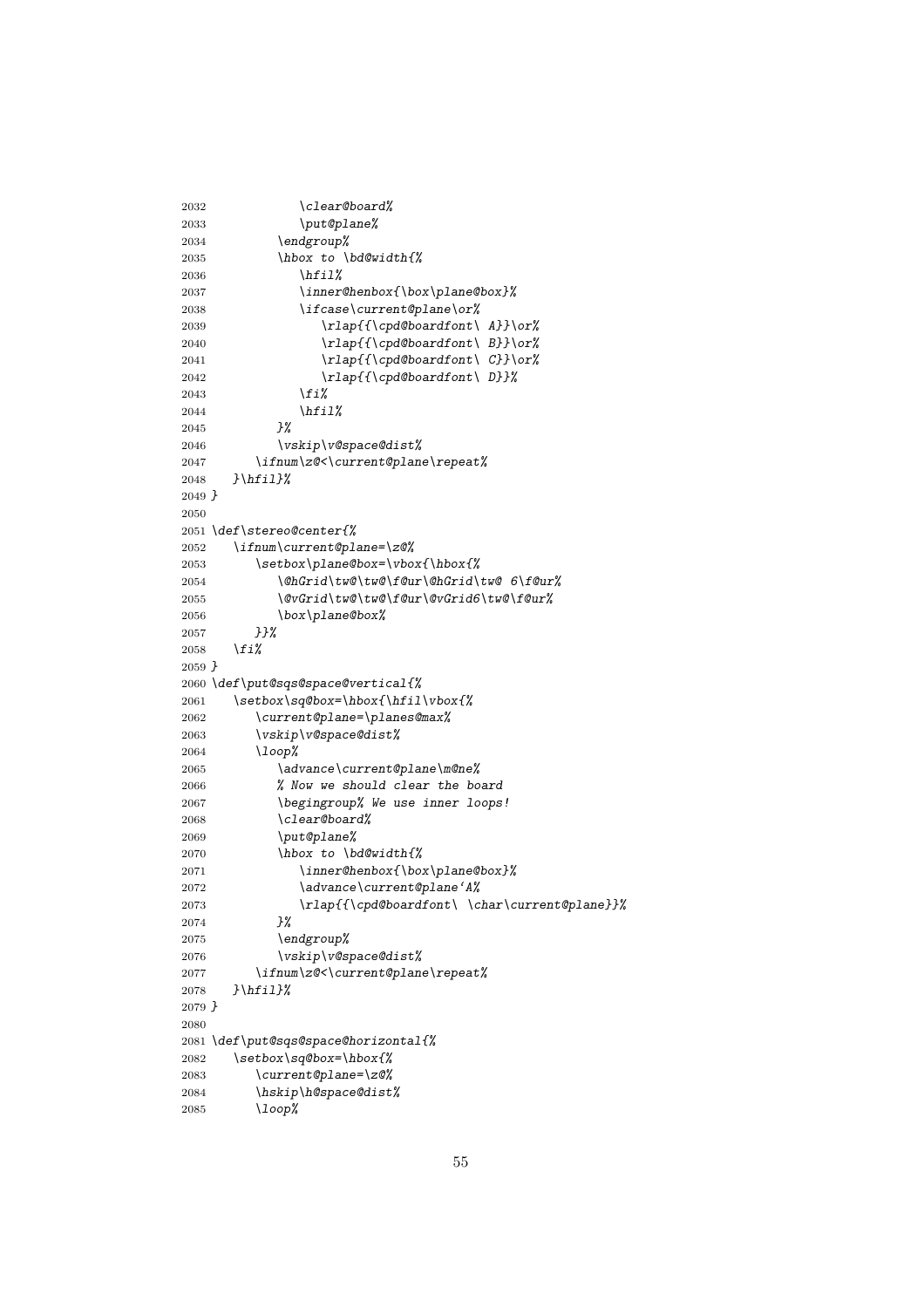```
2086 % Now we should clear the board
2087 \begingroup% We use inner loops!
2088 \clear@board%
2089 \put@plane%
2090 \hbox to \bd@width{%
2091 \inner@henbox{\box\plane@box}%
2092 \advance\current@plane'A%
2093 \rlap{{\cpd@boardfont\ \char\current@plane}}%
2094 }%
2095 \endgroup%
2096 \hskip\h@space@dist%
2097 \advance\current@plane\@ne%
2098 \ifnum\planes@max>\current@plane%
2099 \repeat%
2100 }%
2101 }
2102
2103 \def\put@sqs@space{%
2104 \ifspace@vertical%
2105 \put@sqs@space@vertical%
2106 \else%
2107 \put@sqs@space@horizontal%
2108 \fi%
2109 }
2110 \def\@inner@vframe{%
2111 \if@vframe%
2112 \vrule width \inner@frame%
2113 \else%
2114 \hskip\inner@frame%
2115 \fi%
2116 }
2117
2118 \def\@inner@hframe{%
2119 \if@hframe%
2120 \hrule height \inner@frame%
2121 \else%
2122 \vskip\inner@frame%
2123 \fi%
2124 }
2125 \def\inner@v@frame@rule{%
2126 \if@stereo%
2127 \@inner@vframe%
2128 \else\if@space%
2129 \@inner@vframe%
2130 \else\if@leaveOuter%
2131 \vrule width \inner@frame%
2132 \else%
2133 \@inner@vframe%
2134 \fi\fi\fi%
2135 }
2136
2137 \def\inner@h@frame@rule{%
2138 \if@stereo%
2139 \@inner@hframe%
```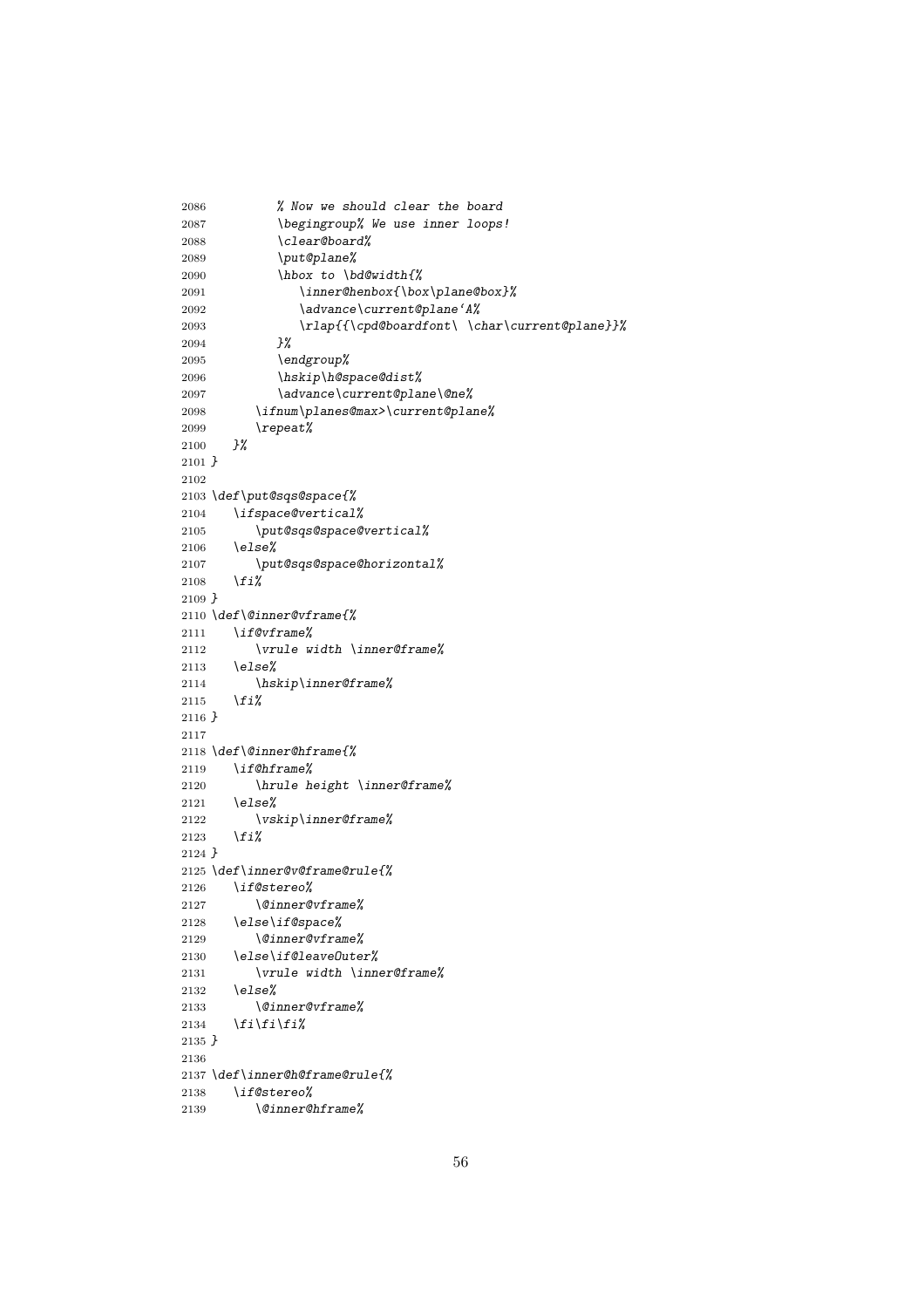```
2140 \else\if@space%
2141 \@inner@hframe%
2142 \else\if@leaveOuter%
2143 \hrule height \inner@frame%
2144 \else%
2145 \@inner@hframe%
2146 \fi\fi\fi%
2147 }
2148
2149 \def\inner@henbox#1{%
2150 \hbox{%
2151 \inner@v@frame@rule%
2152 \vbox{\inner@h@frame@rule#1\inner@h@frame@rule}%
2153 \inner@v@frame@rule%
2154 }%
2155 }
2156 \def\@outer@vrule{\vrule width \outer@frame}
2157
2158 \def\@outer@hrule{\hrule height \outer@frame}
2159 \def\outer@v@frame@rule{%
2160 \if@stereo%
2161 \@outer@vrule%
2162 \else\if@space%
2163 \@outer@vrule%
2164 \else\if@leaveOuter%
2165 \if@vframe\@outer@vrule\else\hskip\outer@frame\fi%
2166 \else%
2167 \@outer@vrule%
2168 \fi\fi\fi%
2169 }
2170
2171 \def\outer@h@frame@rule{%
2172 \if@stereo%
2173 \@outer@hrule%
2174 \else\if@space%
2175 \@outer@hrule%
2176 \else\if@leaveOuter%
2177 \if@hframe\@outer@hrule\else\vskip\outer@frame\fi%
2178 \else%
2179 \@outer@hrule%
2180 \fi\fi\fi%
2181 }
2182
2183 \def\outer@henbox#1{%
2184 \outer@h@frame@rule%
2185 \hbox{%
2186 \outer@v@frame@rule%
2187 \ifspace@vertical%
2188 \hskip\h@frame@dist%
2189 \fi%
2190 \vbox{%
2191 \ifspace@vertical%
2192 \vskip\v@frame@dist%
2193 \else%
```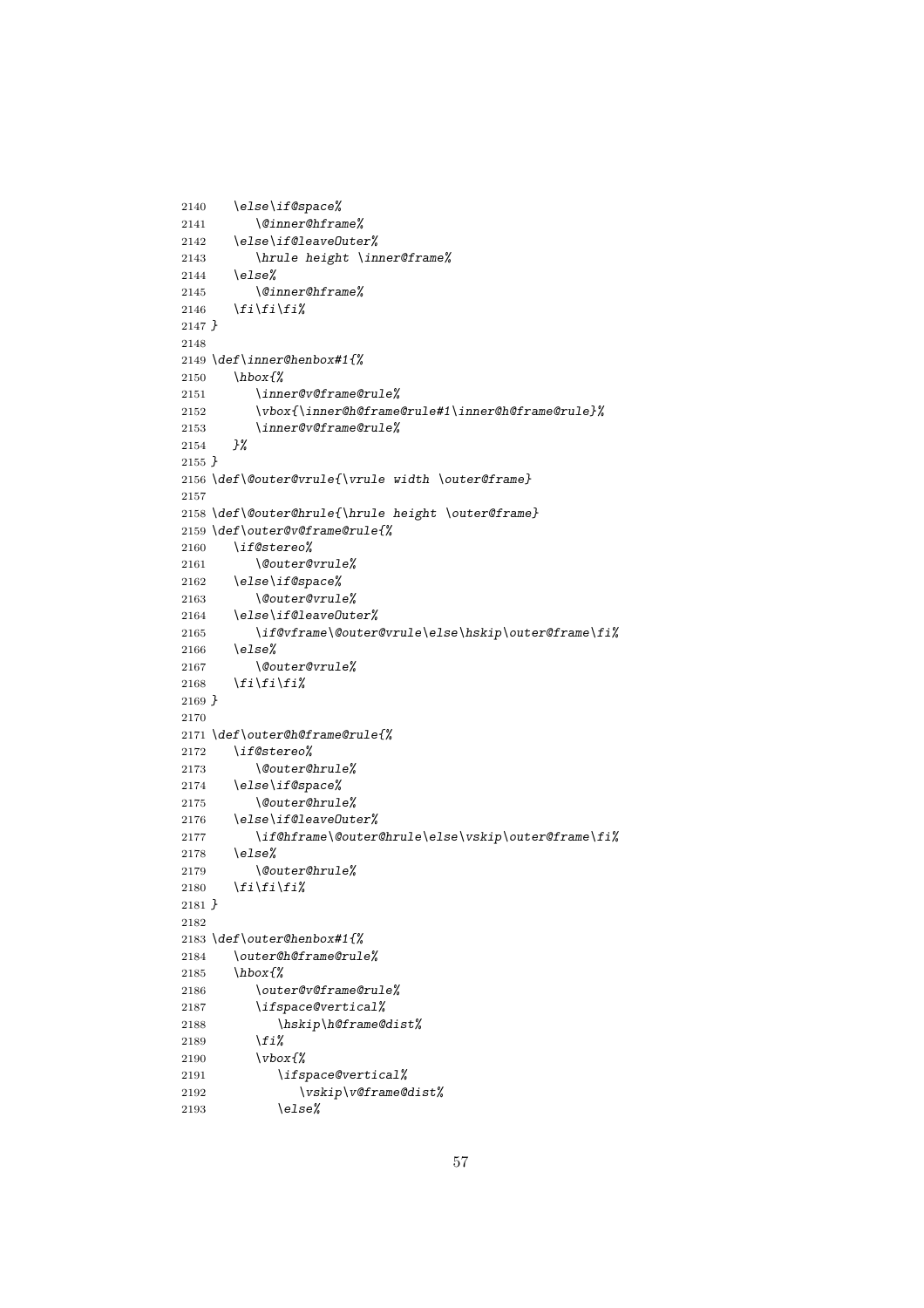```
2194 \vskip\v@space@dist%
2195 \fi%
2196 #1%
2197 \ifspace@vertical%
2198 \vskip\v@frame@dist%
2199 \else%
2200 \vskip\v@space@dist%
2201 \fi%
2202 }%
2203 \ifspace@vertical%
2204 \hskip\h@frame@dist%
2205 \fi%
2206 \outer@v@frame@rule%
2207 }%
2208 \outer@h@frame@rule%
2209 }
2210 \def\ch@fig#1{%
2211 \ifvmode\noindent\fi%
2212 \hbox{\chtextfont\lower.1\fontdimen\tw@\chtextfont\hbox{\char#1}}%
2213 }
2214 \def\@dia@index{%
2215 \@ifundefined{newindex}%
2216 {\errmessage{You should add documentstyle-option 'index'}}{}%
2217 }
2218
2219 \def\showlabel#1{%
2220 \if@develop%
2221 \raise1ex\hbox{\labelfont#1}\penalty\exhyphenpenalty%
2222 \fi%
2223 }
2224
2225 \def\@aidxitem#1, #2, #3{%
2226 \par\medskip#1, \write@christian#2; \dotfill #3%
2227 }
2228
2229 \def\dia@index#1\@sep#2[#3]{\index[#3]{#2|showlabel{#1}}}
2230
2231 \def\parse@aindex#1; {%
2232 \expandafter\dia@index\the\label@tk\@sep#1[author]\l@@klist%
2233 }
2234
2235 \def\@aindex{%
2236 \if@aindex%
2237 \ifnormal@names%
2238 \errmessage{Cannot create index entries with normalnames}%
2239 \else\ifauth@r%
2240 \let\@action=\parse@aindex\@parseTokenlist\aut@tk;%
2241 \fi\fi%
2242 \fi%
2243 }
2244
2245 \def\x@sindex#1\@sep{\expandafter\dia@index\the\label@tk\@sep#1[source]}
2246
2247 \def\@sindex{%
```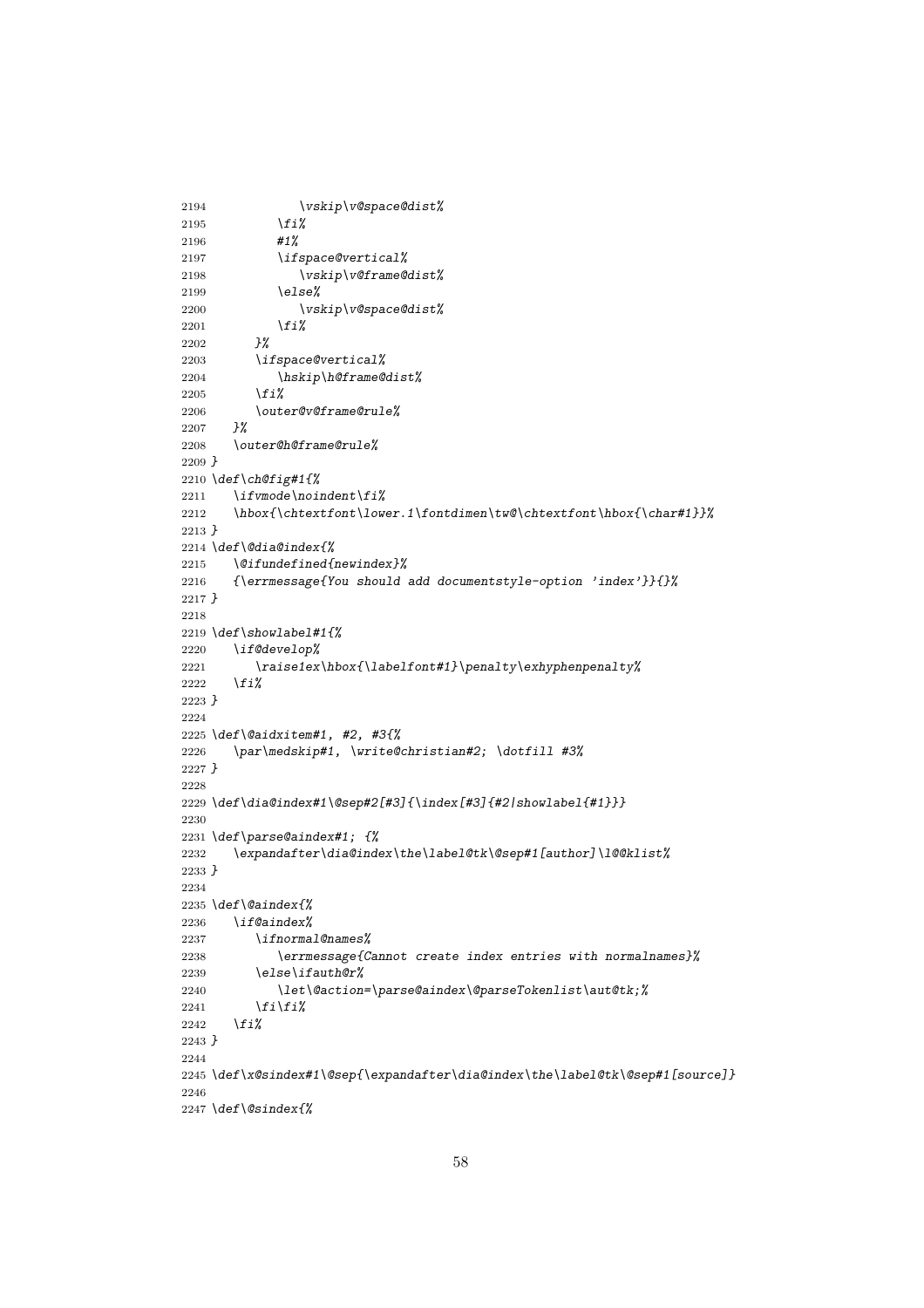```
2248 \if@sindex\if@source%
2249 \expandafter\x@sindex\the\source@tk\@sep%
2250 \fi\fi%
2251 }
2252
2253 \def\parse@tindex#1, {%
2254 \expandafter\dia@index\the\label@tk\@sep#1[theme]\l@@klist%
2255 }
2256
2257 \def\@tindex{%
2258 \if@tindex\if@theme%
2259 \let\@action=\parse@tindex\@parseTokenlist\theme@tk,%
2260 \fi\fi%
2261 }
2262 \def\@setPieceColor#1#2#3{%
2263 \gdef\ds@white{#1}\gdef\ds@black{#2}\gdef\ds@neutral{#3}%
2264 }
2265
2266 \def\@setPieceSpec#1#2#3#4#5#6{%
2267 \gdef\ds@king{#1}\gdef\ds@queen{#2}\gdef\ds@rook{#3}%
2268 \gdef\ds@bishop{#4}\gdef\ds@knight{#5}\gdef\ds@pawn{#6}%
2269 }
2270
2271 \def\@setPieceRotation#1#2#3{%
2272 \gdef\ds@rotation@left{#1}\gdef\ds@rotation@right{#2}\gdef\ds@rotation@upsidedown{#3}%
2273 }
2274 \def\loop@rotation{%
2275 \bgroup%
2276 \n@cnt\z@%
2277 \help@a\z@%
2278 \loop%
2279 \ifcase\n@cnt%
2280 \def\@theRotation{}%
2281 \or%
2282 \def\@theRotation{\ds@rotation@left}%
2283 \or%
2284 \def\@theRotation{\ds@rotation@right}%
2285 \or%
2286 \def\@theRotation{\ds@rotation@upsidedown}%
2287 \fi%
2288 \loop@color%
2289 \advance\n@cnt\@ne%
2290 \advance\help@a by 36\relax%
2291 \ifnum\n@cnt<\f@ur\repeat%
2292 \egroup%
2293 }
2294
2295 \def\loop@color{%
2296 \bgroup%
2297 \w@cnt\z@%
2298 \loop%
2299 \ifcase\w@cnt%
2300 \def\@theColor{\ds@white}%
2301 \or%
```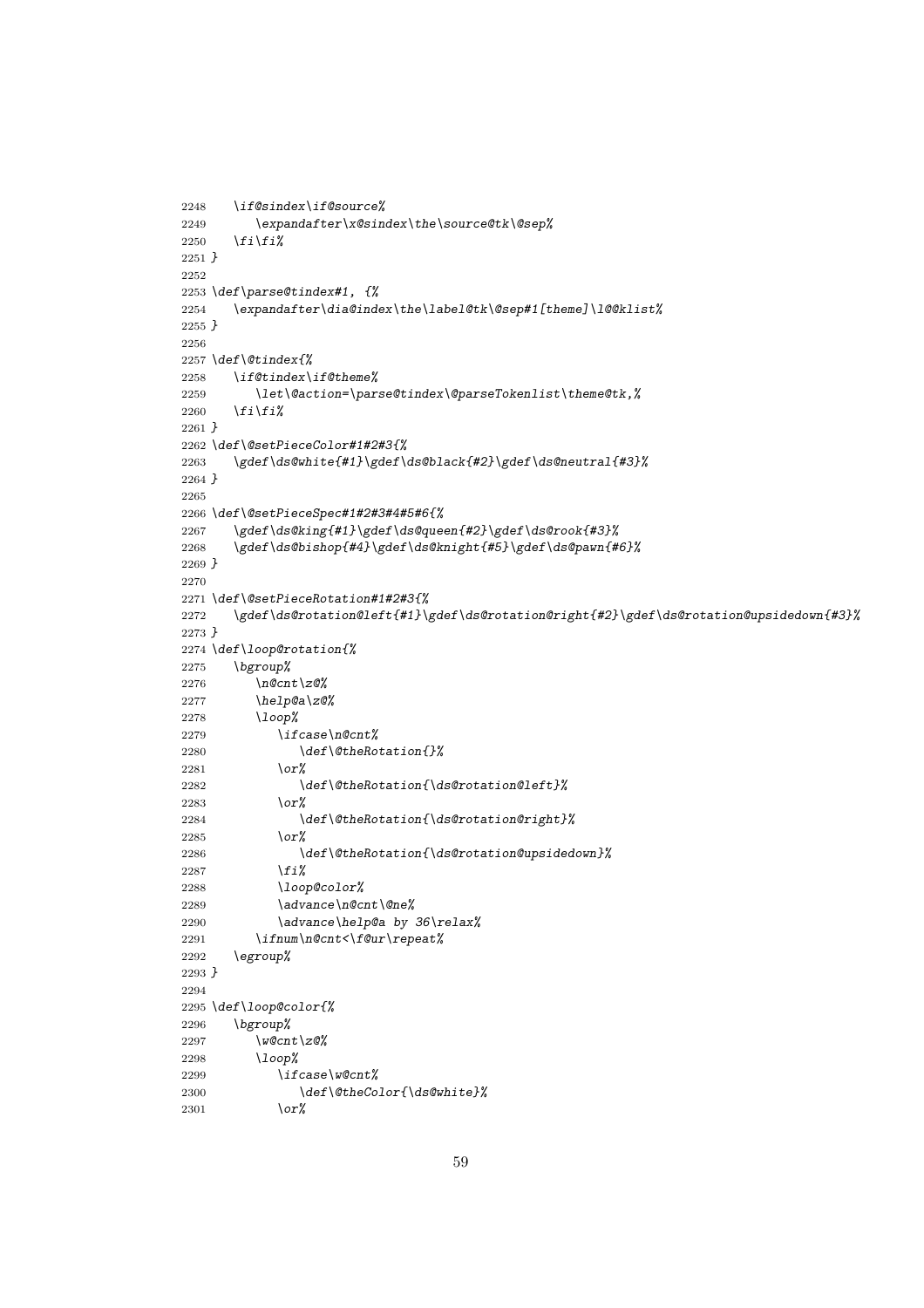```
2302 \def\@theColor{\ds@neutral}%
2303 \or%
2304 \def\@theColor{\ds@black}%
2305 \fi%
2306 \loop@piece%
2307 \advance\w@cnt\@ne%
2308 \advance\help@a by 6%
2309 \ifnum\w@cnt<\thr@@\repeat%
2310 \egroup%
2311 }
2312
2313 \def\loop@piece{%
2314 \bgroup%
2315 \b@cnt\z@%
2316 \loop%
2317 \ifcase\b@cnt%
2318 \def\@thePiece{\ds@pawn}%
2319 \or%
2320 \def\@thePiece{\ds@knight}%
2321 \or%
2322 \def\@thePiece{\ds@bishop}%
2323 \or%
2324 \def\@thePiece{\ds@rook}%
2325 \or%
2326 \def\@thePiece{\ds@queen}%
2327 \or%
2328 \def\@thePiece{\ds@king}%
2329 \fi%
2330 \expandafter\xdef\csname%
2331 \@theColor\@thePiece\@theRotation\endcsname{%
2332 \noexpand\ch@fig{\the\help@a}%<br>2333 }
2333 }
2334 \advance\b@cnt\@ne%
2335 \advance\help@a by \@ne%
2336 \ifnum\b@cnt<6\repeat%
2337 \egroup%
2338 }
2339 \elchfont\@fselch
2340
2341 \defaultelchfont%
2342 \diagnum{\@ne}
2343 %% \figcnttrue
2344 \setboolean{piececounter}{true}
2345 \def\@dianame{\@fullname}
2346 \def\@solname{\@fullname}
2347 \space@verticaltrue
2348 \diagnumbering{arabic}
2349 \def\write@month{\@arabic}%
2350 \diagleft
2351 \cl@arsol
2352 \let\orig@author=\author
2353 \let\orig@day=\day
2354 \let\orig@month=\month
2355 \let\orig@year=\year
```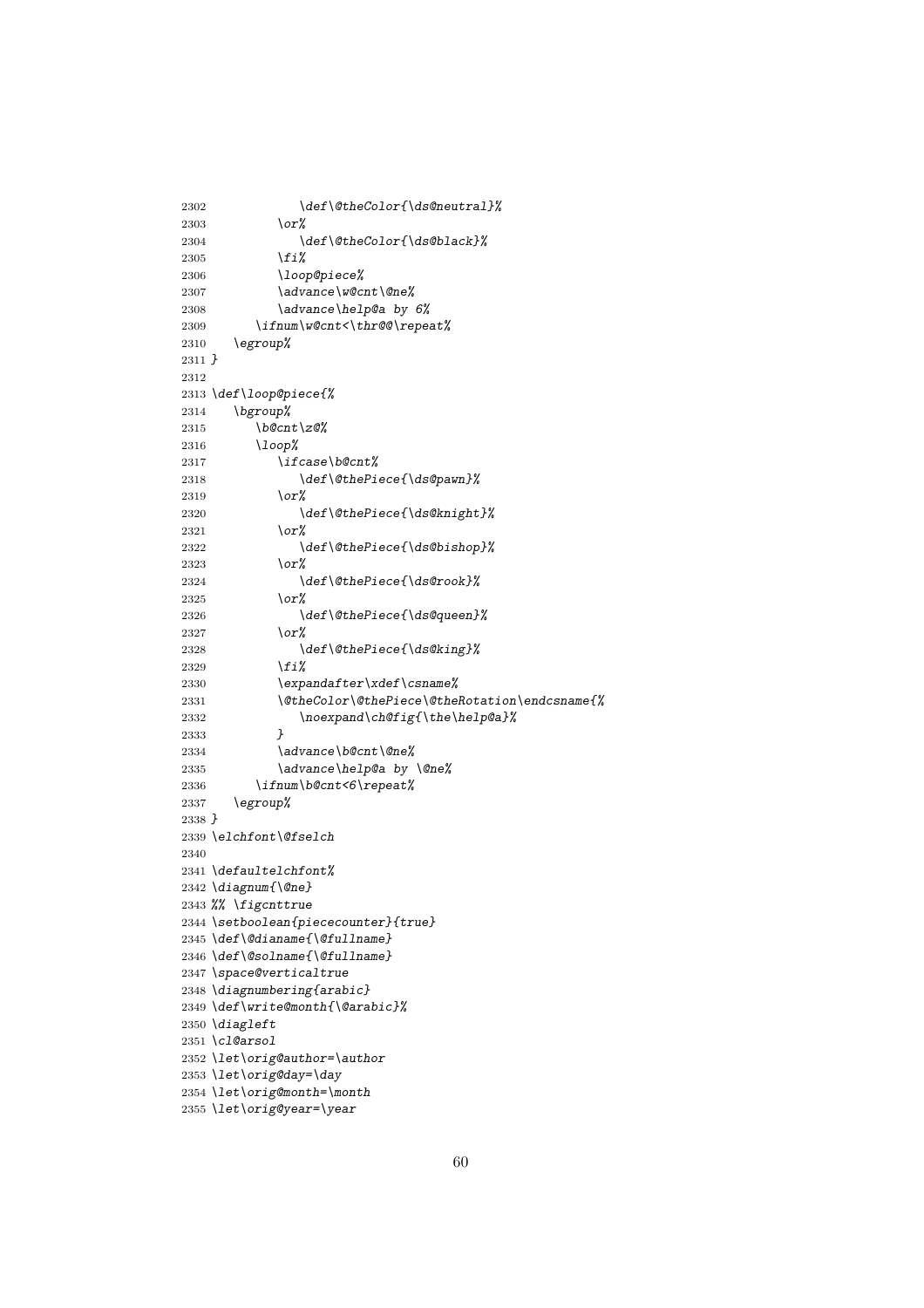```
2356 \let\orig@label=\label
2357 \DefinePieces{wsn}{KDTLSB}{LRU}
2358 \newdimen\normalboardwidth
2359 \def\setboardwidth{%
2360 \normalboardwidth=\@ight\fontdimen\tw@\chessfont%
2361 \advance\normalboardwidth\tw@\inner@frame%
2362 \advance\normalboardwidth\tw@\h@frame@dist%
2363 \advance\normalboardwidth\tw@\outer@frame%
2364 }
2365
2366 \setboardwidth
2367
2368 \langle/style\rangle
```
# 4 The implementation of cpdparse.sty

The following contains the style file *cpdparse.sty*, which implements generic parsing of lists.

```
2369 (*cpdparse)
2370 \ProvidesPackage{cpdparse}[2020/12/27]
2371 \def\cpd@parse@list{\futurelet\cpd@parse@lookahead\cpd@parse@check}
2372 \def\cpd@parse@check{%
2373 \ifx\cpd@parse@lookahead\relax\relax%
2374 \let\cpd@parse@next=\relax%
2375 \else%
2376 \let\cpd@parse@next=\cpd@parse@action%
2377 \fi%
2378 \cpd@parse@next%
2379 }
    ¡/cpdparse¿
```
# Index

Numbers written in italic refer to the page where the corresponding entry is described; numbers underlined refer to the code line of the definition; numbers in roman refer to the code lines where the entry is used.

| Symbols                  | 1931, 1937,                         | $\Delta$ 72,                                            |
|--------------------------|-------------------------------------|---------------------------------------------------------|
| $\lambda$ ,  645         |                                     | 1970, 1974, 1842-1844, 1853                             |
| \@@piecedef . 1216, 1220 | 2240, 2259<br>1980.                 | \@checkshort                                            |
| $\setminus$ CD 602-604   | \@addToPlane . 1912,                | .1476, 1491, 1498                                       |
| \@action 818, 1006,      | 1927.<br>1933, 1939                 | $\text{\textbackslash}\mathcal{Q}$ cityfalse  173, 1291 |
| 1021,<br>1155,           | $\setminus$ @afterfalse . 183, 1294 | $\text{\textdegree}$ . 647, 1264                        |
| 1186,<br>1188.           | $\text{\textdegree}$ . 706, 1275    |                                                         |
| 1202,<br>1204,           | \@aidxitem  908, 2225               | 102, 474, 483, 488                                      |
| 1252,<br>1242,           | $\lambda$ aindex 319, 520, 2235     | $\text{Qcnt0wd}$ . 103, 483, 484                        |
| 1313.<br>1297,           | $\lambda$ aindexfalse $236$         | $\text{Qcommentfalse}$ 192, 1295                        |
| 1361,<br>1370.           | $\lambda$ aindextrue  893           | $\text{Qcommenttrue}$ 838, 1282                         |
| 1502.<br>1411.           | $\text{\textdegree}$ . 182, 1293    | $\text{Computerfalse}$ 190                              |
| 1632.<br>1925.           | $\text{\textdegree}$ . 690, 1274    | $\text{Qcomputertrue}$ 823                              |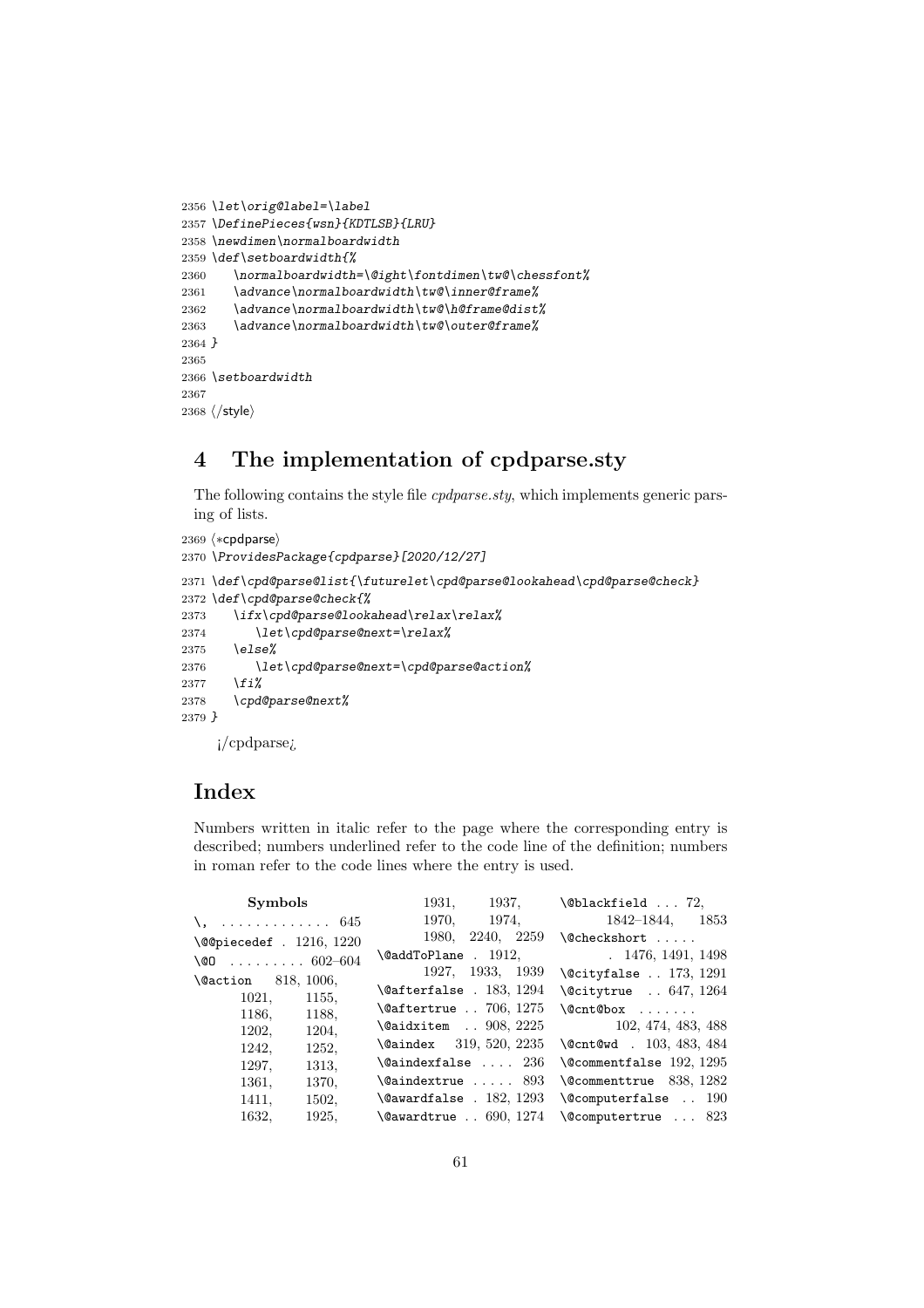\@condition . . 794, 796 \@conditionfalse . 205 \@conditiontrue . . 797 \@correctionfalse . . . . . . 185, 1294 \@correctiontrue . . . . . . . 714, 1277 \@cpd@handle@fen .  $\ldots$  . 1636, 1724 \@cpd@initsize . . . 247, 256, 267, 283 \@cpd@parse@fen . . . . . . . 1724, 1970 \@currentlabel . . . . . . . 323, 524, 631  $\Diamond$ datefalse ...... 176 \@datetrue . . . . . . 659, 663, 671, 1471 \@dayfalse . . 177, 1292 \@daytrue . . . 659, 1267 \@dedicationfalse . . . . . . 186, 1294 \@dedicationtrue . . . . . . . 722, 1278 \@developfalse . . . 215 \@developtrue . . . . 874 \@dia@after . . 965, 1027 \@dia@authors 963, 1000 \@dia@award . . 970, 1102 \@dia@city . . 964, 1015 \@dia@condition . . . . 980, 1141, 1196 \@dia@correction . . . . . . . 968, 1080 \@dia@date . . . . . . . . 1045, 1065, 1074, 1096, 1390 \@dia@dedic . . 971, 1111 \@dia@fidealbum . . . . . . . . 972, 1122 \@dia@index . . . . . . 891, 897, 903, 2214 \@dia@number . 962, 994 \@dia@piecedefs . . . . . . . . 985, 1237 \@dia@remark . 986, 1248 \@dia@solution . . .  $\ldots$  . 1300, 1438 \@dia@source . 967, 1058 \@dia@stipulation . . . . 35, 977, 1131 \@dia@tournament . . . . . . . 969, 1089

\@dia@twins . . . . . . . . 983, 1138, 1180 \@dia@version 966, 1036 \@dia@writename . .  $\ldots$  . 1006, 1472  $\delta$  . . . . . . . . 242 \@dianame 591, 1472, 2345 \@dianumber@prefix  $\ldots$  594, 612, 617 \@fidealbumfalse . 187 \@fidealbumtrue . . 727 \@fieldframefalse 198 \@fieldframetrue . 786 \@fieldtextfalse . 195 \@fieldtexttrue . . 773 \@figurine@after . . . . . . 1337, 1375 \@figurine@author  $\ldots$  . 1335, 1358 \@figurine@award . . . . . . 1342, 1400 \@figurine@city . . . . . . . 1336, 1367 \@figurine@computer . . . . . 1349, 1428 \@figurine@conditions  $\ldots$  . 1347, 1420 \@figurine@correction  $\ldots$  . 1338, 1377 \@figurine@dedic .  $\ldots$  . 1343, 1404 \@figurine@number . . . . . 1334, 1351 \@figurine@pieces  $\ldots$  . 1344, 1409 \@figurine@remarks . . . . . 1348, 1434 \@figurine@source . . . . . 1340, 1385 \@figurine@stip . . . . . . . 1345, 1416 \@figurine@tournament . . . . . 1341, 1396 \@figurine@twins .  $\ldots$  . 1346, 1424 \@figurine@version . . . . . 1339, 1381  $\label{eq:Gfselch} $$\Cfselch ... 29, 2339$ \@fullname . . . . . . . 1505, 2345, 2346 \@gridlinesfalse . 197 \@gridlinestrue . . 782

\@hGrid . . . . . 1618, 1622, 1781, 1791, 1811, 2054 \@hframefalse . . . . . . . . 846, 850, 858 \@hframetrue . . . . . . 42 \@ifundefined . . . 2215 \@ight . 25, 244, 333, 334, 382, 387, 2024, 2025, 2360 \@inner@hframe 2118, 2139, 2141, 2145 \@inner@vframe 2110, 2127, 2129, 2133 \@issuefalse . 179, 1293 \@issuetrue . . 675, 1271 \@judgementfalse . . . . . . . 191, 1295 \@judgementtrue . .  $\ldots \ldots 842, 1283$ \@labelfalse . 169, 1291 \@labeltrue . 1261, 1818 \@leaveOuterfalse 850 \@leaveOutertrue . . 43 \@leftfalse . . . . . 1171 \@lefttrue . . . . . . . . 1154, 1163, 1173, 1183, 1199, 1240, 1251 \@lines . . . . . . . . 221 \@months . . . . 667, 1471 \@nofieldsfalse . . 196 \@nofieldstrue . . . 777  $\label{eq:non-convex} \texttt{\textbackslash@noname~~}\dots\dots\dots\quad \text{1508}$  $\label{eq:nonrelname} \texttt{\textbackslash} \mathbb{Q} \text{normalname} \quad . \quad . \quad . \quad 1509$ \@notfirstfalse . . . . 1020, 1311, 1360, 1369, 1502 \@notfirsttrue 1011, 1354, 1475, 1483 \@numberfalse 170, 1291 \@numbertrue . 630, 1262 \@outer@hrule . . . . . . 2158, 2173, 2175, 2177, 2179 \@outer@vrule . . . . . . 2156, 2161, 2163, 2165, 2167 \@pagesfalse . 180, 1293 \@pagestrue . . 679, 1272 \@parseNeutralCount  $\ldots \ldots 751, 755$ \@parseTokenlist . . . 1007, 1021,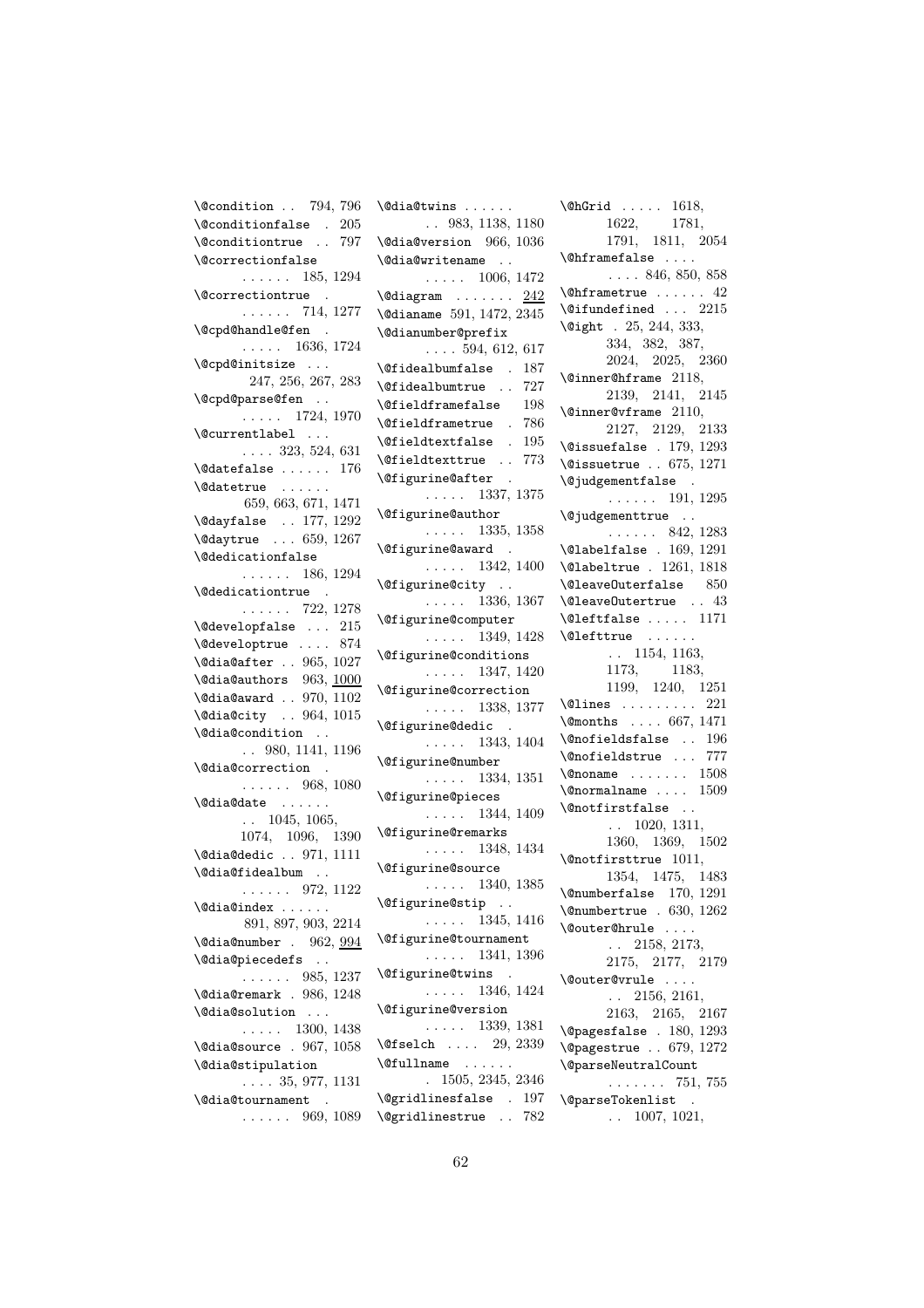| 1190,<br>1206,                                              | $\sqrt{Q}$ sourcenrtrue 651, 1265                         | $\text{Qwhitefield} \dots 77,$   |
|-------------------------------------------------------------|-----------------------------------------------------------|----------------------------------|
| 1243.<br>1253,                                              | $\sqrt{0}$ sourcetrue . 655, 1266                         | 1842, 1844, 1852                 |
| 1314,<br>1362,                                              | \@spacediagram 276, 279                                   | $\text{\textdegree} 209, 887$    |
| 1370,<br>1413,                                              | $\text{Qspacefalse}$ 235                                  | \@widediastrue  886              |
| 1911,<br>1914,                                              | $\sqrt{9}$ spacetrue  275                                 | <b>\@write@christian</b>         |
| 1971,<br>1976,                                              | \@specialfalse  171                                       | $\ldots$ 1488, 1492              |
| 1982,<br>2240, 2259                                         | \@specialtrue<br>629                                      |                                  |
| $\verb \@parse[WhiteAndBlackCount \verb \@start@diagram  ]$ |                                                           | $\text{Qwrite@short}$ 1495, 1500 |
| $\ldots$ 738, 741, 767                                      | 261, 270, 286, 288                                        | \@write@sol . 1437, 1439         |
| \@piecedef  815,                                            |                                                           | $\text{Qyearfalse}$ 178, 1292    |
| 818, 1224, 1233                                             | \@stdgrid  1800, 1921<br>\@stdgridfalse  199              | \@yeartrue  671, 1270            |
| $\text{Qpiecedefsfalse}$ . 207                              |                                                           |                                  |
| \@piecedefstrue  812                                        | \@stdgridtrue  862                                        |                                  |
| <b>\@pieces</b> . 733, 739, 758                             | $\setminus$ @stereofalse<br>234                           | $\lambda_{\square}$<br>434, 467, |
| $\text{Qpiecesfalse}$ 193                                   | 266<br>\@stereotrue                                       | 477, 606, 820,                   |
| \@piecestrue  759                                           | $\setminus$ @stip@box  104                                | 920, 1011, 1063,                 |
| $\Phi$ :  28                                                | <i><b>\@stipulationfalse</b></i><br>204                   | $1065 - 1067,$                   |
| \@plane@job  1755,                                          | <i><b>\@stipulationtrue</b></i><br>790                    | 1096,<br>1129,                   |
| 1758,<br>1761,                                              | \@test@box                                                | 1229,<br>1363,                   |
| 1764, 1766, 1768                                            | $\ldots$ 107, 1160, 1161                                  | 1371,<br>1375,                   |
| $\{\mathcal{C}$ remarkfalse  206                            | $\text{Vector}$ 108                                       | 1378,<br>1382,                   |
| \@remarktrue  808                                           | \@theColor  2300,                                         | 1388,<br>1390,                   |
| \@rows  222, 1866,                                          | 2302, 2304, 2331                                          | 1397,<br>1401,                   |
| 1867,<br>1871,                                              | \@thePiece                                                | 1405,<br>1417,                   |
| 1898,<br>1990,                                              | $\ldots$ 2318, 2320,                                      | 1421,<br>1425,                   |
| 1991,<br>1993–1995                                          | 2322,<br>2324,                                            | 1430,<br>1435,                   |
| \@selGrid  1788, 1938                                       | 2326, 2328, 2331                                          | 1474,<br>1507,                   |
| $\text{Qsep}$ 2229, 2232,                                   | \@theRotation                                             | 1867,<br>1872,                   |
| 2245, 2249, 2254                                            | $\ldots$ 2280, 2282,                                      | 1899,<br>$2039-$                 |
| $\setminus$ @set@label                                      | 2284, 2286, 2331                                          | 2042,<br>2073, 2093              |
| $\ldots$ 326, 528, 1821                                     | $\text{\textbackslash}$ Cthemefalse . 189, 1295           |                                  |
| \@setPieceColor                                             | \@themetrue  831, 1279                                    | A                                |
| $\ldots \ldots 912, 2262$                                   | \@tindex 321, 522, 2257                                   | \above@newline<br>959,           |
| <i><b>\@setPieceRotation</b></i>                            | $\text{^\circ}$ 238                                       | 995, 997, 1003,                  |
| $\ldots$ 912, 2271                                          | $\text{Otherwise} \dots$<br>905                           | 1018,<br>1030,                   |
| \@setPieceSpec 912, 2266                                    | <b>\@tournamentfalse</b>                                  | 1038,<br>1060,                   |
| $\sqrt{$ Short $1507$                                       | 181, 1293<br>$\mathbb{R}^n$ . In the $\mathbb{R}^n$       | 1071,<br>1082,                   |
| <i><b>\@shortformfalse</b></i><br>1479                      | <i><b>\@tournamenttrue</b></i><br>$\mathbf{r}$            | 1091,<br>1104,                   |
| \@shortformtrue . 1477                                      | $\ldots \ldots 683, 1273$                                 | 1113,<br>1124, 1472              |
| $\Gamma$ 1120, 1125                                         | $\text{Outwins}$ 801, 803                                 | \addtocounter                    |
| \@show@city . 1011, 1013                                    | $\text{\textbackslash}\mathcal{C}$ twinsfalse . 188, 1295 | $\ldots$ 596, 1641,              |
| \@show@computertrue 203                                     | $\text{Covinskip} \dots$                                  | 1650,<br>1655,                   |
| \@show@figurine                                             | . 1129, 1137, 1140                                        | 1660,<br>1665,                   |
| 531, 1332<br>.                                              | $\text{\textbackslash}\mathcal{C}$ twinstrue 804, 1280    | 1670,<br>1675,                   |
| 320, 521, 2247<br><b>\@sindex</b>                           | $\texttt{\textbackslash}$ etypisfalse  208                | 1680,<br>1685,                   |
| $\setminus$ @sindexfalse  237                               | $\text{Qtypistrue} \dots 300$                             | 1690,<br>1695,                   |
| $\setminus$ @sindextrue  899                                | $\sqrt{c\sqrt{c}}$ rid  1617,                             | 1700,<br>1705,                   |
| $\ldots \ldots 1506$<br><b>\@sirname</b>                    | 1620,<br>1774,                                            | 1707,<br>1709,                   |
| \@sol@writename                                             | 1793, 1805, 2055                                          | 1711,<br>1713,                   |
| 1313, 1473                                                  | $\&$ Pressionfalse 184, 1294                              | 1715,<br>1717,                   |
| .                                                           | \@versiontrue 698, 1276                                   | 1719,<br>1721,                   |
| \@solname 592, 1473, 2346                                   | \@vframefalse                                             |                                  |
| $\text{Qsourcefalse}$ 175, 1292                             |                                                           | 1854,<br>1856,                   |
| <i><b>\@sourcenrfalse</b></i><br>$\sim$ .                   | $\ldots$ 846, 850, 854                                    | 1886,<br>1952, 1957              |
| $\ldots \ldots 174, 1292$                                   | $\sqrt{$ Cyframetrue  41                                  | $\after \ldots \ldots$<br>702    |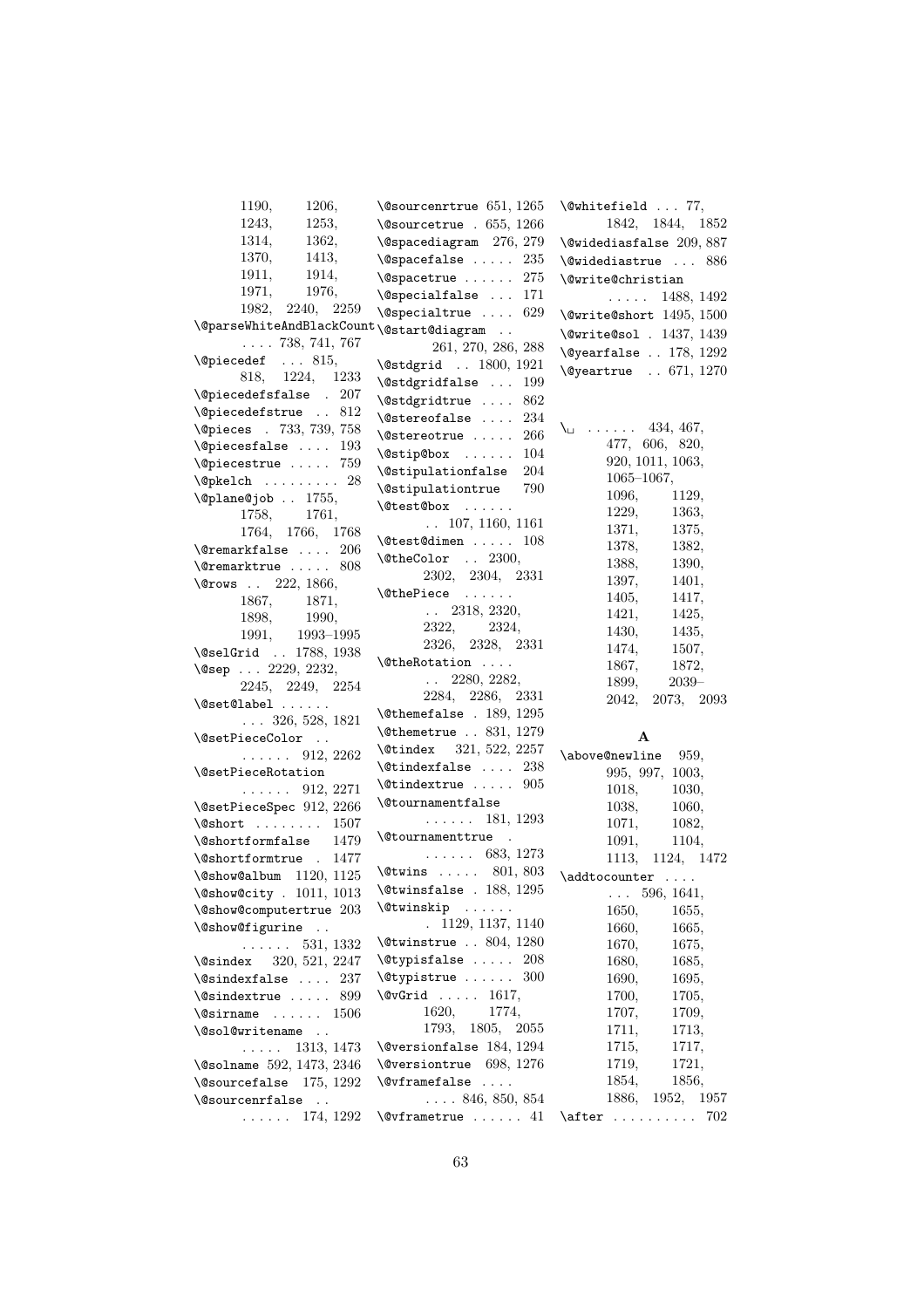\after@tk . . . . . . . 148, 706, 1031, 1275, 1375, 1457  $\lambda$ 11white .....  $11, 75$ \and . . . . . . . . . . . 1840  $\text{any} \dots \dots \dots \quad 14, \frac{597}{14}$  $\arabic ... 467, 468$ \AtBeginDocument . . 20 \aut@tk . . . . . . 136, 639, 1004, 1007, 1263, 1309, 1314, 1362, 1445, 2240 \auth@rfalse . 172, 1291 \auth@rtrue . . 639, 1263  $\lambda$  . . . . 4, 290, 306, 498, 507, 2352 \authorfont . . . 539, 995, 997, 1004, 1351, 1360, 1472  $\lambda$  . . 15, 908  $\text{award}$  . . . . . . . . 5, 686 \award@tk . . . . . . . 147, 690, 1106, 1274, 1401, 1456  $\a$ wardfont ...  $\frac{539}{1000}$ 1093, 1106, 1397, 1401, 1405

### B

\b@cnt . . . 63, 2315, 2317, 2334, 2336 \baselineskip 427, 1989 \bd@width . . . . 116, 333, 344, 359– 361, 366, 367, 373, 381, 389, 2035, 2070, 2090 \below@newline 219, 988, 1137, 1140, 1144, 1148, 1154, 1162, 1167, 1176, 1192, 1208, 1226, 1241, 1255 \board@width . . 115, 334, 345–347, 360, 362–364, 373–377, 384, 387, 390–392, 397, 404, 432, 442, 444, 453, 488 \brd@ff 111, 1863, 1894

 $\mathbf C$  $\c{Obcard@nr \ldots 617}$ \centering . . 429, 619 \ch@cklst . . 1627, 1628  $\chi$ ch@fig . . . . . . 915, 918, 923, 926, 929, 932, 935, 938, 941, 944, 947, 950–956, 1407, 2210, 2332 \check@piecedef . . . . . . . 1212, 1222 \chessfont 331, 551, 554, 563, 566, 575, 578, 920, 921, 1988, 2360 \chkr@tate . 1547, 1550  $\verb+\chtext++ \ldots+ \ldots+ \label{th1}$ 552, 555, 564, 567, 576, 579, 2212  $\text{city}$  . . . . . . . . . 5, 646 \city@tk . . . . . . . . 137, 647, 1021, 1264, 1370, 1446 \cityfont 539, 1020, 1369 \cl@arsol 885, 1512, 2351 \clear@board . . . . . . . 1839, 1963, 2032, 2068, 2088 \Co . . . . . . . . . . . . 822 \CodelineIndex . . . . . 6 \col@action ...... . 1214, 1216, 1218  $\text{Comment} \dots \dots 6, 837$ \comment@tk 156, 838, 1282, 1321, 1464 \computer@tk . . 157, 823, 1281, 1463 \computerproofedsymbol . 8, 201, 477, 1430  $\c{ond}$  . . . . . . . . . 5, 865 \condition . 5, 793, 870 \condition@tk . 166, 797, 1206, 1421 \correction . . . . . . 710 \correction@tk . . . 150, 714, 1084, 1277, 1378, 1459 \cpd@begindiagram@hook  $\ldots$   $\frac{240}{295}$ , 503 \cpd@boardfont . . .  $\ldots$  539, 1872, 1899, 2039– 2042, 2073, 2093 \cpd@checkNeutral

. . . . . . . 744, 747 \cpd@enddiagram@hook  $\ldots$  240, 462, 532 \cpd@fen@setpiece . . 1591, 1649, 1654, 1659, 1664, 1669, 1674, 1679, 1684, 1689, 1694, 1699, 1704 \cpd@nextproc . . . . 746, 749, 751, 753 \cpd@parse@action 2376 \cpd@parse@check . . . . . . 2371, 2372 \cpd@parse@list . 2371 \cpd@parse@lookahead . . . . . 2371, 2373 \cpd@parse@next . . . 2374, 2376, 2378 \cpd@stepcounterBlack 94, 1522, 1677, 1682, 1687, 1692, 1697, 1702 \cpd@stepcounterNeutral . . . . . . . 95, 1519 \cpd@stepcounterPieces  $\ldots$  96, 1516, 1519, 1522, 1538, 1580, 1593, 1647, 1652, 1657, 1662, 1667, 1672, 1677, 1682, 1687, 1692, 1697, 1702 \cpd@stepcounterWhite 93, 1516, 1647, 1652, 1657, 1662, 1667, 1672 \current@plane . 60, 258, 1579, 1592, 1604, 1616, 1728, 1789, 1850, 1870, 1897, 2019, 2022, 2023, 2038, 2047, 2052, 2062, 2065, 2072, 2073, 2077, 2083, 2092, 2093, 2097, 2098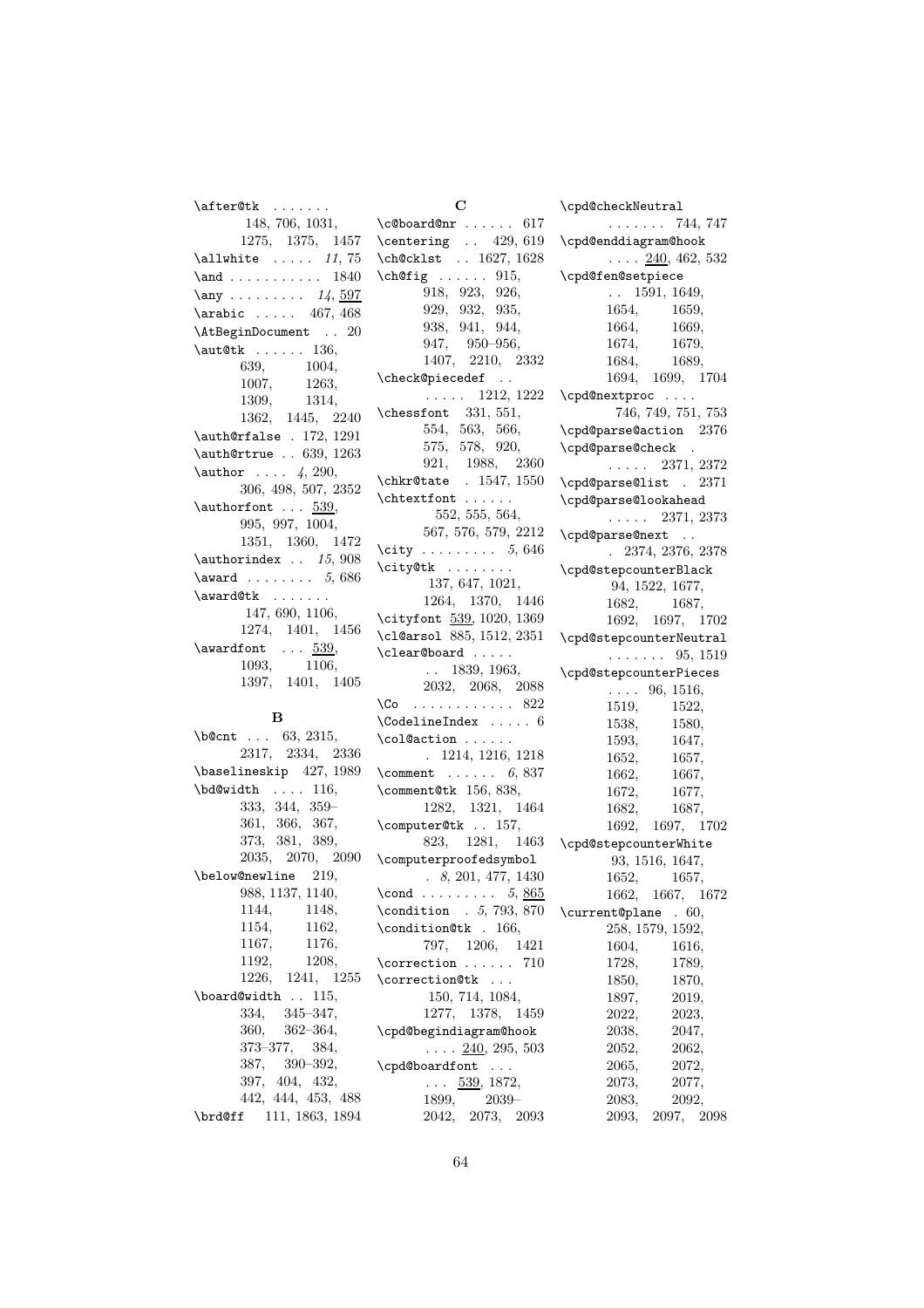D  $\text{day} \ldots \ldots 5, 291,$ 307, 499, 508, 2353 \day@tk . . 140, 659, 1048, 1267, 1449  $\delta$ . . . . . . . . . 5, 865 \dedic@tk . . . . . . 151, 722, 1115, 1278, 1405, 1460 \dedication . 5, 718, 868  $\delta$ . . . 539, 1031, 1040, 1084, 1115, 1375, 1378, 1382 \DefaultDiagramSize . . . . . . . . . 14, 20 \defaultelchfont .  $\ldots$  537, <u>584</u>, 2341 \DefinePieces . . . .  $\ldots$  14, 911, 2357  $\text{develop} \dots 14, 873$  $\dagger$ di@nofalse ...... 609 \di@notrue ...... 615 \dia@above .. 437, 958  $\label{thm:1}$   $\label{thm:1}$ \dia@box . . . . . . . . 101, 424, 460, 1437  $\langle$ dia@index . . 2229, 2232, 2245, 2254 \dia@lineskip . 113, 427, 557, 569, 581 \dia@type ....... . 31, 558, 570, 582 \diagcenter . 7, 619, 886 \diagleft . 7, 619, 2350 \diagnum 8, 593, 616, 2342 \diagnumbering . . .  $\ldots$  7, 613, 2348  $\langle$ diagram . . . . . . . 242 diagram (environment) . . . . . . . 4 diagram[] (environment)  $\ldots \ldots 8$ \diagramx 8, 15, 549, 586 \diagramxi 8, 16, 549, 587 \diagramxii . . . . . .  $\ldots$  8, 17, <u>549</u>, 588  $\displaystyle\bigcup_{\text{display}}$  .... 7, 619  $\dagger$  . . 7, 591 \do@dia@job . . 461, 1437 \do@put@count 466, 480 \dotfill ....... 2226  $\Delta$ Pr . . . . . . . . . . 4, 642 \ds@academictitle 642

\ds@author 290, 498, 635 \ds@bishop 914, 917, 1532, 2268, 2322 \ds@black . . . . . . . 914, 917, 921, 928, 937, 946, 1520, 2263, 2304 \ds@day .. 291, 499, 658 \ds@king 1535, 2267, 2328 \ds@knight . . . . . . . 1531, 2268, 2320 \ds@label 294, 502, 635  $\label{thm:asymptotic} \begin{tabular}{c} \hline \texttt{{\char'134}ds@label} \end{tabular}$ \ds@labeltrue .... 636 \ds@month 292, 500, 662 \ds@neutral . . . . . . 925, 934, 943, 1517, 2263, 2302 \ds@pawn . . . 2268, 2318 \ds@queen . . . . . . . . 1534, 2267, 2326 \ds@rook 1533, 2267, 2324 \ds@rotation@left . 1552, 2272, 2282 \ds@rotation@right . 1553, 2272, 2284 \ds@rotation@upsidedown . 1551, 2272, 2286 \ds@white 914, 920, 922, 931, 940, 1514, 2263, 2300 \ds@xlabel . . 636, 1817 \ds@year . 293, 501, 670

## E

\e@list . . 738, 767, 819, 1297, 1407, 1478, 1491, 1498, 1502, 1559, 1626, 1629, 1725, 1726, 1911, 1971 \elchfont . 26, 537, 550, 562, 574, 2339 \EnableCrossrefs . . . 5 \enddiagram 305, 493, 494 \endfigurine ..... 506 \endspacediagram . 494 \endstereodiagram 493 environments: diagram  $\ldots \ldots \quad 4$ diagram<br>[]  $\ldots \ldots \ldots \quad 8$ 

figurine ...... 12 spacediagram $[$ ] .  $9$ 

stereodiagram  $\ldots$  9 \equal 624, 687, 695, 703, 711, 719, 763 \ExecuteOptions . . . 18

# F

| \f@ur 24, 1534, 1763,                                              |                                                                                        |  |  |
|--------------------------------------------------------------------|----------------------------------------------------------------------------------------|--|--|
|                                                                    |                                                                                        |  |  |
|                                                                    | $\begin{array}{ccc} 2027, & 2028, \\ 2054, & 2055, & 2291 \end{array}$                 |  |  |
| <b>\fen</b> 5,762                                                  |                                                                                        |  |  |
| \fen@tk . 162, 769, 1971                                           |                                                                                        |  |  |
|                                                                    |                                                                                        |  |  |
| $\theta$                                                           |                                                                                        |  |  |
|                                                                    | $\ldots$ 152, 727, 1125                                                                |  |  |
| $\theta$ 12, 785, 866                                              |                                                                                        |  |  |
| \fieldframe@tk                                                     |                                                                                        |  |  |
|                                                                    | $\ldots$ 159, 786, 1927                                                                |  |  |
| \fieldtext 12, 772, 1929                                           |                                                                                        |  |  |
| \fieldtext@tk                                                      |                                                                                        |  |  |
|                                                                    | $\ldots$ 163, 773, 1933                                                                |  |  |
| $\leftarrow$ 2343                                                  |                                                                                        |  |  |
| $\forall$ igurine  495                                             |                                                                                        |  |  |
| figurine (environ-                                                 |                                                                                        |  |  |
|                                                                    | ment) $\ldots$ . 12                                                                    |  |  |
| $\forall$ fontdimen                                                |                                                                                        |  |  |
|                                                                    | $\ldots$ 331, 2212, 2360                                                               |  |  |
| $\frac{\text{from@month} \dots 141,}{\text{from@month} \dots 141}$ |                                                                                        |  |  |
|                                                                    |                                                                                        |  |  |
|                                                                    |                                                                                        |  |  |
|                                                                    | $\begin{array}{lll} 663, & 1046, \\ 1048, & 1050, \\ 1268, & 1450, & 1471 \end{array}$ |  |  |
| $\texttt{\textbackslash}$ further $\ldots \ldots \frac{597}{3}$    |                                                                                        |  |  |
| \futurelet 744, 1222,                                              |                                                                                        |  |  |
|                                                                    |                                                                                        |  |  |
|                                                                    | $\begin{array}{lll} 1547, & 1557, \\ 1627, & 1750, & 2371 \end{array}$                 |  |  |
|                                                                    |                                                                                        |  |  |

# G

| $\qquad \ldots \ldots 6, 834$                                                                                                                                                                                                                                                                                                     |
|-----------------------------------------------------------------------------------------------------------------------------------------------------------------------------------------------------------------------------------------------------------------------------------------------------------------------------------|
| \get@current@square@value                                                                                                                                                                                                                                                                                                         |
| $\ldots$ 1574, 1582,                                                                                                                                                                                                                                                                                                              |
| 1595, 1606, 1879                                                                                                                                                                                                                                                                                                                  |
| \get@plane@stereo                                                                                                                                                                                                                                                                                                                 |
| $\ldots$ 1750, 1752                                                                                                                                                                                                                                                                                                               |
| \get@text  1528, 1726                                                                                                                                                                                                                                                                                                             |
| \getc@lor  1513, 1725                                                                                                                                                                                                                                                                                                             |
| \getpi@ce  1525, 1530                                                                                                                                                                                                                                                                                                             |
| \grid@width  120,                                                                                                                                                                                                                                                                                                                 |
| $1324,\qquad 1776,$                                                                                                                                                                                                                                                                                                               |
| 1777, 1784, 1785                                                                                                                                                                                                                                                                                                                  |
| $\sqrt{gridches}$ 6, 865                                                                                                                                                                                                                                                                                                          |
| $\sqrt{2}$ , $\sqrt{2}$ , $\sqrt{2}$ , $\sqrt{2}$ , $\sqrt{2}$ , $\sqrt{2}$ , $\sqrt{2}$ , $\sqrt{2}$ , $\sqrt{2}$ , $\sqrt{2}$ , $\sqrt{2}$ , $\sqrt{2}$ , $\sqrt{2}$ , $\sqrt{2}$ , $\sqrt{2}$ , $\sqrt{2}$ , $\sqrt{2}$ , $\sqrt{2}$ , $\sqrt{2}$ , $\sqrt{2}$ , $\sqrt{2}$ , $\sqrt{2}$ , $\sqrt{2}$ , $\sqrt{2}$ , $\sqrt{2$ |
| \gridlines@tk                                                                                                                                                                                                                                                                                                                     |
| $\ldots$ 160, 782, 1939                                                                                                                                                                                                                                                                                                           |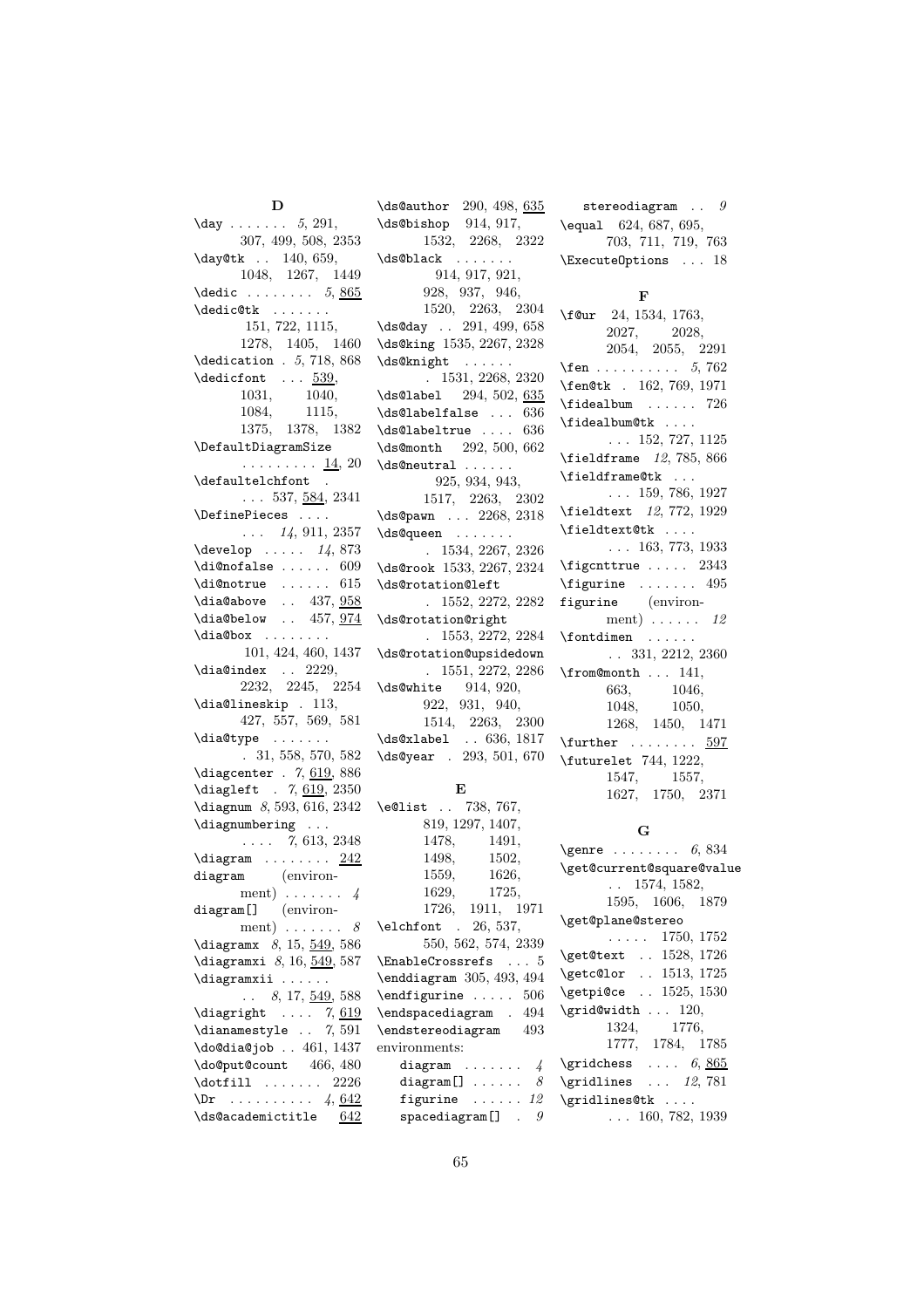| н                                      | $\iota$ : f@condition                                | \if@stipulation 204,                      |
|----------------------------------------|------------------------------------------------------|-------------------------------------------|
| \h@frame@dist . 125,                   | $\ldots$ 205, 1197, 1421                             | 976, 1132, 1                              |
| 335, 336, 346,                         | \if@correction                                       | $\iota$ : 189, 2                          |
| 349, 350, 363,                         | $\ldots$ 185, 1081, 1378                             | $\left\{\right. 238, 2\right\}$           |
| 380, 391, 1329,                        | $\iota$ if@date 176, 1065,                           | \if@tournament 181,                       |
| 2188, 2204, 2362                       | 1070, 1095, 1390                                     | 1070, 1090, 1                             |
| \h@space@dist                          | \if@day 177, 1047, 1053                              | \if@twins 188, 1181, 1                    |
| $\ldots$ 128, 368,                     | \if@dedication                                       | \if@typis                                 |
| 369, 371, 374,                         | $\ldots$ 186, 1112, 1405                             | $\iota$ :f@version                        |
| 376, 2084, 2096                        | $\iota$ : f@develop  215,                            | $\ldots$ 184, 1037, 1                     |
| \he@dpos . 437, 619-621                | 433, 1319, 2220                                      | $\iota$ if@vframe 41, 2111, 2             |
| \head@width 117, 395,                  | \if@fidealbum 187, 1123                              | $\left\{ \right.$ \if@widedias . 209,     |
| 397, 428, 443, 452                     | \if@fieldframe 198, 1924                             | $\iota$ if@year  178, 1                   |
| $\verb+\help@a   98+$                  | \if@fieldtext 195, 1930                              | $\left\{ \right. 172, 1001, \right.$      |
| 1260,<br>1286,                         | $\left\{\text{offset} \dots \dots \quad 217\right\}$ | 1307, 1359, 2                             |
| 1296,<br>1407,                         | \if@gridlines 197, 1936                              | $\setminus$ ifdi@no $50,$                 |
| 1515,<br>1518,                         | \if@hframe 42, 2119, 2177                            | $\i$ fds@label  239, 1                    |
| 1521,<br>$1531-$                       | \if@issue 179, 1066, 1391                            |                                           |
| 1535,<br>1539,                         | \if@judgement 191, 1319                              | $\left\{ \right\}$                        |
| 1541,<br>1543,                         | $\iota$ if@label  169,                               | \ifnormal@names 213,                      |
| $1551 - 1553,$                         | 325, 433, 527, 1305                                  | 1002, 1308, 2                             |
| 1584,<br>1586,                         | \if@leave0uter                                       | $\i$ fs@lu  214, 1                        |
| 1597,<br>1599,                         | $\ldots$ 43, 2130,                                   | \ifspace@vertical                         |
| 1653,<br>1648,                         | 2142, 2164, 2176                                     | $\cdots \cdots \cdots 47,$                |
| 1663,<br>1658,                         | $\iota$ if@left  109,                                | 358, 2104, 2187,                          |
| 1668,<br>1673,                         | 1160, 1166, 1170                                     | 2191, 2197, 2                             |
| 1678,<br>1683,                         | $\left\{ \right\}$ . 196, 1979                       | $\i{ifx@cond \ldots 211,}$                |
| 1688,<br>1693,                         | $\iint$ Cnotfirst                                    | 979, 1139, 1                              |
| 1698,<br>1703,                         | $\ldots$ 216, 1011,                                  | $\i{ifx@twins$ 210,                       |
| 1802,<br>1804–                         | 1354, 1475, 1483                                     | 982,<br>1136, 1                           |
| 1806,<br>1808,<br>$1810 - 1812,$       | $\i$ f@number 170, 311, 512                          | \ignorespaces . 39,                       |
| 2290,<br>2277,                         | \if@pages 180, 1067, 1392                            | 296, 302, 606,                            |
| $2308, \quad 2332, \quad 2335$         | \if@piecedefs 207, 1238                              | 640, 642,<br>632,                         |
| $\hbox{\tt help@b} \ldots 99,$         | \if@pieces<br>$\ldots$ 193, 1410, 1973               | 648,<br>652, 656,                         |
| 1862,<br>1863,                         | $\iint$ Gremark                                      | 660,<br>664,<br>668,                      |
| 1883,<br>1884,                         | $\ldots$ 206, 1249, 1435                             | 672,<br>676,<br>680,<br>684,<br>691, 699, |
| 1887, 1893,                            | \if@shortform                                        | 707,<br>715, 723,                         |
| 1894, 1905-1907                        | $\ldots$ 45, 1492, 1499                              | 728,<br>760, 770,                         |
| \hfil 488, 1169, 2018,                 | \if@show@computer 203                                | 774,<br>778,<br>783,                      |
| 2036, 2044,                            | \if@sindex  237, 2248                                | 787, 791, 798,                            |
| 2048, 2061, 2078                       | $\iota$ if@source 175, 1059,                         | 805,<br>809,<br>813,                      |
| \horizontalcylinder                    | 1095, 1386, 2248                                     | 824,<br>828, 832,                         |
| $\ldots \ldots 6, 11, 857$             | \if@sourcenr                                         | 839.<br>843, 847,                         |
| $\hbox{\tt hspace} \ldots \ldots 2001$ | $\ldots$ 174, 1063, 1388                             | 851, 855, 859,                            |
|                                        | $\iint@space$                                        | 863, 875, 879,                            |
| I                                      | 235, 348, 2128,                                      | $\mathcal{L}$ mi <i>13</i> ,              |
| \if@after 183, 1028, 1375              | 2140, 2162, 2174                                     | \imitatorfalse                            |
| \if@aindex  236, 2236                  | $\iota$ if @special  171                             | \init@vars 289, 497, 1                    |
| \if@award 182, 1103, 1401              | \if@stdgrid  199, 1920                               | $\in$ (inner@frame  121,                  |
| \if@city 173, 1017, 1368               | $\iota$ : $234$ ,                                    | 265,<br>274, 344,                         |
| \if@comment $192, 1321$                | 332, 1869, 1896,                                     | 361, 362,<br>345,                         |
| \if@computer                           | 1941,<br>2126,                                       | 367,<br>389, 390,                         |
| $\ldots$ 190, 477, 1430                | 2138, 2160, 2172                                     | 1325,<br>2001,                            |
|                                        |                                                      |                                           |

132, 1417 \if@theme . . . 189, 2258 \if@tindex . . 238, 2258 \if@tournament 181, 1070, 1090, 1397 \if@twins 188, 1181, 1425  $\ldots$  . 208  $\ldots$  . . 1037, 1382 \if@vframe 41, 2111, 2165 \if@widedias . 209, 394 \if@year . . . . 178, 1055  $2, 1001,$ 1307, 1359, 2239  $\ldots$  50, 995 \ifds@label . . 239, 1821  $\ldots \ldots$  55  $\ldots$  . 212  $\mathsf{e}$ s 213, 1002, 1308, 2237  $\ldots$  214, 1440 ical  $\ldots$  47, <sup>4</sup>, 2187, 2191, 2197, 2203  $\ldots$  211, 139, 1201  $\therefore$  210, 136, 1185  $\therefore$  39, 2, 606,  $\begin{array}{cc} 0, & 642, \end{array}$  $656,$ 668, 680, 01, 699, 5, 723, 0, 770, 774, 778, 783, 1, 798, 9, 813, 832, 839, 843, 847,  $5, 859,$ 863, 875, 879, 883  $\ldots$  13, 950  $\ldots$  212 \init@vars 289, 497, 1822  $\ldots$  121, 4, 344, 1, 362,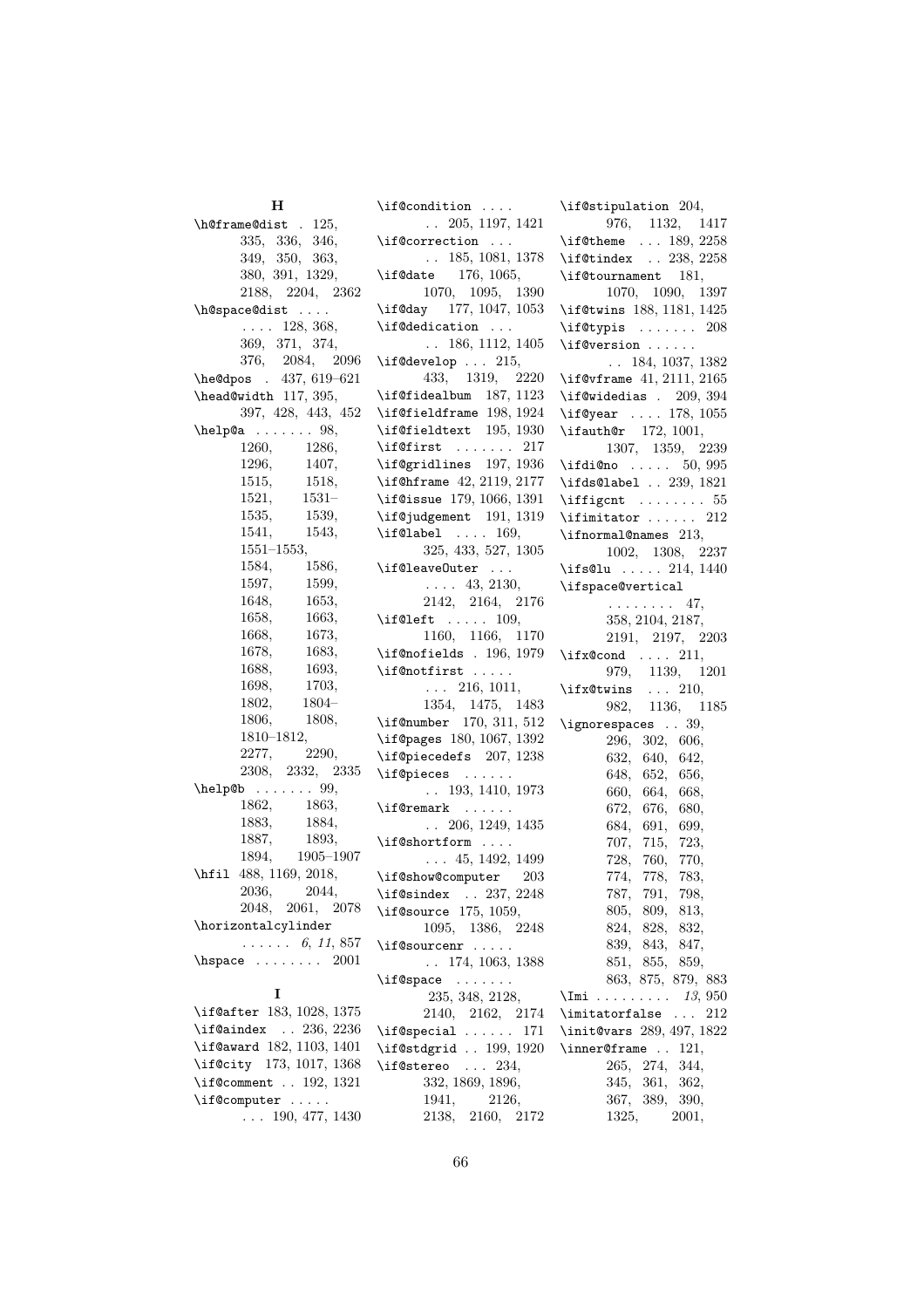| 2112,<br>2114,                  | 1877,<br>1885,                           | \nextlist  1627, 1629                                                                |
|---------------------------------|------------------------------------------|--------------------------------------------------------------------------------------|
| 2120,<br>2122,                  | 1888,<br>1892,                           | \nextpr@c  1551-                                                                     |
| 2131, 2143, 2361                | 1907,<br>1908,                           | 1554, 1560,                                                                          |
| \inner@h@frame@rule             | 2002,<br>$2004 - 2006$                   | 1562, 1564,                                                                          |
| $\ldots$ 2137, 2152             | $\{\text{linebreak} \dots \dots \ 959\}$ | 1630, 1632, 1634                                                                     |
| \inner@henbox                   | \lines@max  223,                         |                                                                                      |
| $\ldots$ 2014, 2037,            | 254, 280, 359,                           | $\lambda$ $\lambda$ 13                                                               |
| 2071, 2091, 2149                | 366, 381, 382,                           | $\n\cdot$ ocomputer  8,881                                                           |
| \inner@v@frame@rule             | 1804,<br>384,                            | \nodiagnumbering . 608                                                               |
| $. \t2125, 2151, 2153$          | 1811,<br>1888,                           | $\n\t\of\ields\ \dots \dots$                                                         |
| $\iota$ : 1851                  | 1908,<br>1950,                           |                                                                                      |
| \issue $5,674$                  | 1956,<br>1991,                           | 12, 776, 780, 1978                                                                   |
| $\i$ ssue@tk                    | 2006, 2024, 2027                         | $\n\left\{\n\begin{array}{ccc}\n\text{nofilelds@tk} & \ldots\n\end{array}\n\right\}$ |
| 144, 675, 1066,                 | $\{\text{lineskip} \dots \dots \ 1989\}$ | $\ldots$ 158, 777, 1982                                                              |
|                                 | \loop@color . 2288, 2295                 | $\cdot \cdot 6, 11, 845$                                                             |
| 1271, 1391, 1453                | \loop@piece . 2306, 2313                 | \noinnerframe $6, 11, 849$                                                           |
| J                               | \loop@rotation 913, 2274                 | \normal@namesfalse                                                                   |
|                                 | $\frac{11}{4}$ , $\frac{597}{4}$         | $\ldots \ldots 213,889$                                                              |
| \jobname  885, 1512             |                                          | \normal@namestrue<br>888                                                             |
| $\{judgement \dots 6, 841\}$    | м                                        | \normalboardwidth                                                                    |
| \judgement@tk                   | $\text{One} \dots \dots \quad 485,$      | $. \quad 2358, 2360 - 2363$                                                          |
| $\ldots$ 155, 842,              | 596, 1583, 1596,                         |                                                                                      |
| 1283, 1319, 1465                | 1607, 1610,                              | $\label{thm:1} \texttt{\textbf{no} 5} \texttt{\textbf{no} 12}, 780$                  |
|                                 | 1621,<br>1641,                           | \notcomputerproofedsymbol                                                            |
| L                               | 1745,<br>1842–                           | $\ldots$ . 8, 202, 477                                                               |
| \l@@k . 1557, 1589, 1975        | 1844, 1880,                              | $\nuidedias \ldots 887$                                                              |
| $\lambda$ 100klist  815,        | 1883,<br>1905,                           | $\number@tk$ 135,                                                                    |
| 819,<br>1013,                   |                                          | 630, 1262, 1306                                                                      |
|                                 |                                          |                                                                                      |
| 1156,<br>1177,                  | 1993, 2022, 2065                         |                                                                                      |
| 1234,<br>1287,                  | $\text{magic} \dots \dots \dots \ 865$   | $\ln X$ 13, 955                                                                      |
| 1297,<br>1355,                  | $\mathcal{S}$ 15,890                     |                                                                                      |
| 1472,<br>1473,                  | $\mathcal{S}$ 15,896                     | O                                                                                    |
| 1485,<br>1502,                  | $\mathcal{L}$ maketindex $15, 902$       | \00 14, $597$                                                                        |
| 1613,<br>1624,                  | $\text{message} \dots 688,$              | \000 14, $\frac{597}{1000}$                                                          |
| $1724-$<br>1627,                | 696, 704, 712, 720                       | $\Delta$ DR 473                                                                      |
| 1726,<br>1740,                  | \month $5, 292,$                         | \orig@author                                                                         |
| 1742,<br>1798,                  | 308, 500, 509, 2354                      | $\ldots$ 306, 507, 2352                                                              |
| $1911, \quad 2232, \quad 2254$  | \months $5,666$                          | \orig@day 307, 508, 2353                                                             |
| $\label{label}$<br>8            | N                                        | \orig@label                                                                          |
| $\lambda$ 133, 316,             | $\neq 64, 2276,$                         | $\ldots$ 310, 511, 2356                                                              |
| 326, 434, 517,                  | 2279, 2289, 2291                         | \orig@month                                                                          |
| 528, 1261, 1305,                | $\n\sqrt{244}, 748$                      | $\ldots$ 308, 509, 2354                                                              |
| 1443,<br>1818,                  |                                          | $\text{\textbackslash}$ orig@year $309, 510, 2355$                                   |
| 2232, 2245, 2254                | $\langle$<br>. 1312, 1474, 1475          | \outer@frame                                                                         |
| \labelfont 434, 539, 2221       | . <i>13</i><br>$\n\overline{C}$          | $\ldots$ 122, 341,                                                                   |
| \leftrightarrow  598            | . 13, 952<br>\n $E$                      | 342, 347, 355,                                                                       |
| $\leq$ 2 and  8                 | $\neq$ . 14, 75,                         | 356, 364, 377,                                                                       |
| \legendfont                     | $80, 93-95, 201,$                        | 392, 1326, 1327,                                                                     |
| $\ldots$ 539, 1867, 2004        | 202, 240,<br>241,                        | 2156,<br>2158,                                                                       |
| 58, 1581, 1605,<br><b>\lin@</b> | $539 - 549,$<br>561,                     | 2165, 2177, 2363                                                                     |
| $1617 - 1622,$                  | 573, 593, 600,                           | \outer@h@frame@rule                                                                  |
| 1730,<br>1744,                  | $612, 643-645,$                          | 2171, 2184, 2208<br>L.                                                               |
| 1754,<br>1757,                  | 762, 816, 959, 1299                      | \outer@henbox 448, 2183                                                              |
| 1760,<br>1763,                  | \next@piecedef                           | \outer@v@frame@rule                                                                  |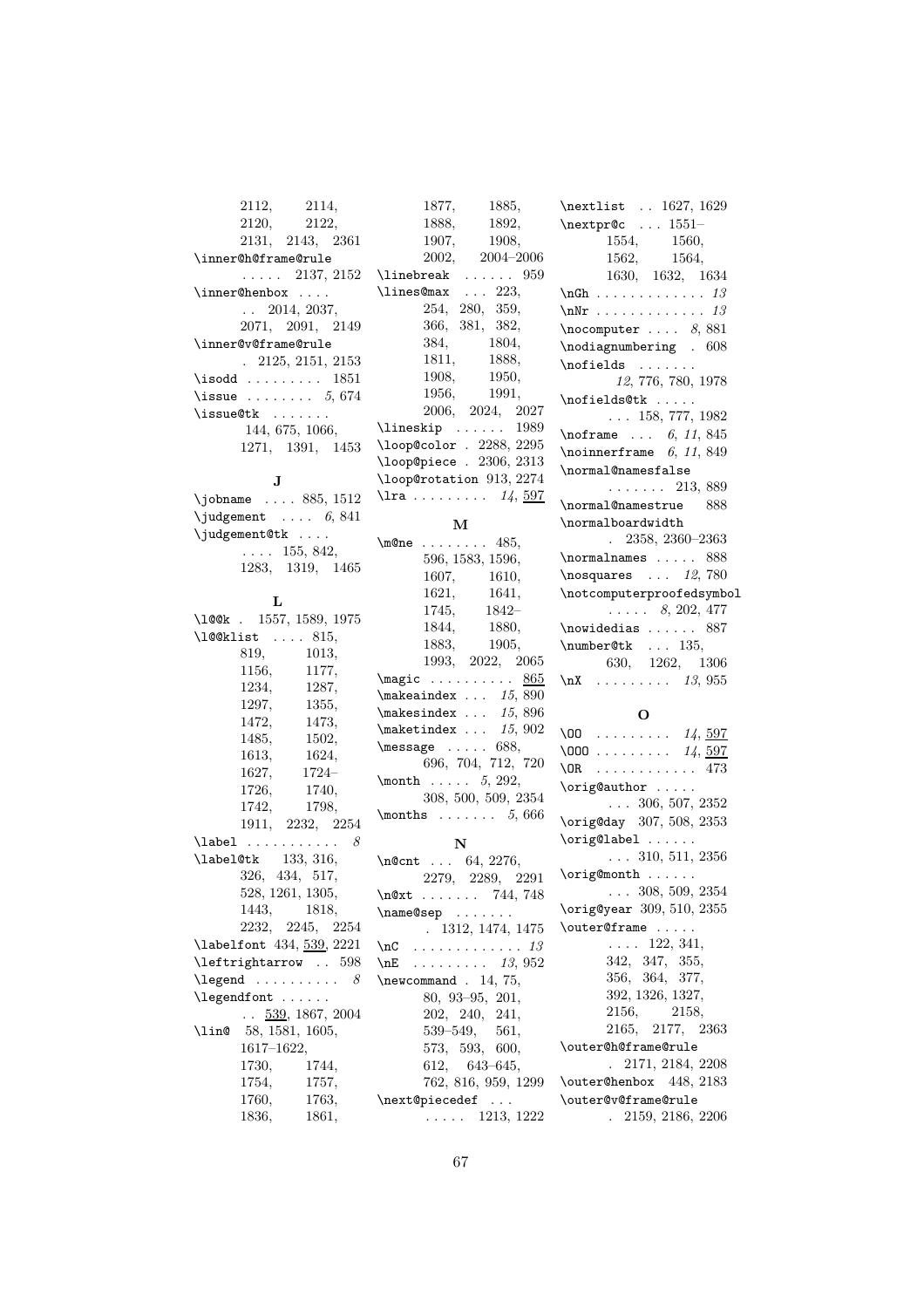$\epsilon$  . . . . . 1742 \p@rseauthor@figurine  $\ldots$  . 1353, 1361 \p@rsecity ...... . 1013, 1021, 1370 \p@rsepieces . . . . . . 1411, 1725, 1974 \p@rsetext . 1726, 1931  $\text{pages} \dots \dots \quad 5,678$ \pages@tk . . . . . . . 145, 679, 1067, 1272, 1392, 1454 \parse@aindex 2231, 2240 \parse@params 1259, 1297 \parse@piecedef . . . 1220, 1222, 1228 \parse@tindex 2253, 2259 \parsefi@lds 1557, 1558 \piece@job .. 1412, 1554, 1556, 1975 \piececounter ..... 7  $\verb+\piecedef + \dots + 816$  $\langle$ piecedefs .... 6, 811 \piecedefs@tk .... . . . 168, 812, 1243  $\text{pieces} \dots \dots \, 4,730$ \pieces@tk . . . 161, 759, 1413, 1976 \pl@ne 59, 257, 1579, 1592, 1604, 1616, 1728, 1754, 1757, 1760, 1763, 1766, 1773, 1789 \plane@box 131, 1801, 1814, 1913, 1915, 1947, 1959, 1985, 1986, 2014, 2037, 2053, 2056, 2071, 2091 \plane@char . . . . . . . . 1750, 1753, 1756, 1759, 1762 \plane@job . . . . . . . . 1748, 1766, 1771, 1773, 1926, 1932, 1938, 1975, 1981 \planes@max 225, 282, 375, 2062, 2098  $\Pr of \dots \dots \dots \ 4, \underline{642}$  $\PerofDr \ldots$  . . . . . 4, 642

P

\psline . . . . 1951, 1956 \psset . . . . . . . . . 1948 \put@count . . 456, 471 \put@line . . . . . . 1891 \put@plane . . . . . . . . 1918, 2012, 2033, 2069, 2089 \put@row . . . 1860, 1994 \put@sqs . . . . . . . . 259, 268, 284, 412 \put@sqs@normal .. . . . . . . 259, 2011 \put@sqs@space 284, 2103 \put@sqs@space@horizontal  $\ldots$  . 2081, 2107 \put@sqs@space@vertical  $\ldots$  . 2060, 2105 \put@sqs@stereo . . . . . . . . 268, 2017 \putsol ........ 885 R \r@tate 1547, 1551–1553  $\text{V}^{\text{Qw}}$  . . . . . 57, 1581, 1605, 1617, 1618, 1620– 1622, 1729, 1745, 1754, 1757, 1760, 1763  $\text{ra} \quad \ldots \quad 14, \frac{597}{2}$  $\label{eq:ex1} $$ \ragger = 621$ \raggedright . . . . . 406, 434, 455, 620 \read@plane 260, 269, 285, 1746, 1937 \read@plane@normal . . . . . . 260, 1748 \read@plane@space . . . . . . 285, 1773 \read@plane@stereo . . . . . . 269, 1750 \read@square . . . . . . . 1528, 1562, 1743, 1925, 1980 \rem . . . . . . . . . . 6, 865 \remark . . . . 6, 807, 871 \remark@tk . . . 167, 808, 1253, 1435 \remfont 539, 1184, 1200, 1242, 1252, 1421, 1425 \renewcommand ....  $\ldots$  15–17, 54, 594 \reversednames 889, 893

\Rightarrow . . . . . . 606 \rightarrow ...... 597  $\tau$ la . . . . . . . . . . . . 597 \rlap . . 1986, 2039– 2042, 2073, 2093 \roman . . . . . 1572, 1576 \rows@max 224, 255, 281, 1805, 1810, 1951, 1955, 1990, 2025, 2028 S  $\setminus$ s@lfd . . . . . . . 218, 885, 1441, 1512  $\setminus$ s@lufalse ..... 1823  $\setminus$ s@lutrue ....... 827  $\setminus$ sC . . . . . . . . . . . . . 13  $\setminus$ sE . . . . . . . . . 13, 953  $\setminus$ selectelchfont 8, 536 \sep@names . 1473, 1475 \set . . . . . . . . .  $14, 597$ \set@current@square@index . . . . . . . 1567, 1581, 1594, 1605, 1849, 1877 \set@current@square@value . . . . . . . 1570, 1584, 1586, 1597, 1599, 1610, 1852, 1853 \set@frame . 1615, 1926 \set@nofield 1603, 1981 \set@piece . 1578, 1975 \set@text . . 1727, 1932  $\setminus$ setboardwidth ...  $\ldots$  . 2359, 2366 \setcounter . . 248– 250, 595, 742, 743, 756, 1568, 1575, 1640, 1830–1835, 1845, 1847, 1850, 1949, 1954, 1968, 1969 \setmonthstyle . 7, 622  $\sqrt{\text{stfamily}}$  . . . . . . . 548  $\simeq$ Gh . . . . . . . . . . . . . 13 \sh@wauthor . . . . . 1742 \short@christian .  $\ldots$  . 1482, 1502 \show@squares 1407, 1412  $\simeq$  \showacademictitle .  $8$  $\text{Subwcity} \dots \dots \quad 8$ \showcomputer . . 8,877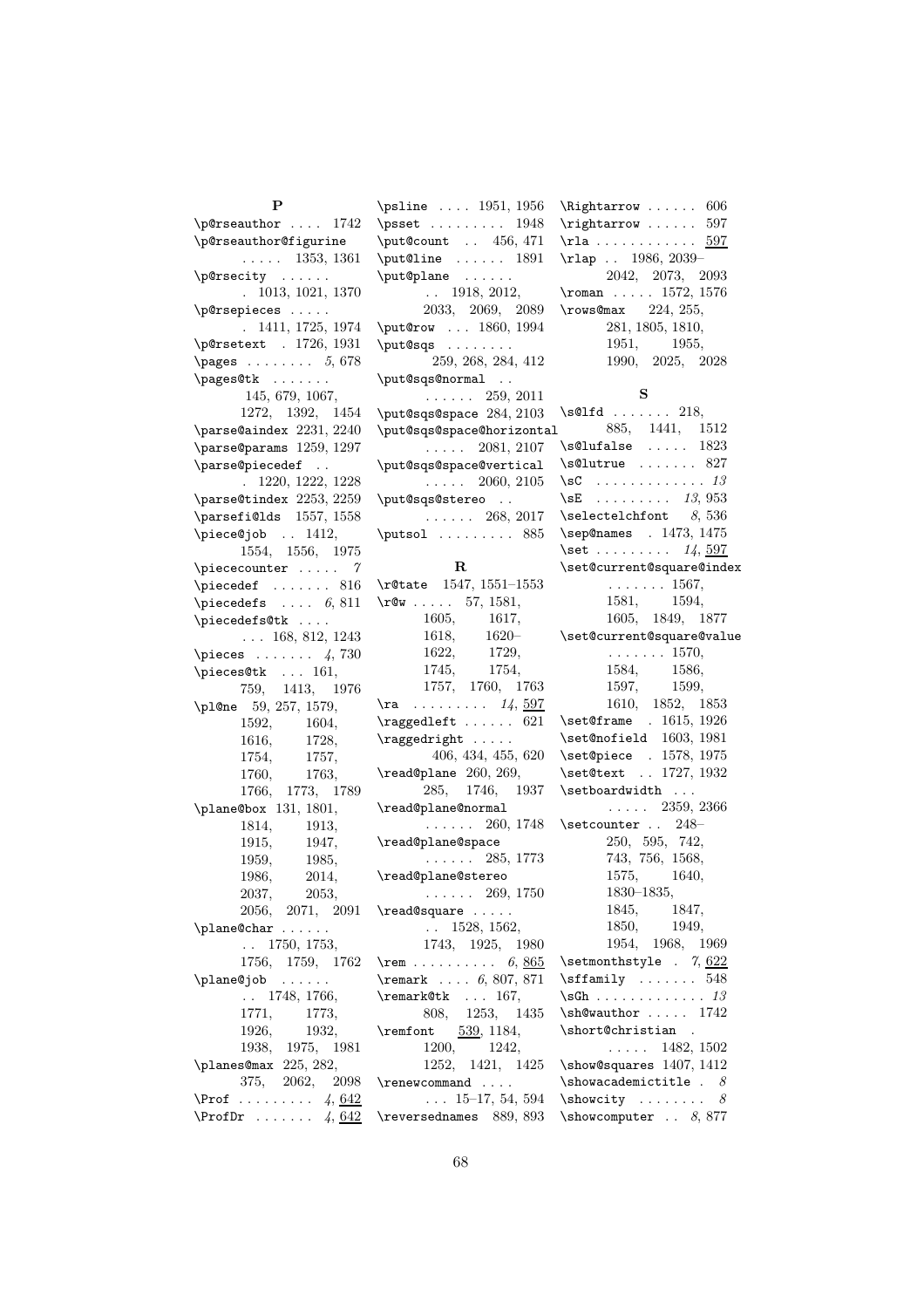\showlabel . 1305, 2219 \showtypis . . . . . . 299 \sim . . . . . . . . . . . . 605 \skip@plane . . . . . . . . 1755, 1758, 1761, 1764, 1771 \skipr@t 1551–1553, 1556 \slash . . . . . . . . . 1011 \sloppy . . . . . . . . . 407  $\lambda$ slshape . . . . . . . . 540  $\text{Nr}$  . . . . . . . . . . . . 13  $\text{Sol} \dots \dots \dots \ 6, \, 865$ \sol@tk 134, 827, 989, 1284, 1320, 1466 \solafterdiagram . . 39 \solhead 1438, 1442, 1467 \solnamestyle .. 7, 592  $\verb+\solpar+\ldots+15+$ 1299, 1319–1321 \solution . . 6, 826, 872 \source  $\dots \dots 5, 654$ \source@tk ... 139, 655, 1064, 1266, 1389, 1448, 2249  $\sqrt{\text{sourcefont}} \dots \frac{539}{539}$ 1062, 1073, 1387 \sourceindex  $\ldots$  15, 909 \sourcenr  $\ldots$  5, 650 \sourcenr@tk . . . . . 138, 651, 1063, 1265, 1388, 1447 \space@frame . . . . . . . . . 123, 341, 342, 355, 356, 1327 \space@frame@dist . . . . 126, 339, 340, 353, 354, 1330 \space@horizontal 1511 \space@vertical . 1510 \space@verticalfalse . . . . . . . 48, 1511 \space@verticaltrue  $\ldots$  . 1510, 2347 \spacediagram .... 272 spacediagram[] (environment)  $\ldots$  9 \spacehorizontal . . 48 \spacelayout . . 11, 607  $\text{special diagram}$  5, 623 \split@param 1290, 1438  $\sqrt{sq}$ obox ..... 130, 403, 404, 412, 446, 448, 2013, 2018, 2061, 2082 \sq@width . . . . 118,

349, 350, 359, 366, 368, 369, 371, 381, 384, 387, 1161, 1169, 1729–1732, 1775–1777, 1782–1784, 1867, 1872, 1876, 1899, 1903, 1948, 2004  $\text{ssL} \dots \dots \dots \dots 13$ \stdgrid .... 861, 865 \stepcounter . . . 93–95 \stereo@center . . .  $\ldots$  . 1942, 2051 \stereodiagram ... 263 stereodiagram (environment)  $\ldots$  9  $\text{stip}$  . . . . . . . . 5, 865  $\setminus$ stipfont . . . . . . . 405, 475, 539, 1134, 1417, 1435  $\stipulation$  5, 789, 869 \stipulation@tk . .  $\ldots$  . 165, 408, 790, 1135, 1417 \switchcolors .. 12,80 \swL . . . . . . . . . . . . . 13  $\square$  . . . . . . . . 13, 956

331, 333–336,

# T

\text@tk 164, 1528, 1734 \textproblem . . . . . . 35  $\theta$ ard@nr . . . . . . 54  $\theta$ iag . . . . . . 54, 617, 631, 995, 997, 1351, 1444 \theme@tk 153, 831, 1279, 1461, 2259 \themeindex  $\dots$  15, 910  $\theta$ . . . . . . . . . 6, 830 \thr@@ 1533, 1760, 2309 \times . . . . . . . . . . 600 \to@month 142, 1052, 1269, 1451, 1471 \topdist .... 106, 431 \tourn . . . . . . . . . . 865 \tournament . 5, 682, 867 \tournament@tk ... 146, 683, 1094, 1273, 1397, 1455

\tw@ . . . . . 331, 344-347, 361–364, 367, 377, 389– 392, 440, 581, 582, 1303, 1328, 1329, 1532, 1754, 1757, 1760, 1763, 1802, 1806, 1808, 1812, 2054, 2055, 2212, 2360–2363  $\text{twins} \dots \dots 5, 800$ \twins@tk . . . . . . . 154, 804, 1190, 1280, 1425, 1462 \typis@tk . . . 132, 301

### $\mathbf{v}$

\v@frame@dist . 124, 340, 354, 380, 1328, 2192, 2198 \v@space@dist . . . . . . . . 127, 338, 352, 1331, 2020, 2046, 2063, 2076, 2194, 2200 \value 250, 415, 417, 419, 468, 1568, 1583, 1585, 1594, 1596, 1598, 1607, 1609, 1638, 1846, 1848– 1851, 1880, 1882, 1950, 1951, 1955, 1956, 1966, 1967  $\verb|\version ... ... 694|$ \version@tk . . . . . . 149, 698, 1040, 1276, 1382, 1458 \verticalcylinder  $\ldots \ldots 6, 11, 853$ 

# W

| $\wect$                      |  |  | 62, 2297,        |
|------------------------------|--|--|------------------|
|                              |  |  | 2299, 2307, 2309 |
| $\sqrt{w}C$ 13               |  |  |                  |
| $\sqrt{wE}$ 13, 951          |  |  |                  |
| \wF  1881, 1883, 1905        |  |  |                  |
| $\w$ Gh 13                   |  |  |                  |
| \whatsnext . 1557, 1559      |  |  |                  |
| $\text{whiledo} \dots 1846,$ |  |  |                  |
|                              |  |  | 1848, 1950, 1955 |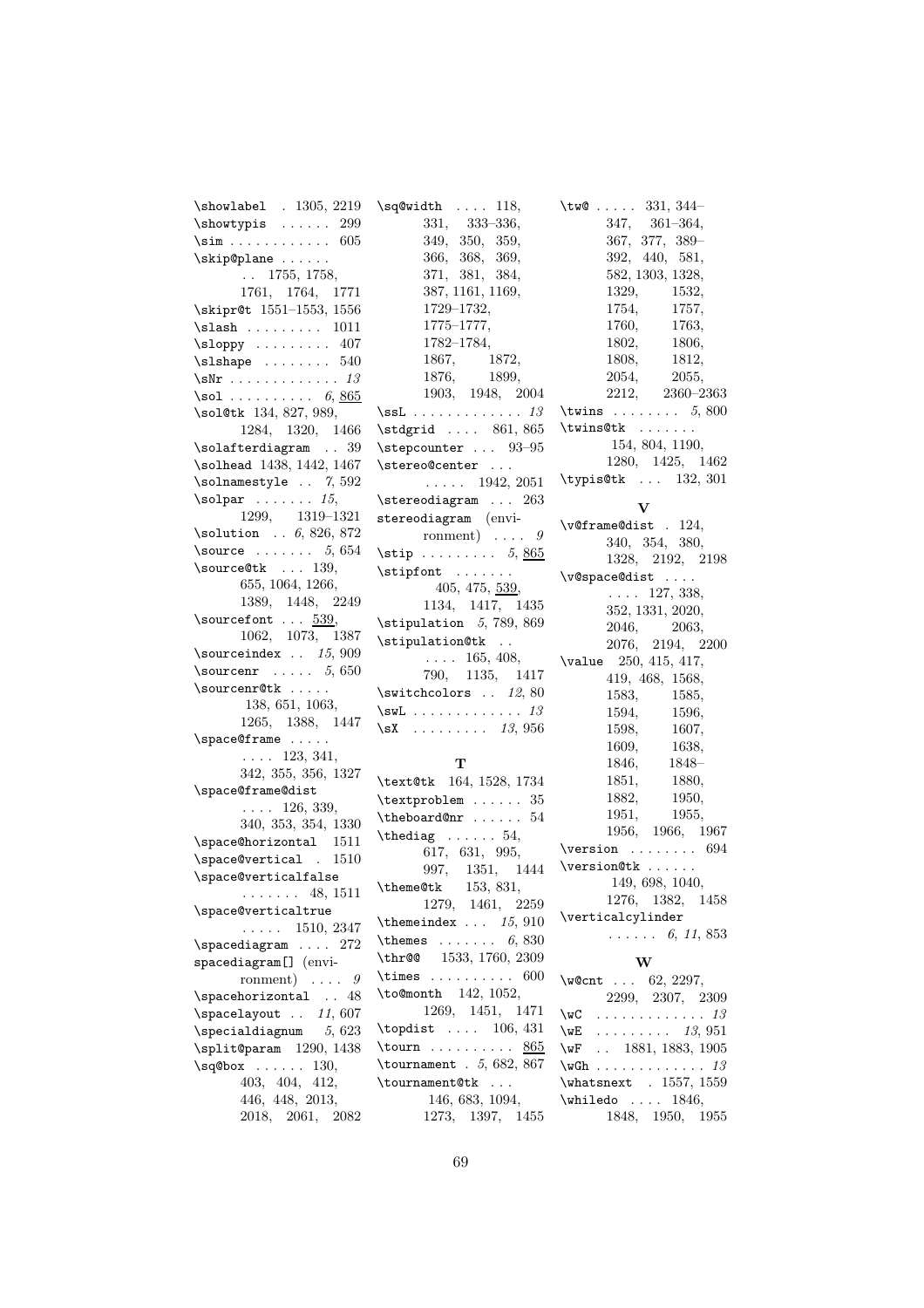| $\widehat{X}$ 7,886   |                                                              | 1155, 1159, $x@since x$ 2245, 2249       |  |
|-----------------------|--------------------------------------------------------------|------------------------------------------|--|
| $\text{WNT}$ 13       |                                                              | 1188, 1204, 1252 \x@twinsfalse 210, 1146 |  |
|                       | \write@christian . \wX $13,954$ \x@twinstrue  801            |                                          |  |
| 1490, 1505, 2226      |                                                              | \x@write@twin                            |  |
| $\sqrt{x}$ ite@month  |                                                              | <b>X</b> 1152, 1186, 1202                |  |
|                       | 622, 1048, $x$ $14,597$                                      |                                          |  |
|                       | 1050, 1052, 2349 \x@condfalse . 211, 1147 $\mathbf{Y}$       |                                          |  |
| \write@piecedefs .    | $x@condtrue$ 794 $\text{year}$ 5, 293,                       |                                          |  |
| $\ldots$ . 1232, 1242 |                                                              | \x@piecedef  815, $309, 501, 510, 2355$  |  |
|                       | \write@short 1497, 1507 817, 1220, 1225 \year@tk . 143, 671, |                                          |  |
|                       |                                                              | \x@pieces $732, 735$ 1055, 1270, 1452    |  |

# Change History

| v0.1                                                      | change def x to newcommand.                                         |
|-----------------------------------------------------------|---------------------------------------------------------------------|
| General: First Version<br>1                               | Changed name of internal                                            |
| v0.2                                                      | commands ds@left, ds@right,                                         |
| General: Added the                                        | ds@upsidedown due to a                                              |
| documentation for the                                     | naming collising with options                                       |
| information collecting macros                             | from eurosym.sty. $\dots \dots \dots$ 1                             |
| which may be used inside a                                | v1.13                                                               |
| $\mathbf{1}$<br>environment.                              | General: Implemented issue:                                         |
| v0.3                                                      | 03f/99b:om: diagram.dtx:                                            |
| General: Added list of commands                           | added new command fen to                                            |
| which should not be indexed. . 1                          | allow entering                                                      |
| v0.4                                                      | forsyth-edwards-notation $\ldots$ 1                                 |
| General: Added most missing                               | v1.14                                                               |
| user documentation.<br>$\mathbf{1}$                       | General: Fixed issue with stereo-                                   |
| v0.5                                                      | and space-diagrams.<br>. 1                                          |
| General: Fixed wrong piece count                          | v1.15                                                               |
| when using imitators $\dots \dots$<br>1                   | General: Fixed frame issue with                                     |
| v0.6                                                      |                                                                     |
| General: Changed errneous code                            | stereo- and space-diagrams.                                         |
| to parse given piece count. $\ldots$<br>-1                | Added hook commands for<br>begin/end diagram. $\dots \dots \dots 1$ |
| v1.10                                                     |                                                                     |
| General: Fixed issue: 03f/658:om:                         | v1.16                                                               |
| diagram.sty: evaluation of                                | General: Fixed date display issue                                   |
| options 11pt and 12pt does                                | in figurine environment.                                            |
| not work. $\ldots$ ,<br>-1                                | Added hook commands to                                              |
| v1.11                                                     | figurine environment.                                               |
| General: Fixed issue 03f/e20:om:                          | Fixed documentation bug:                                            |
| diagram.sty: piecedefs should                             | separation character in                                             |
| be written after twins and                                | themes command is comma<br>not semicolon.                           |
| before remarks. $\dots \dots \dots$<br>-1                 |                                                                     |
| v1.11.1                                                   | command diagnumbering<br>fixed: boolean is changed to               |
| General: Fixed issue 03f/b31:om:                          | true globally. $\dots \dots \dots \dots$ 1                          |
| diagram.sty: label and ref                                |                                                                     |
| don't respect diagnum prefix                              | v1.17                                                               |
| or diagnumbering setting.<br>$\mathbf{1}$<br>$\sim 100$ . | General: Added generation of                                        |
| v1.12                                                     | cpdparse.sty containing                                             |
| General: Implemented issue:                               | generic command for parsing                                         |
| 03f/fc0:om: diagram.dtx:                                  | lists. $\ldots \ldots \ldots \ldots \ldots \ldots 1$                |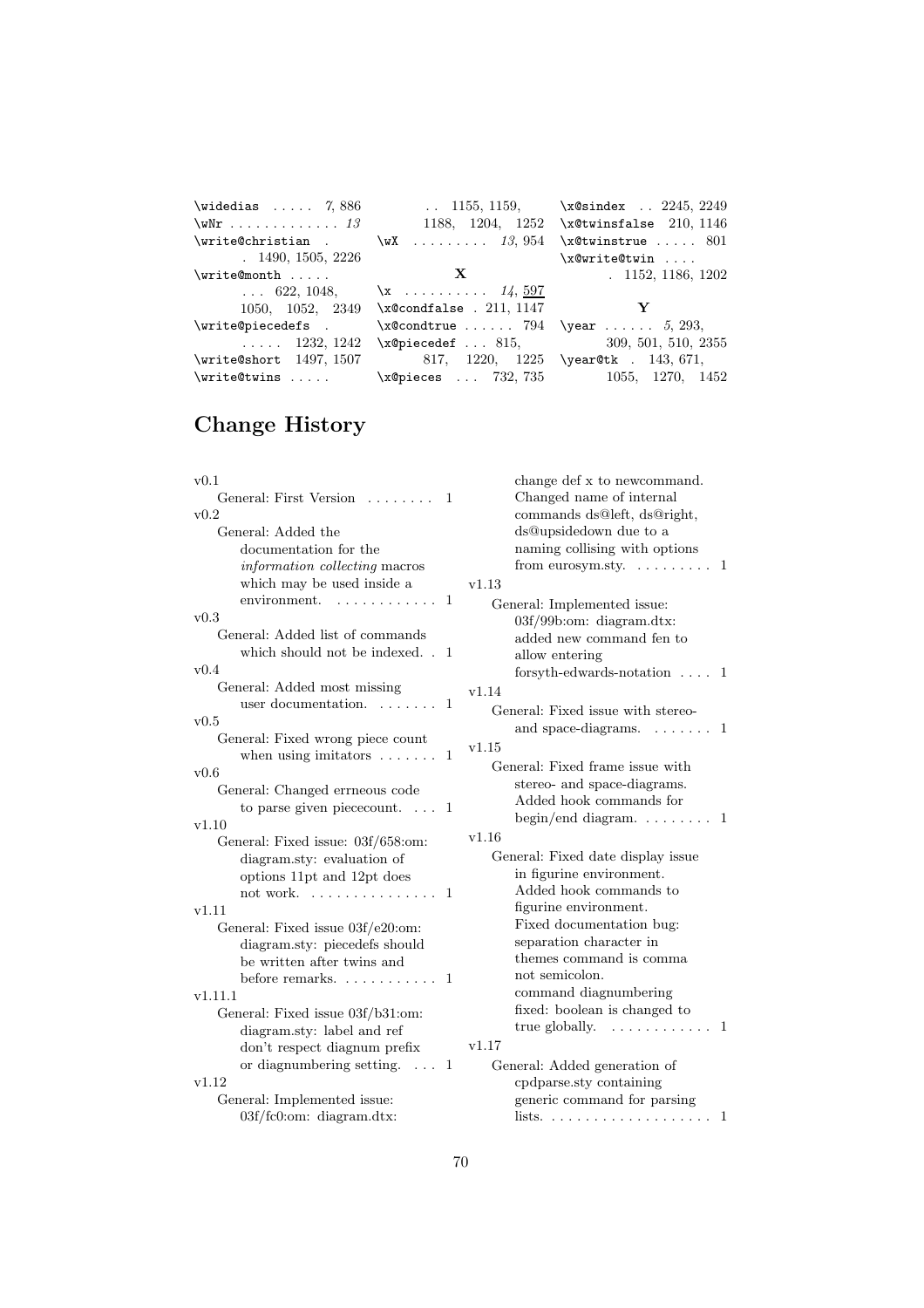| v1.18                                    |    | $_{\rm the}$ |
|------------------------------------------|----|--------------|
| General: 03f/0be:om: Typo:               |    | witl         |
| above@newlne                             |    | use          |
| 03f/035:om: solnamestype has             |    | com          |
| no effect                                | 1  | and          |
| v1.19                                    |    | text         |
| General: Minor fix in cl@arsol           |    | v1.5.5       |
| Added (empty) command                    |    | Genera       |
|                                          | 1  | low          |
| v1.20                                    |    | v1.5.6       |
| General: Introduced two booleans         |    | Genera       |
| to better control displaying             |    | 'sol:        |
| diagram number globally and              |    | insi         |
| locally.                                 |    | v1.6         |
| Removed the old boolean                  |    | Genera       |
| $\text{d}$ i $@no$ .                     | 1  | and          |
| v1.21                                    |    | of c         |
|                                          |    | Ado          |
| General: Impletemted issue:              |    |              |
| 03f/309:                                 |    | aca          |
| handle empty arguments in                |    | to s         |
| information collecting                   |    | v1.6.1       |
| commands                                 |    | Genera       |
| Fixed typo in                            |    | piec         |
| @dia@fidealbum command.<br>$\sim$ $\sim$ | -1 | fair         |
| v1.5                                     |    | v1.6.2       |
| General: Added license                   |    | Genera       |
| meta-comment to publish                  |    | allw         |
| package on ctan. $\dots \dots$           | 1  | v1.6.3       |
| v1.5.1                                   |    | Genera       |
| General: Fixed font problem              |    | witl         |
| when writing producing                   |    | v1.6.4       |
| piececounter in small                    |    | Genera       |
| diagrams. $\ldots \ldots \ldots \ldots$  | 1  | $_{\rm com}$ |
| v1.5.2                                   |    | 'swi         |
| General: Added some percent              |    | v1.6.5       |
| signs at line ends in                    |    | Genera       |
| @start@diagram and                       |    | Lin:         |
| enddiagam to avoid                       |    | $\rm add$    |
| accidently added spaces.                 | -1 | and          |
| v1.5.3                                   |    | v1.6.6       |
| General: Changed switch, which           |    | Genera       |
| is used to decide, whether               |    | $_{\rm com}$ |
| infomration about computer               |    | defa         |
| proof is displayed to use                |    | v1.6.7       |
| standard boolean syntax.                 |    | Genera       |
| Symbols about computer                   |    | allw         |
| proof are now created by                 |    | v1.7.0       |
| standard commands and may                |    | Genera       |
| therefore be changed by users.           | 1  | the          |
| v1.5.4                                   |    | allo         |
| General: Defined 2 different             |    | be 1         |
| versions of @writename                   |    | dia          |
| command, to be able to                   |    | v1.8.0       |
| change it in other stylefiles for        |    | Genera       |
|                                          |    |              |

```
part over the diagram
hout influencing the one
d for the solution. Added
nmands to set white, black
neutral Circles within
text. . . . . . . . . . . . . . . . . . . . 1
l: Changed amount of
lowering figurine pieces. \dots . 1
d: Added new command
par' to allow use of 'putsol'
ide a window environment. 1
d: Added boolean showcity
code to suppress display
city, when showcity is false.
ded commands for
demic titles, which allow
suppress their display. \dots 1
d: Added new command
cedefs specify names of
fatry pieces for rotated pieces. 1
d: Added boolean for
white problems. \dots \dots \dots 1d: Added boolean for board
h switched field colors. \ldots 1
d: Added convenience
nmand for 'allwhite' and
itchoolors' booleans. \dots . 1d: As suggested by Torsten
B and Thomas Brand
ded support for Equihopper
turned Equihopper (X). 1
d: Introduced new
nmand to switch to the
ault diagram size. . . . . . . . 1
d: Fixed issue '19a' with
white on quadratic fields. . . 1
d: Implemented Issue '32c':
command diagnum now
was to specify a prefix to
used for the following
grams. \dots \dots \dots \dots \dots 1
```
General: Implemented issue